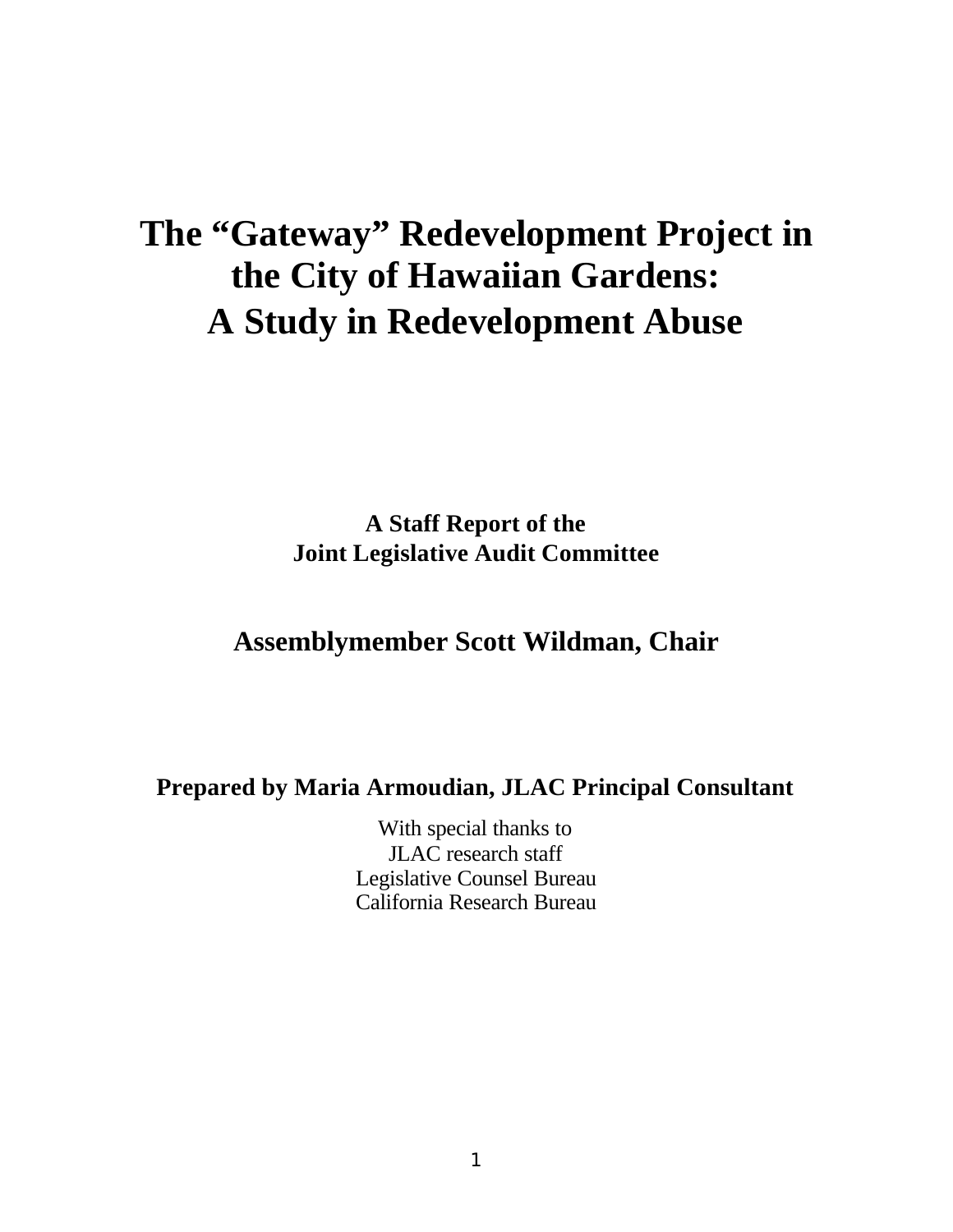#### **Executive Summary**

Almost two decades ago the Redevelopment Agency of the City of Hawaiian Gardens (Agency) began the process of developing a largely underutilized plot of prime commercial land in an effort to invigorate the local economy and eliminate blight in the community.

Today, landowner/developer Irving Moskowitz (Moskowitz) has opened a card club on the site to complement a bingo parlor that has been operating as a virtual monopoly by the Irving Moskowitz Foundation (IMF) for many years.

The JLAC has found that the history of the "Gateway" redevelopment project is rife with questionable practices on the part of the Redevelopment Agency and the City of Hawaiian Gardens. And in the course of the last two decades, through negligence and malfeasance, the Agency and the City have violated state law.

Although state law expressly prohibits redevelopment funds from being used to subsidize gaming facilities, the JLAC investigation has found that Moskowitz and his agents have effectuated this subsidy in concert with the City and Redevelopment Agency.

Evidence examined by JLAC staff has revealed a redevelopment agency that has:

- 1) assisted a private landowner to systematically purchase and assemble land within the project area and allowed it to evolve into a gambling operation
- 2) displaced and/or eliminated viable commercial entities that had been located on the site during the process
- 3) apparently violated state laws in the establishment of this gaming facility.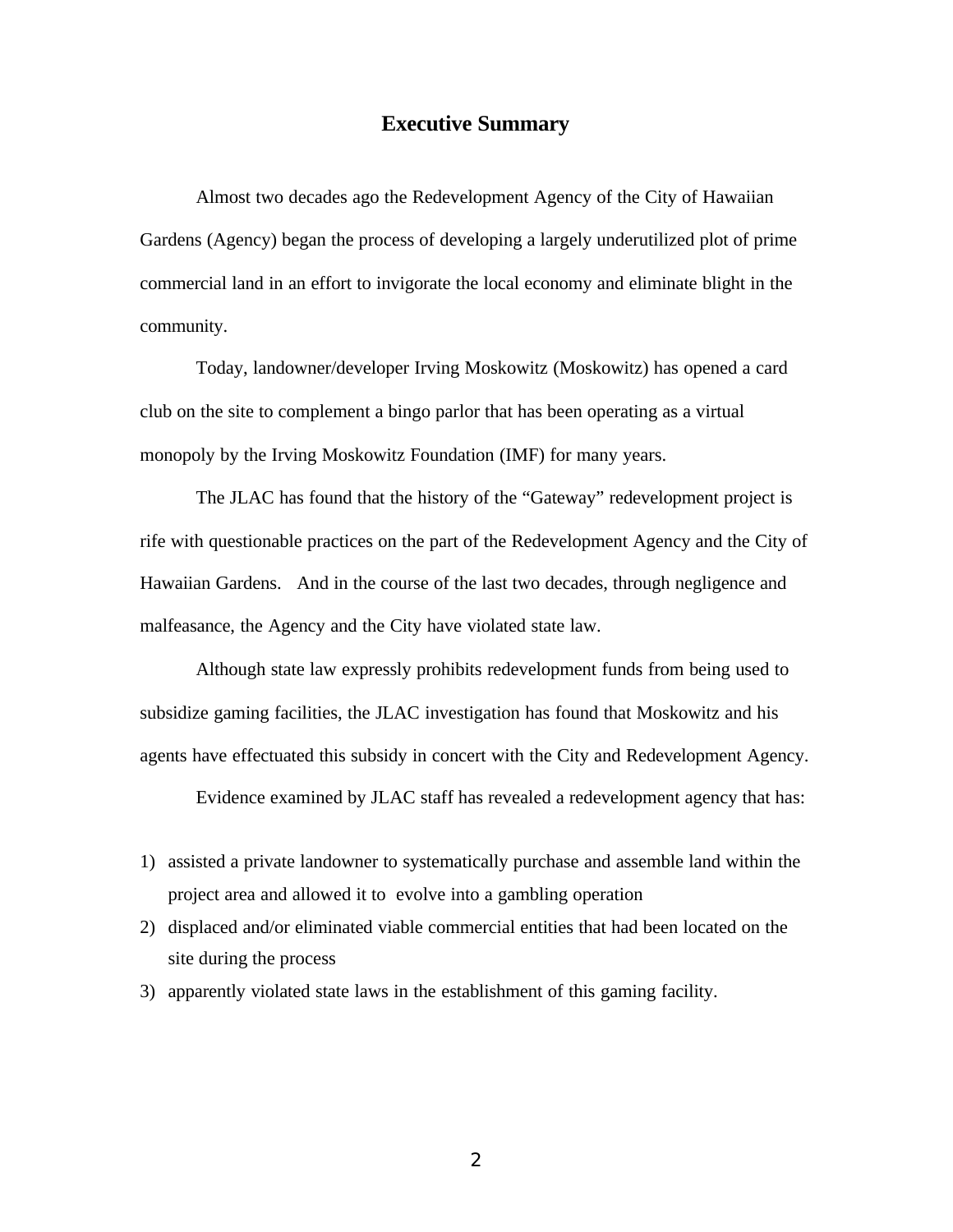Further, evidence has demonstrated that the City of Hawaiian Gardens has received and continues to receive substantial cash payments and loans from Moskowitzcontrolled entities, apparently for its support of the venture.

A city that embarked on an economic revitalization effort almost 20 years ago has little to show for its efforts save for an inappropriate gaming establishment, approximately \$12 million in expenditures of public funds, and financial dependence on the goodwill of one owner/developer who is operating an illegally-subsidized gaming operation.

Hawaiian Gardens provides an example of what can go wrong, when redevelopment is manipulated or used for the benefit of one individual rather than for the benefit of the community as a whole. The "Gateway" project history categorically establishes the need for stricter oversight of community redevelopment agencies and their practices.

#### **Introduction and Background**

On the southeastern edge of Los Angeles County, a tiny city known as the City of Hawaiian Gardens (City) is home for approximately 15,000 people. The 1989 census indicates an astonishingly impoverished and undereducated community -- with a per capita income level of \$8344 and less than 500 people holding bachelor's degrees.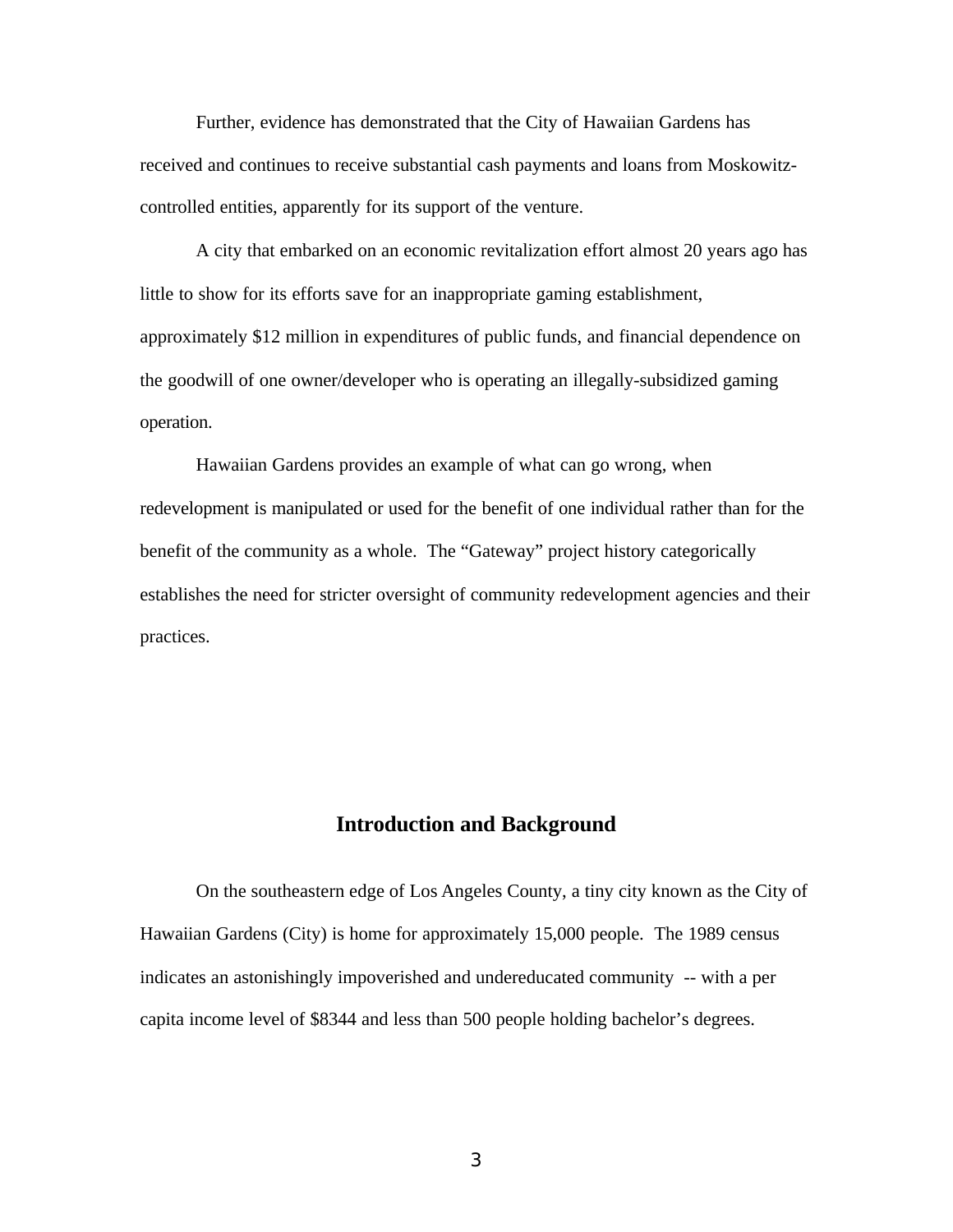After initially incorporating in 1964, City officials, in 1969, formed a Community Redevelopment Agency (Agency) and four years later, adopted a redevelopment plan, placing the entire City into a redevelopment project area.<sup>1</sup>/<sup>2</sup>

However, with an area of only nine tenths of a square mile and approximately 100 commercially-zoned acres, the Agency had limited opportunity for commercial redevelopment.<sup>3</sup>

One of its largest commercial zones, a 22 to 23 acre plot on the City's west boundary or "gateway" into the City, contained a few scattered businesses and several acres of vacant land. This prime property had immediate freeway access and sat upon Carson Street, the town's major highway.

By the early 1980s, the Agency initiated efforts to develop this "gateway" with hopes of constructing a commercial shopping center and affordable housing. But the Agency was faced with an obstacle – one landowner, the Cerritos Gardens General Hospital Company (Hospital Company or CCGHC) and its controlling general partner, Irving Moskowitz (Moskowitz), which owned approximately eight acres that had, for the most part, been sitting vacant for years.

The Agency had apparently encouraged Moskowitz to develop this property, but because the land sat underutilized, the Agency began proceedings to acquire it via eminent domain.<sup>4</sup>

Moskowitz, through his legal counsel, Beryl Weiner (Weiner) of Selvin & Weiner & Weinberger, apparently filed a counter lawsuit on November 24, 1982<sup>5</sup> and ultimately

<sup>1</sup> Redevelopment Plan for Project Area No. 1, Hawaiian Gardens Redevelopment Agency

<sup>2</sup> California Cities, Towns & Counties

<sup>3</sup> California Cities, Towns and Counties/Interview with Nelson Oliva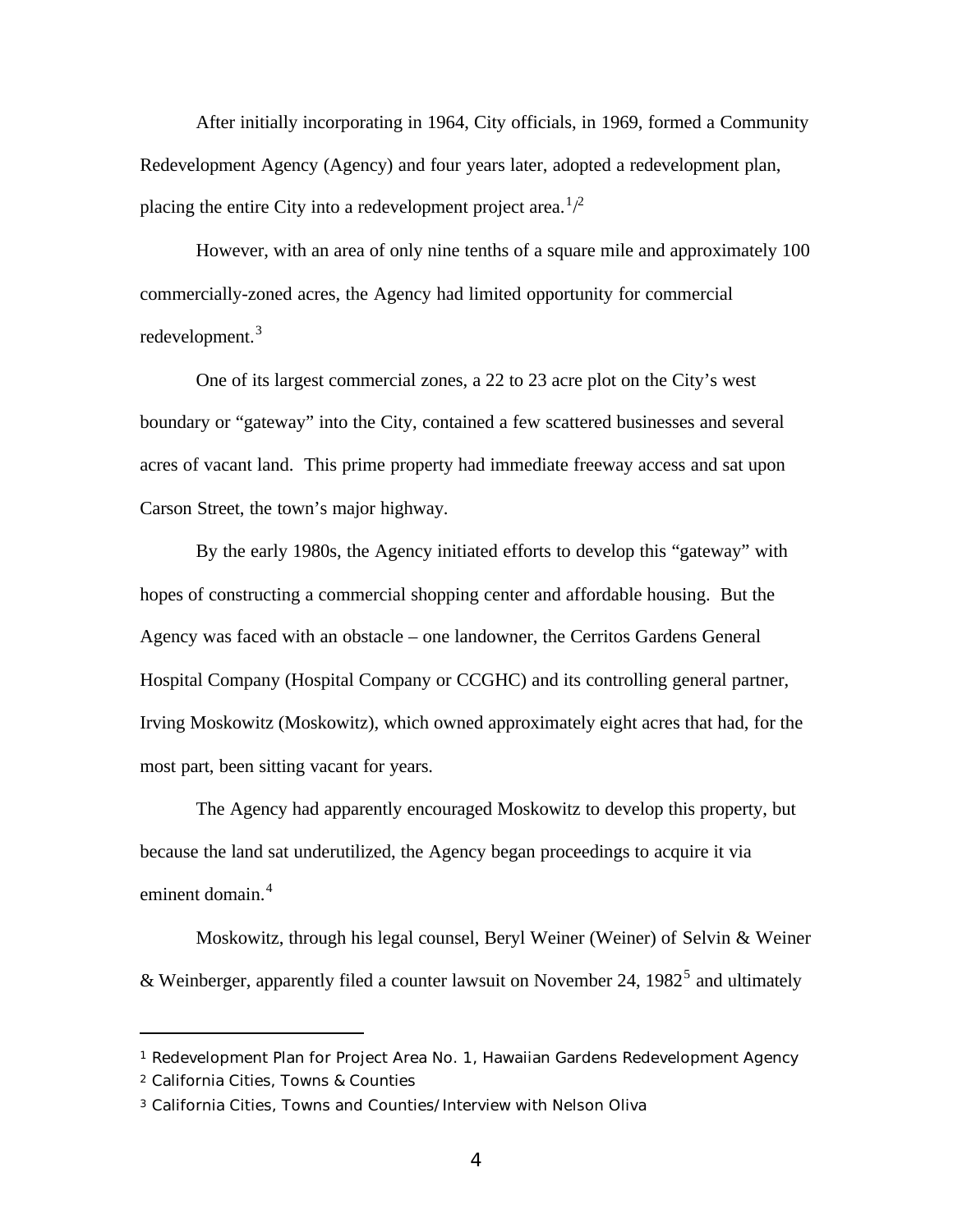persuaded the Agency to allow Moskowitz to develop his Hospital Company's parcels as an owner participant.

However, when no development ensued, a frustrated Agency counsel Graham Ritchie (Ritchie) wrote to Weiner in early 1983:

*"I read with some amazement your letter . . . To raise these types of questions at this late date and in this manner, after your client indicated that it would produce a plan for the development of the property which could form the basis for negotiating a participation agreement, indicates to me that there does not appear to be any serious interest in proceeding along the lines previously discussed. . . . The extraordinary delay in producing a plan of development (even a tentative one) has used up some of the valuable time. . . "<sup>6</sup>*

Two months later, the Agency again began proceedings to acquire Moskowitz's vacant land by eminent domain. On April 26, 1983, Ritchie served notice on the Hospital Company and on Weiner that the Agency intended to adopt a "resolution of necessity" in order to activate its power of eminent domain.<sup>7</sup> The Agency had apparently already offered Moskowitz/Hospital Company \$2.75 million for the property.<sup>8</sup>

It appeared that Moskowitz/Hospital Company would neither sell the property to the Agency nor improve and develop the land, leaving what many in the community considered to be underutilized land and an eyesore.

By June 2, 1983, Ritchie again expressed frustration at Moskowitz and the Company's delays in developing the property. He wrote to Weiner:

<sup>4</sup> Correspondence and documentation obtained from the City of Hawaiian Gardens

<sup>5</sup> November 24, 1982 complaint filed in Superior Court, County of Los Angeles

<sup>6</sup> February 16, 1983 letter from Ritchie to Weiner

<sup>7</sup> April 26, 1983 letter from Graham Ritchie to CCGHC and Weiner

<sup>8</sup> April 29, 1983 letter from Ritchie to CCGGHC and Selvin & Weiner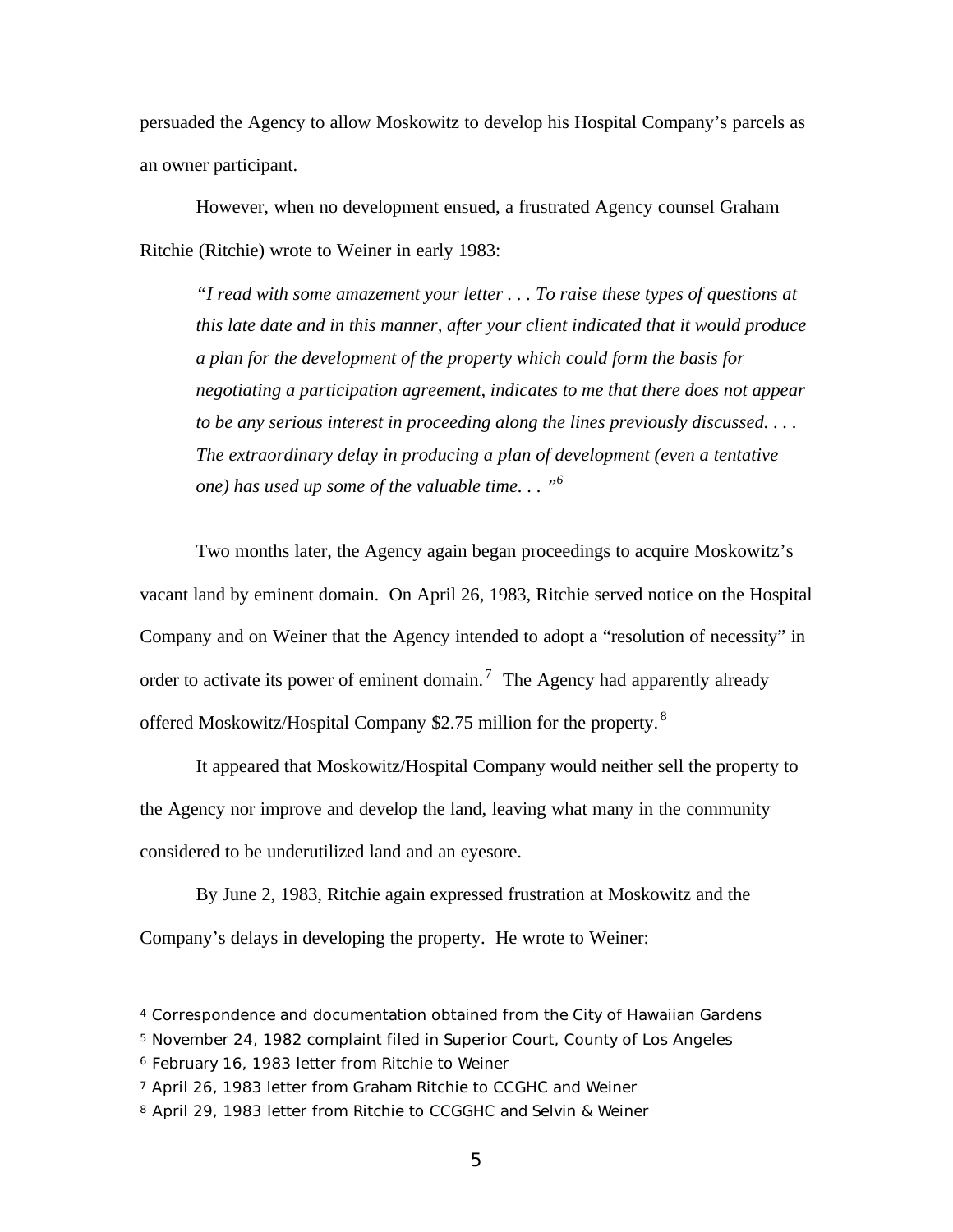" *. . . It was stated by the Agency staff that the Agency was willing to have the property developed by your client as an owner participant provided the Agency could receive certain assurances that the property would be developed in an orderly and timely manner . . . as a condition . . . it would require that the rear portion . . . be developed promptly . . ."<sup>9</sup>*

During this time, Moskowitz's intent to build a gambling operation became evident; however, gambling was illegal in the City, and the City Council (Council) apparently had mixed feelings about allowing gambling in its City. <sup>10</sup>

After the Council passed an ordinance, which would have allowed for card clubs to operate in the City, the citizens of Hawaiian Gardens reportedly forced the matter onto the ballot. $11$ 

Ritchie told Weiner that Moskowitz had two options for development of the Hospital Company property at that time: If the citizens voted to permit gambling in the City, Moskowitz would have one year to secure a gambling permit. If the citizens voted against gambling, then Moskowitz would have a total of 18 months to complete a *commercial development* on the property. *<sup>12</sup>*

Two weeks later, Weiner claimed that the Hospital Company/Moskowitz had sold the property. The sale, however, never materialized.

Moskowitz's initial yearlong period expired. The voters rejected gambling in the City, and the Agency revisited its effort to acquire the Hospital Company property in

<sup>9</sup> June 2, 1983 letter from Ritchie to Weiner

<sup>10</sup> June 2, 1983 letter from Graham Ritchie to Beryl Weiner

<sup>11</sup> JLAC interviews

<sup>12</sup> June 2, 1983 letter from Ritchie to Weiner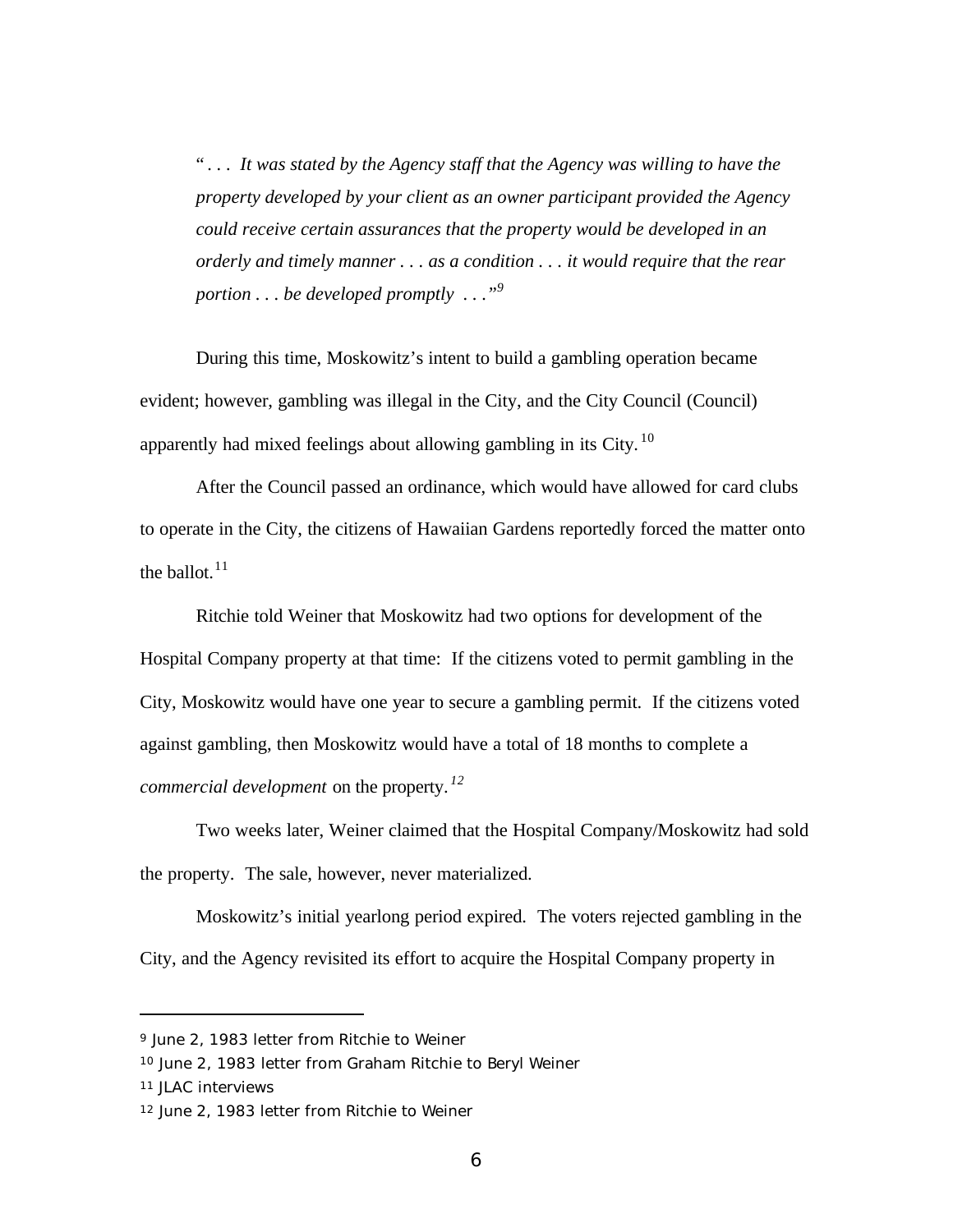order to effectuate redevelopment. Weiner continued to request additional time. In this instance, he requested time to negotiate a 120-day exclusive right-to-negotiate a Disposition and Development Agreement (DDA). Despite the fact that Moskowitz/Hospital Company had never prepared a pro forma (a financial projection)<sup>13</sup> the Agency approved the request, apparently based upon a presentation that Weiner had made. $14/15$ 

A year expired; the land still lay bare, and the Agency again proceeded to take actions to acquire the Hospital Company property. Weiner again threatened the Agency with litigation.

Evidently to accommodate Weiner, the Agency repeatedly continued its hearings until November 1987 to consider a resolution of necessity for the acquisition of the property. At that time, the Agency adopted the resolution, enabling the Agency to acquire the Hospital Company's property by eminent domain.

On January 21, 1987, the Agency filed an eminent domain action, and again, Weiner filed a cross-complaint, this time accusing the City and Agency of multiple unlawful activities, including racketeering, conspiracy, fraud, malicious intent and violations of both the Constitution and his client's Civil Rights.<sup>16</sup>

Unfortunately, because the Agency staff was negligent in following proper procedures, it was particularly vulnerable to Moskowitz's attempts to thwart the

<sup>13</sup> July 16, 1985 Staff Report to Agency

<sup>14</sup> July 24, 1985 letter from Dunlap to Moskowitz

<sup>15</sup> Staff Report from the Executive Director for Agency meeting of July 23, 1985 <sup>16</sup> January 21, 1987 Complaint filed in Superior Court and March 19, 1987 Cross Complaint filled in Superior Court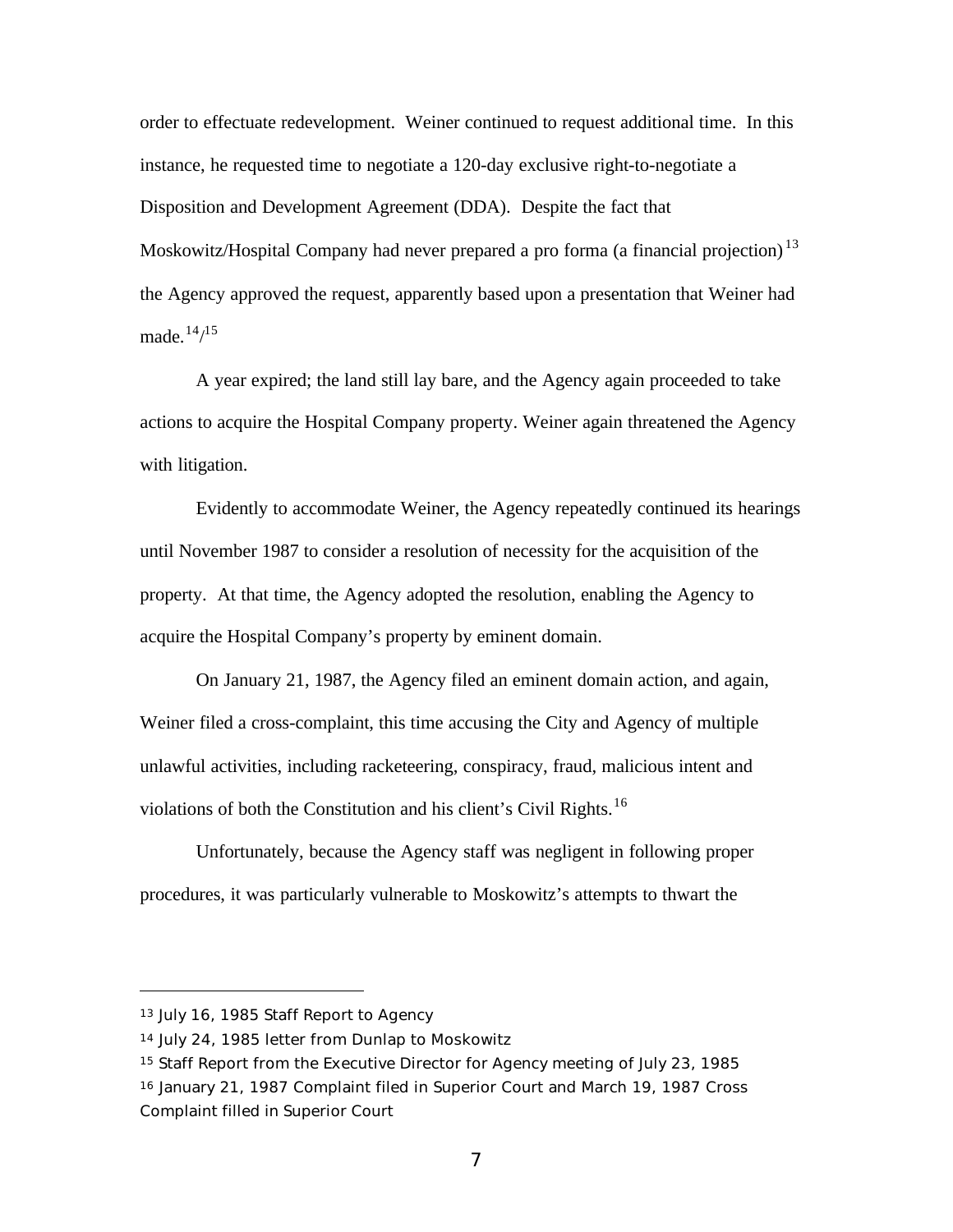Agency's redevelopment efforts. It appears that the Agency abandoned the eminent domain action.

In May of the following year, 1988, Moskowitz's Hospital Company acquired several additional properties in the area, and took over the operations of a local bingo parlor.

The control over the additional land and the bingo parlor, which contributed approximately \$350,000 in licensing fees to the City and additional sums to community programs,<sup>17</sup> clearly gave Moskowitz more leverage during negotiations with the City and Agency.

During the same year, Moskowitz apparently proposed an extensive multi-use commercial development encompassing the entire 23 acres of the Gateway. The proposed development contained at least one anchor tenant, an open-air market, mixed retail, a restaurant, an entertainment center, childcare, senior housing and extensive landscaping.

By 1989, one member of the Agency, Donald Schultze (Schultze) expressed concerns about possible consequences if the City and Agency did not maintain some control over development in the area.<sup>18</sup> Although gambling was still illegal in the City, Schultze feared that Moskowitz had the ability to pass a ballot measure that would legalize gambling, which Schultze believed could leave the City in a precarious position. He proposed securing a Disposition and Development Agreement (DDA) between the Agency and Moskowitz/Hospital Company in order to prevent the total loss of control. Schultze explained in his memorandum.

<sup>17</sup> August 3, 1993 letter from Weiner to Agency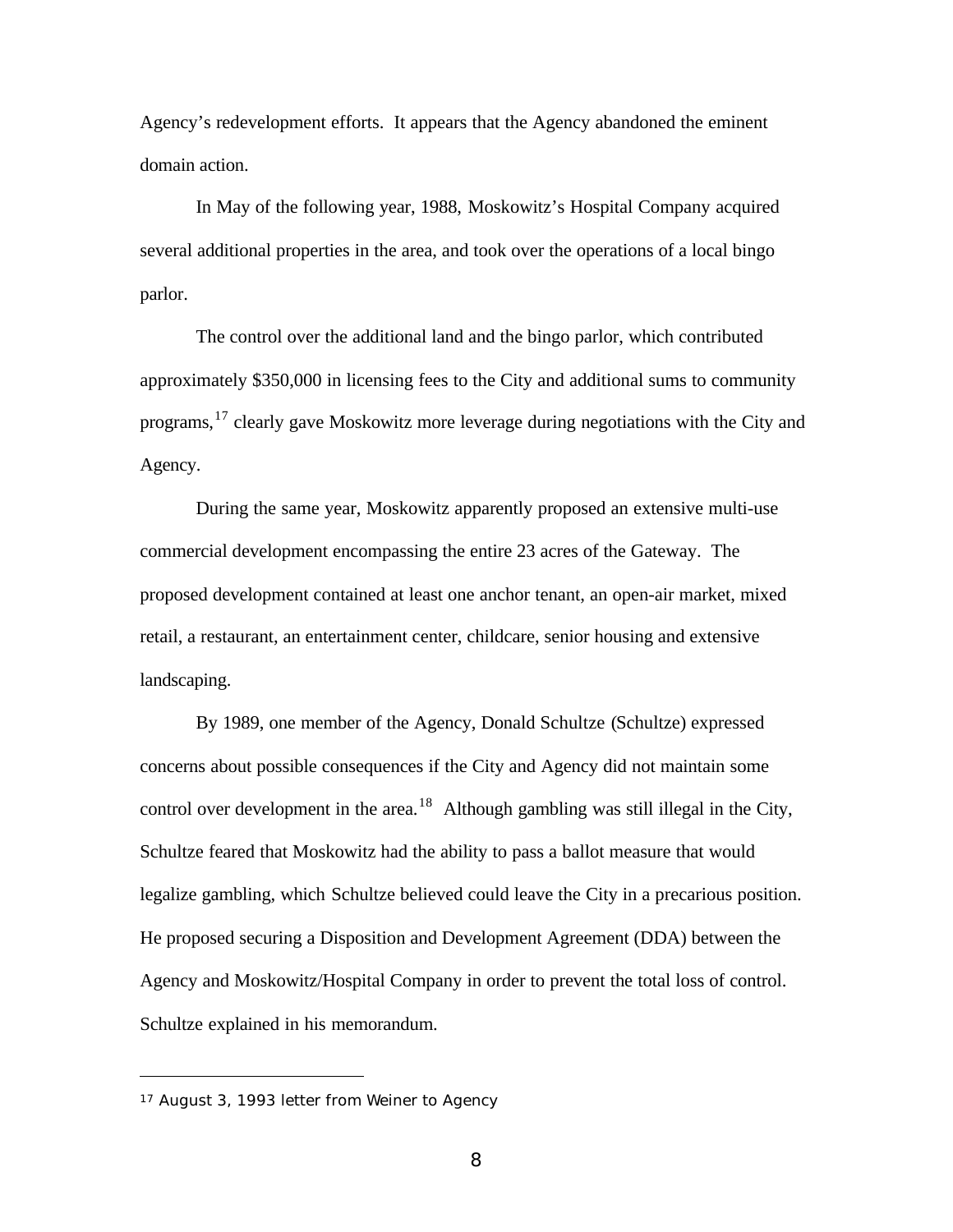*"If the City does not have some sort of written agreement or development direction [prior] to the election, we will be in the following position if he wins . . . It will make no difference what promises are made to the voters as to what the total development will look like. Once a card club and parking lot are on the 10 acre site, and the bingo club and parking lot are on the four acre site, any further development will depend on how fast and eager you are to condemn and purchase the rest of the property and the developer's willingness to follow through on a total development. He can use the excuse that he can't purchase the additional land because no one wants to sell. Result: He's off the hook, and the City is left holding the bag with a partial development."*

Instead, Schultze proposed a proactive approach to dealing with Moskowitz.

*"The City should encourage Dr. Moskowitz to develop the property such that we end up with a planned development rather than a 'hodge podge' development," he wrote.<sup>19</sup> "If he wins [an election in favor of gambling] . . . 1) He will not need our land. He has more than enough to build a card club. 2) He does not need our permission to build, outside of processing a building permit. 3) He does not need our money. He has plenty. 4) He does not need our friendship, goodwill or power of eminent domain."*

A year passed, and the Agency faced serious financial troubles and limited redevelopment opportunities. Moskowitz owned most of the land in the Gateway and controlled the bingo parlor; he was clearly unwilling to sell any land and was evidently litigious.

<sup>18</sup> June 30, 1989 Memorandum from Mayor Donald Schultze to City Councilmembers 19 ibid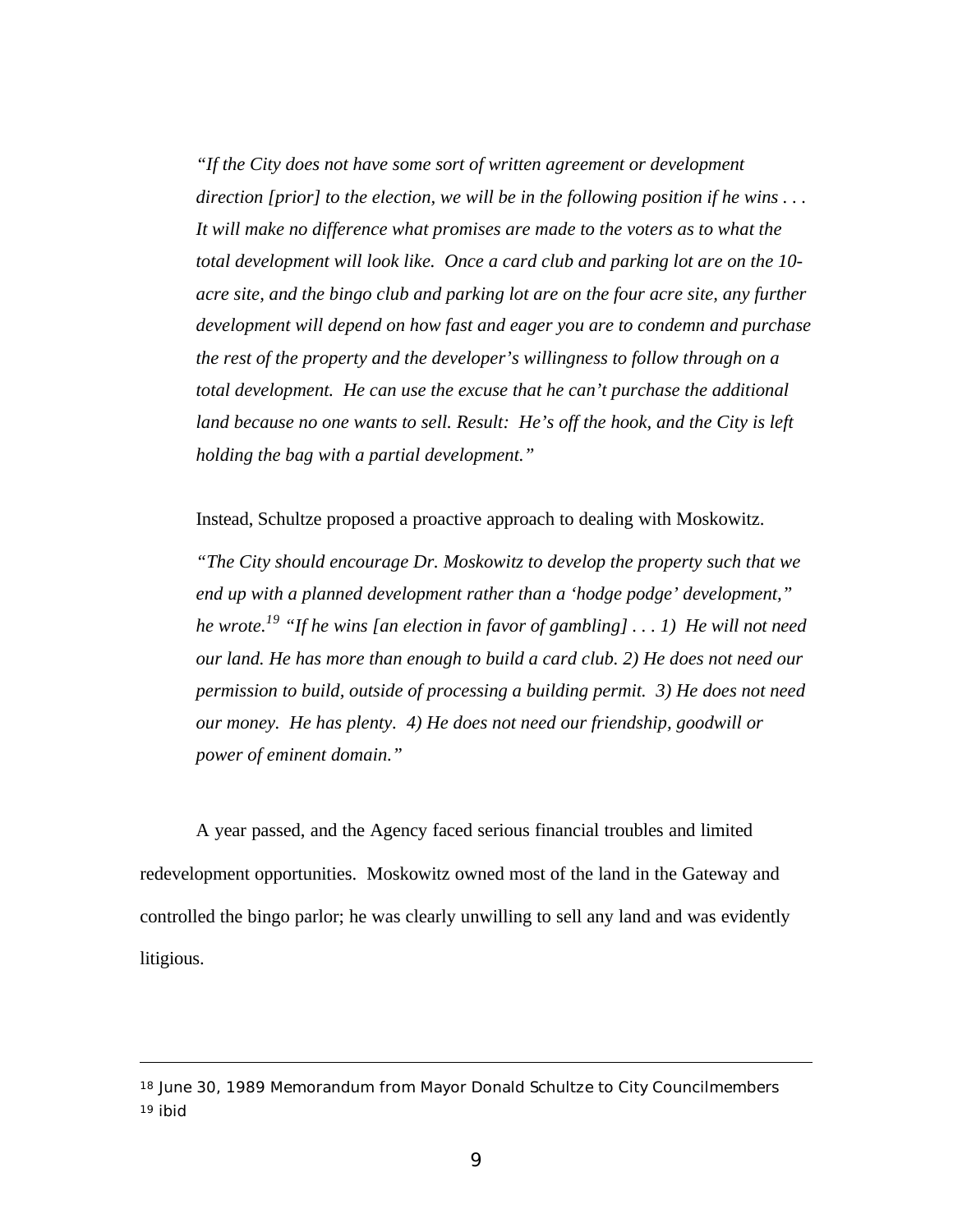The Agency knew that Moskowitz wanted to acquire more land, particularly one Agency-owned parcel that was adjacent to his Hospital Company property. And although the Agency had intended to use the property to help to facilitate a development in the Gateway, it appears that the Agency sold the parcel without these conditions to Moskowitz.

By 1992, Moskowitz delivered letters of interest from a potential anchor tenant, superstore Smith's Food and Drug (Smith's), which reinvigorated the Agency's hope about the possibility of redeveloping its Gateway. The Agency agreed to enter into negotiations with Moskowitz's Hospital Company with the intent to restrict its own involvement to the use of eminent domain in assembling the necessary property for the proposed development.*<sup>20</sup>*

However, in the Agency's attempts to negotiate, it was met by the Moskowitz/Hospital Company's unyielding terms or no deal, according to records and interviews. A frustrated and perhaps desperate Agency signed an agreement that disproportionately benefited the redeveloper, trusting that Moskowitz would implement the multi-use commercial development that he had proposed in 1988 or at least an approximation thereof. $21$ 

The DDA called for the Agency to purchase three parcels of property within the Gateway and dispose of it to Moskowitz/Hospital Company as the redeveloper. The redeveloper would reimburse the Agency for 50 percent of the fair market value of the acquired property plus ½ the cost of the 13 tenants' relocation and goodwill. The Agency was responsible, among other things, for acquiring the property, disposing of it to the

<sup>20</sup> Documentation on file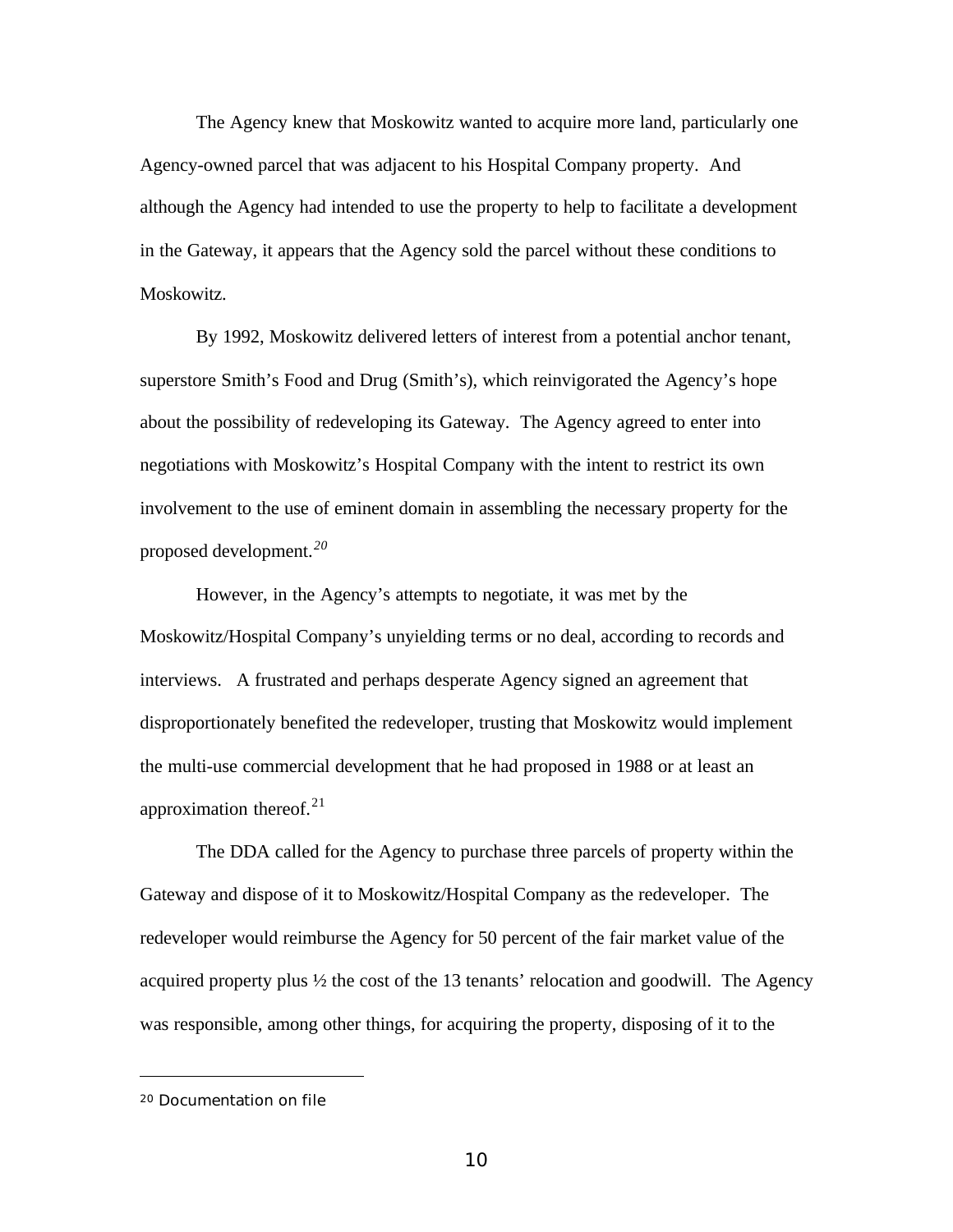redeveloper "free and clear" of possession while paying for all government-mandated on site and off site improvements and the abatement of hazardous materials.

However, after the Agency purchased the property, spending \$5.5 million, the redeveloper requested that the Agency leave the tenants in possession of the property and instead secure leases for the redeveloper's benefit, which ultimately exposed the Agency to a series of inverse condemnation complaints. Further, it appears that the redeveloper then delayed closing escrow for approximately eight months, contingent upon obtaining the leases and amending the DDA between the redeveloper and Agency.

At the same time, Weiner began representing the Agency in one lawsuit filed against the Agency by a tenant of the recently acquired property. Although Weiner was never officially retained by action of the Agency Board, Ritchie filed a "Substitution of Attorneys," replacing himself with Weiner in the case. Weiner's firm denied having a conflict of interest to Ritchie. Further, it did not disclose potential conflicts of interest to the Agency Board, and the Agency Board did not officially waive any conflicts.

Another year passed and although the redeveloper still hadn't initiated development activity, it requested another set of amendments to the DDA, this time drastically altering the project, while further obligating the Agency for the benefit of the redeveloper. The thrust of the 1995 amendment deleted the requirement of developing a food and drug establishment and instead, simply allowed for a large "general commercial" development. At the time of consideration, the City was also discussing the possibility of bankruptcy, as it had overspent by \$2.2 million. <sup>22</sup>

<sup>21</sup> May 6, 1993 minutes from Agency open session

<sup>22</sup> July 18, 1995 minutes of City Council session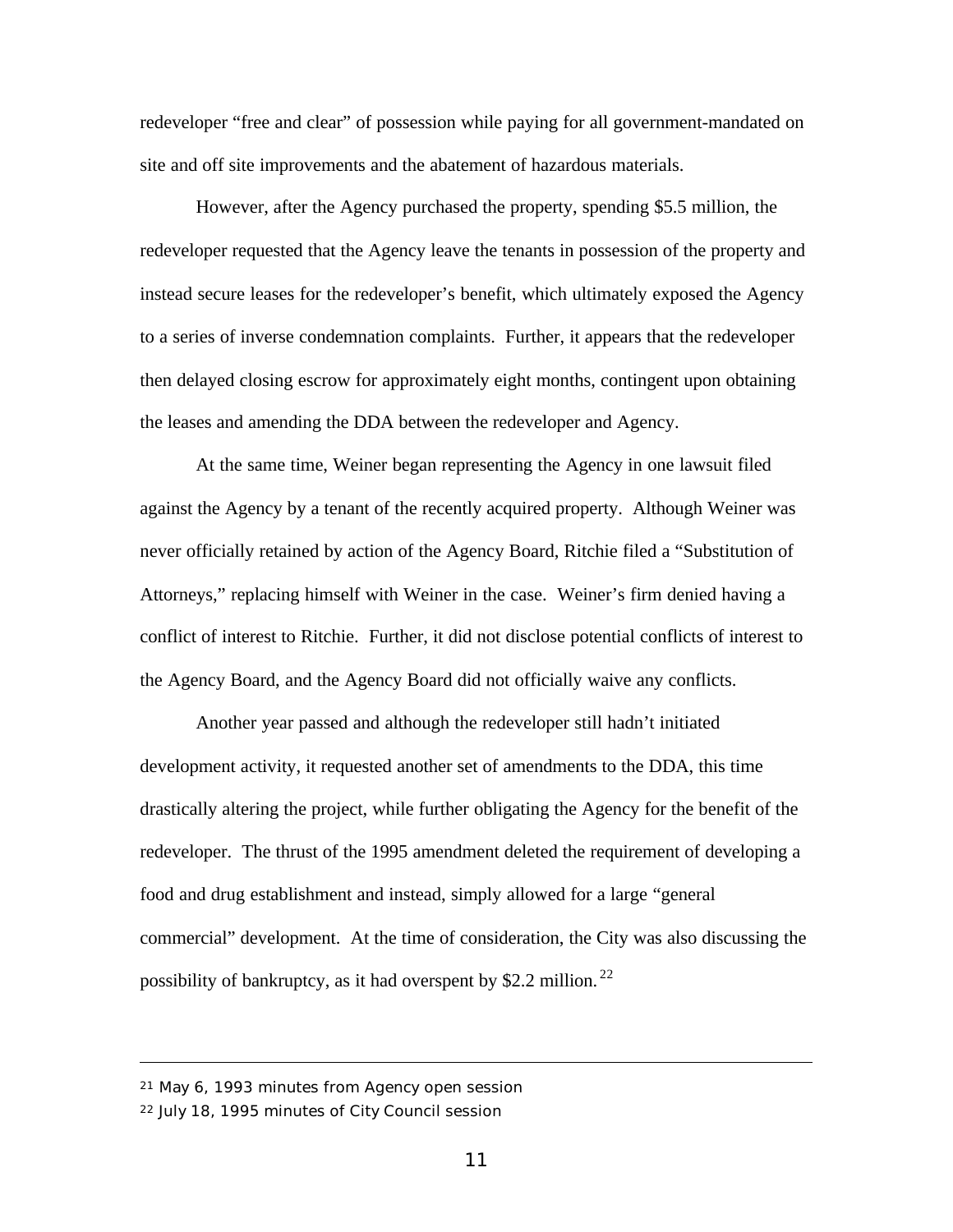Oliva reportedly informed Weiner that he would consider recommending an amendment to allow for a large retail development but added that the change would require opening a new environmental assessment under CEQA. He also reportedly told Weiner that if Moskowitz wanted to turn the project into a gambling operation, then the redeveloper may need to reimburse the Agency's acquisition subsidy.

 Prior to the Agency's public hearing on the amendments, the Agency fired Oliva and City Attorney Maurice O'Shea (O'Shea) resigned. The Agency, after some negotiation, agreed to the amendments.

It appears that Weiner and his clients immediately began organizing to place a gambling initiative on the ballot, in which they ultimately spent \$540,124, predominantly on paying or employing a number of local voters on the campaign, according to campaign statements.

Although the gambling initiative passed, it was challenged in court by a citizen's group called the Committee Against Card Club Associations (CACCA), which alleged that the ordinance was invalid and that the redeveloper and City had violated a series of State and Federal laws in the process of obtaining passage of the initiative and converting of the redevelopment project into a gambling facility.<sup>23</sup>

Weiner counter-sued CACCA and several associated individuals, alleging among other things, conspiracy, violations of the Political Reform Act, unfair competition and "*conducting a vicious campaign to dishonestly, illegally and improperly interfere with the rights of the citizens of the City to pass Measure A."*

<sup>23</sup> March 15, 1996 First Amended Verified Petition and Complaint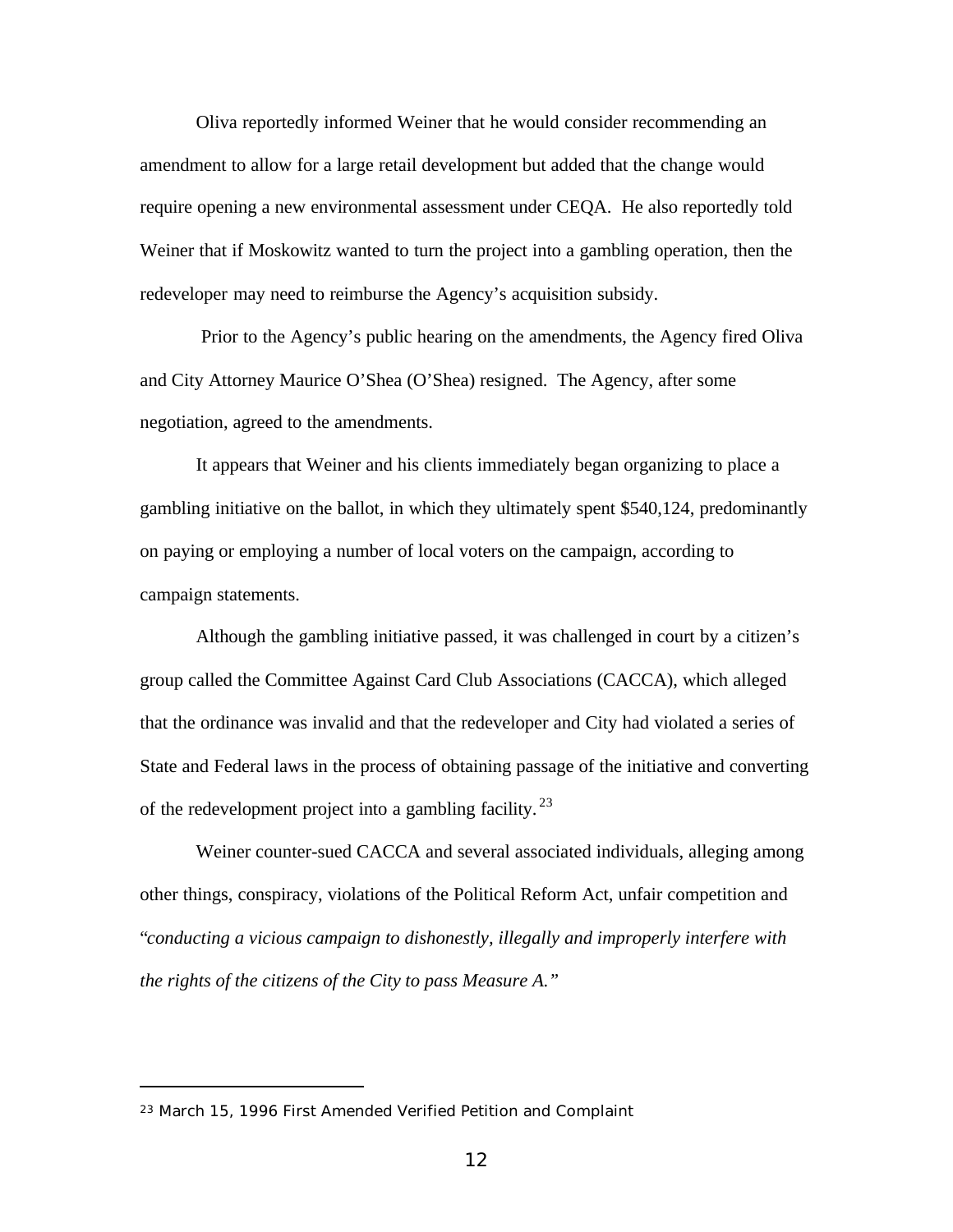Unable to afford defense against Weiner's allegations, the individuals in CACCA agreed to enter into a settlement, which included dropping the challenge.

Meanwhile, Weiner began representing the Agency in three other lawsuits, still without being officially authorized by action of the Agency board. JLAC staff could find no Substitution of Attorneys or official authorization for Weiner's representation of the Agency filed for the additional suits.

By 1996, the redeveloper still hadn't even begun demolishing the old structures. However, the Agency now had four civil complaints for inverse condemnation filed against it by tenants; the City had apparently lost 12 of 13 businesses that were cleared from the site, and the Moskowitz-controlled bingo parlor discontinued the license fee payments to the City.

In the same year, it appears that Moskowitz and/or his Hospital Company funded a campaign that ultimately recalled two members of the Agency and City -- Kathleen Navejas and Rene Flores – both opponents of gambling.

Knowing the struggles of the City and Agency, Weiner, during this time, met with the Agency's Executive Director, Leonard Chaidez (Chaidez), reportedly to discuss a possible agreement whereby each month, Moskowitz, through his various entities, would contribute \$200,000 to the City, approximately half of the City's budget. The Agency and City would, in general, give Moskowitz special treatment and avoid certain procedures, which appear to have been legally required under the California Environmental Quality Act (CEQA) and the Community Redevelopment Law. <sup>24</sup>

<sup>24</sup> July 25, 1996 letter from Chaidez to Weiner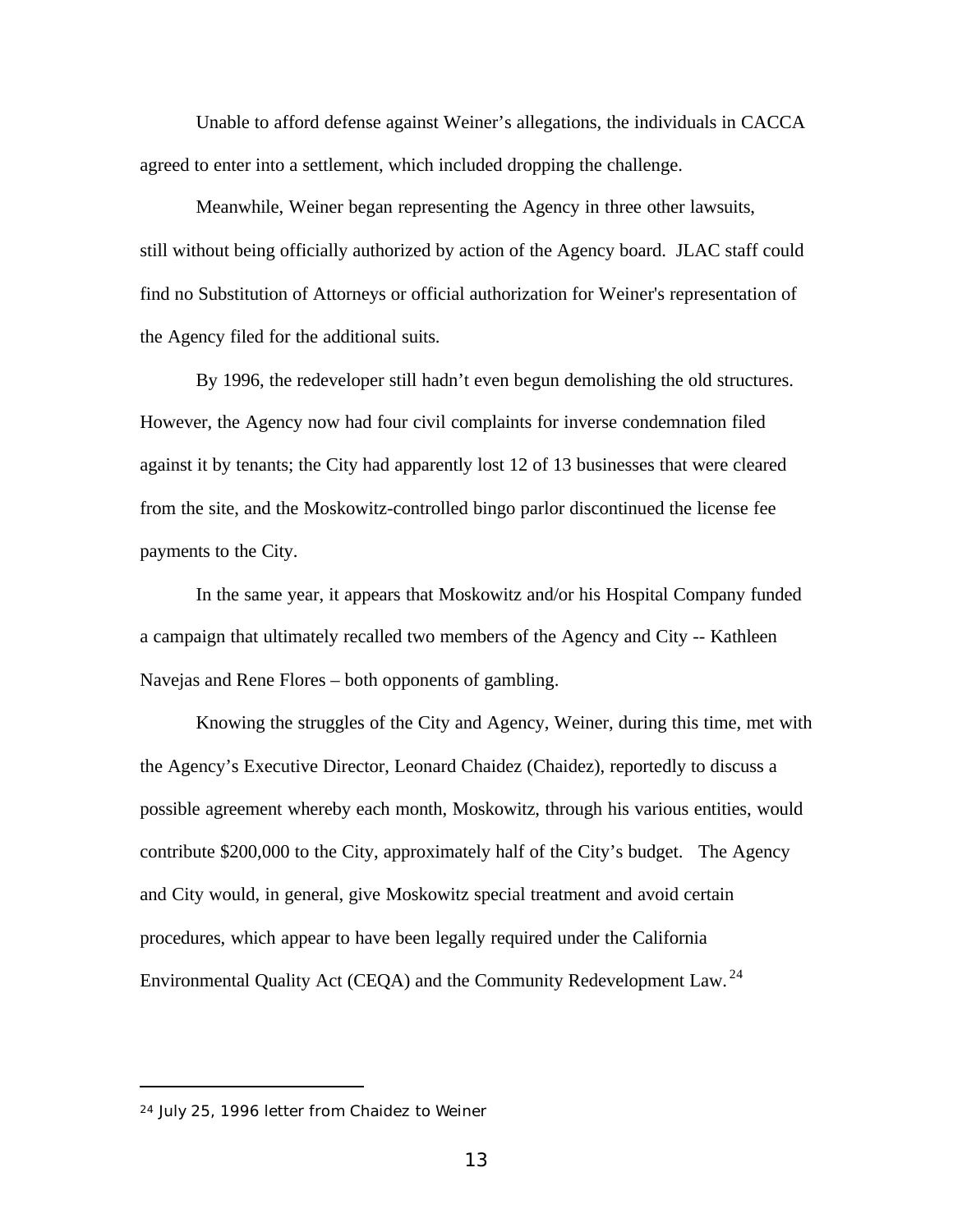Although the JLAC is not aware of a written agreement embodying the language in the letter, Moskowitz contributed approximately \$200,000 per month to the City, primarily through two nonprofit organizations and reportedly threatened to withdraw them periodically when the public entities did not respond in his favor.<sup>25</sup> In fact, former City Clerk Dominic Ruggeri (Ruggeri) informed Moskowitz on August 3, 1997 that Weiner would *"not make any additional [financial] commitments until, it would seem by the tone of the discussions, Ms. Julia E. Sylva, Esq. is relieved of her duties as the City Attorney."<sup>26</sup>*

In 1999, when the Agency was expected to fund a portion of the improvements, the Moskowitz-controlled Hawaiian Gardens Card Club loaned the funds to the City as a "pass-through" to the Agency, further entangling the public entities with Moskowitz. The Card Club charged prime interest rates for the loan.

To date, 18 years after the Agency began its redevelopment efforts in the City, Moskowitz has constructed a temporary facility to house a card club gambling operation adjacent to the bingo parlor as well as adjacent to a school, city park and church. And while no substantial redevelopment or property improvement on the City's prime strip of land has occurred, the City and Agency are stuck with the very result they originally tried to prevent.

Worse yet, the City and Redevelopment Agency have cumulatively spent millions of taxpayer dollars, subsidizing the very project they were fighting while apparently violating a number of State laws and sacrificing the public interest for the benefit of the redeveloper.

<sup>25</sup> March 19, 1999 memorandum from Julia Sylva to Agency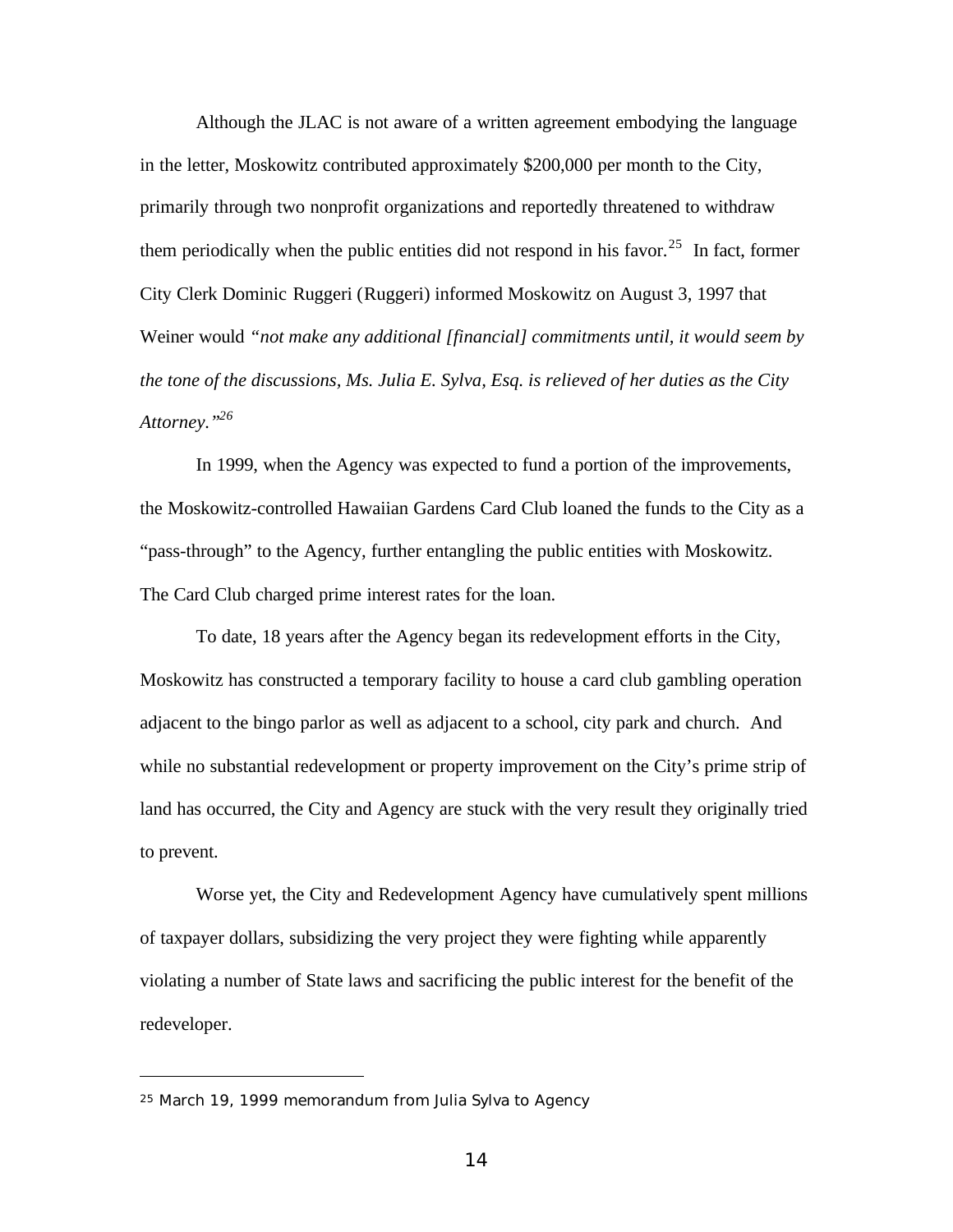Further, because the project is primarily a temporary membrane structure, the improvements will only provide the Agency with a minimal tax increment (increased property value) to offset the redevelopment project area debt.

Meanwhile, the redeveloper has received millions of public tax dollars to subsidize a gambling development in violation of redevelopment law and appears to have thwarted the fulfillment of the public interest for the sake of its/his own private interest.

Finally, the redeveloper, through his counsel, has made efforts to thwart scrutiny, including those efforts to understand and analyze these occurrences by the Joint Legislative Audit Committee (JLAC).

<sup>26</sup> August 3, 1997 memorandum from Dominic Ruggeri to Irving Moskowitz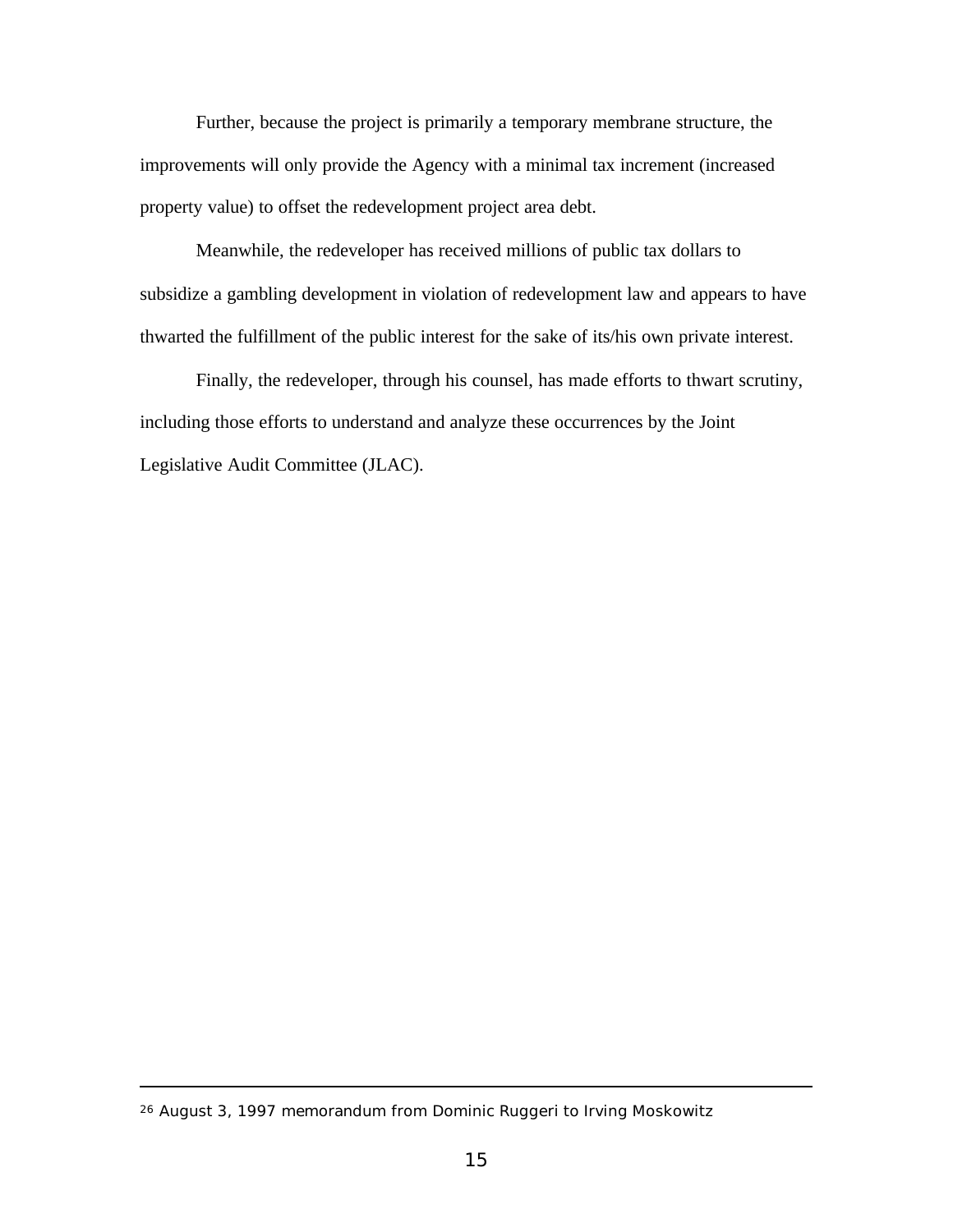## **Findings**

#### **I. The Project**

- ♦ The redevelopment project is an inappropriate use of redevelopment funds because it appears to violate California Health and Safety Code Section 33426.5.
- ♦ The project is inappropriately located, as it places a gambling operation adjacent to a middle school, a hospital, a place of worship and a public park.
- ♦ The redevelopment project is not an appropriate use of redevelopment funds because it will likely discourage other appropriate development and business due to its nature – gambling. Gambling has been found to cause blight, rather than eradicate blight, as redevelopment projects are intended to do.
- ♦ Because the improvements on the project site are primarily a temporary membrane structure, there is only a minimal increase in value of the property in the project area, which will not provide a significant tax increment beyond that resulting from the changes ownership.
- ♦ The project is contrary to the legislative intent of redevelopment, as it is not "*appropriate or necessary in the interest of the general welfare . . . "* and not "*with the least private injury and the most public good,"* per the definition of redevelopment in Health and Safety Code Section 33020.
- The Project evolved from a highly irregular and apparently improper process.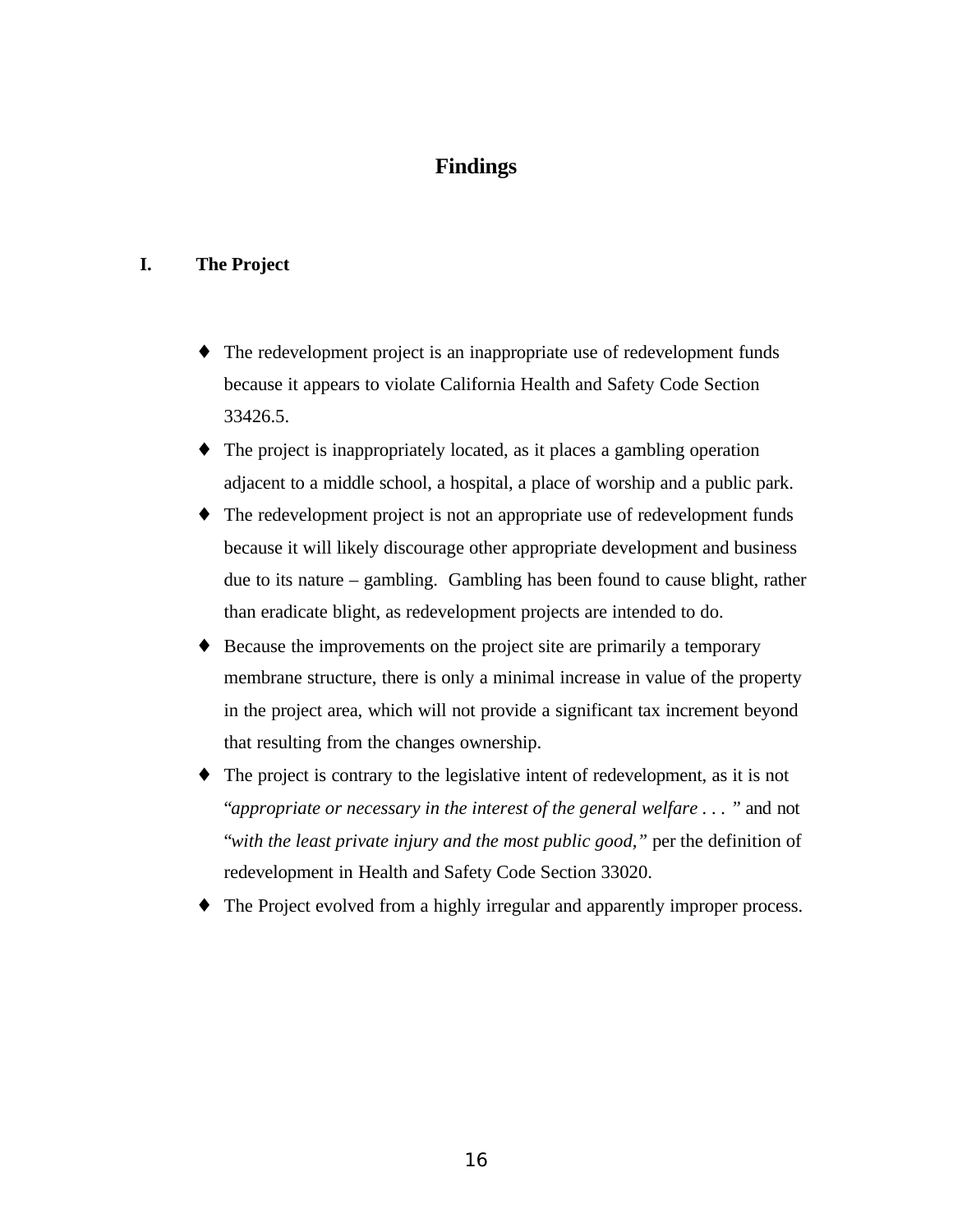#### **II. The Agency and City**

- ♦ The City and Agency have an inappropriate relationship with Moskowitz and his various entities, which has compromised the ability of City and Agency officials to exercise their duties in the public interest.
- ♦ The City and Agency have frequently accommodated Moskowitz's and Weiner's private interest over and above the interests of their citizens.
- ♦ The accommodations made by the City and Agency for Moskowitz and Weiner have often exacerbated the financial troubles of the City and Agency.
- ♦ The financial problems of the City and Agency, coupled with the financial relationship with Moskowitz and his companies, appear to have tainted the judgment of both the City's and Agency's public officials.
- ♦ The Agency relied upon representations of the redeveloper that the redeveloper would produce the multi-use project the redeveloper proposed in the late 1980s. However, the Agency was negligent in agreeing to a DDA that was insufficiently specific and otherwise failed to serve the public interest. In the end, the project that the Agency had planned was never delivered.
- ♦ The City and the Agency have failed to protect their scarce public dollars from being squandered on private interests.
- ♦ Despite the redeveloper's previous redevelopment delays, Agency officials apparently encouraged the redeveloper to incrementally acquire scarce property, which made the Agency's goals of redevelopment more difficult to obtain.
- ♦ The Agency may have violated CEQA in that it appears to have never performed an adequate environmental study or Environmental Impact Report when the project changed from a food and drug retail facility to a 24-hour, seven-day per week gambling operation.
- ♦ The Agency Board acted adverse to its taxpayers' interests when it agreed to the terms in the DDA.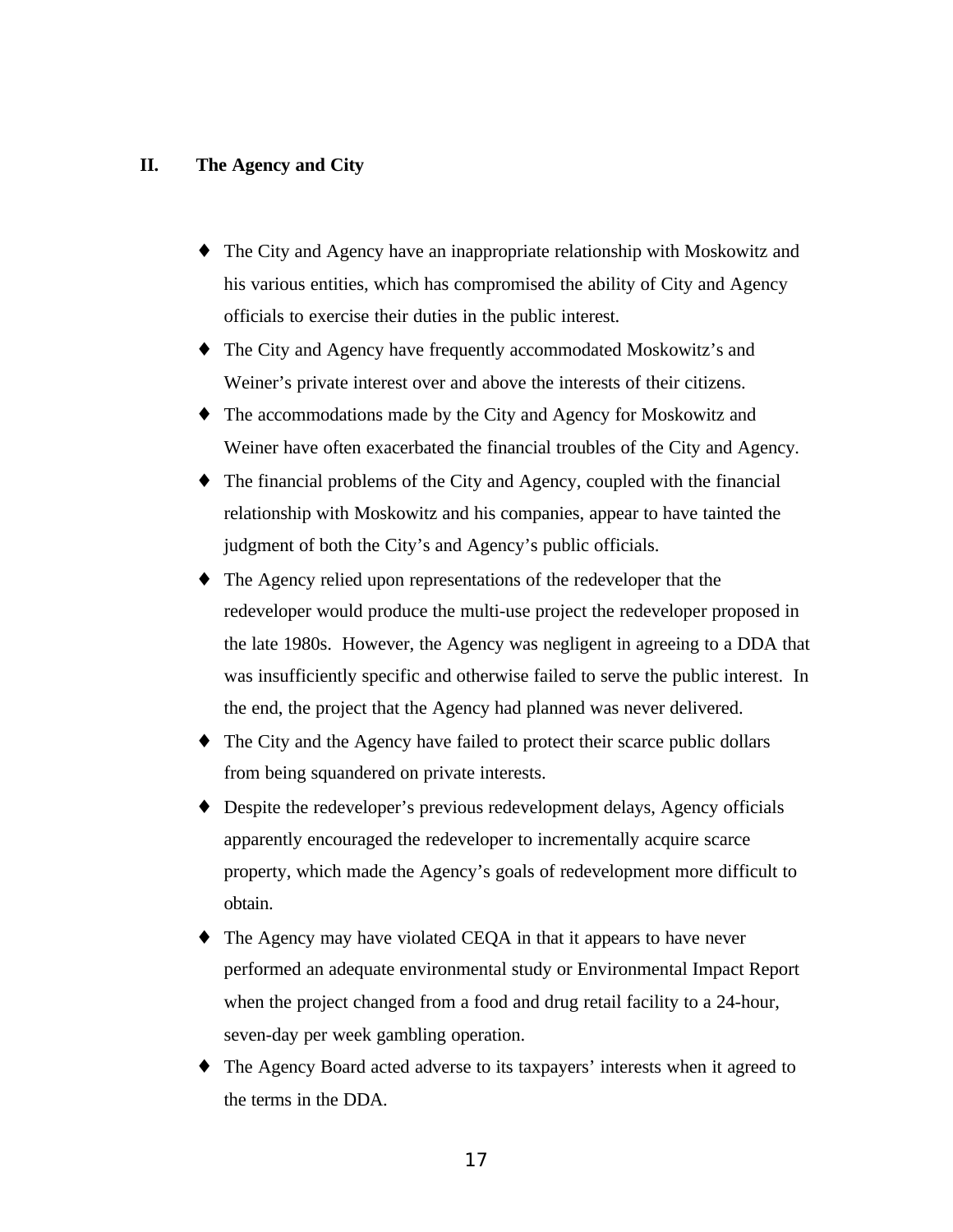- ♦ The Agency allowed the redeveloper to use the Agency's power of eminent domain and its tax increment money while forcing viable businesses to relocate.
- ♦ Certain officials of the City and Agency may have colluded to violate the law.
- One former Agency Counsel failed in his duties to protect the Agency when he allowed for and encouraged Weiner and his firm to substitute as special counsel to the Agency.

#### **III. The Redeveloper and his Agent/Counsel**

- ♦ The redeveloper successfully co-opted the City's and Agency's efforts to fulfill a public interest for his own private interest.
- ♦ The redeveloper used the Agency's power of eminent domain to forcibly acquire property subsidized by taxpayer dollars for a gambling casino. The redeveloper misled the Agency into believing that he would implement a retail center, which entangled the Agency into a contractual agreement with the redeveloper, and then converted the project to a gambling facility housed in a temporary membrane structure.
- ♦ The redeveloper's attorney made a series of misleading and often contradictory statements to public officials in order to benefit his client.
- ♦ The redeveloper and/or his attorney has evidently filed three separate legal actions against the Agency in an apparent effort to thwart the Agency's efforts for the public interest.
- ♦ The redeveloper's counsel reportedly delayed making required payments and threatened to terminate "charitable" funds, which may have been intended to coerce the City and Agency to favor the redeveloper's interest.
- The redeveloper and/or his attorney appear to have encouraged the Agency and City to ignore certain mandatory procedures and laws.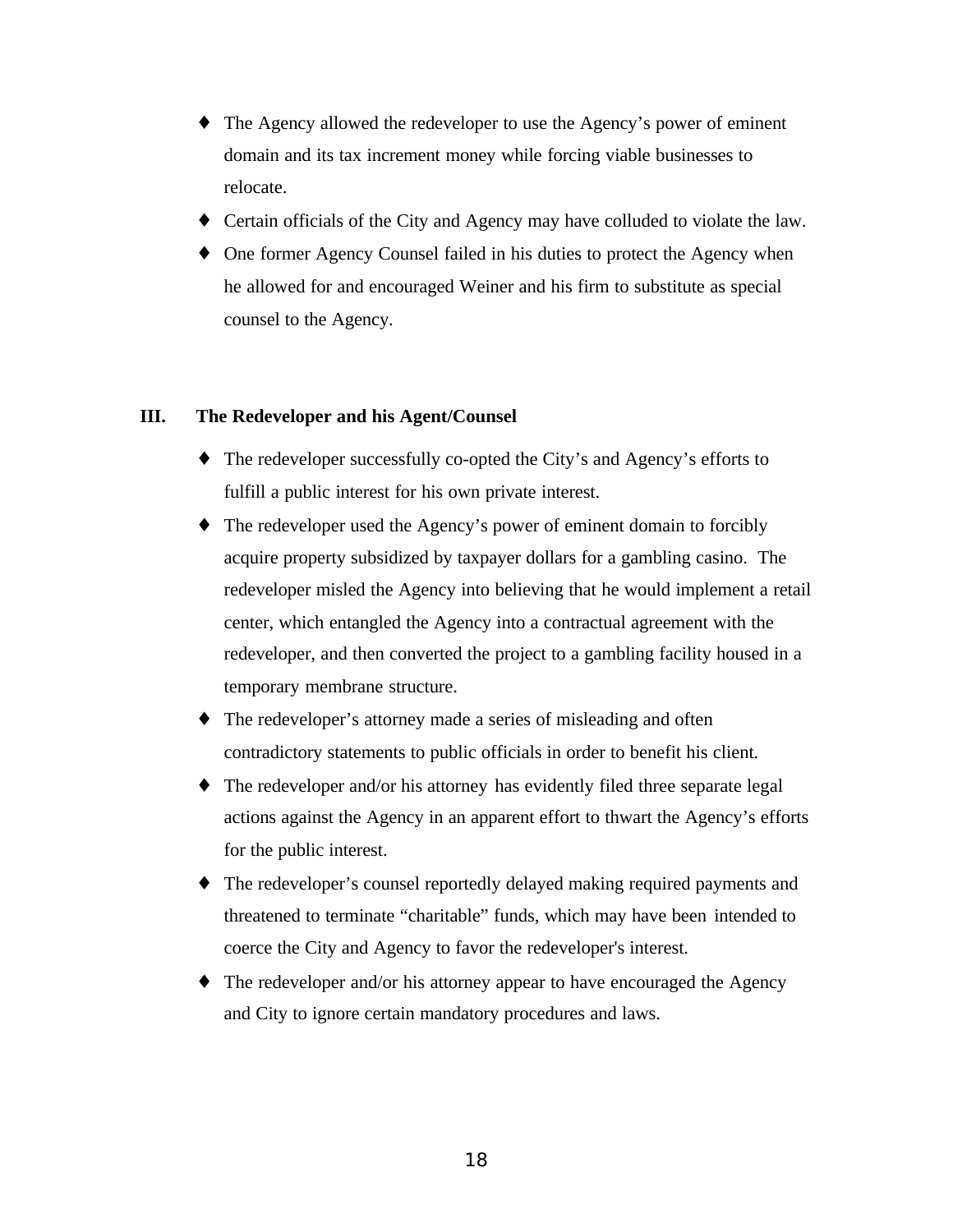- ♦ The redeveloper's attorney has made efforts to circumvent the City's and Agency's legal counsel, thereby potentially preventing the public bodies from obtaining sound legal advice.
- ♦ The redeveloper knowingly hamstrung the Agency when it tied up the property on which the Agency had expended millions of dollars.
- ♦ The redeveloper appears to have incessantly delayed the redevelopment project to suit its own private interest.
- ♦ The redeveloper, through his counsel, requested, pursued and obtained postponements of hearings to suit his private interests and later filed Complaints in Superior Court against the Agency due, in part, to the Agency's postponements, which were intended to accommodate the redeveloper.
- ♦ The redeveloper appears to have breached its contract with the Agency. Although the breach(s) appears to have caused financial distress to the City and Agency, the redeveloper sought and obtained language stating that no breach had occurred.
- The redeveloper's counsel has frequently argued conflicting positions with public officials according to what suited his client's own private needs. For example, in his efforts to thwart the Agency's project, redeveloper's counsel argued that no public financing was necessary to develop the property, that no blight existed and that redevelopment project was not *"compatible with the greatest public good and the least private injury.*" Yet redeveloper's counsel argued the opposite on all three points and demanded public financing for his client. The redeveloper's counsel claimed that *"a large number of corporations have expressed a desire to participate and execute leases,"* yet the counsel publicly stated, "*It is not easy to attract tenants."*
- ♦ Redeveloper's counsel, Weiner, has played a dual role for both the redeveloper and the Agency. While serving as the redeveloper's counsel and advocate, Weiner simultaneously served as counsel to the Agency. Moreover, there is evidence that while working on behalf of the redeveloper, Weiner consulted directly with the Agency/City staff and Board members/City Council members, which evidently included providing legal advice.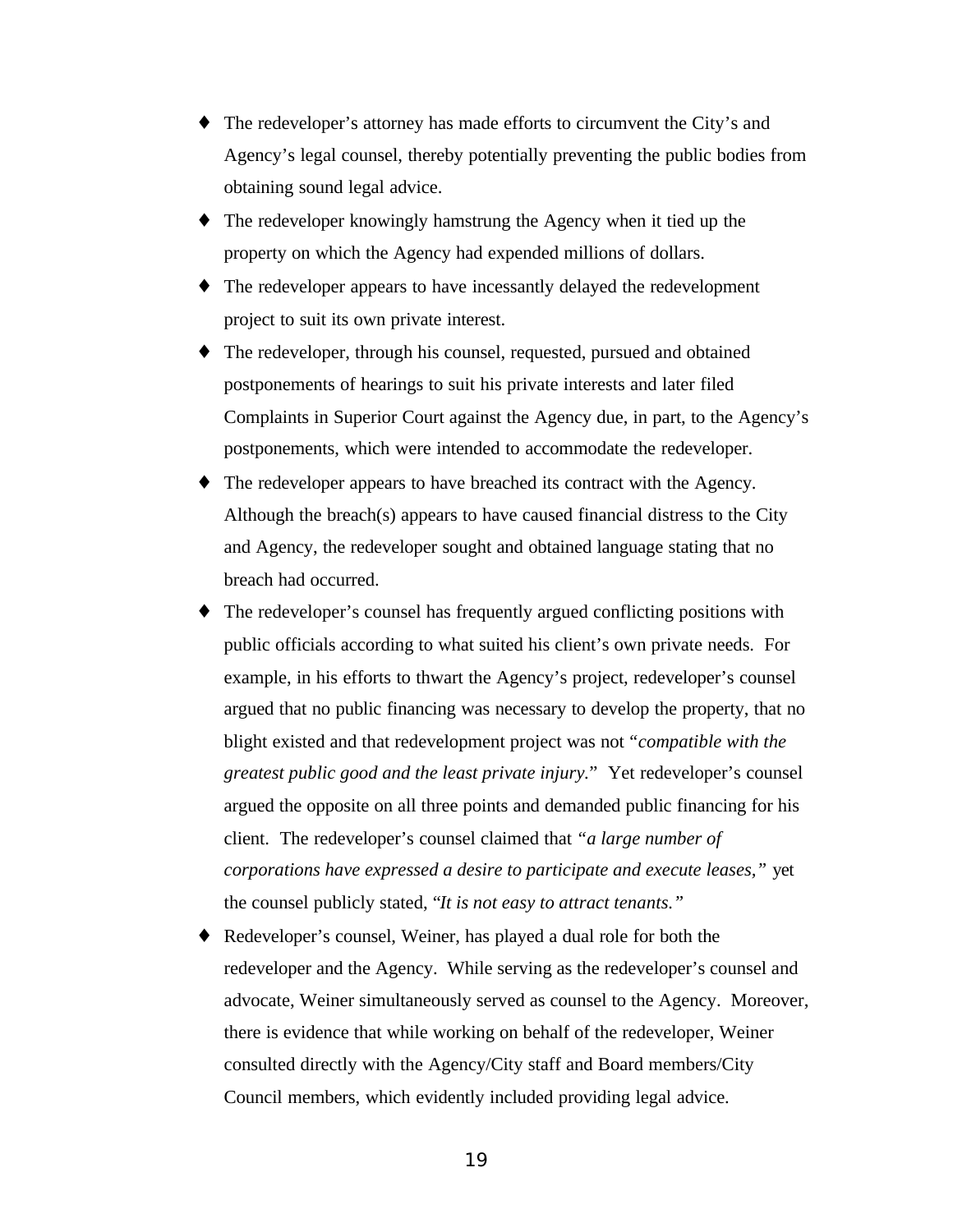- ♦ In providing legal services to the Agency, Weiner failed to inform the Agency Board of the potential conflicts of interest, and instead claimed and continues to claim that "no conflict" existed.
- ♦ Redeveloper's counsel made a series of misleading statements to the JLAC staff. For example, while there is evidence that his client intended to build a casino as far back as 1983, redeveloper's counsel told the JLAC, "*The claim that Dr. Moskowitz said that back in 1989, he was only going to build a casino, [is] just an outright fabrication. We were never going to build a casino."*
- ♦ Both the redeveloper and his attorney have failed to fully cooperate with the JLAC investigation.

## **Recommendations**

- ♦ The Joint Legislative Audit Committee should continue its investigation of the City and Agency.
- ♦ Because the project appears to violate state law, the redeveloper should reimburse the entire subsidy to the Agency. The reimbursement should include any and all fees that the redeveloper's attorney claimed to be due from the Agency as a result of acting as special counsel to the Agency.
- ♦ The Agency should consider pursuing a recovery of taxpayer dollars that were spent subsidizing the development.
- ♦ The Attorney General should consider assisting the Agency in an effort to recover the public funds that have been expended on the redevelopment project.
- ♦ The City and Agency should postpone any and all significant pending decisions that make further commitments to Moskowitz, the Hospital Company, their agents and attorneys until the State completes its investigation and analysis.
- ♦ The Agency should reconsider an appropriate project on the "gateway" site.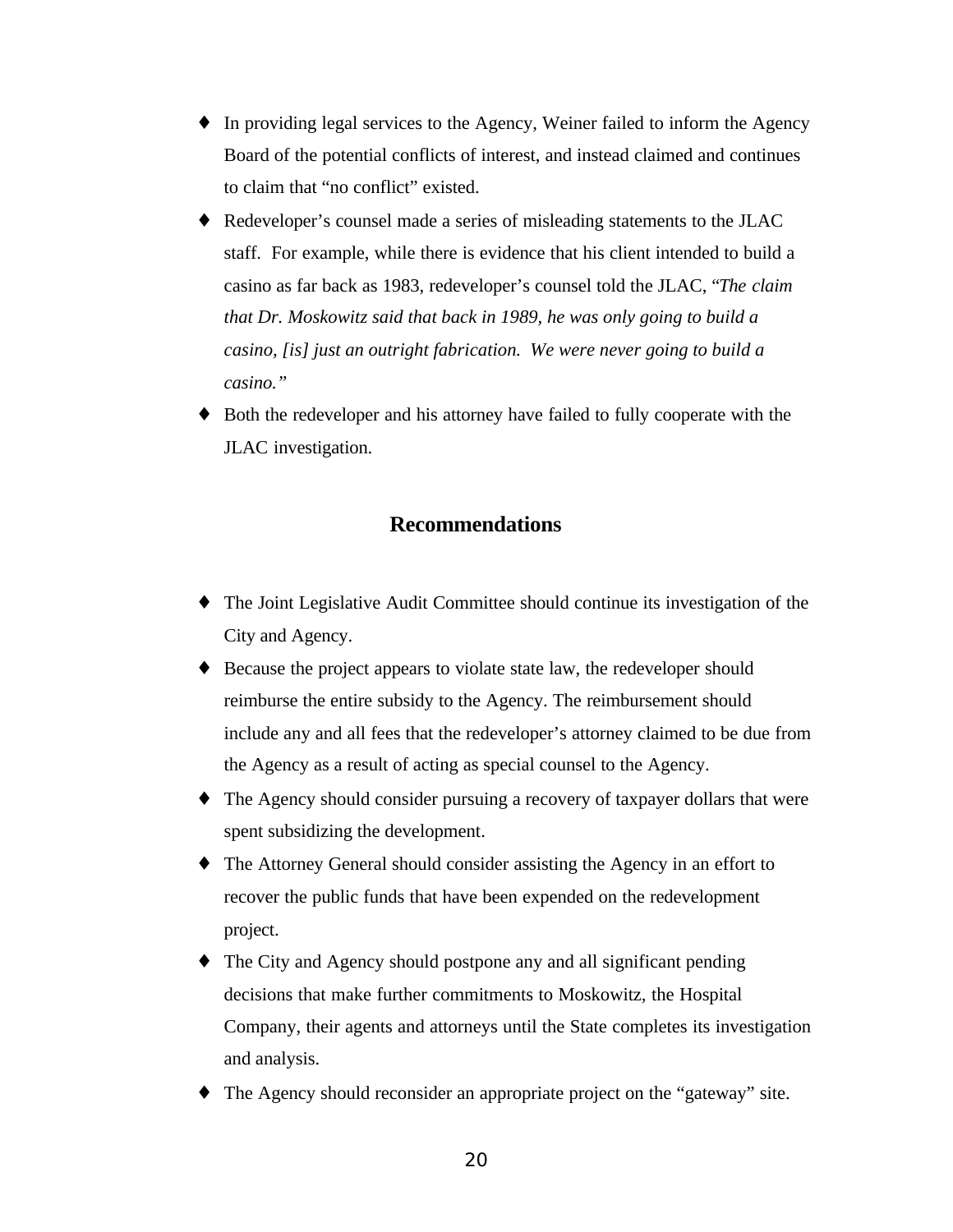- ♦ Local, State and Federal law enforcement agencies should investigate for criminal or corrupt activity associated with the Hawaiian Gardens' "Gateway Gardens" project.
- ♦ The State Bar of California should consider whether its current Rules of Professional Conduct adequately protect public entities and prevent subversion of the public interest when private attorneys represent both their private clients in dealing with a public entity as well as the public entity itself.
- ♦ The JLAC may wish to refer the activities of Weiner and partners at Selvin & Weiner & Weinberger herein to the State Bar of California for further investigation, particularly as to the firm's dual representation of the redeveloper and the redevelopment agency.
- ♦ The Legislature should consider appointing a monitor/advisor to assist the City and Agency in establishing their independence and integrity.
- $\bullet$  The Legislature should prohibit gambling operations to be located within  $\frac{1}{2}$ mile of public schools, parks or playgrounds, hospitals and places of worship.
- The Legislature should reform the redevelopment laws to prevent abuses and speculation.
	- It should review the goals and missions of redevelopment and determine if it has met and/or continues to meet its goals.
	- After evaluation, the Legislature should consider alternatives to the current redevelopment structure such that cities and local jurisdictions are not dependent upon sales tax.
	- It should prohibit the use of temporary structures on redevelopment projects.
	- It should create a body of experts to periodically review, assist, advise and guide local redevelopment agencies with critical issues.
- The City of Hawaiian Gardens should pursue programs and related funds from independent sources that will empower its residents – civic, cultural, educational, arts and environmental and job training programs.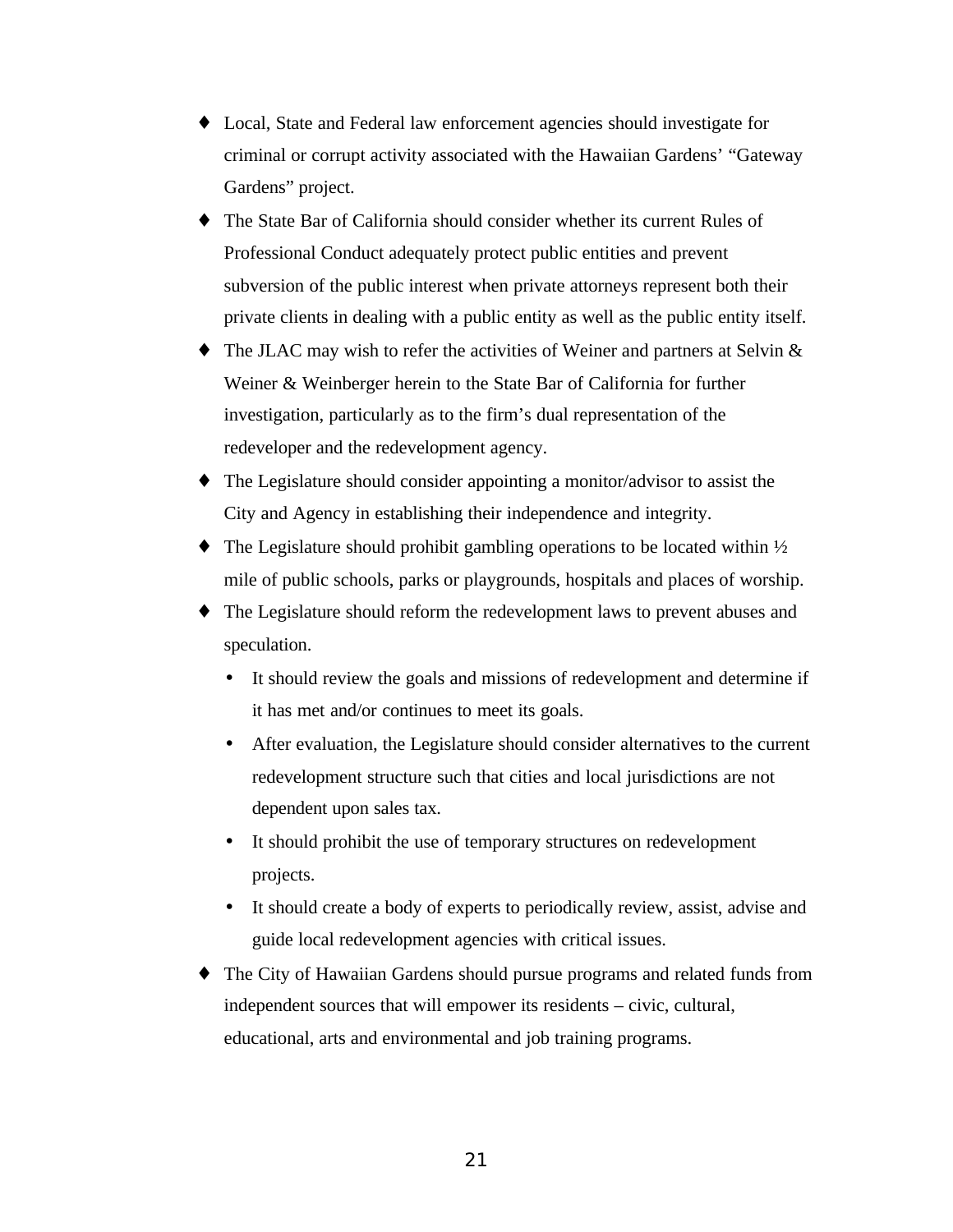#### **The City of Hawaiian Gardens**

In the early 1960s, residents of a small, unincorporated area applied to the County of Los Angeles (County) to request a zone change in order to construct on property that was zoned "agricultural." The County reportedly declined the re-zoning request, which fueled a signature drive seeking autonomy for the region. By March 31, 1964, the residents from this tiny region – less than a  $\frac{1}{2}$  square mile at the time – incorporated, becoming California's  $75<sup>th</sup>$  -- and the smallest -- city by a 164-128 vote. The new City had approximately 3300 people.<sup>27</sup> The City now comprises .9 square miles with approximately 100 commercially and industrially zoned acres.

Currently, approximately 15,000 residents live in the City, the majority of whom are of Latino origin. Income appears to be below poverty levels, according to the 1990 U.S. Census, which lists the per capita and median household income as \$8,344 and \$29,510, respectfully.

 The City is governed by five elected city council members who simultaneously serve as the Board of Directors of the Community Redevelopment Agency.<sup>28</sup>

The City's finances have apparently been in disarray for many years. In fact, the City has apparently faced bankruptcy at least once in 1983 and has continued to run a budget deficit of \$800,000 to \$1 million, according to sworn testimony by former mayor Kathleen Navejas (Navejas).<sup>29</sup>

<sup>&</sup>lt;sup>27</sup> Historical Documents obtained from the Los Angeles County Library, City of Hawaiian Gardens

<sup>28</sup> *California Cities, Towns & Counties,* Information Publications 1998, page 167

<sup>29</sup> Deposition of Kathleen Navejas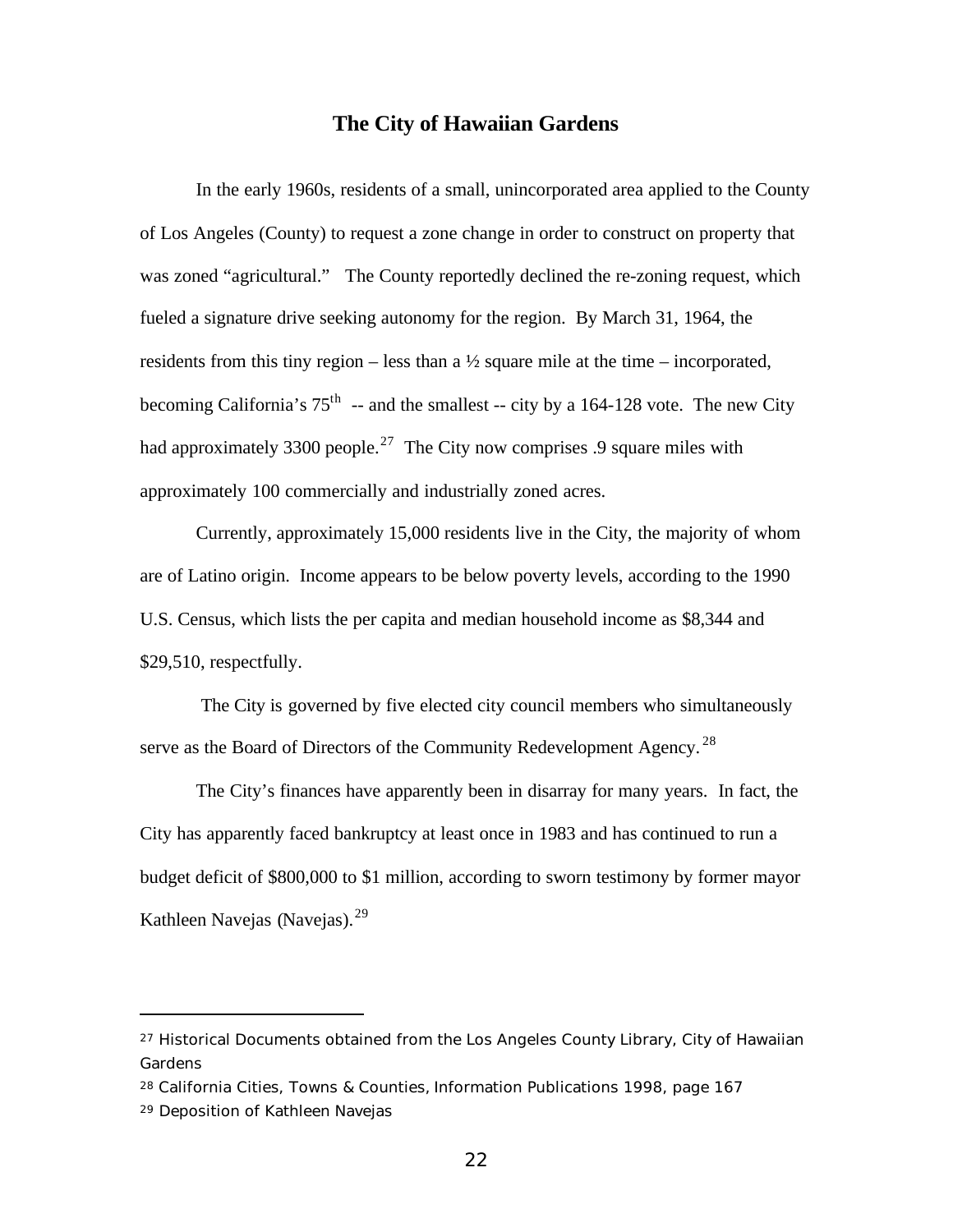In 1992, City Administrator, Nelson Oliva (Oliva) retained an independent auditor, Mike Harrison of Conrad & Associates, who found that fiscal year ending June 30, 1992, revenue sources reached \$2.4 million while expenditures from the City General Fund reached \$3.6 million, leaving a \$1.2 million shortfall.<sup>30</sup> Further, in his 13-year audit from July 1, 1979 through June 30, 1992, Harrison identified a \$1.5 million debt that the City owed to the Agency.  $31$ 

In February 16, 1993, Oliva reported that the City was overspending by a half million dollars per year. More problematic was that the State, too, was in *"dire financial straits,"*<sup>32</sup> drying up traditional funding sources and ultimately causing more financial hardship on the City.  $33$  The City was able to make ends meet by utilizing one-time funds.  $34$ 

In 1995, the City was again facing bankruptcy, as it had overspent by approximately \$2.2 million in the prior year. With a \$3 million budget, the City had spent  $$5.2$  million.<sup>35</sup>

## **The Community Redevelopment Agency**

Five years after the City of Hawaiian Gardens incorporated as a general law city, on September 23, 1969, it adopted ordinance number 99, declaring the need for a

<sup>33</sup> ibid

<sup>30</sup> February 4, 1993 minutes of Joint Special Meeting of City and Agency

<sup>31</sup> April 27, 1993 Redevelopment Agency meeting minutes

<sup>32</sup> February 16, 1993 Joint meeting of City and Agency

<sup>34</sup> June 23, 1995 letter from James Chilton, Chilton & O'Connor, Inc. Investment Bankers, to Agency

<sup>35</sup> July 18, 1995 minutes from City Council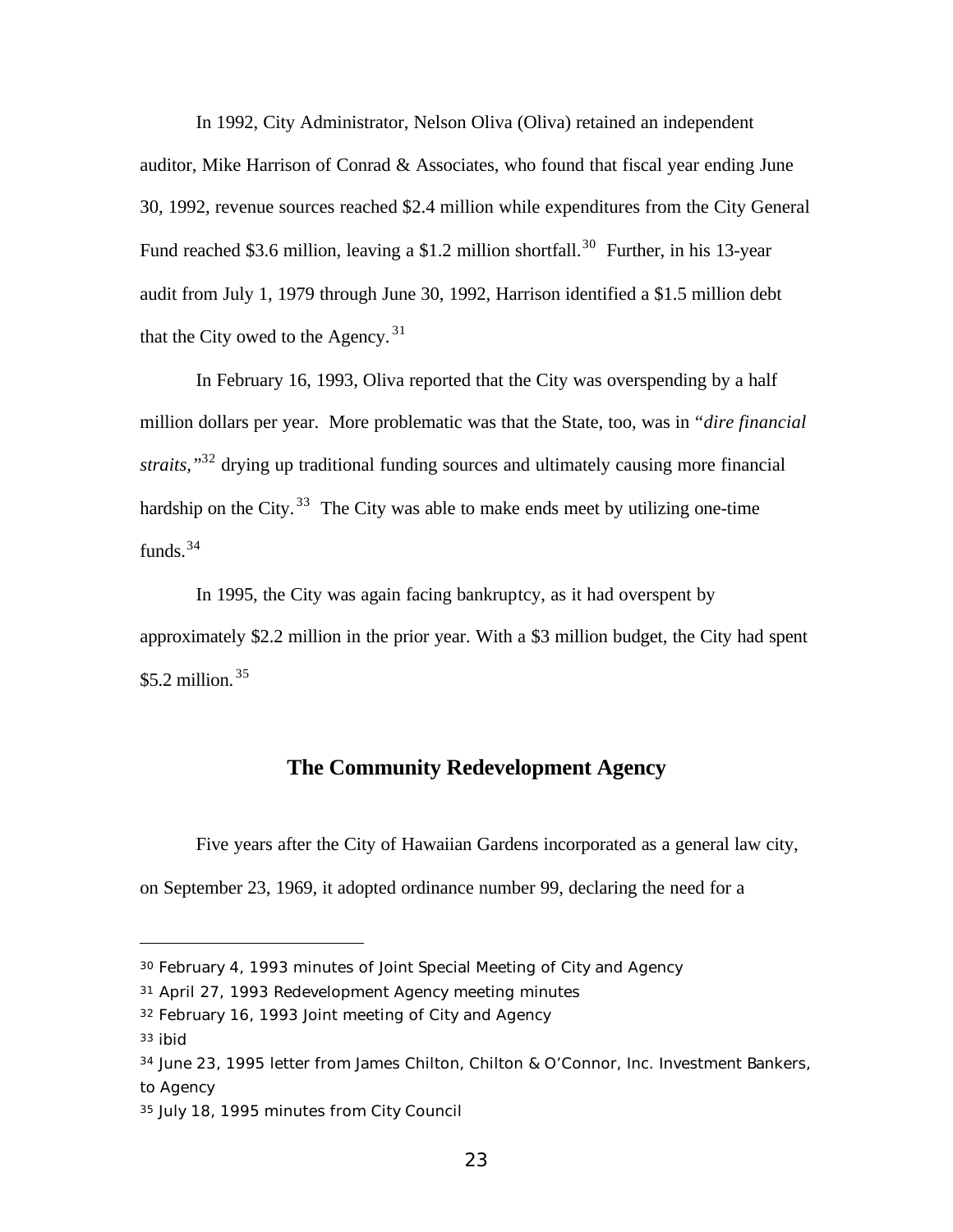redevelopment agency to function in the City, and the City of Hawaiian Gardens Redevelopment Agency was created.<sup>36</sup> The City later adopted Resolution No. 40-69, wherein the City Council members declared themselves the board of the redevelopment agency.<sup>37</sup>

In November 1973, the Agency evidently passed the Redevelopment Plan for Project Area No. 1 (Plan), designating its entire City in a redevelopment project area. The Plan set out to eliminate and prevent the spread of blight and deterioration by the following activities: acquiring real property, demolishing certain improvements, assisting displaced occupants with relocation, constructing and reconstructing improvements, disposing property for specific uses in accordance with the plan, redeveloping the land and providing for open space, recreation and other public land uses.  $38$ 

Requirements in the Plan included the following:

- ♦ *"Existing business owners and business tenants within the Project Area be given preference for re-entry into business within the redeveloped Project Area.*
- ♦ *"Traffic circulation shall not fluctuate significantly over what is presently experienced, nor will any adverse effects upon the quality of the environment result from this plan.*
- ♦ *"The Agency shall provide for additional community services and facilities which shall serve to increase the physical and social quality of the neighborhood.*
- ♦ *"All real property acquired . . . shall be sold or leased . . . for uses permitted in this plan. The Agency shall reserve such powers and controls in the*

<sup>36</sup> Ordinance No. 99, September 23, 1969

<sup>37</sup> Resolution No. 40-69, September 26, 1969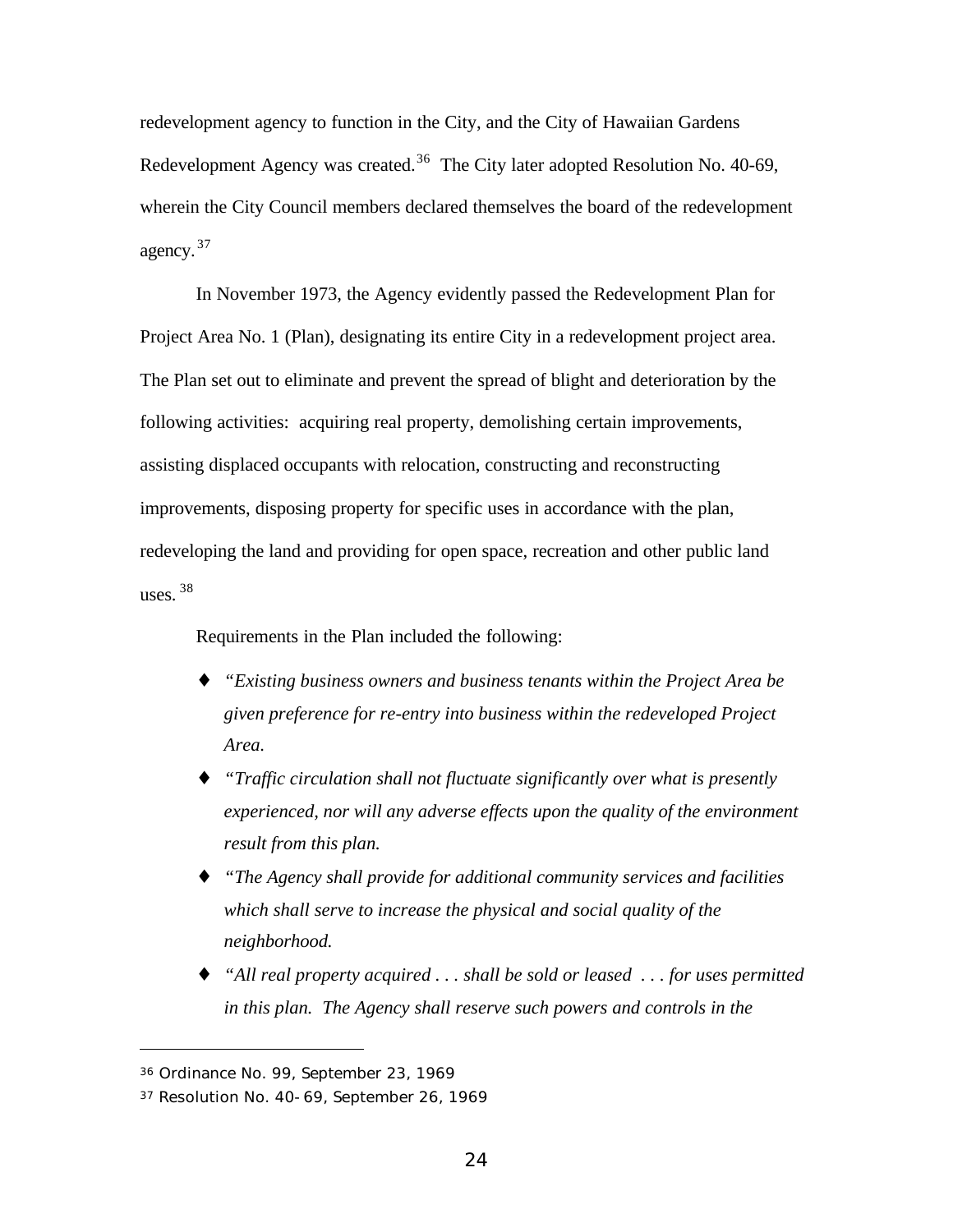*disposition and development documents as may be necessary to prevent . . . use of land for speculative purposes and to insure that development is carried out pursuant to this plan.*

♦ *"No permit shall be issued . . . until the application . . has been processed in the manner herein provided." (required review by secretary-treasurer and/or executive director to determine conformity with plan who must report findings)."*<sup>39</sup>

Cost for the entire project, the City's redevelopment, was estimated, at the time, to reach \$5 million, with revenues expected to exceed that amount.

On September 28, 1982, Ordinance No. 259 created the ability for the Agency to use eminent domain in a portion of the Project Area later called the "gateway," the property that is the subject of this JLAC report.<sup>40</sup>

#### **Redevelopment Law and Governance**

In an effort to eliminate and prevent blight, create jobs, expand low-to-moderate income housing and attract private investment, the California Legislature created a process called "redevelopment" that allowed for the creation of community redevelopment agencies (CRAs) within each community to prepare and effectuate redevelopment plans. $41$ 

Redevelopment, as defined in Health and Safety Code section 33020 is

<sup>38</sup> Redevelopment Plan for Project Area No. 1, Hawaiian Gardens Redevelopment Agency <sup>39</sup> ibid

<sup>40</sup> Ordinance No. 259, September 28, 1982

<sup>41</sup> September 7, 1999 Legislative Counsel Opinion #19078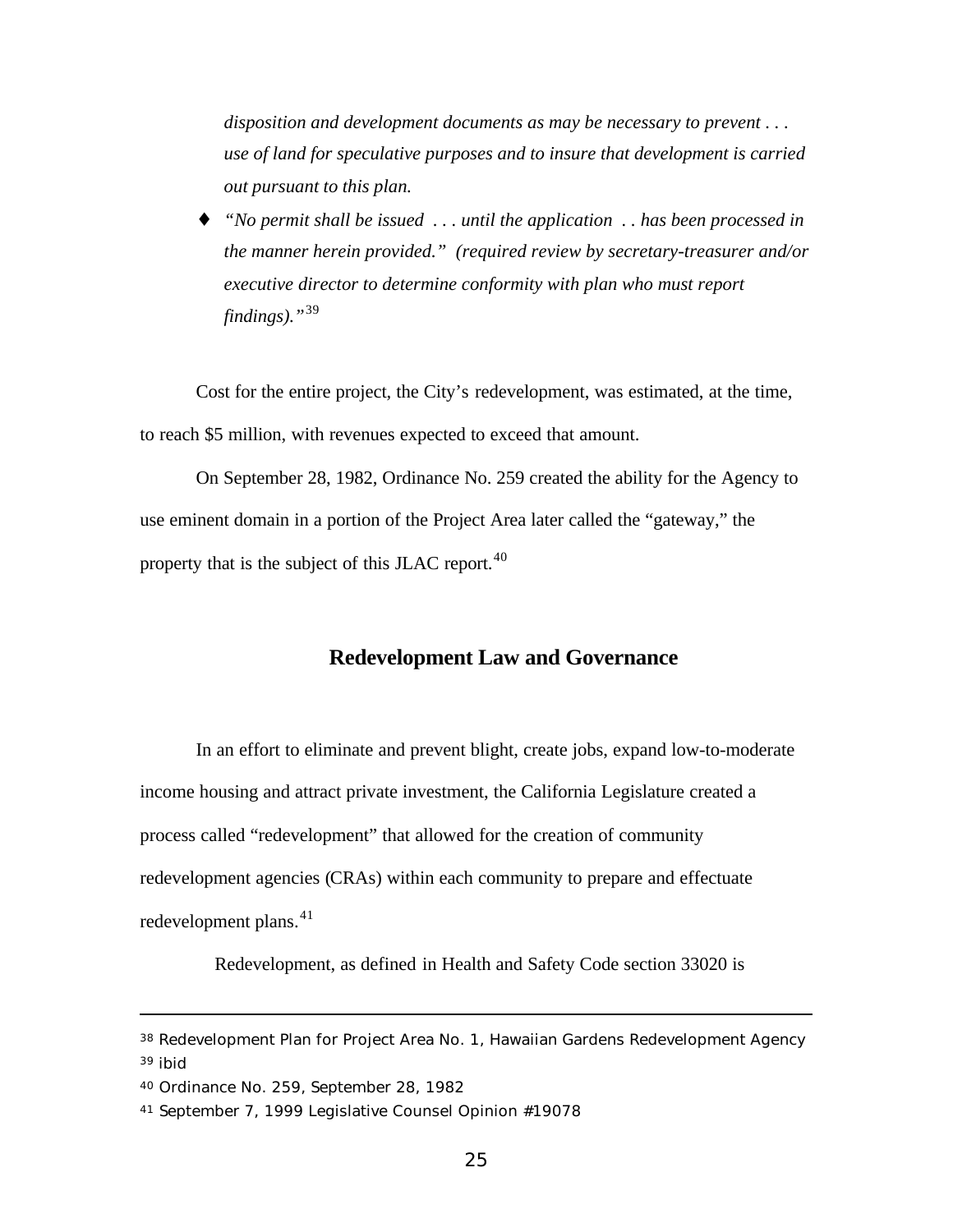*" . . . the planning, development, replanning, redesign, clearance, reconstruction, or rehabilitation, or any combination of these, of all or part of a survey area, and the provision of those residential, commercial, industrial, public, or other structures or spaces as may be appropriate or necessary in the interest of the general welfare*  $\ldots$  " [emphasis added]<sup>42</sup>

In addition to expanding low and moderate income housing and employment opportunities, redevelopment's purpose is to *"provide an environment for the social, economic and psychological growth and well-being of all citizens."<sup>43</sup>*

CRAs are authorized to undertake activities, such as purchase property, sell or otherwise dispose of the property and enter into contracts to fulfill the purpose of eliminating and preventing blight within a community.<sup>44</sup>

CRAs actually operate as an administrative arm of the State as they are pursuing a State concern and effectuating a State legislative policy. <sup>45</sup> They utilize a "*tax-increment*" to pay the principle and interest on loans, advanced funds or indebtedness incurred to finance or refinance a project. The tax increment results from the increase in property value due to the redevelopment project (project) and is to be placed in a special fund for repayment of indebtedness incurred in financing the project, with a minimum 20 percent earmarked for affordable housing initiatives.

Because of the passage of Proposition 18 in the 1952 election (added Section 19 to Article XIII of the California Constitution, now Section 16, Article XVI), the interim

<sup>42</sup> Health and Safety Code Section 33020

<sup>43</sup> Health and Safety Code Section 33071

<sup>44</sup> November 16, 1999 Legislative Counsel Opinion to Honorable Scott Wildman

<sup>45</sup> September 7, 1999 Legislative Counsel opinion #19078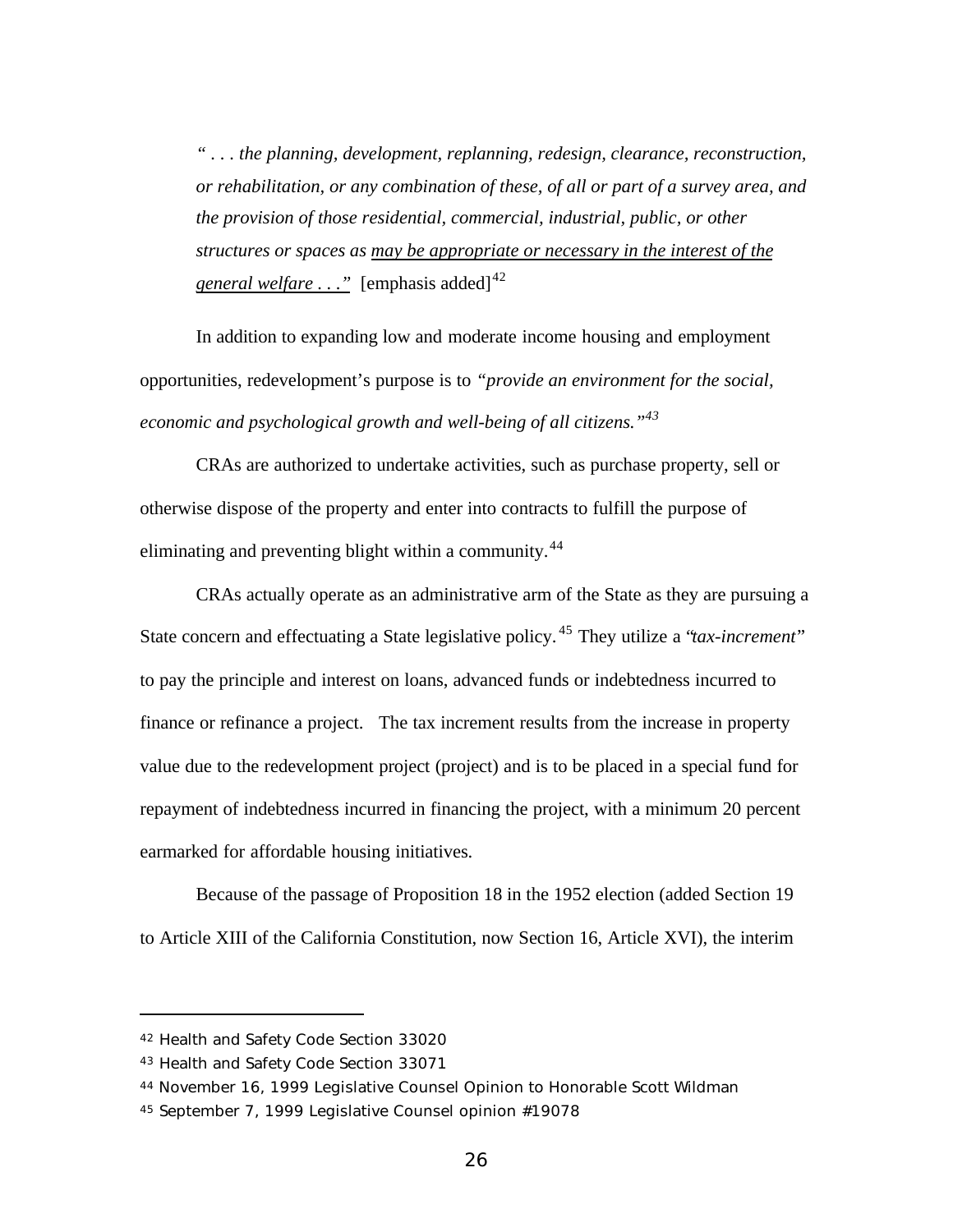tax profits are allowed to be used for bonds and the profits are deferrable until the bonds are paid.<sup>46</sup>

In order to pursue a redevelopment, a CRA must adopt a redevelopment plan prior to proceeding with a proposal to redevelop a project area.

#### **Redevelopment and Gaming**

In the legislative session of 1996, Assembly Member Phillip Isenberg (Isenberg), as Chair of the Judiciary Committee, studied both the intent of redevelopment and the consequences of gaming.

He found that gaming tended to be detrimental and opposite to the intent of redevelopment. A bill summary explained.

*"Numerous studies show that gambling establishments tend to depress – and cannibalize – surrounding businesses, including restaurants, retail outlets and other small business. It is this very economic depression that redevelopment agencies are supposed to fight, not subsidize. It is the job of redevelopment to curb blight; current law states: 'Economic conditions that cause blight [include] . . . an excess of . . . businesses that cater exclusively to adults that has led to problems of public safety and welfare.' Studies show that gambling-related businesses are not compatible with redevelopment activities; in fact, there is a strong correlation between gambling and crime and other social problems. Government should not sponsor enterprises . . . [that] come with social costs that further drain tax dollars."<sup>47</sup>*

<sup>46</sup> ibid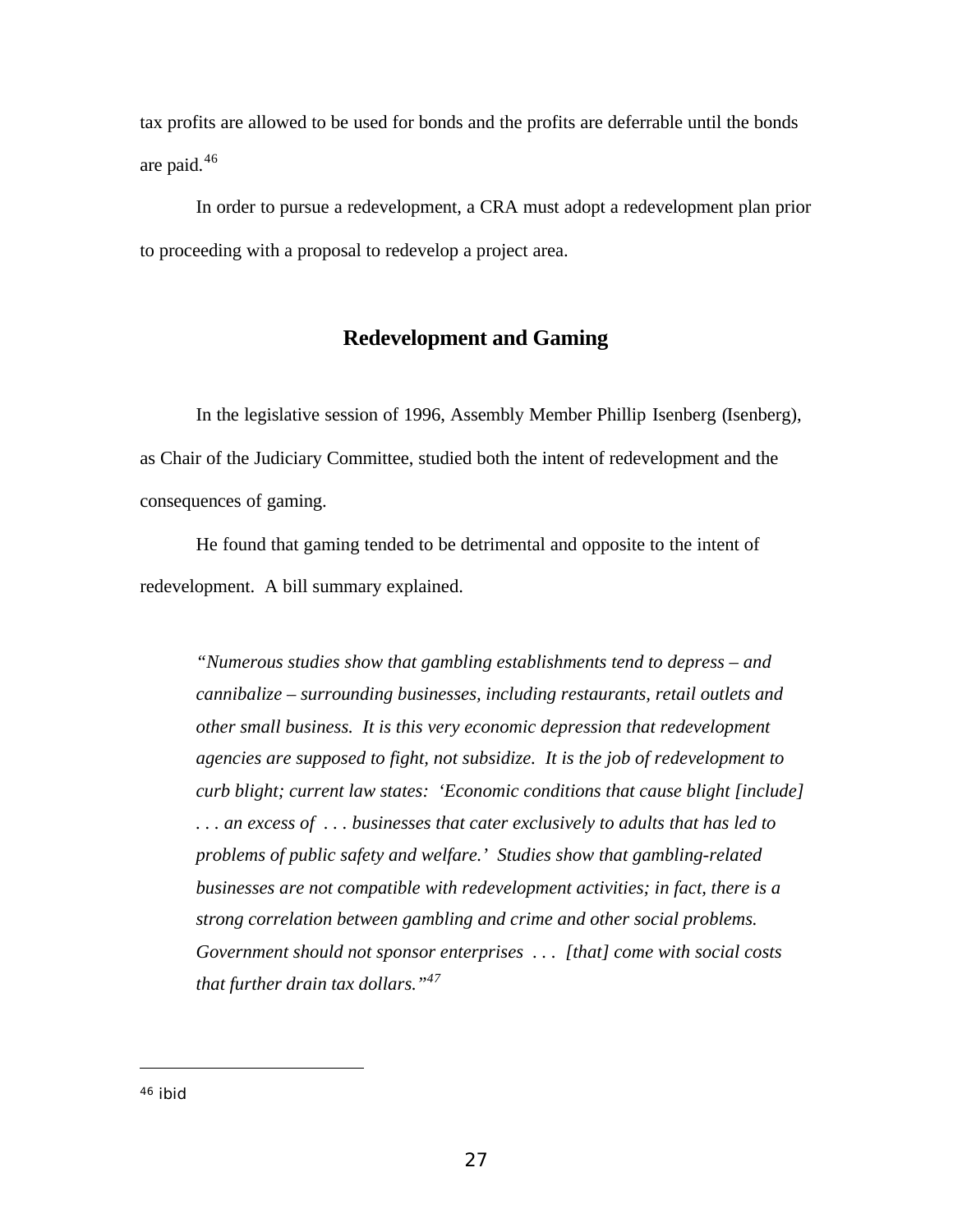In a letter to the *Redevelopment Journal*, Isenberg and former Attorney General Dan Lungren (Lungren) criticized the publication for an article that *"totally ignored the criminal activity"* that was uncovered in a gambling related redevelopment in Bell Gardens. They wrote,

*"The overwhelming evidence has pointed to the incredible lack of local enforcement. Local officials either cannot afford the oversight that is necessary to ensure cleanly run card rooms or are tempted to 'look the other way' as card rooms become the cash cows for the city's coffers. Card room revenue can constitute a substantial part of a city's General Fund revenue, and . . . cities can become addicted to the money and experience lesser incentives to strictly enforce the law. . ."*

Isenberg and Lungren listed a series of violent crimes associated with gambling including two armed robberies, a kidnapping, three unresolved killings and threats of force and violence associated with extortion.<sup>48</sup>

In a memorandum to Paul Deiro of the Assembly Housing Committee, Isenberg's staff, Rick Battson (Battson), stated Isenberg's concern about redevelopment abuses and a lack of *" focus on eradicating blight."* He cited studies which show a

*"strong correlation between gambling and crime and other social problems,"* concluding that *"Government should not sponsor enterprises that have no net economic benefit but that come with social costs that further drain tax dollars."<sup>49</sup>*

Battson enclosed citations and a book with extensive gambling studies, including the California Redevelopment Association's own *"Gambling in California: Economic*

<sup>47</sup> Bill summary for AB 2063

<sup>48</sup> March 1996 letter by Isenberg and Lungren in Redevelopment Journal (No. 180)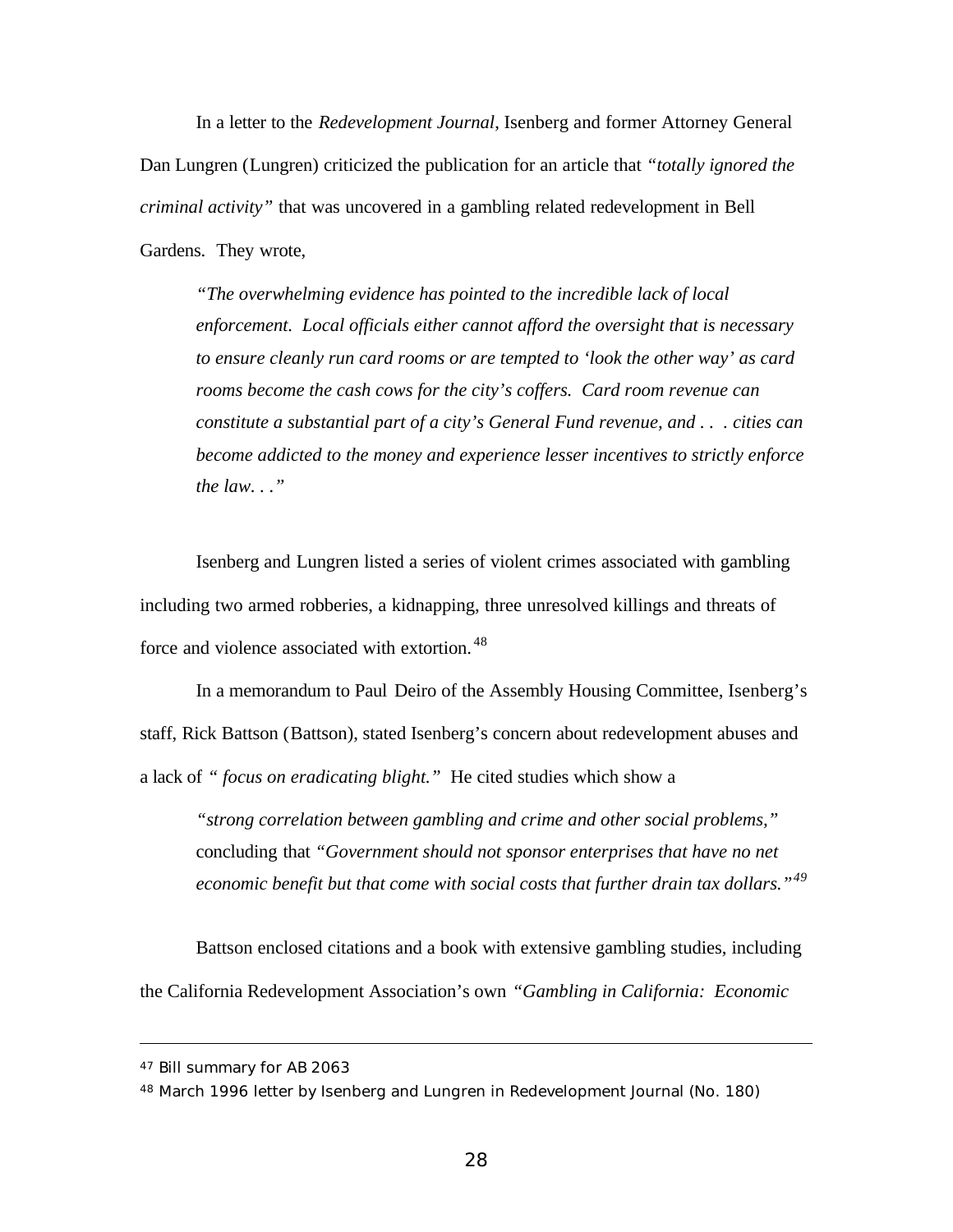*Development Tool or Source of Crime and Blight."<sup>50</sup>* One of the excerpts*, the Social Costs of Gambling* by Robert Goodman, concluded,

*"A model of economic development that relies on gambling and chance to replace the jobs lost in productive industries is at least disturbing for our future as the losses suffered by unsuccessful betters. The shift in the role of governments from being watchdogs of gambling to becoming its lead promoters is also troubling They have taken on the schizophrenic role of picking up the tab for the increase in problem gambling while, at the same time, spending even more to promote its causes.*

*Instead of serving the needs of the citizens, these governments are becoming predators among them. . . . There is a sad and ironic contradiction between the partnership that state and local governments are setting up with the gambling industry . . . state and local governments are undermining [programs for emerging technologies] by encouraging the growth of an industry, which thrives on siphoning money out of other sectors of our national economy. . .*

*The proliferation of gambling . . . helps to shape a society that harvests short-term profits while accumulating a large residue of costs for the future. By turning to gambling expansion for economic development, governments are creating a legacy that will make long term solutions even harder to realize. As new gambling ventures drain potential investment capital for other businesses, as existing businesses lose more of their consumer dollars to gambling ventures, more businesses are being pushed closer to decline and failure, more workers are being laid off, and enormous public and private costs are incurred to deal with a growing sector of the population afflicted with serious gambling problems . . . The sad problem . . . is that it creates far more problems than it solves . . . [and] lock communities into a future of gambling dependency . . . since they now will depend on their casino revenue to service this debt, they will find themselves . . reluctant*

<sup>49</sup> February 29, 1996 memorandum from Asembly staff Battson to Committee staff Deiro 50 ibid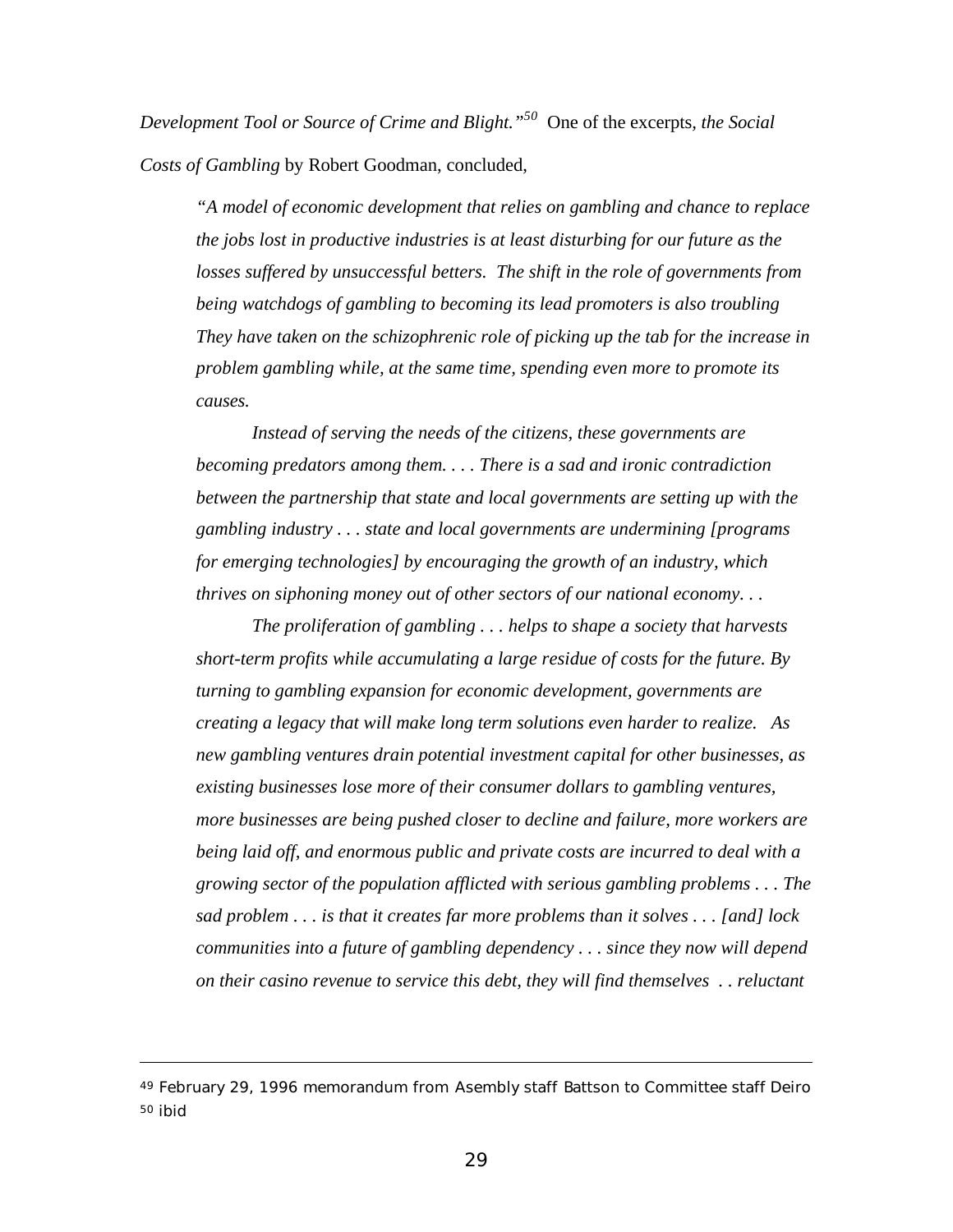*to close or curtail these operations . . . try to promote even more gambling, as a way to meet their debt payments."*

Gambling enterprises were found to siphon away money, resources, human skills and government support, in effect *"cannibalizing*" the local economies. For example in Atlantic City, while the casinos grossed more than \$33 billion from 1978 to 1993, gambling operations acted as a "*sponge*" to other businesses, which in turn, saw few benefits. In fact four years after the introduction of casinos, about a third of the city's retail business had closed. Further, researchers from the *Journal of Research in Crime and Delinquency* found that the growth of crime reduced property value by \$24 million.

Other detriments listed included

- ♦ Direct regulatory costs
- ♦ Direct crime costs
- ♦ "*harder-to-price*" costs such as family disintegration, suicides, increased car  $accidents<sup>51</sup>$

Further, one advocacy group made the following observation.

*"The gambling fraternity has ample funds to develop future gambling facilities . . . Ample funds are now being expended for new card rooms, new tribal gambling establishments and to finance pro-gambling lobbying efforts."<sup>52</sup>*

As a result, the Legislature enacted the following language into the California Health and Safety Codes.

<sup>51</sup> Documents obtained from Legislative Intent Service, The Social Costs of Gambling Review of Studies. *"The Luck Business,"* by Robert Goodman

<sup>52</sup> Documents obtained from Legislative Intent Service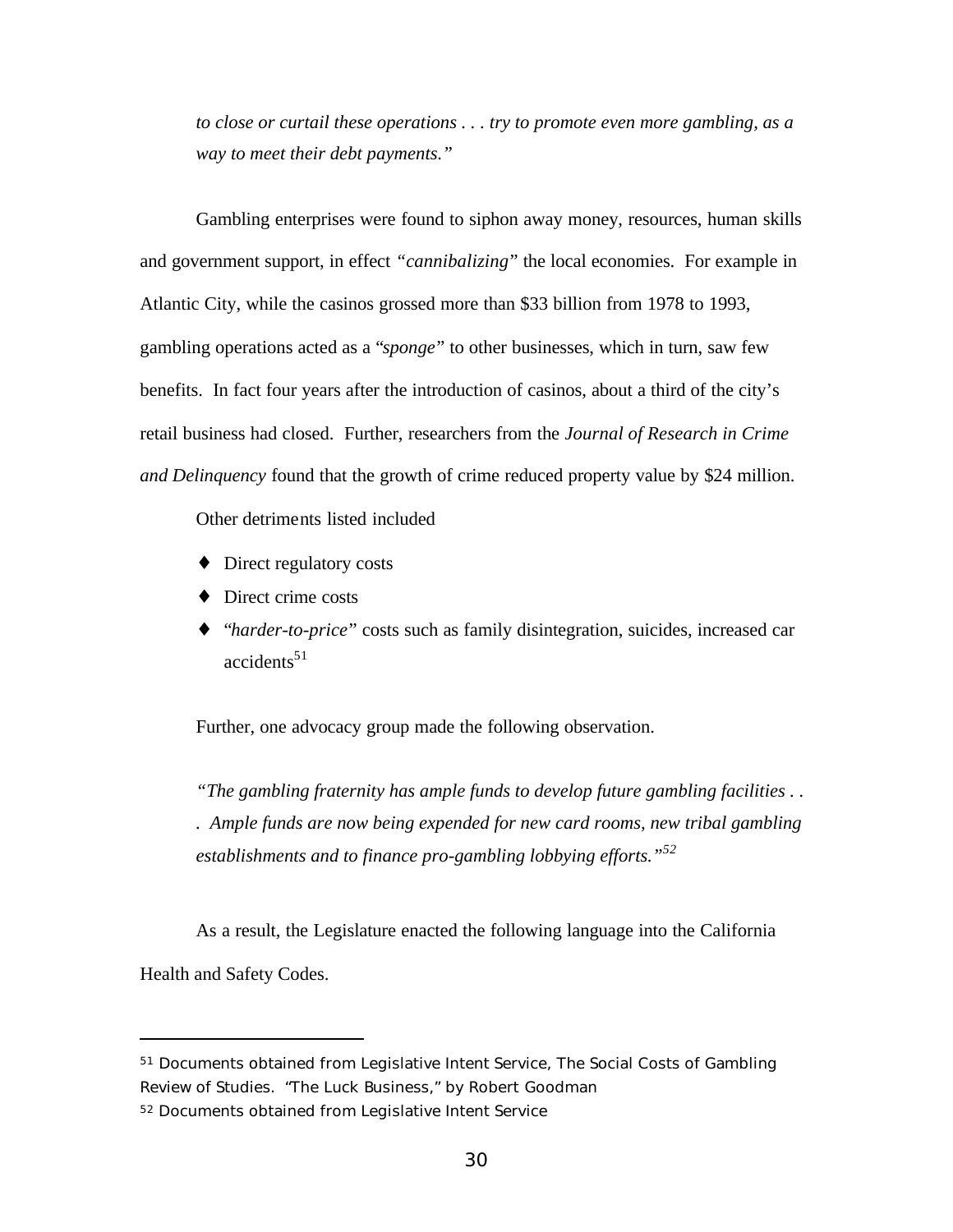*"Notwithstanding the provisions of Sections 33391, 33430, 33433, and 33445, or any other provision of this part, an agency shall not provide any form of direct assistance to . . . A development or business, either directly or indirectly, for the acquisition, construction, improvement, rehabilitation, or replacement of property that is or would be used for gambling or gaming of any kind whatsoever including, but not limited to, casinos, gaming clubs, bingo operations, or any facility wherein banked or percentage games, any form of gambling device, or lotteries, other than the California State Lottery, are or will be played."<sup>53</sup>*

#### **The Grandfather Clause**

The Isenberg prohibition has one exception, specifically if the redevelopment agency has

"*a contract or agreement between a redevelopment agency and a gamblingrelated business entered into before April 1, 1996, provided that the agreement pertains to a specific project in a redevelopment project area that is in existence before January 1, 1997.*" 54

Because the Legislature required the contract to be entered into with a *"gamblingrelated business,"* distinct from a non-gaming business or an undefined, general *"commercial*" business and required the project to be *"in existence"* by January 1, 1997, the exemption does not appear to apply to this redevelopment project.<sup>55</sup> Neither the Cerritos Gardens General Hospital, nor Irving Moskowitz, the redeveloper, is "*a gambling-related business."* Further, the project does not appear to have been *"in*

<sup>53</sup> California Health and Safety Code Section 33426.5

<sup>54</sup> Section 2 of Chapter 136 of the Statutes of 1996

<sup>55</sup> Opinion of the Legislative Counsel Bureau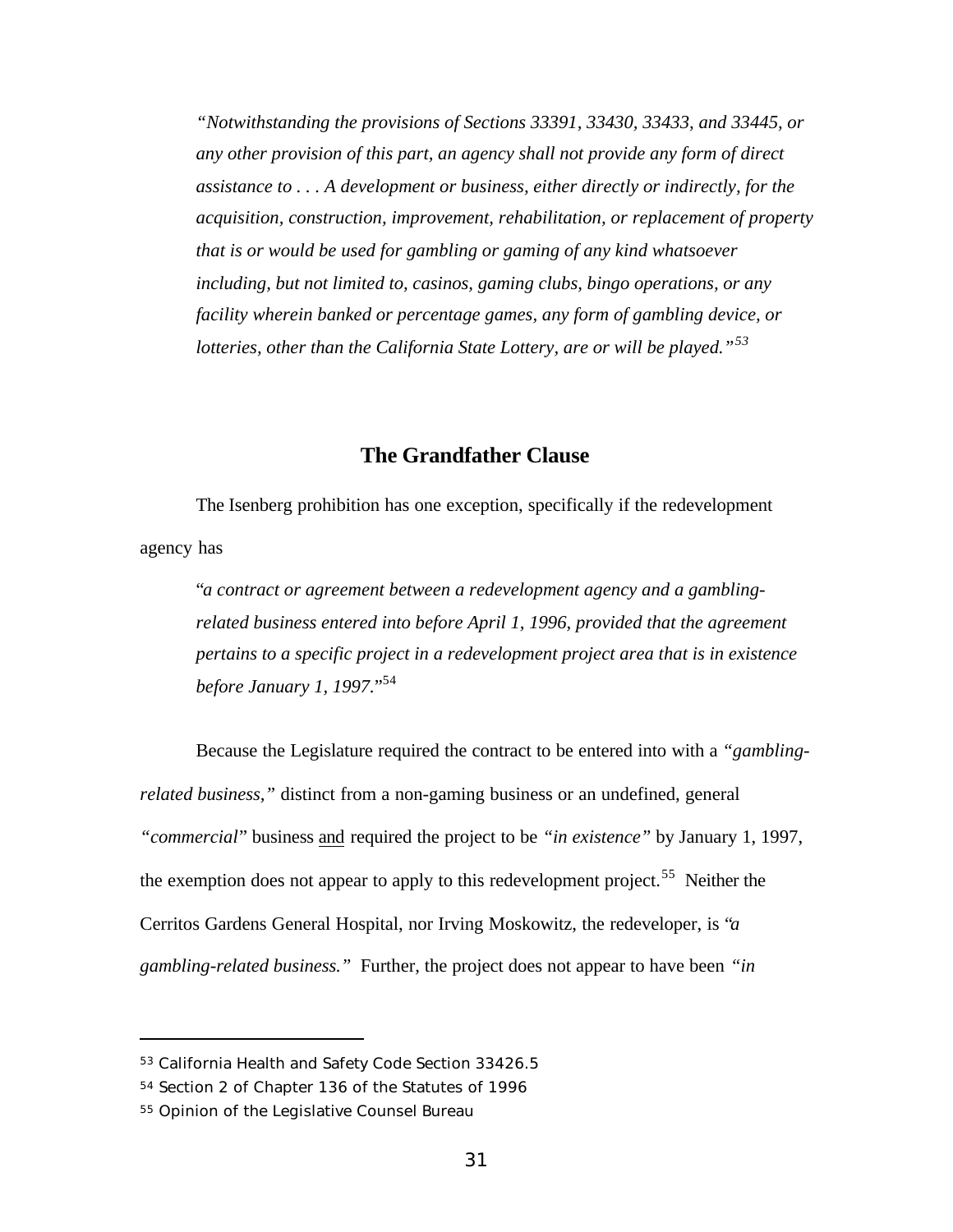*existence"* by the January 1, 1997 deadline. However, the redeveloper appears to have obtained a building permit for the renovation of an existing building in a blatant attempt to beat the January 1, 1997 deadline. The JLAC believes that the permit was not "*the project*," as defined in the second amendment to the DDA, which specifically identified the project as "*a commercial development of between 50,000 to 80,000 square feet.*" 56 Demolition of existing buildings did not even begin until mid-1997, according to a June 13, 1997 letter from Yigal Hirsch to the Agency's Executive Director, Leonard Chaidez  $(Chaidez)$ .<sup>57</sup>

Moreover, the language in the exemption appears to have intended the exemption, explicitly for two redevelopment projects – the Palm Springs Redevelopment Agency and the Bell Gardens Redevelopment Agency, which both had contracts in place at the time of legislative deliberation.

Even if the project was technically initiated before January 1, 1997, the exemption would still not apply. California Legislative Counsel opined as follows.

*"There is nothing in any . . . documents that would have put the agency or the public on notice prior to either of those dates that the redevelopment project in question, as embodied in the Plan and the DDA and its amendments, contemplated the placement of a card club within the project without any further amendment of the Plan or the DDA."<sup>58</sup>*

<sup>56</sup> Amendment No. 2 to the DDA No. 93-26

<sup>57</sup> June 13, 1997 letter from Yigal Hirsch to Chaidez

<sup>58</sup> Opinion of the Legislative Counsel Bureau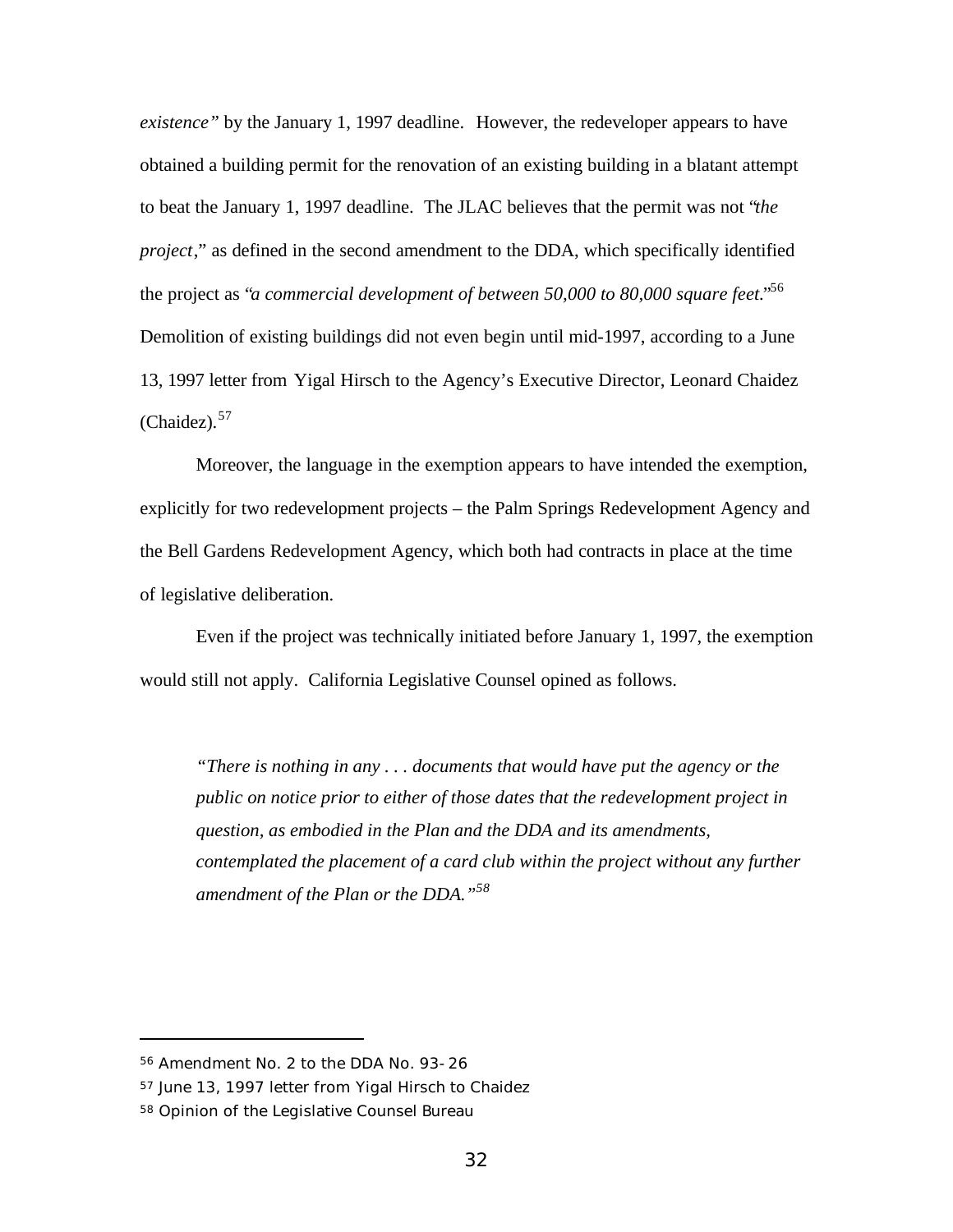## **The Vacant Land Prohibition**

Health and Safety Code section 33426 also prohibits redevelopment agencies from providing assistance in the following circumstances:

*" . . . a development that will be or is on a parcel of land of five acres or more which has not previously been developed for urban use and that will, when developed, generate sales or use tax pursuant to Part 1.5 of Division 2 of the Revenue and Taxation Code, unless the principal permitted use of the development is office, hotel, manufacturing, or industrial, or unless, prior to the effective date of the act that adds this section, the agency either owns the land or has entered into an enforceable agreement for the purchase of the land or of an interest in the land . . . that requires the land to be developed."<sup>59</sup>*

Because at least five acres of the "site" were vacant, the Agency may be prohibited from providing any assistance. However, the original agreement between the Agency and the redeveloper was entered into in 1993 before the law took effect on January 1, 1994, which may allow for a "grandfather" exemption.

#### **Proper Location for Legal Gaming**

Because of the detrimental effects that gambling has been found to have on hosting communities (see above section), the California Legislature has declared that if gambling is to be permitted in the State, extreme care is needed in location decisions. In particular, the State's Business and Professions Code Section stressed the importance of

<sup>59</sup> Health and Safety Code Section 33426.5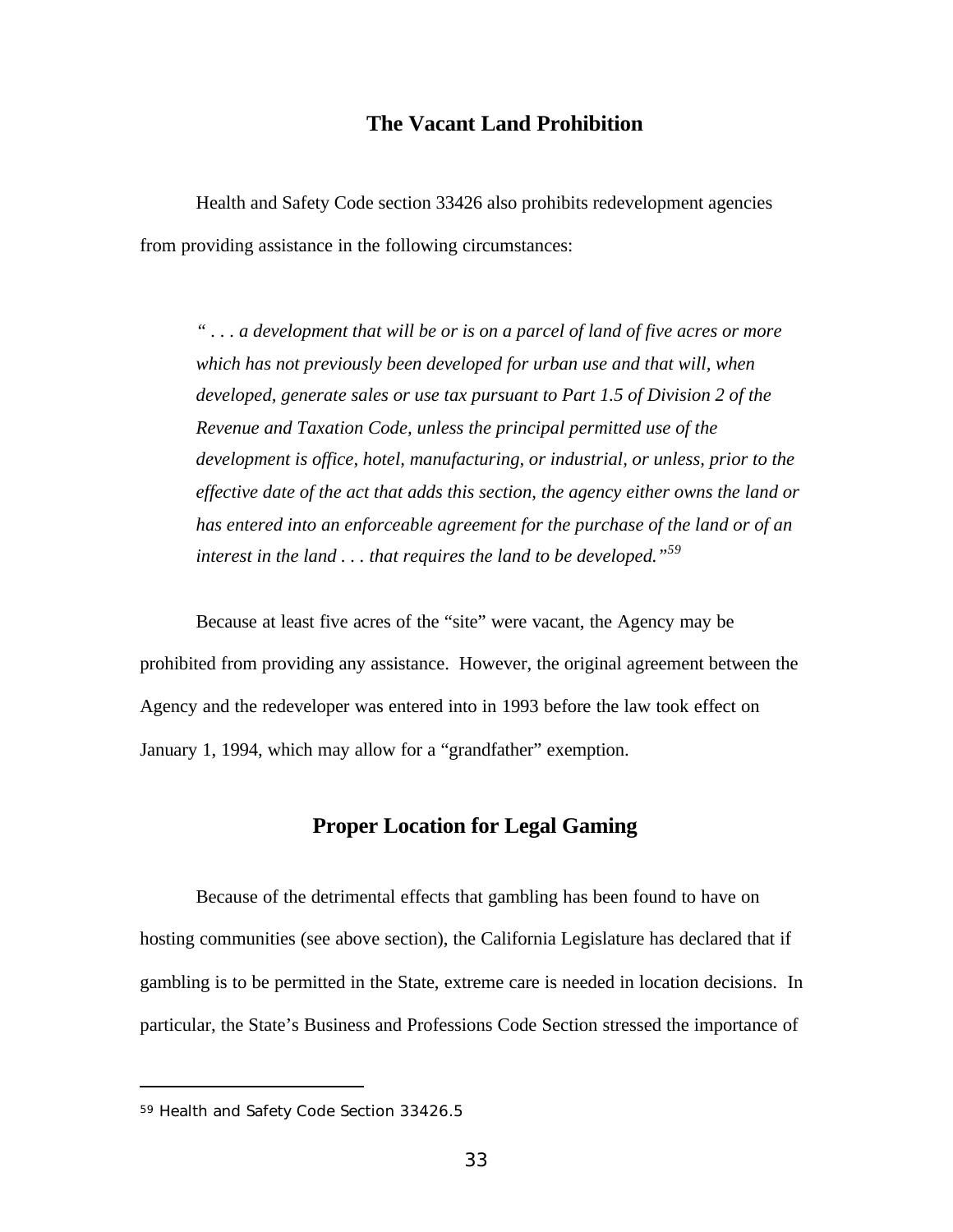avoiding the proximity of gambling near schools, hospitals, public parks and places of worship by making such location grounds for denying a gambling license. It reads:

"*In addition to other grounds stated in this chapter, the commission shall consider denying a gambling license for any of the following reasons: If issuance of the license is sought in respect to a new gambling establishment, or the expansion of an existing gambling establishment, that is to be located or is located near an existing school, an existing building used primarily as a place of worship, an existing playground or other area of juvenile congregation, an existing hospital, convalescence facility, or near another similarly unsuitable area, as determined by regulation of the commission, which is located in a city, county, or city and county other than the city, county, or city and county that has regulatory jurisdiction over the applicant's gambling premises."<sup>60</sup>*

The card club that has been erected is adjacent to all of those considered "*unsuitable"* neighbors, including a middle school, a playground, a hospital, a place of worship and a City Park. Based upon the adjacent uses, the card club appears to be improperly located.

#### **California Environmental Laws**

In 1970, the California Legislature enacted the California Environmental Quality Act (CEQA) in order to protect the quality of the environment and the health, wellbeing and social and economic conditions of Californians.<sup>61</sup>

<sup>60</sup> Business and Professions Code Section 19852

<sup>61</sup> *Guide to the California Environmental Quality Act*, Solano Press Books, July 1996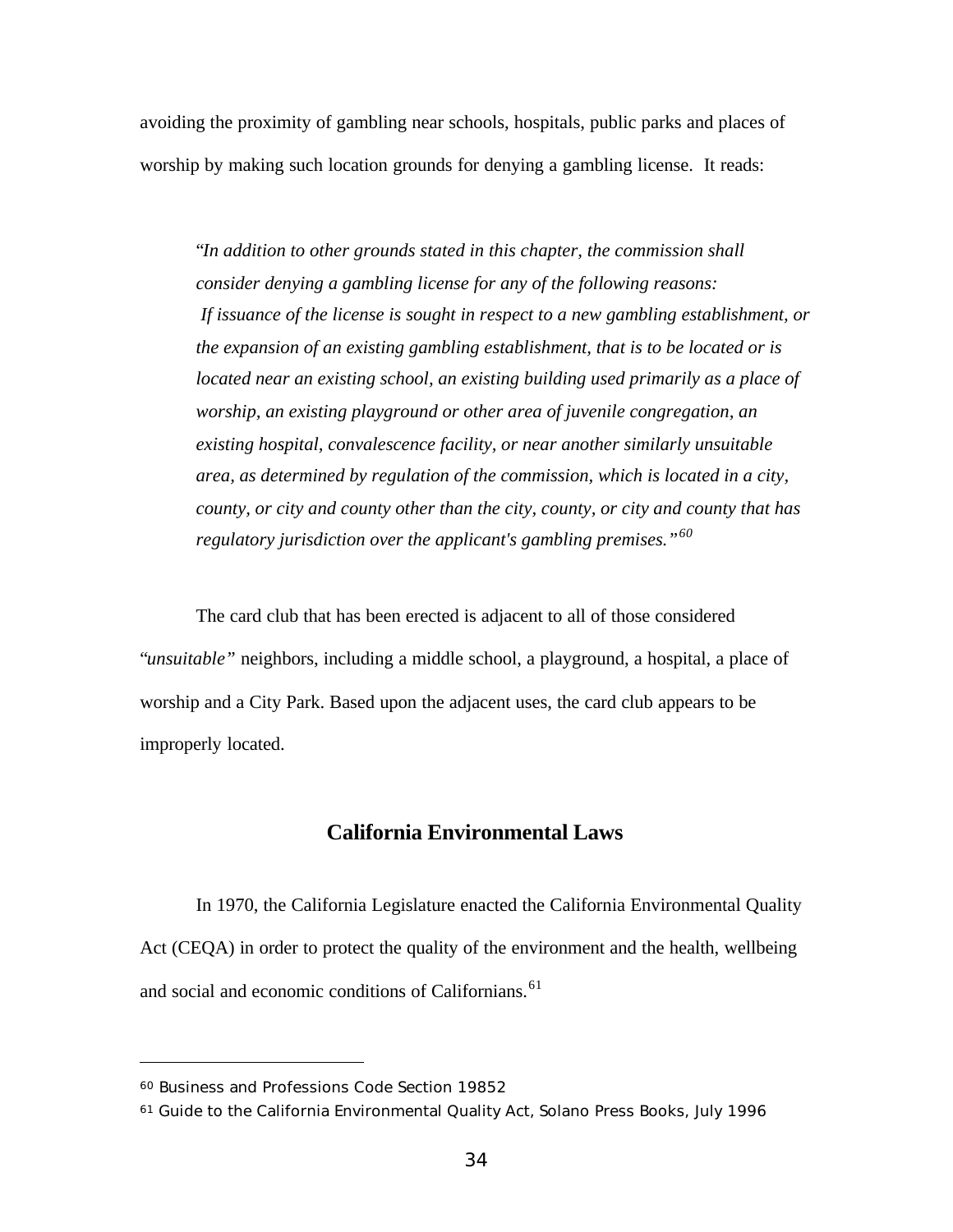When contemplating a "*project,"* CEQA mandated a set of guidelines and procedures intended to help minimize the impacts on the environment and protect the wellbeing of citizens. The law requires compliance with the procedures by public agencies charged with overseeing or approving a project (lead agency) that may cause a direct or indirect physical change in the environment.  $62$ 

Initially, the lead agency for a particular project must conduct a study to determine the project's potential impact and then conduct an environmental impact report (EIR) unless it finds there will be no significant adverse impacts to the environment. In the latter case, the lead agency may produce a negative declaration (ND), indicating no significant impact or may produce a mitigated negative declaration (MND), indicating no impact with noted remedies.

Upon "*discretionary"* approval of a project or upon approving significant change in the project, the lead agency is required to conduct an environmental review. Public Resources Code section 21166 articulates three circumstances for which a supplemental or subsequent EIR becomes necessary. They include:

- *(a) Substantial changes are proposed in the project, which will require major revisions of the environmental impact report.*
- *(b) Substantial changes occur with respect to the circumstances under which the project is being undertaken which will require major revisions in the environmental impact report.*
- (c) *New information, which was not known and could not have been known at the time the environmental impact report was certified as complete, becomes available.<sup>63</sup>*

<sup>62</sup> ibid

<sup>63</sup> Public Resources Code 21166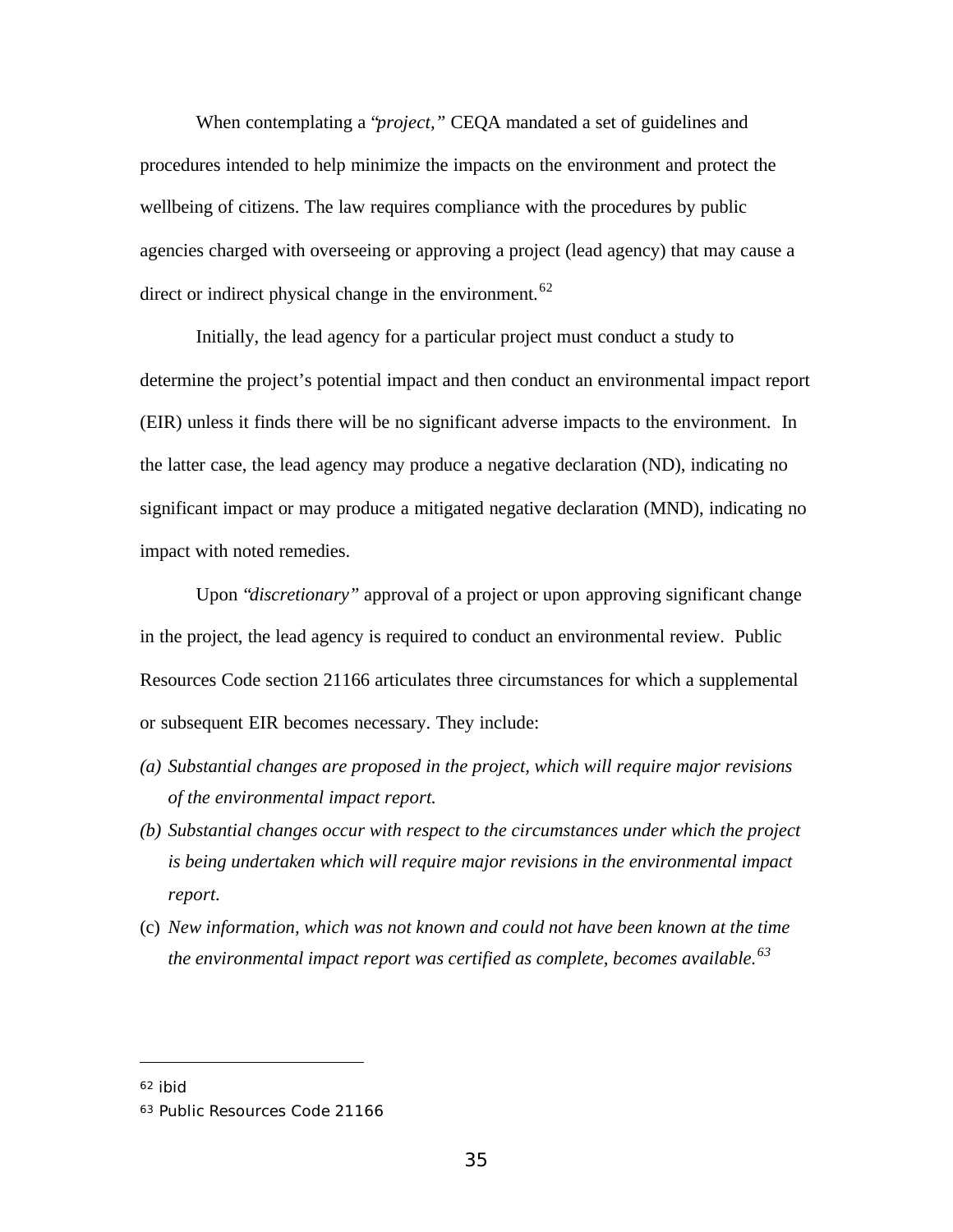Neither the City nor Agency of Hawaiian Gardens conducted an EIR when it created its initial Redevelopment Plan in 1973 and appears to have not had an historical environmental study on which to rely when contemplating the project.<sup>64</sup> In 1993, when the Agency approved the DDA, the City performed an initial environmental study. Based upon the belief that the project was a food and drug retail operation with an addition of retail in a second phase, the City chose to adopt a negative declaration (ND) rather than prepare an EIR.

And although there may have been deficiencies in the 1993 procedure, the more profound deficiency arose at two junctures:

- 1) The approval of the second amendment to the DDA, which changed the scope of the development from a drug and food retail operation to a general commercial development.
- 2) The conversion of the project to a card club.

During the contemplation of the second amendment, Oliva reportedly informed Weiner of CEQA requirements and the necessity of conducting a new environmental study due to the project's change in scope.<sup>65</sup>

However, the Agency terminated Oliva's employment prior to its approval of the second amendment, replacing him with an interim City Administrator/Executive Director (Charles Gomez) and then with Leonard Chaidez (Chaidez). (Hours before Oliva's termination, he alerted City staff that the City could not make payroll).  $66$ 

<sup>64</sup> Documentation on file

<sup>65</sup> JLAC interview with Oliva

<sup>66</sup> August 9, 1995 memorandum from Oliva to City staff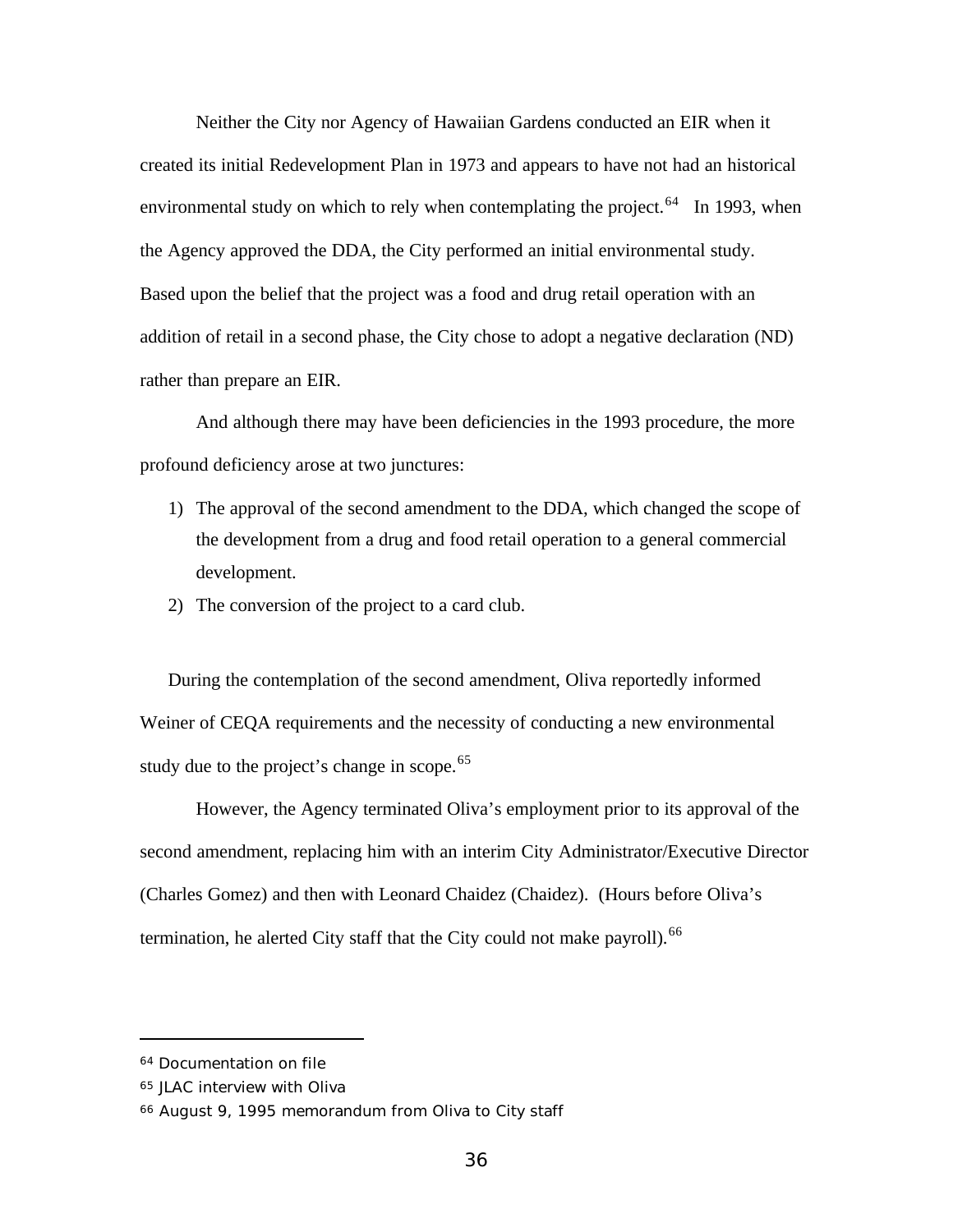Chaidez met with Weiner then on July 16, 1996 at which time they reportedly discussed the City's willingness to avoid the CEQA process, possibly in exchange for Moskowitz providing additional funds to the City, according to Chaidez's July 25, 1996 letter to Weiner.<sup>67</sup>

Prior to the Chaidez-Weiner meeting, in September 1995, the local school district, which administered the middle school adjacent to the proposed gambling district, also inquired about the date of the environmental study. The Superintendent, asked how "*one [could] offer comments? . . . When will such a study be conducted?"* he asked. The JLAC staff is unclear if the City responded to the inquiry.

It appears that the City never revisited the environmental review process,  $68$  which would likely constitute a violation of CEQA.<sup>69</sup> The alteration of the project from a retail facility to a 24-hour, seven-day per week gambling operation naturally creates a distinct set of impacts on both the environment and the health and wellbeing of the community.<sup>70</sup>

## **Improper Relationships and Entangled Interests**

*"Beryl Weiner told . . . me, in the City Council Chambers, that if the City did not issue the permit that he would 'not deliver a check' from the Hawaiian Gardens Foundation that the City needed to meet payroll expenses. This information was relayed to the members of the City council prior to the issuance of the permit . . .*

<sup>67</sup> July 25, 1996 letter from Chaidez to Weiner

<sup>68</sup> Documents provided to the JLAC from the City and Agency

<sup>69</sup> Oral opinion of Legislative Counsel Bureau

<sup>70</sup> Opinion of the Legislative Counsel Bureau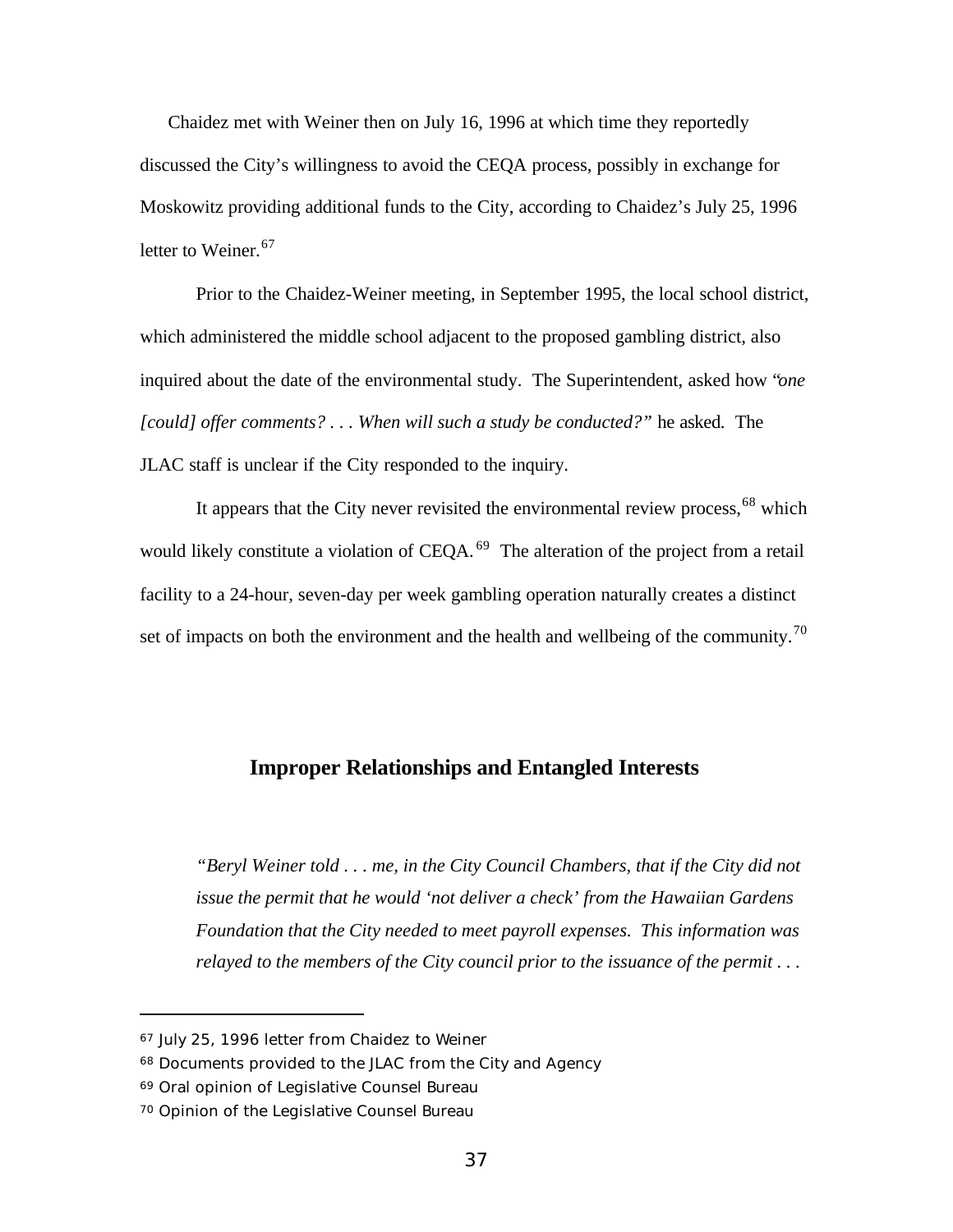*The City depended upon the contributions from the Hawaiian Gardens Foundations for a substantial portion of its operating revenues, including payroll expenses . . . On several occasions . . . I personally observed Beryl Weiner deliver checks on behalf of the Hawaiian Gardens Foundations to the City ..."* – Julia Sylva, declaration, sworn under penalty of perjury<sup>71</sup>

Government officials have an obligation to act on behalf of the public and to uphold the public interest over and above any individual private interest.

Unfortunately, in the City of Hawaiian Gardens, the redeveloper has clearly sought and obtained favorable treatment for more than a decade. The Joint Legislative Audit Committee has found numerous instances where the City and Agency have accommodated the private interests of Moskowitz and Weiner at the expense of the citizens and taxpayers of those communities.

And while many of those accommodations throughout the 1980s and early 1990s have cost scarce taxpayers' dollars, the special treatment appears to have accelerated during the years between 1995 and 1999, when the redeveloper began making "*contributions*" to the City through nonprofit charities controlled by him.

It appears that the City and Agency were afraid to oppose Moskowitz's demands due to threats that "charitable" contributions, on which the City relied, would cease.<sup>72</sup>

Although the bulk of the "*charitable*" contributions to the City were made from two nonprofit organizations -- The Hawaiian Gardens Police and Public Safety Foundation and the Hawaiian Gardens Educational Foundation -- both organizations are wholly dependent on the Irving I. Moskowitz Foundation (IMF) apparently with no other source

<sup>71</sup> Declaration of Julia Sylva, sworn under penalty of perjury

<sup>72</sup> Records on file/Sworn declaration of Julia Sylva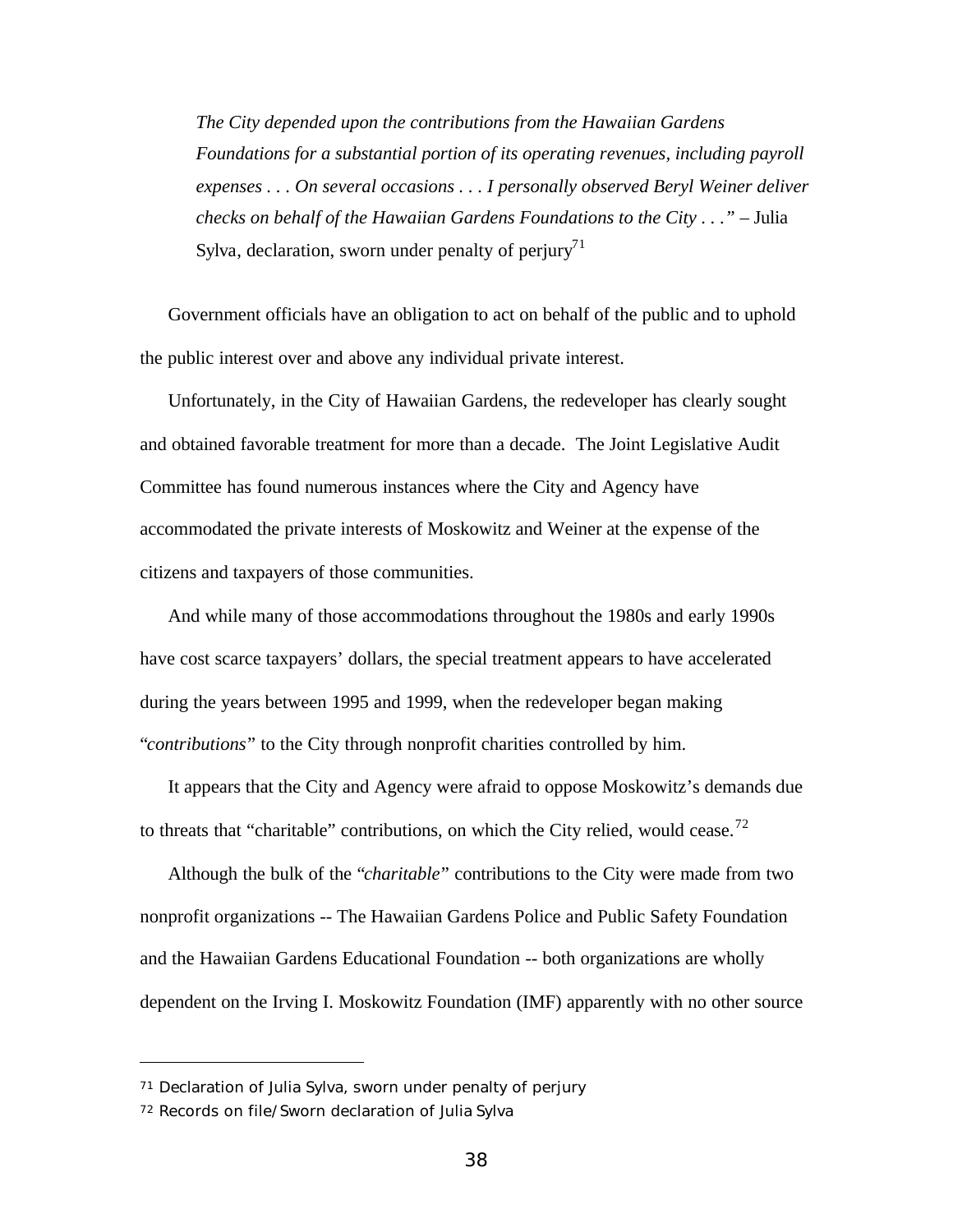of funds. The organizations are known as "*Moskowitz's Foundations*" to city officials,<sup>73</sup> and although Weiner told the JLAC,

 *"The Hawaiian Gardens Education Foundation] wasn't owned or controlled by Dr. Moskowitz. It was set up with people who were interested in helping out the community"* and that "*the Moskowitz Foundation provided funding based upon grants to the Education Foundation and the Education Foundation then determined what grants it chose to make to the city and it made those grants,"*<sup>74</sup>

Weiner stated in a public City Council meeting that,

*"The Moskowitz Foundation has put in \$4.7 million dollars into the city in the last 18 or 20 months. That's an awful lot of money to go to a city that has an annual revenue of million, eight hundred thousand dollars."<sup>75</sup>*

Evidently, the organizations' functions are to channel IMF funds into the City. For example, in 1996 it appears that the Hawaiian Gardens Education Foundation (EF) received \$2.15 million from IMF and contributed \$2.05 million to the City. In 1997, the EF received \$500,417 from IMF and contributed \$488,000 to the City. Similarly, in 1997, the Hawaiian Gardens Police and Public Safety Foundation (PPSF) received \$1.4 million from IMF and contributed \$1.1 million to the City, indicating that the foundations may have been created as conduits for Moskowitz to contribute to the City.<sup>76</sup>

<sup>73</sup> July 10, 1997 sworn declaration of Leonard Chaidez

<sup>74</sup> JLAC interview with Beryl Weiner

<sup>75</sup> Audio Cassette of September 9, 1997 City Council meeting

<sup>76</sup> Foundation Tax Forms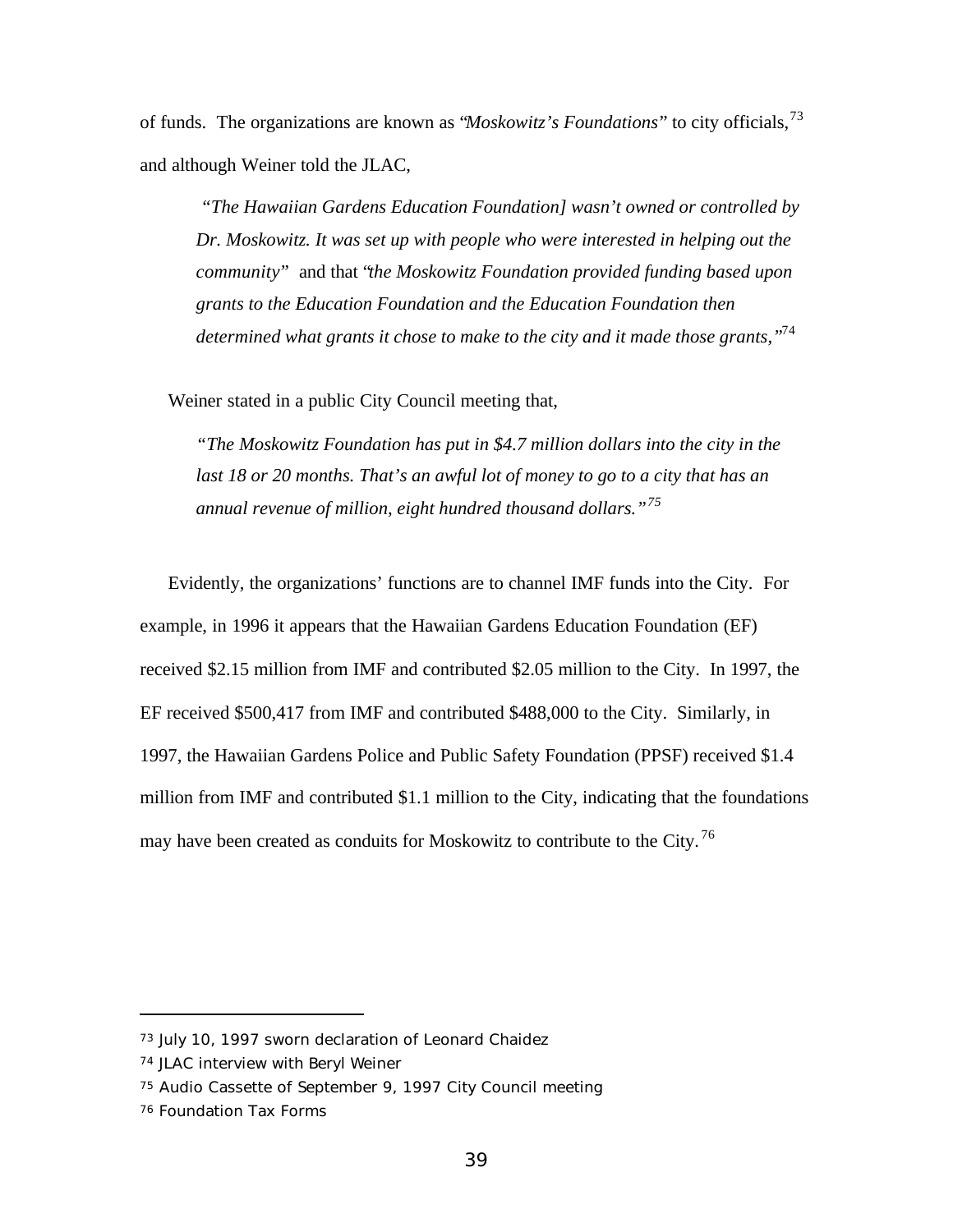(In 1998, PPSF gave \$2,203,600.00 to the City; however the JLAC had no available record of the funds that IMF contributed to the PPSF in 1998).

The relationships between the redeveloper and City officials may have become increasingly entangled during the November 1995 election for Ballot Measure A, which allowed gambling in the City. It appears that several city employees worked simultaneously for the City and the initiative, which was funded by Moskowitz. Former Mayor, Kathleen Navejas, elaborated during sworn testimony:

 *" . . . [City employee] Freddy Licon was being used by yourself [Weiner] and Dr. Moskowitz as a local resident and employee and a very aggressive young man, to do a lot of what I consider improper procedures on behalf of Measure A . . . while working for the City of Hawaiian Gardens and working on Measure A at the same time. . . I think Freddy was the voice piece on behalf of yourself . . . while he was a City employee . . ."<sup>77</sup>*

Further, Navejas stated that City employee and former Mayor, Donald Schultze, was *"working on Measure A while working at the taxpayers' expense. I happened to be at some local businesses when he was calling people from City Hall."*

Similarly, the City Clerk was

*"working on Measure A while conducting city business and being paid by the City,"* she testified.

Further, the City withheld public information and coached city employees on permissible dialogue, according to Navejas's sworn testimony.

City Council members were frequently unabashed in their considerations of Moskowitz's interest over and above the City's interest. For instance, on September 9,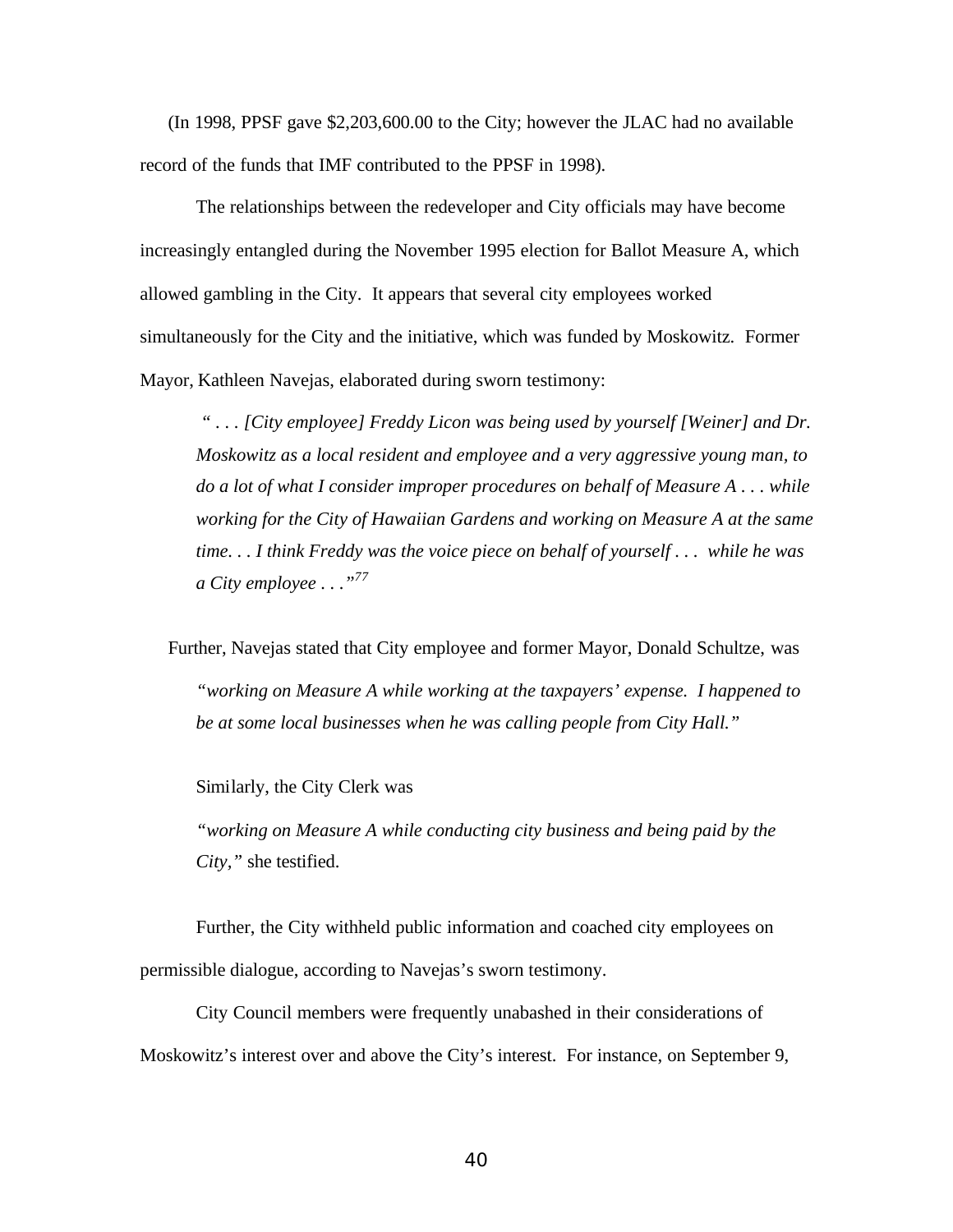1997, the City Attorney, Sylva, had informed them that an existing City moratorium on Bingo licensing was illegal and therefore needed to be repealed. Although the Council ultimately repealed the moratorium, which had apparently created a monopoly for the Irving Moskowitz Foundation in the city, two of the Council members voted against repealing the ordinance, in essence voting for Moskowitz's private interest over and above the City's interests. One of the Council Members, Member Calcote, made the following statement:

*"I don't want to approve this. It's a slap in the face to Dr. Moskowitz. We can't forget that they have given millions of dollars to the city. We do owe them. I don't want to say owe them, but we should try to not undermine their business. I think this is an attempt to get back at the Doctor . . . because there has been a lot of fighting back and forth. . . . And it's inappropriate to do this right now . . . It shows that -- Thanks for all the millions that you gave us, but so what, you know, we don't care right now. . . I don't think it will bring us that much money . . . We can always bring this up later if we're really desperate. But if we want Dr. Moskowitz's foundation to continue to help out the city, we need to also cooperate with them. It's a slap in the face, and it's inappropriate. In the long run, we're going to lose out on a lot more money if we do this because it's like telling them to get lost.*

Mayor Cabrera explained that the City was not

*" repealing the license. It's just that . . . a law that prohibits us to have this ordinance in place because it . . creates a monopoly."*

Calcote stated, "*If someone has a problem with it, they can bring it to the City."*

<sup>77</sup> Sworn deposition of Kathleen Navejas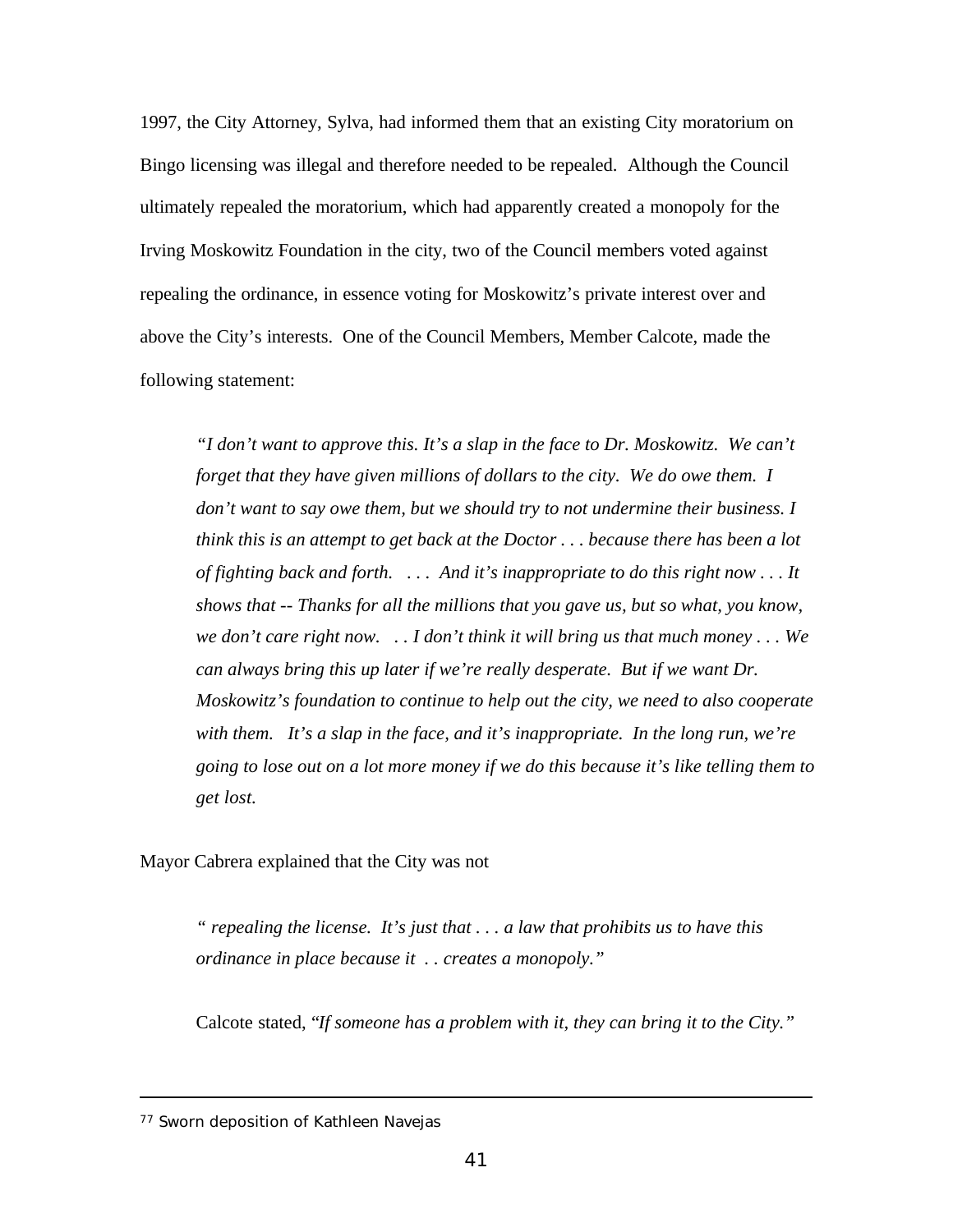The City Attorney and Mayor replied, *"They have."*

Member Schultze then opined, "*My objection to this is I think this is another one of the deals being worked out in the background. Part of the deal is we repeal this,"* Schultze, instead, preferred a lawsuit, hoping that *"If we get sued, maybe it will flesh this person out."*

Cabrera asked, *"Another law suit?"*

Calcote then stated, *"I want the council to really think about this carefully, because we would like the Foundation to continue to support the City. I think this is going to upset them a little bit. You know they're not going to be happy with this, and you're going to have to deal with the consequences. . . [It's] trivial [and] frivolous . . . I've got a gut feeling that this is going to antagonize them a lot more than we really realize and we shouldn't do it. We should not be antagonizing them. We should be cooperating with them as much as possible. . . . Can't we make a special ordinance just for them?"*

Another councilmember [voice not identified] replied, *" Wasn't that talked about once? We wouldn't want a big time bingo person to come in and compete with Moskowitz?"*

Councilmember Alvarez reminded the Council that Bingo was, by law, restricted to nonprofit functions. He asked, "*[What about] churches and schools? The whole purpose . . . is nonprofit. The money has to go somewhere, rather than to profit from it. It can't be spent on private investment."*

City Administrator Jack Simpson then asked,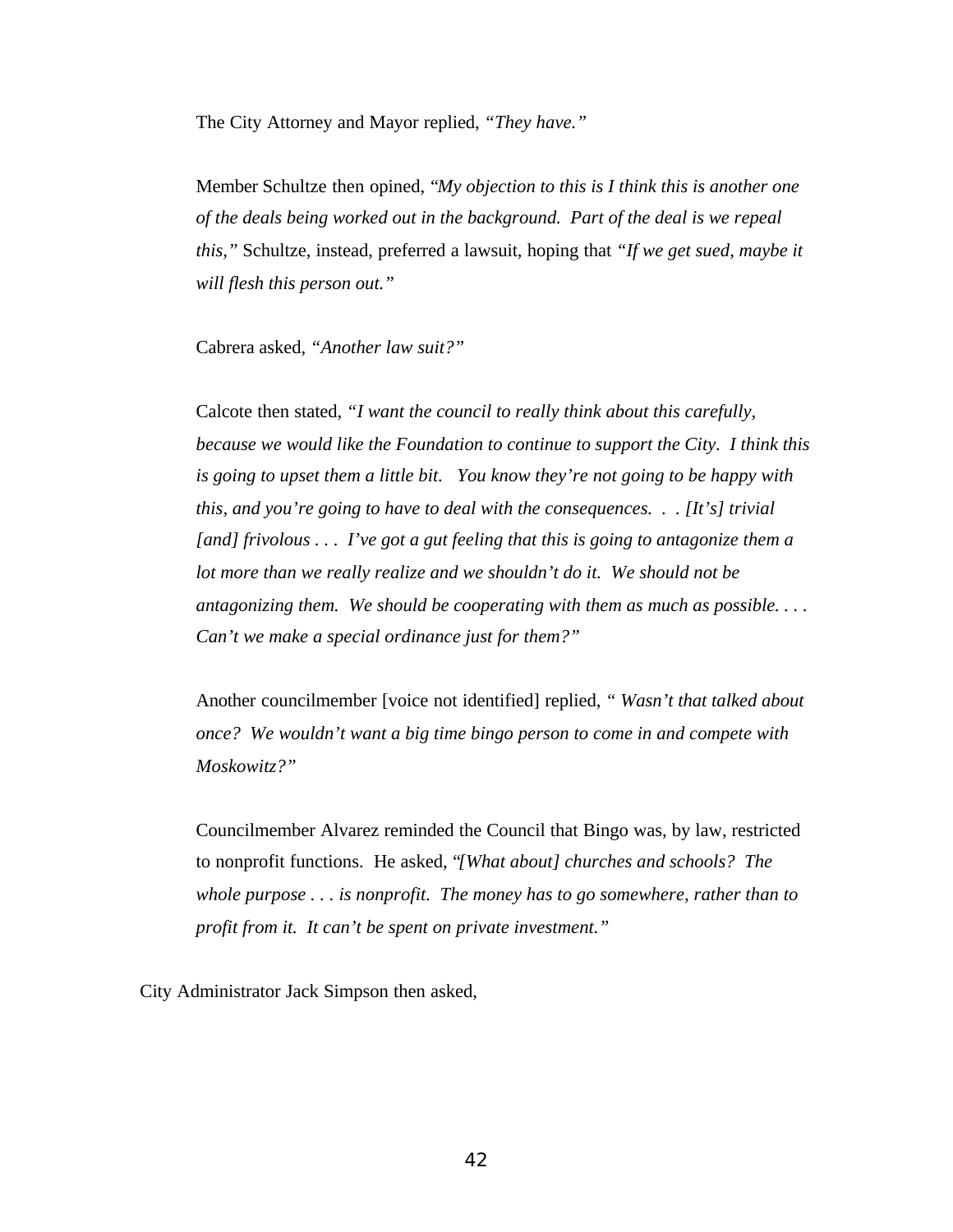"*Isn't there a chance of possible litigation to the City? We have a moratorium. According to our attorney, it's illegal. I don't want another lawsuit."<sup>78</sup>*

In numerous other instances, Mayor Chaidez, who was City Administrator and Agency Executive Director, acted in a manner that was arguably beneficial to the redeveloper and redeveloper's counsel while adverse to the Agency and City. For example, in 1997, he inaccurately interpreted the DDA, to a council member as holding the redeveloper *"harmless . . . from any claims."* He also contended that the Agency had authorized Weiner as the attorney for "*legal aspects relating to the acquisition and relocation of tenants who were occupying the property."* <sup>79</sup>

On July 8, 1997, Chaidez executed two letters, to Moskowitz and Weiner, without authority, in an effort to commit the Agency to terms adverse to its interests.<sup>80</sup>

In the letter to Moskowitz, Chaidez wrote,

*"By this letter and notwithstanding any prior statements or communications to the contrary from the City, the Agency or Ms. Sylva, the Agency acknowledges that . . . there exists no breach or default of the DDA by any party . . .the DDA is in full force and effect, is not ambiguous, nebulous, uncertain or lacking in clarity or understanding . . . and was . . . approved by the Agency after full disclosure of all material facts to the Agency and consultation by the Agency with its counsel."*

The letter further limits the redeveloper's total payments due to the Agency to a total of \$129,308.25 and credits the redeveloper for \$109,822.20, leaving an indebtedness of only \$19,486.05.<sup>81</sup>

<sup>78</sup> Audio Cassette of September 9, 1997 City Council meeting

<sup>79</sup> May 28, 1996 memorandum from Chaidez to (name blocked out)

<sup>80</sup> July 8, 1997 letter from Chaidez to Weiner

<sup>81</sup> July 8, 1997 letter to Moskowitz executed by Chaidez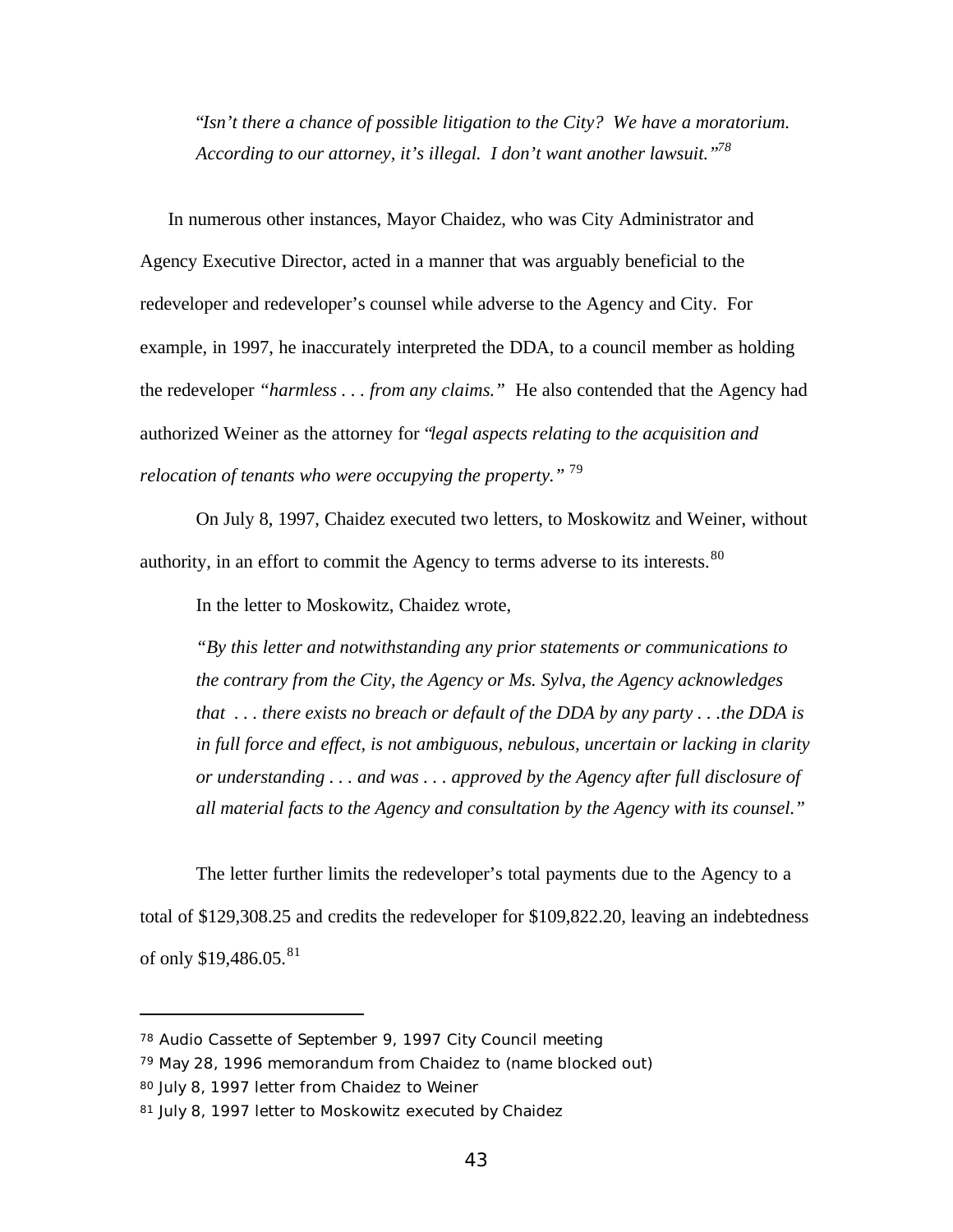The second Chaidez letter of July 8, 1997, addressed to Weiner, stated,

*"By this letter and notwithstanding any prior statements . . . the Agency acknowledges its liability to Selvin & Weiner & Weinberger . . . for the reasonable attorney's fees and costs incurred between May 1994 and January 1997 in connection with SWW's handling of inverse condemnation cases on behalf of the Agency . . . In connection with these services, the Agency hereby acknowledges that the total amount owed by the Agency . . . is a total of \$764,376.77. Additional interest . . . is owed but has not been calculated . . . \$550,000 shall be paid to SWW out of the proceeds of the escrow involving the sale of . . . real property."<sup>82</sup>*

Interestingly, the language was apparently authored by Weiner, as he had sent the language to Sylva under a May 6, 1997 cover.<sup>83</sup> Further, JLAC also has in its possession identical language that was transmitted from the facsimile of Selvin & Weiner & Weinberger. The letters were both written on plain paper with direction to place the letters on "letterhead."<sup>84</sup>

The Agency board formally rescinded the letters on August 26, 1997.

Both letters were executed just months before Chaidez had stated in a sworn declaration that the Redeveloper had refused to comply with the terms of the DDA.<sup>85</sup>

Further, during Chaidez's time as Agency executive director, the Agency had made no substantive effort to compel Moskowitz to pay the money that he owed the Agency, according to Chaidez's sworn deposition. The agency had not gone to Court nor passed any resolutions, according to Chaidez's sworn deposition. The Agency had merely held

<sup>82</sup> July 8, 1997 letter to Weiner, executed by Chaidez

<sup>83</sup> May 6, 1997 letter from Weiner to Sylva

<sup>84</sup> April 1997 two letters addressed to Weiner and Moskowitz, respectively on plain white paper with direction to place the contents on Agency letterhead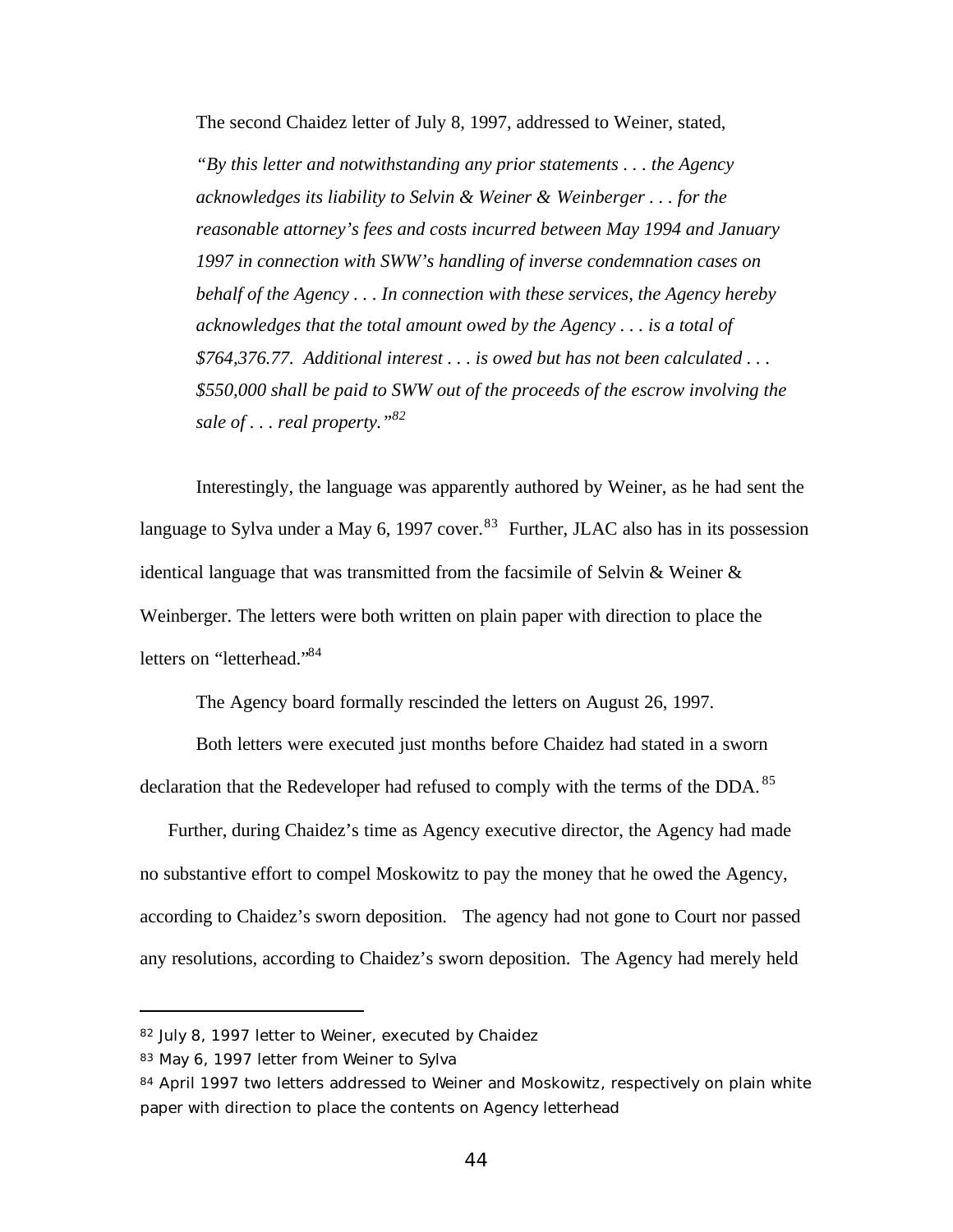*"several conferences*" with Mr. Weiner concerning the invoices that were tendered to the developer.<sup>86</sup>

Chaidez and Weiner may have even colluded to violate the law on July 16, 1996, when the two met to resolve financial issues. On July 25, 1996, Chaidez wrote to Weiner in order

*" . . . to memorialize and clarify our meeting of July 16, 1996 in which we discussed an interim financial assistance plan. . . . It was stated by you at that meeting that Dr. Moskowitz is prepared to fund the City of Hawaiian Gardens through various sources, at a rate of \$200,000 per month until the card club is built and operational. [The funding was not to take the form as an advance or a loan. It was to take place from July 1, 1996]. . . . I am positive that the City can work out realistic charges that reflect the costs that the City incurs. . . . The City is willing to construct a statement that would amend the DDA and not reopen the CEQA process in order to clarify no payback on the buy down of the subject property. This can be done as part of the overall agreement without difficulty. The city can work with you or your staff in order to finalize the verbiage . . . The redevelopment Agency will pay its obligations with regards toward fees on inverse condemnation proceedings*." *<sup>87</sup>*

Although the JLAC has no evidence of a written agreement embodying the terms articulated in the letter, the redeveloper subsequently contributed approximately \$200,000 each month to the City through the three nonprofit foundations, which are evidently controlled by the redeveloper. To the knowledge of the JLAC staff, the City

<sup>85</sup> March 2, 1997 declaration of Leonard Chaidez

<sup>86</sup> July 10, 1997 sworn deposition of Chaidez

<sup>87</sup> July 25, 1996 letter from Chaidez to Weiner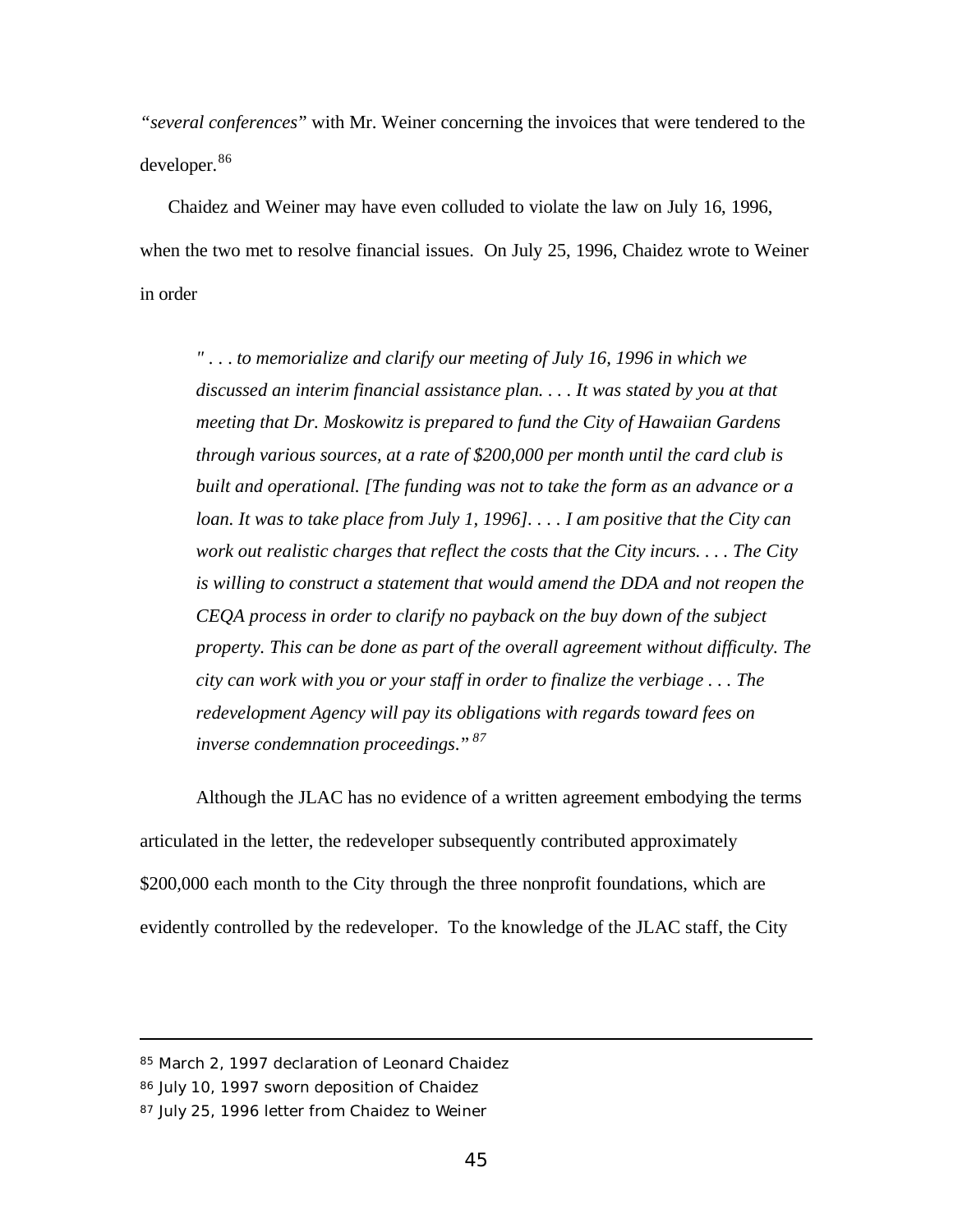and Agency did not reopen the CEQA process and has not requested a "*payback on buydown*," despite the project's violation of redevelopment law.

Making matters worse, while Weiner was admittedly advising City officials in contradiction to the City's attorney and claiming that

*"at no time would I deliberately attempt to undermine your authority as the City Attorney,"<sup>88</sup>*

Weiner apparently contributed and withheld funds in order to gain other concessions, such as the firing of the City Attorney. In August of 1997, former City Clerk Ruggeri noted that Weiner may have refused to release funds committed to the City

*"until, it would seem by the tone of the discussions, M. Julia E. Sylva, Esq. is relieved of her duties as the City Attorney . . . If, however, no further funds are forthcoming to the City, it is requested that you strongly consider paying that portion (50 percent) of the relocation costs incurred by the Hawaiian Gardens Redevelopment Agency. As the City, due to a lack of funds in the Redevelopment Agency, has been assisting in meeting the Redevelopment Agency's obligations, the City would be able to receive these funds and thereby meet the above listed payday."<sup>89</sup>*

## **The Agency's Initial Attempts to Redevelop the Gateway**

<sup>88</sup> June 16, 1997 letter from Weiner to Sylva

<sup>89</sup> August 3, 1997 memorandum from Ruggeri to Moskowitz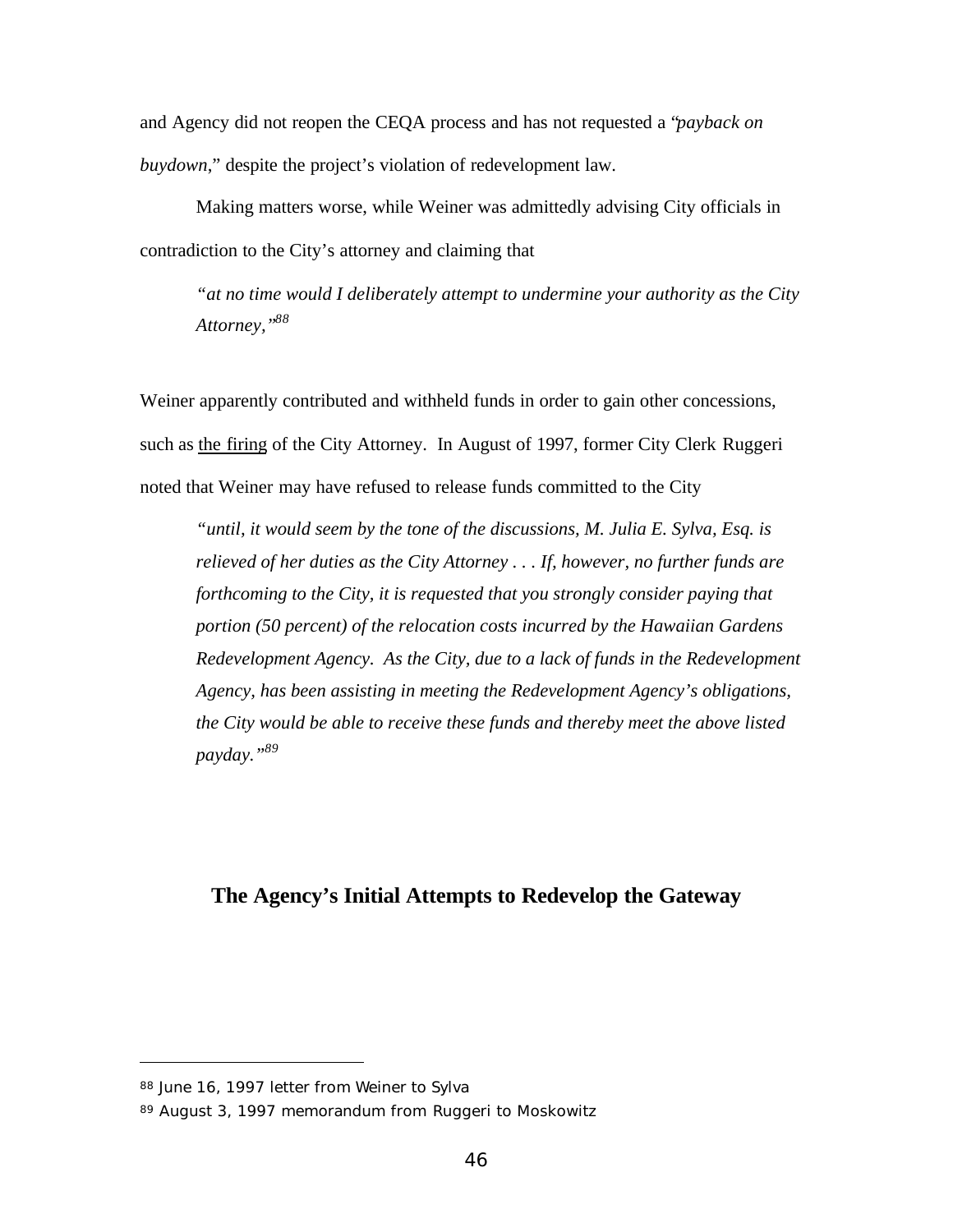In early 1982, when the Agency began redevelopment efforts in the "Gateway," the Hospital Company owned approximately eight of the 22-23 acres.<sup>90</sup> The Agency clearly wished to begin its redevelopment effort and had apparently entered into an agreement with a developer to redevelop it.  $91$ 

However, in an effort to thwart the efforts of the Agency to acquire the Hospital Company property for the development, the Hospital Company filed a counter complaint against the Agency, the Agency's counsel, its individual members, City staff and H.C. Properties, a company evidently selected by the Agency to develop the property. In the legal action, the Hospital Company alleged that the Agency and City had violated numerous laws, including the California Community Redevelopment Law, the California Constitution and the US Constitution.

Among the allegations, the Hospital Company, stated:

- ♦ *Neither the City nor the Agency took "meaningful steps to effect the owner participation requirements of the plan" while leading the owners to believe that they would.*
- ♦ *The Hospital Company/Moskowitz "made overtures for the development," which were "rejected."*
- ♦ *The Agency and/or City entered into an agreement with H.C. Properties to develop certain property within the project area. That agreement was "legally invalid."*
- ♦ *H.C. Properties did not contact all of the owners and made "inadequate attempts to solicit cooperation in joint development."*
- ♦ *There was no "valid public use or purpose" for the taking of the property.*
- ♦ *Agency counsel, Graham Ritchie, purportedly, during hearings, stated that there were no plans to exercise the right of eminent domain.*

<sup>90</sup> Documentation of parcel ownership history obtained from the County Assessor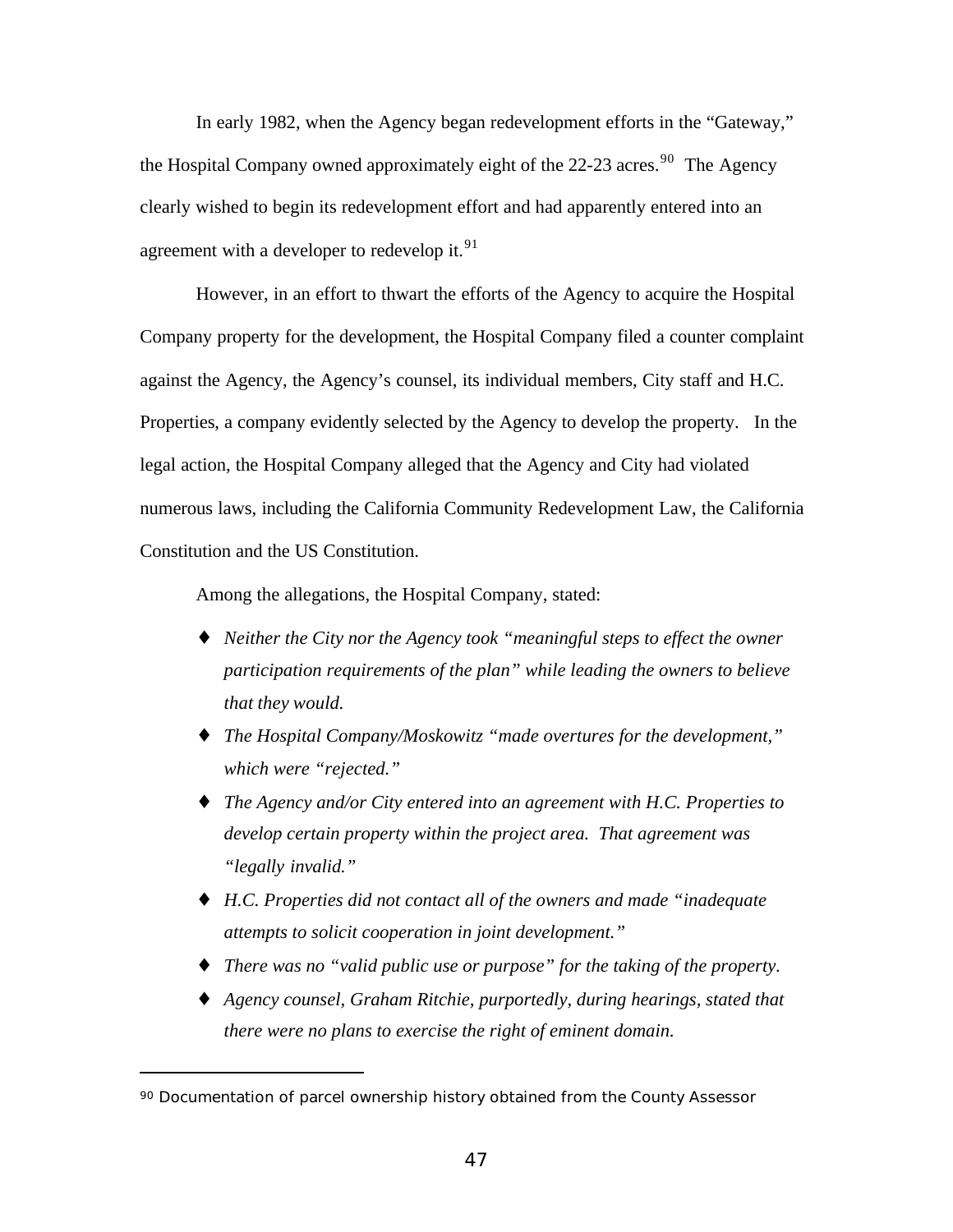♦ *The Agency required the allowance of land-owners in the project area to participate in redevelopment.*

On February 14, 1983, Beryl Weiner wrote to Ritchie and Mr. Ray Harris, City Administrator for the City, apparently in effort to settle the litigation. He stated his client's interest

"*in diligently working with the . . . Agency towards good faith and reasonable participation in the Redevelopment Project No. 1 through retention and feasible development of our . . . property."<sup>92</sup>*

Weiner further inquired about possible assistance and market feasibility and concluded with the following statement.

*"Of course, given the pendency of litigation between us, we are discussing these matters with you on the understanding and agreement that nothing contained herein shall be deemed to be an admission or waiver of any matter which is the subject of our litigation."<sup>93</sup>*

By February 16, 1983, in frustration by the landowner's tactics, Ritchie wrote to Weiner:

*"I read with some amazement your letter . . . To raise these types of questions at this late date and in this manner, after your client indicated that it would produce a plan for the development of the property which could form the basis for negotiating a participation agreement, indicates to me that there does not appear to be any serious interest in proceeding along the lines previously discussed. . . . The extraordinary delay in producing a plan of development (even a tentative*

<sup>91</sup> Various correspondence, October 1982

<sup>92</sup> February 14, 1983 letter from Beryl Weiner to Ritchie and Ray Harris

<sup>93</sup> ibid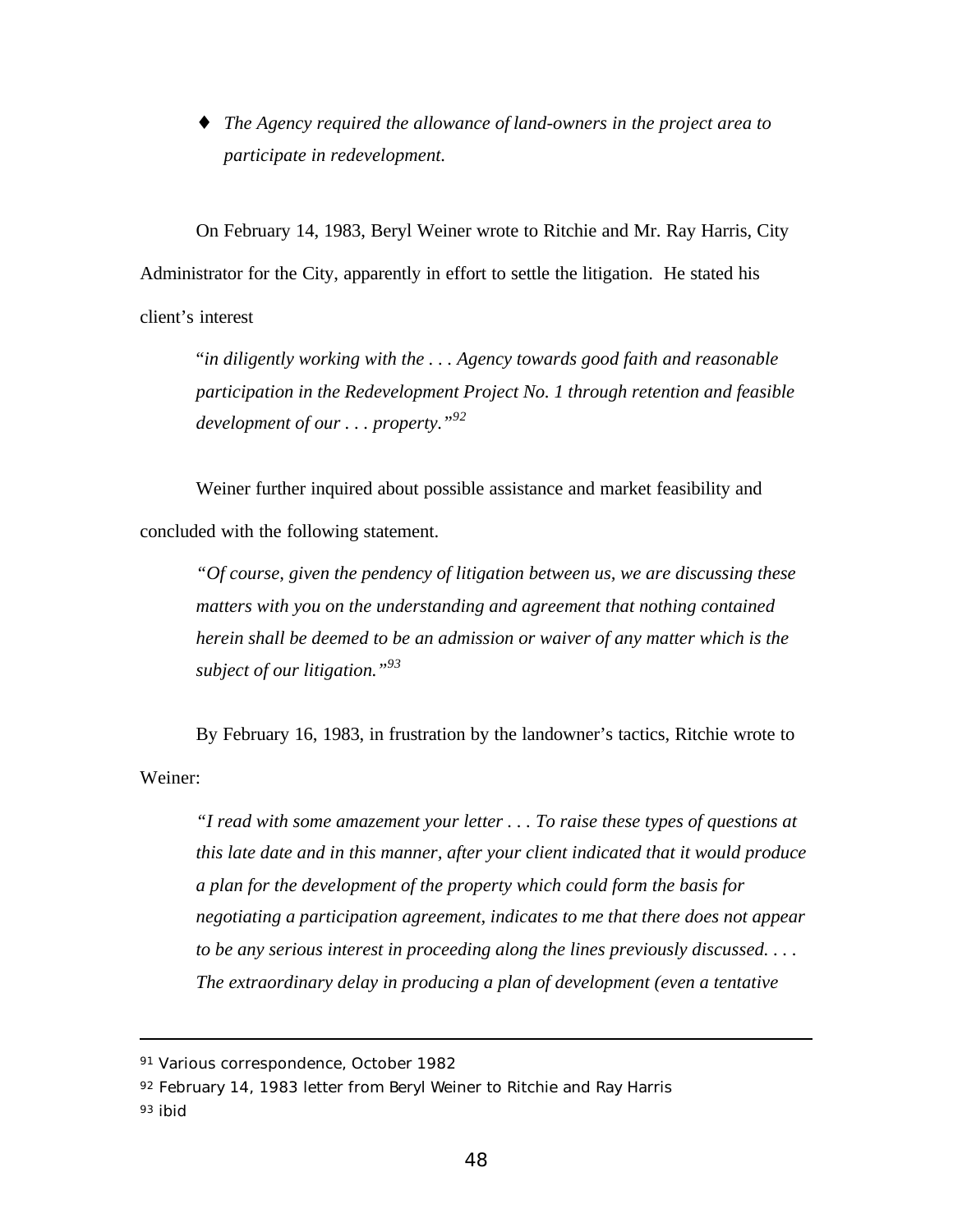*one) has used up some of the valuable time. . . [contributing] very little to the advancement of the participation by your client in the program. . . We . . . made very advantageous proposals to secure [your client's] participation. The Agency has received indications from others that they would be willing to proceed with this type of development without extraordinary delays. If the agency is unable to arrive at some type of acceptable agreement with your client shortly, there will be no alternative but to recommend . . . that it seek another developer."<sup>94</sup>*

Weiner responded one month later by complaining that Ritchie had not provided enough information from which Moskowitz could develop a proposal.<sup>95</sup>

Two months later, on April 26, 1983, Ritchie served notice to the Cerritos Gardens General Hospital and to Weiner, that the Agency intended to adopt a resolution of necessity to acquire its property by eminent domain.<sup>96</sup> The Agency desired to develop affordable housing and a commercial shopping center consistent with the Redevelopment Plan for the project area and offered the landowner \$2.75 million.<sup>97</sup> Two days later, Ritchie offered \$2.75 million to purchase the property owned by the Hospital Company.  $98$ 

On May 10, 1983, Beryl Weiner told Ritchie that Moskowitz/Hospital Company preferred *"a disposition before the litigation truly heats up."* He further complained about the lack of receipt of notice to his client, Moskowitz/Hospital Company, to which he later acknowledged receipt.

While the JLAC staff is unclear about the specific results of the litigation, it is apparent that Moskowitz successfully thwarted the Agency's efforts to acquire his land

<sup>94</sup> February 16, 1983 letter from Graham Ritchie to Beryl Weiner

<sup>95</sup> March 17, 1983 letter from Weiner to Ray Harris and Graham Ritchie

<sup>96</sup> April 26, 1983 letter from Graham Ritchie to CCGHC and Weiner

<sup>97</sup> ibid

<sup>98</sup> April 29, 1983 letter from Graham Ritchie to CCGHC and Weiner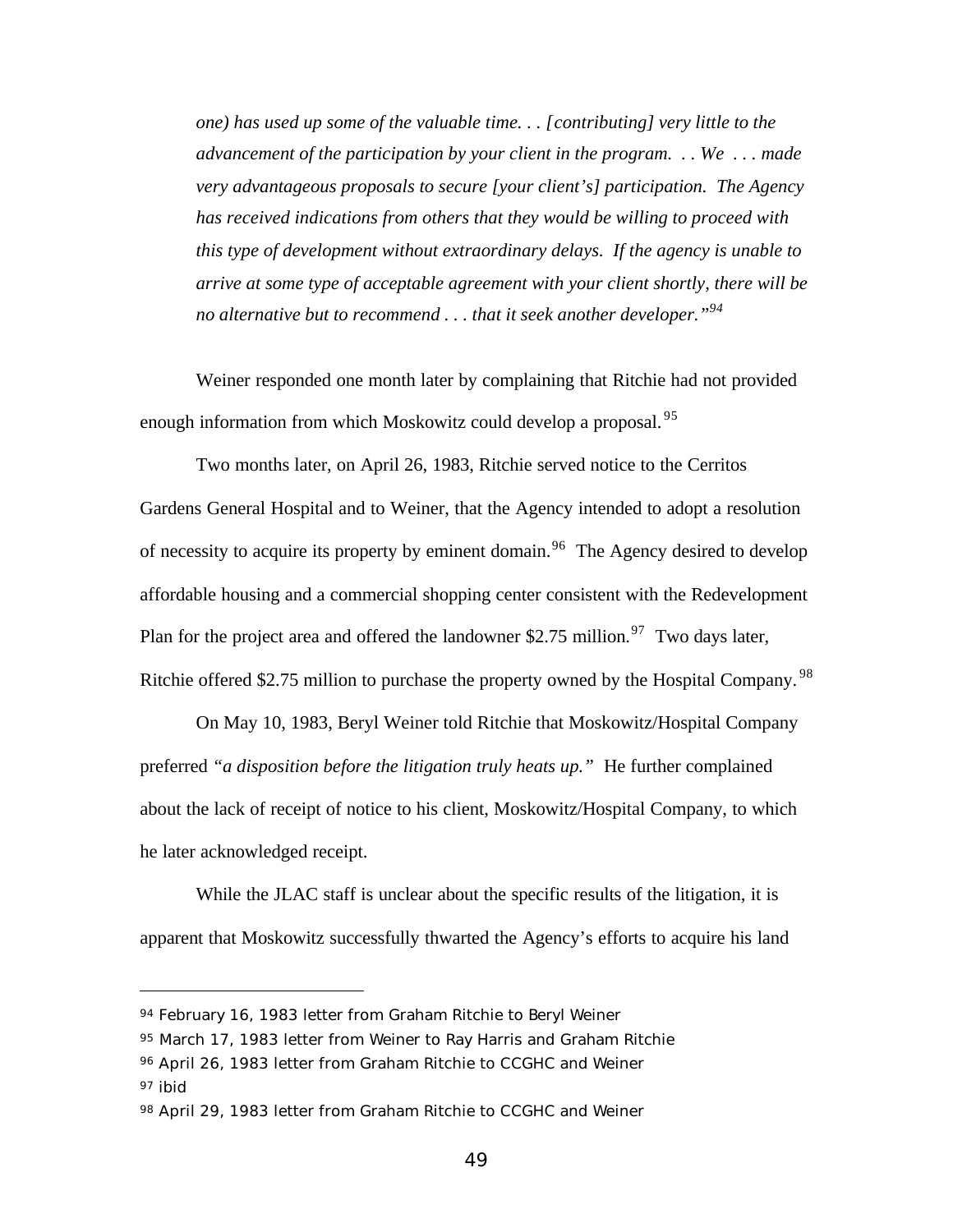for redevelopment purposes.<sup>99</sup> Ostensibly, Weiner persuaded the Agency to allow his Moskowitz/Hospital Company to redevelop the strip as an owner-participant.

By June 2, 1983, Ritchie again expressed frustration at Moskowitz and the Company's delays in developing the property or allowing the Agency to acquire it. He wrote again to Weiner:

"*. . . The Agency has consistently made it clear that it wishes to see a development of the Cerritos Gardens Hospital . . . The Agency staff met with a member of your firm and representative of your client on two occasions prior to commencing proceedings to condemn the property. It was stated by the Agency staff that the Agency was willing to have the property developed by your client as an owner participant provided the Agency could receive certain assurances that the property would be developed in an orderly and timely manner . . . as a condition . . it would require that the rear portion . . . be developed promptly."<sup>100</sup>*

Moskowitz's intentions to build a gambling operation on the property, which was illegal at the time, became evident in this time period. Ritchie wrote:

*"It became evident that your client desired to . . . in the nature of a poker club and . . was hopeful that the city would legalize draw poker for that purpose. . . . some members of the Agency board and . . . City Council are opposed to the proposal for legalizing draw poker."<sup>101</sup>*

Ritchie told Weiner that he had two options. If the voters wanted to legalize gambling, then the council and Agency would allow Moskowitz/Hospital Company one

<sup>99</sup> November 24, 1982 complaint filed in Superior Court, County of Los Angeles 100 June 2, 1983 letter from Ritchie to Weiner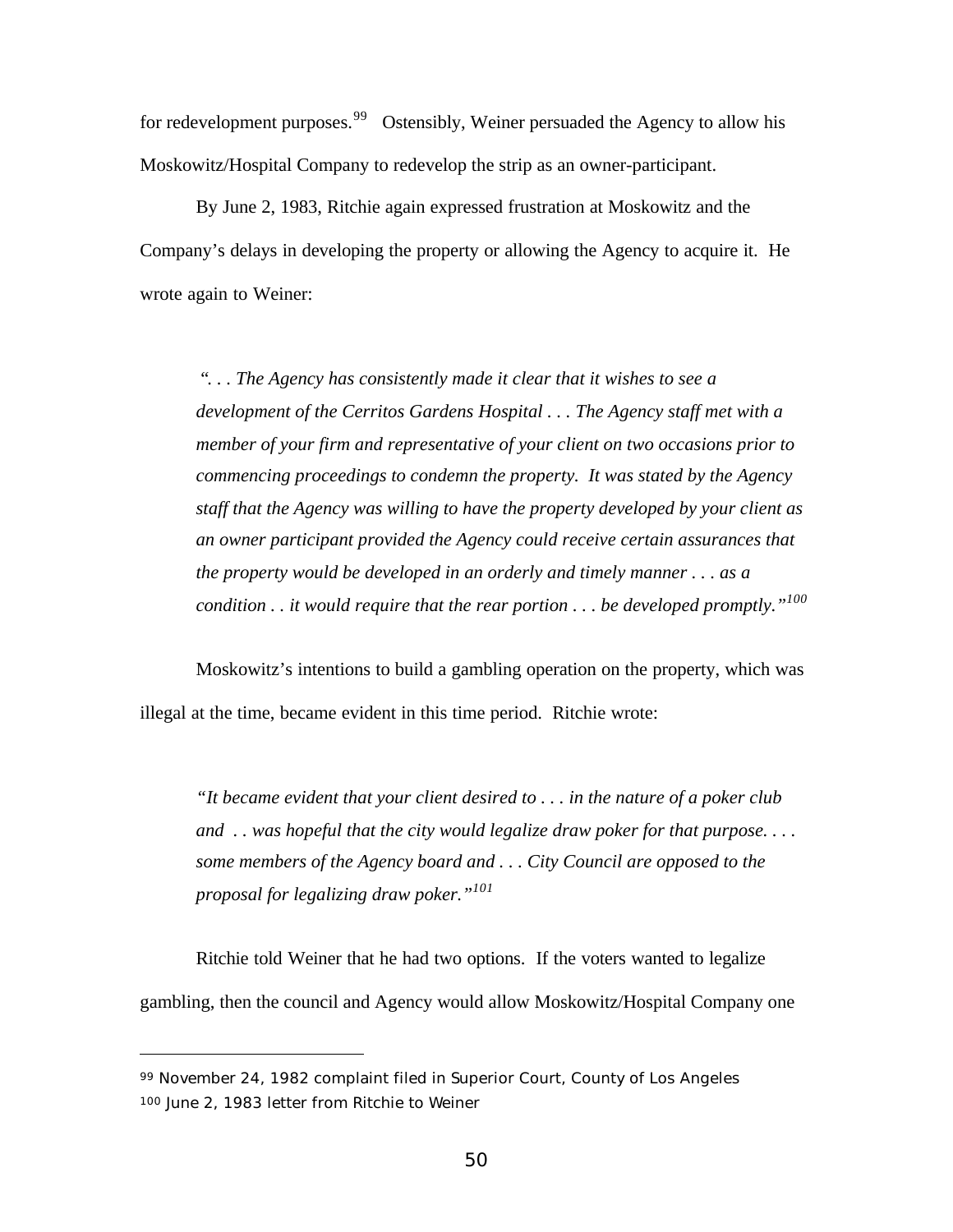year to secure a gambling permit. If, at the end of the year, Moskowitz failed to secure the permit, he was required to begin commercial development of his property and have it completed within 18 months.

*"If not developed by the owner within the 18 month period, the Agency must have the ability to acquire the property by paying its then fair market value without being burdened by litigation over the question of the 'right to take.'"*

But Weiner abandoned the redevelopment effort, according to Ritchie, who wrote: *"Those negotiations were unilaterally terminated by you at a time when the Agency was actively seeking to sell mortgage revenue bonds principally to provide low interest rate mortgages for residential development on the rear of your client's property.<sup>102</sup>*

A year expired. The City's voters rejected gambling, and the Agency again began condemnation proceedings and set a date for a hearing. Weiner told the Agency that the Hospital Company had sold part of the land to Mr. Kevin Kirwan (Kirwan). The Agency continued its public hearing for approximately two weeks to allow Moskowitz/Hospital company to present a plan for the back portion of the property when Ritchie discovered that the Hospital Company *"was still the owner of record."* The "sale" was revocable and any future development of the property, if sold, had to be consented to by Moskowitz/Hospital Company, the owner of record.*<sup>103</sup>*

Weiner, again, blamed others for the delays in his June 13, 1983 letter to the City Council. He wrote,

103 ibid

<sup>101</sup> June 2, 1983 letter from Ritchie to Weiner

<sup>102</sup> ibid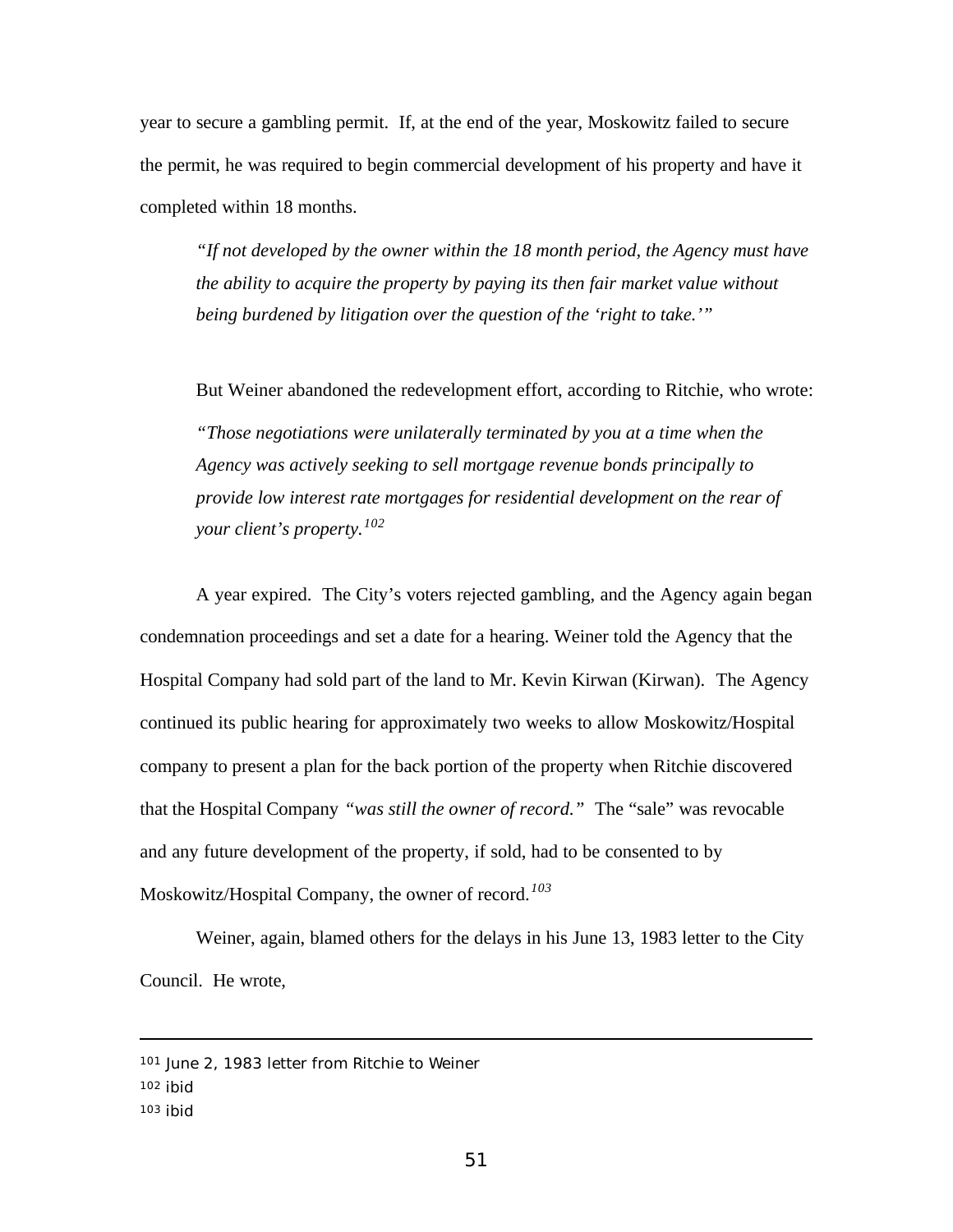*"To date, we have not been offered any meaningful participation. In our view, while accusations of delay have been thrust upon us, we have acted expeditiously and our requests to proceed . . . have been thwarted."*

Weiner maintained the notion that on May 10, 1983, his client sold six acres of the property to Kirwan, leaving approximately three acres in the ownership of the Hospital Company/Moskowitz.<sup>104</sup> The sale was evidently contingent on obtaining a permit to operate a card club, which was unlawful, thereby rendering the sale void.<sup>105</sup> However, due to the alleged sale of the property, the Agency allowed the Hospital Company 10 additional days to complete a plot plan for the development of its remaining three acres.

Clearly the Hospital Company missed the deadline but had requested that the condemnation proceedings be terminated. (Weiner had the letter delivered to the homes of the Council members).<sup>106</sup> Attached to the letter was correspondence from Mr. Michael Montgomery (Montgomery) to the Agency, informing them that Kirwan had entered into a purchase agreement to purchase said land and intended to build a card casino within one year. Montgomery suggested that the agency allow Kirwan 18 months to complete his development and if not completed in that timeframe, that Kirwan would waive all legal objections to the right to take his property.  $107$ 

Ritchie met with Selvin & Weiner attorney Brian Walton (Walton) in order to explore a potential settlement with Moskowitz/Hospital Company. While the meeting

<sup>104</sup> June 13, 1983 letter from Weiner to Council Members

<sup>105</sup> Documentation on file

<sup>106</sup> June 13, 1983 letter from Weiner to Council Members

<sup>107</sup> May 31, 1983 letter from Michael Montgomery to Redevelopment Agency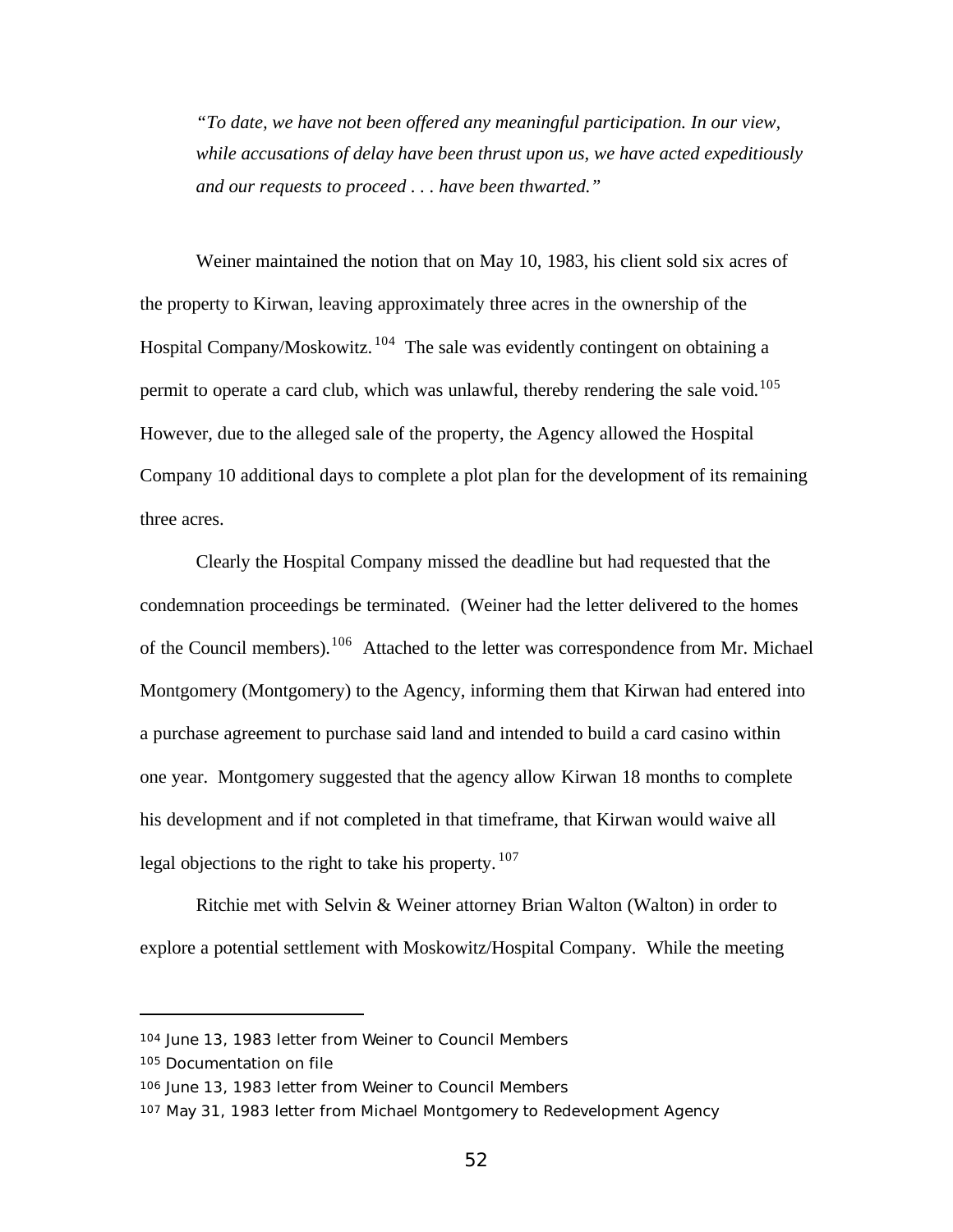was considered unproductive by the Agency, Ritchie suggested to Walton that he provide an alternate proposal if he felt the 18-month agreement was unreasonable. Walton indicated that he would provide such a proposal or at least would review it with his client.<sup>108</sup>

Finally, by June 1985, Moskowitz created a set of site plans and requested permission to present them before the agency in order to obtain a 120-day exclusive right to negotiate a Disposition and Development Agreement (DDA).<sup>109</sup> At the request of the executive director, the Agency scheduled a special study session to consider the site plan. And although no specific economic pro forma had been generated, the Agency granted the 120-day exclusive right-to negotiate a DDA with the stipulation that his company fund the necessary appraisals and economic market study, prepare the economic pro forma and draft a proposed agreement.<sup>110</sup>

It appears that negotiations either broke down or that no further activity occurred, because one year later, the Agency revisited its attempt to acquire Moskowitz's property by eminent domain. It scheduled a hearing on June 24, 1986 to determine the necessity of condemnation, and on May 28, 1986, Executive Director Doug Dunlap (Dunlap) sent notice to Moskowitz inviting his comments. $111$ 

On June 4, 1986, special counsel to the City, Maurice O'Shea (O'Shea), wrote a follow-up letter to Moskowitz in order to "*seek an amicable disposition*" of the property.

<sup>108</sup> Documentation on file

<sup>109</sup> June 10, 1985 letter from Moskowitz to Agency

<sup>110</sup> July 24, 1985 letter from Dunlap to Moskowitz

<sup>111</sup> May 28, 1986 letter from Dunlap to Moskowitz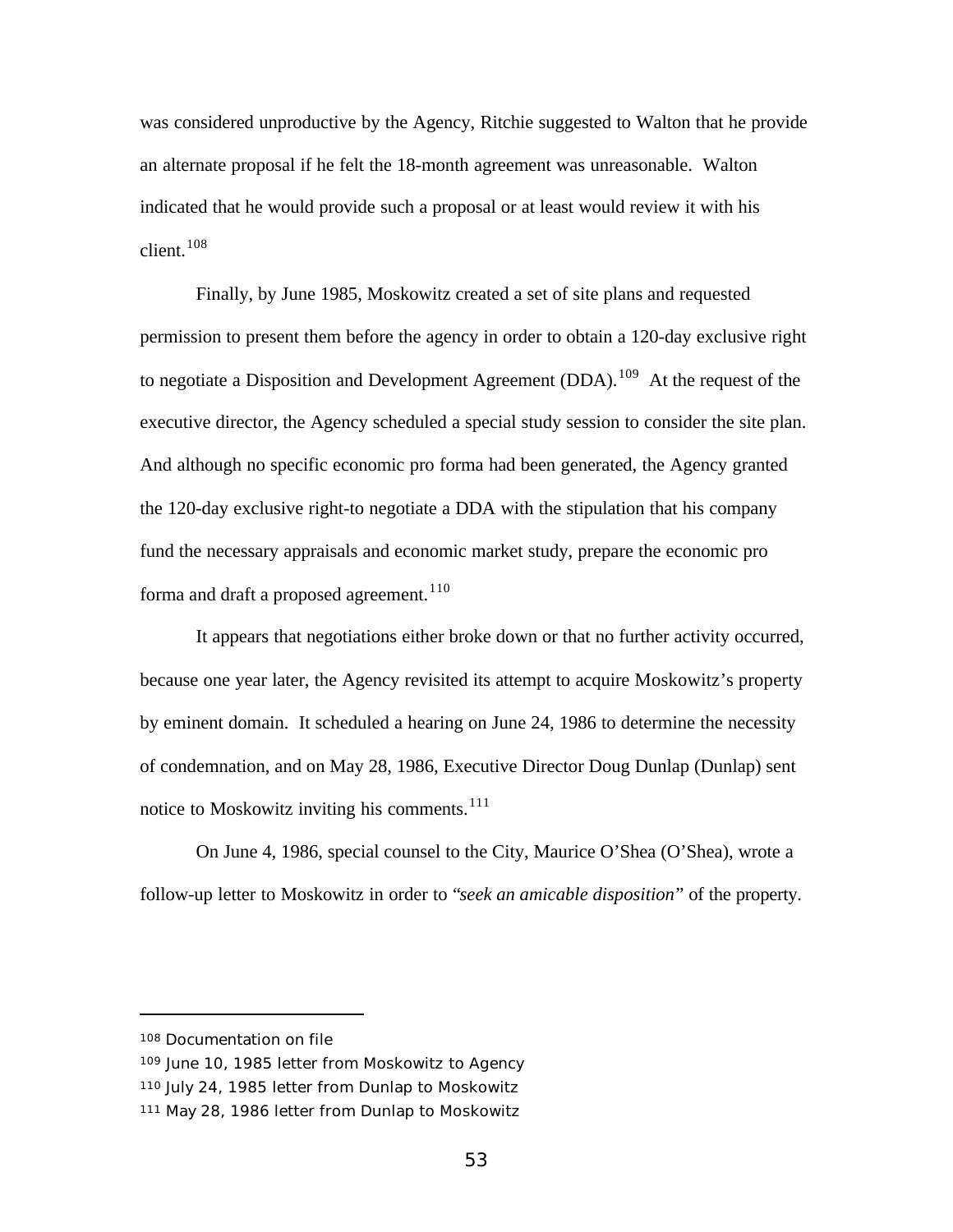O'Shea again advised Moskowitz of the pending hearing and requested a discussion prior to the June 24 hearing.  $112$ 

The City's Planning Commission resolved that acquisition of the property including Moskowitz's property was in conformance with the City's General Plan and the proposed amended General Plan on June 11.

The following day, Weiner threatened the Agency with litigation. He wrote: *"I would be remiss if I did not reflect my shock and dismay of the events that preceded my clients receipt of the . . . letter. . . Not only is there an obligation of good faith and fair dealing, but as the owner of real property and improvements in the City of Hawaiian Gardens, there are certain inalienable rights afforded our client which are being ignored. It is my hope that the Agency will reconsider its action so as to avoid unnecessary litigation that will undoubtedly occur if efforts to condemn this property continue."<sup>113</sup>*

O'Shea advised Moskowitz and Weiner that the Agency postponed its hearing in order to pursue "*good faith and fair manner*." He reiterated the Agency's intent to acquire his property and invited the parties to testify before the Agency Board<sup>114</sup> and held meetings with Weiner in effort to finalize the disposition.<sup>115</sup>

Four days later, the City offered Moskowitz \$4.3 million for his property (\$10.51 per square foot).  $116$ 

<sup>112</sup> June 3, 1986 letter from Maurice O'Shea to Moskowitz

<sup>113</sup> June 12, 1986 letter from Weiner to Dunlap

<sup>114</sup> June 20, 1986 letter from O'Shea to Weiner and Moskowitz

<sup>115</sup> July 17, 1986 letter from O'Shea to Weiner

<sup>116</sup> June 26, 1986 letter to Moskowitz from Dunlap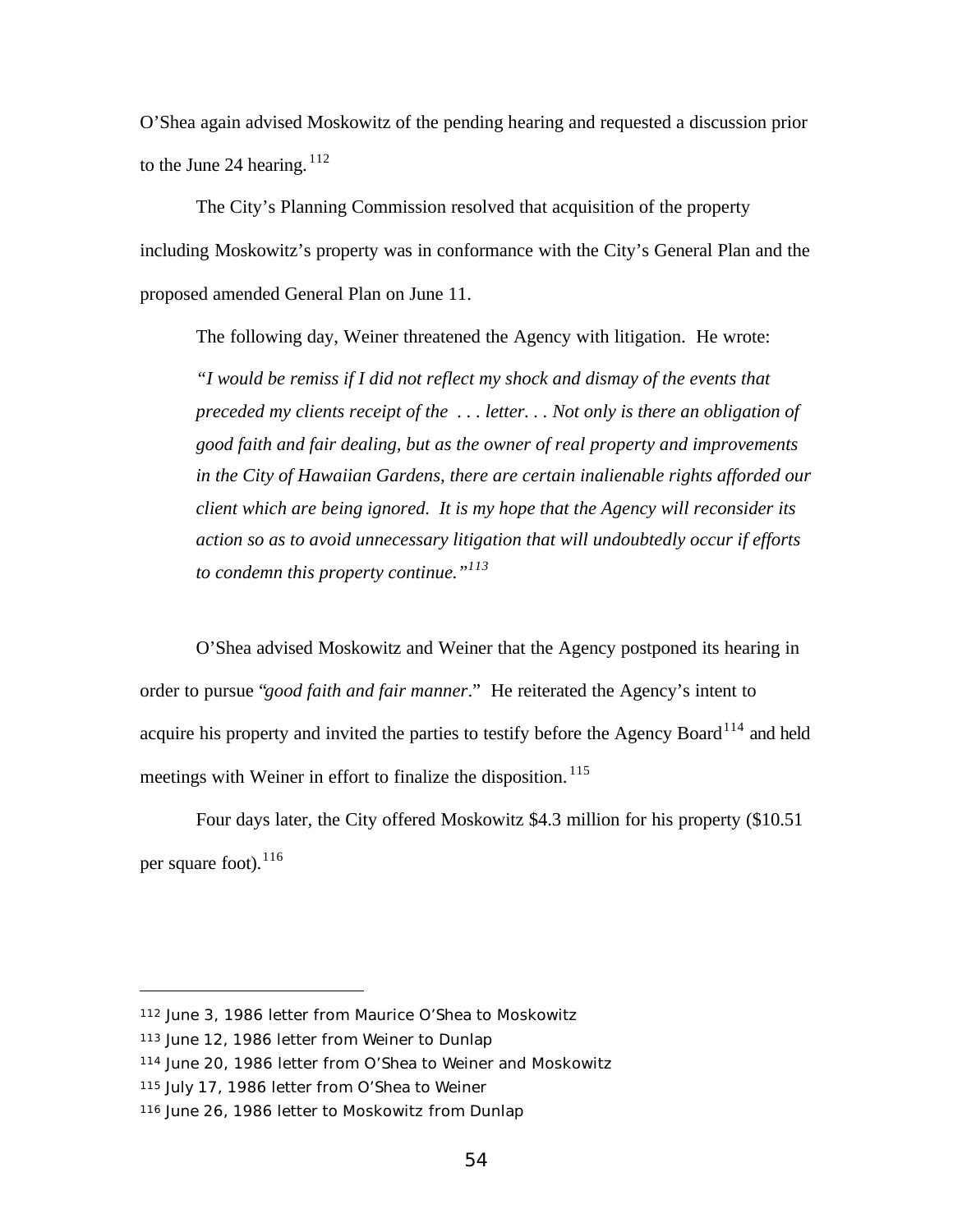The agency postponed declaring a resolution of necessity until late September. The week prior to its meeting, a member of Weiner's law firm, Thomas Mesereau, Jr. (Mesereau) wrote to the agency, informing them of the following:

- *1) Moskowitz authorized the firm to "complete and finalize an agreement reached with the city"*
- *2) Moskowitz's intent was to enter into an appropriate agreement with Costco Wholesale Corporation for development of this property as quickly as possible."*
- 3) *Delays were due to Weiner's travels to New York and "vacation schedules of other participants."<sup>117</sup>*

At the Agency Board meeting of September 23, 1986, the executive director recommended a continuation of the resolution of necessity for 30 days because

"*There is essentially an agreement with both the property owner [Hospital Company] and the proposed lessee [Costco Wholesale Corporation]."*

The lessee's representative stated that "*if all goes well*," they could open doors to Costco by March or April 1987.<sup>118</sup> One month later, on October 17, 1986, Mesereau sent a letter to Dunlap reportedly with a draft lease agreement with Costco Wholesale Corporations and the Hospital Company. <sup>119</sup> In order to *"allow sufficient time for the property owner to negotiate a lease agreement and DDA for a private development on the 8.75-acre parcel,*" the Agency continued the hearing until November 7, 1986.<sup>120</sup>

<sup>117</sup> September 16, 1986 letter from Mesereau to Agency Board and staff

<sup>118</sup> September 23, 1986 Agency Minutes

<sup>119</sup> October 17, 1986 letter from Mesereau to Dunlap

<sup>120</sup> November 6, 1986 Report to Agency from the executive director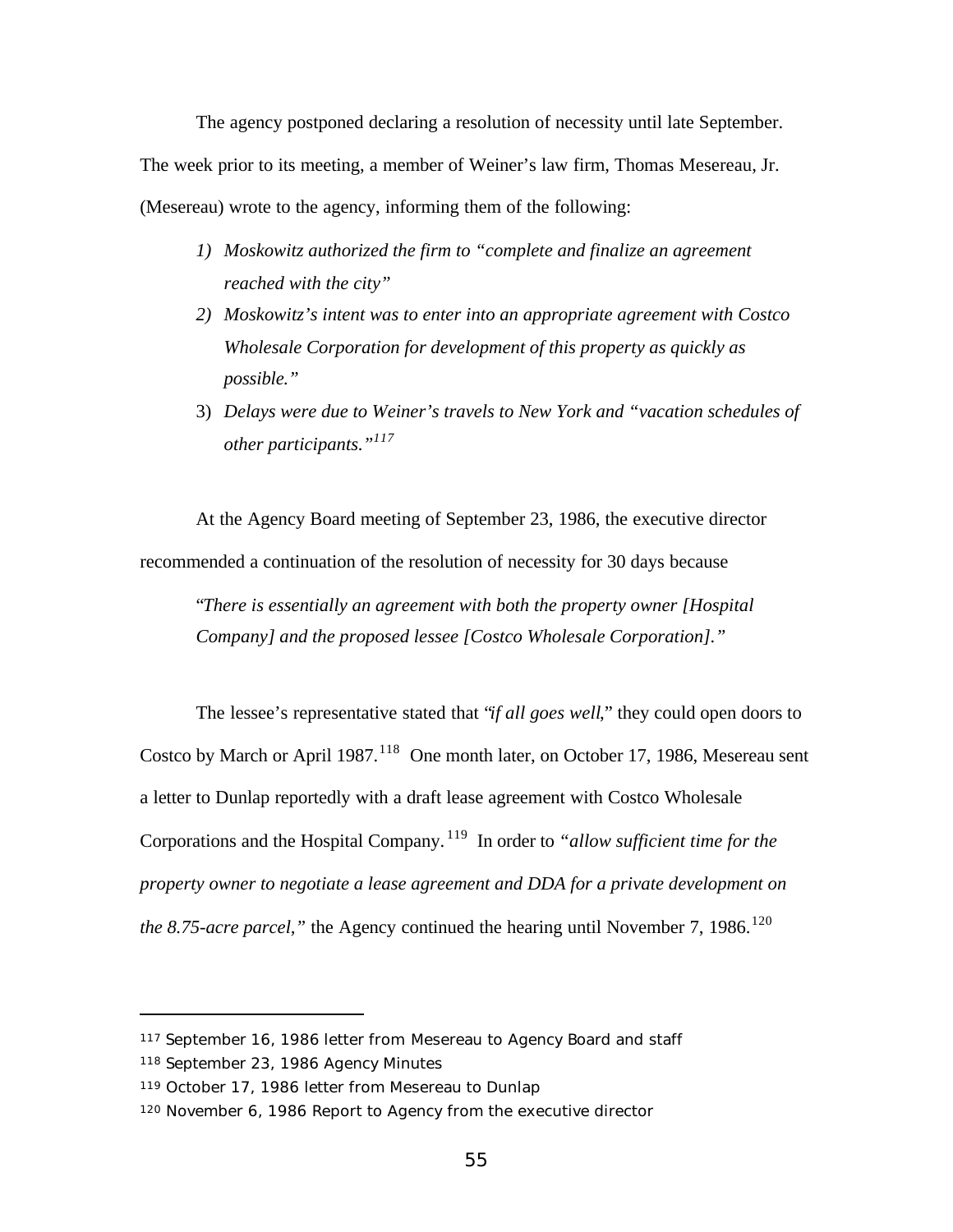At the request of Weiner, the Agency again moved the hearing to November 11, 1986.<sup>121</sup>

At the hearing, O'Shea made three preliminary statements:

- ♦ *Public interest and necessity require the project*
- ♦ *The project as planned is located in the manner that would be most compatible with the greatest public good and the least private injury*
- ♦ *The property sought to be acquired is necessary for the project.*

Dunlap described the history and blighted condition of the property and declared that *"there are no alternative sites of a similar size, under one ownership and vacant."<sup>122</sup>*

Weiner then acknowledged that Moskowitz had already been given an exclusive right to negotiate for property development, but blamed failure to develop the property on outside forces, such as the general economy, the high interest rates and the

*"economic limitations of this community to support substantial tenants . . . The problem is, as you all know, that it's not easy to develop property such as this in this community. It is not easy to attract developers . . . to attract tenants . . . because . . . they want to be certain that there is a market that will meet their criterion . . . The only way this property can be developed properly is by the City making a contribution to the developer."*

Furthermore, Weiner blamed the Agency and the City themselves. He claimed that the City wanted Costco on this property and that the negotiations with Costco

<sup>121</sup> November 4, 1986 letter from Mesereau to Dunlap

<sup>122</sup> November 11, 1986 Certified copy of Transcript from Resolution of Necessity **Hearing**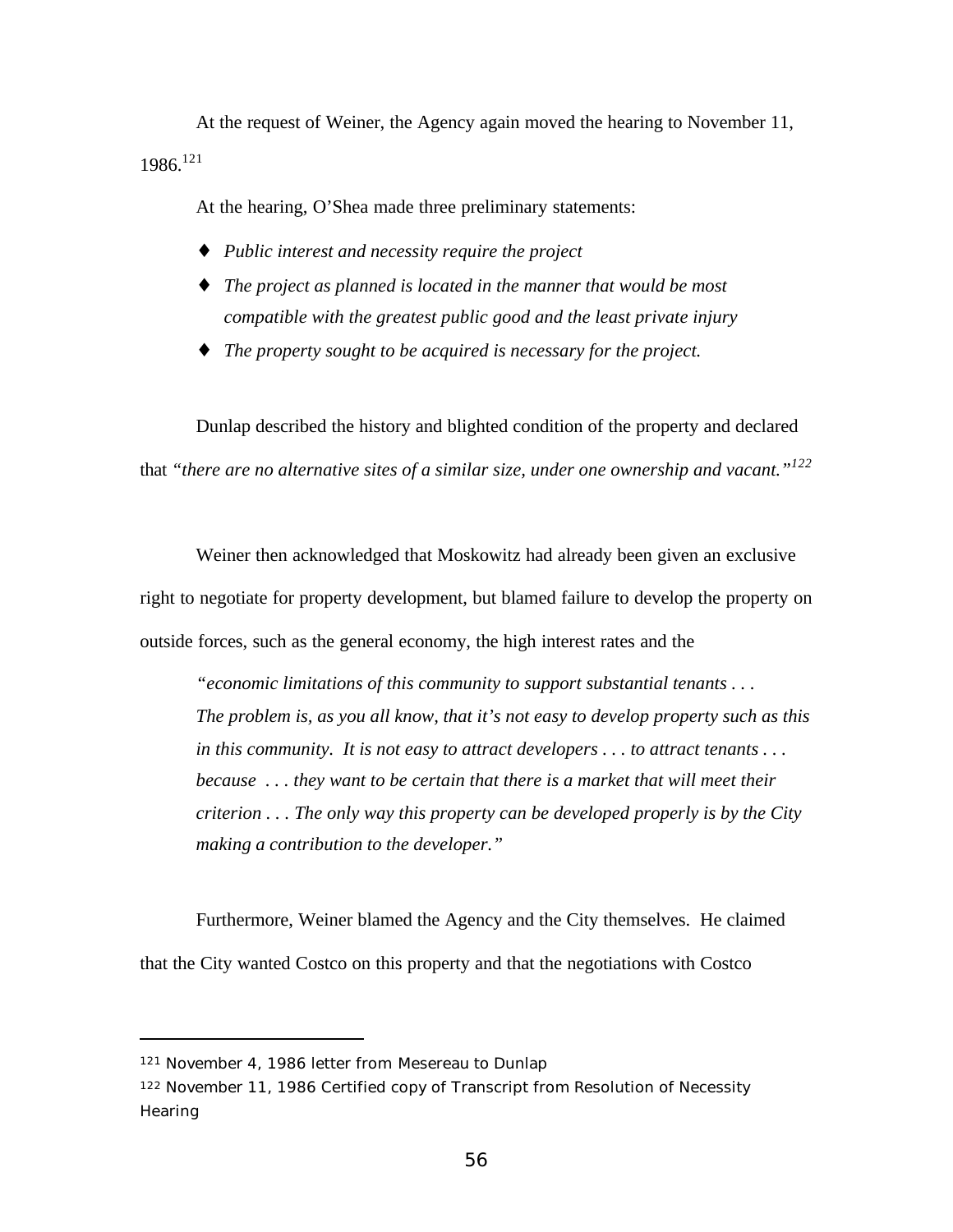*"have been infected . . . tainted in such a way that it is not possible for there to be arms-length negotiations between the owner of the property and Costco."<sup>123</sup>*

Dunlap, in particular, Weiner said, displayed conduct that was

"*improper . . . bad-faith . . . fraudulent . . . inappropriate"* as he allegedly, was *"carrying on secret negotiations with the Price Club . . . to sell this property to the Price Club . . . There was no useful purpose in our continuing our negotiations,"* Weiner stated.

Weiner also claimed they were victims to Costco as well.

"*Costco has had an attitude . . . that if we don't negotiate . . . the lease they want, that the City will condemn the property and they will get it from the City another way,"* he said. *"You can't negotiate when somebody puts a gun to your head."*

Together, Weiner claimed, the City and Costco were "colluding" against his client. As evidence, Weiner distributed copies of a Costco representative's notebook (note: Weiner did not have permission to copy or show the notebook).

Finally, Weiner attacked the project itself and the procedures. The project, he said, was not a "*public project"* and that *"any Resolution of Necessity against this background constitutes an abuse of discretion,"* and conflicted with the ownerparticipation provision in the Plan, and would ultimately cause "*private injury*" to Moskowitz.

<sup>123</sup> ibid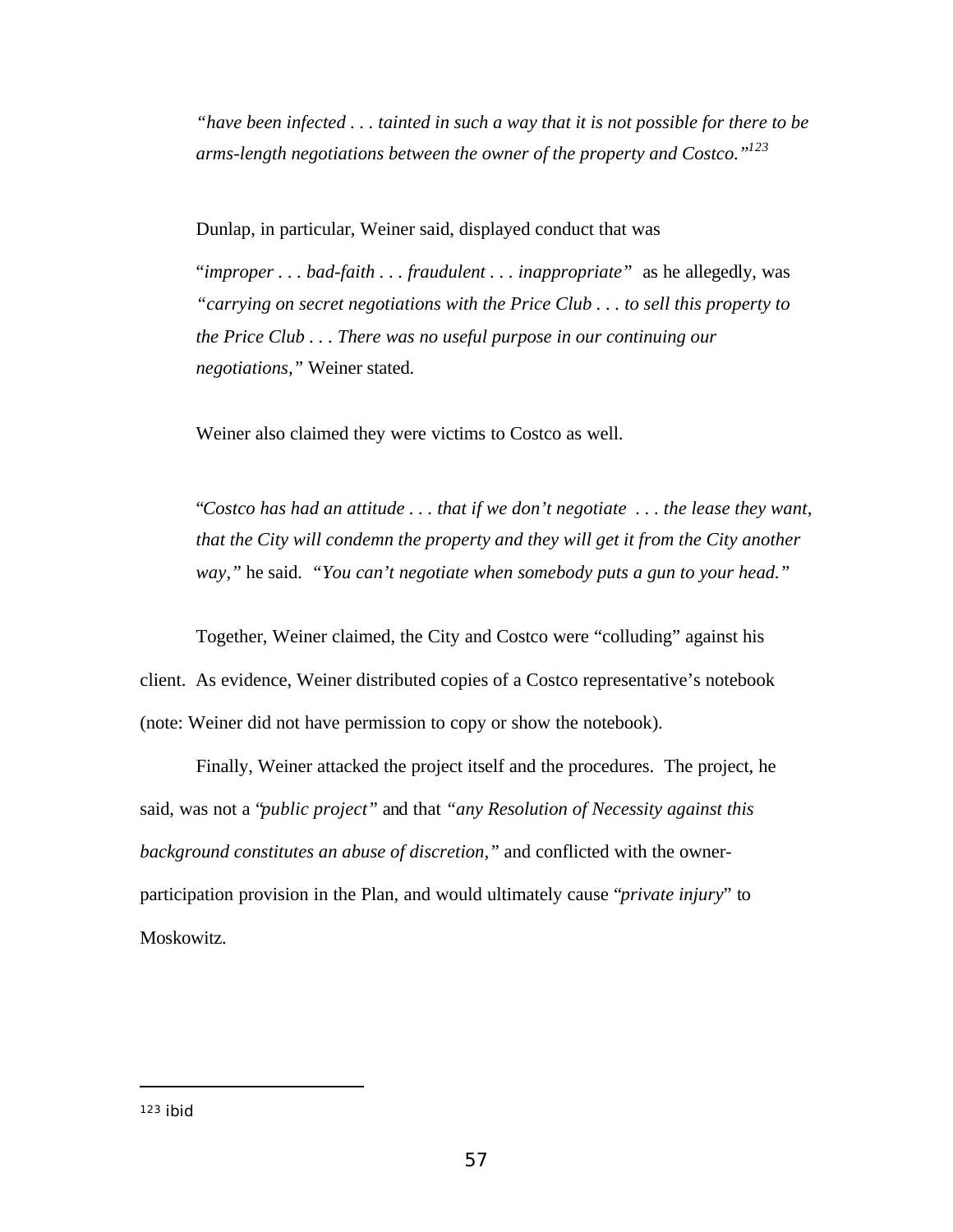As long as the Agency did not adopt a Resolution of Necessity, Moskowitz would *"cooperate,*" Weiner warned. However, he threatened litigation, which would *"tie up"* the property for "*years*" if the Agency did adopt the Resolution of Necessity*.* 124

After Weiner concluded his remarks, Dunlap disputed that he had any agreement or informal understanding with Costco, and the Agency passed Resolution No. 86-17, declaring the necessity to acquire the Hospital Company property.<sup>125</sup>

One month later, Selvin & Weiner began its demands to view public records.  $126/127$ 

On January 21, 1987, the Agency filed an eminent domain action to acquire the Hospital Company property<sup>128</sup> and two days later made a \$4 million deposit of probable compensation. <sup>129</sup>

The Hospital Company filed a cross-complaint against the Agency, the City, all of the members of the Council and Agency Board, individually, and legal Counsel, accusing them, among other things, of racketeering, conspiracy, fraud, malicious intent and violation of Constitutional and Civil Rights. $130$  Within the cross-complaint, the Hospital Company alleged that the Agency hearing where it adopted the resolution of necessity was a sham, that a pre-existing agreement was in place to condemn the property and that

<sup>124</sup> Transcript of public hearing 1986

<sup>125</sup> Agency Resolution No. 86-17

<sup>126</sup> December 19, 1986 letter from Mesereau to O'Shea and December 29, 1986 letter from O'Shea to Mesereau

<sup>127</sup> January 16, 1987 invoice from City of Hawaiian Gardens to Selvin & Weiner

<sup>128</sup> January 21, 1987 Complaint filed in Superior Court of the State of California

<sup>129</sup> Notice of Deposit filed January 23, 1987 in Superior Court for the County of Los Angeles, State of California

<sup>130</sup> March 19, 1987 Cross complaint filed in Superior Court of the State of California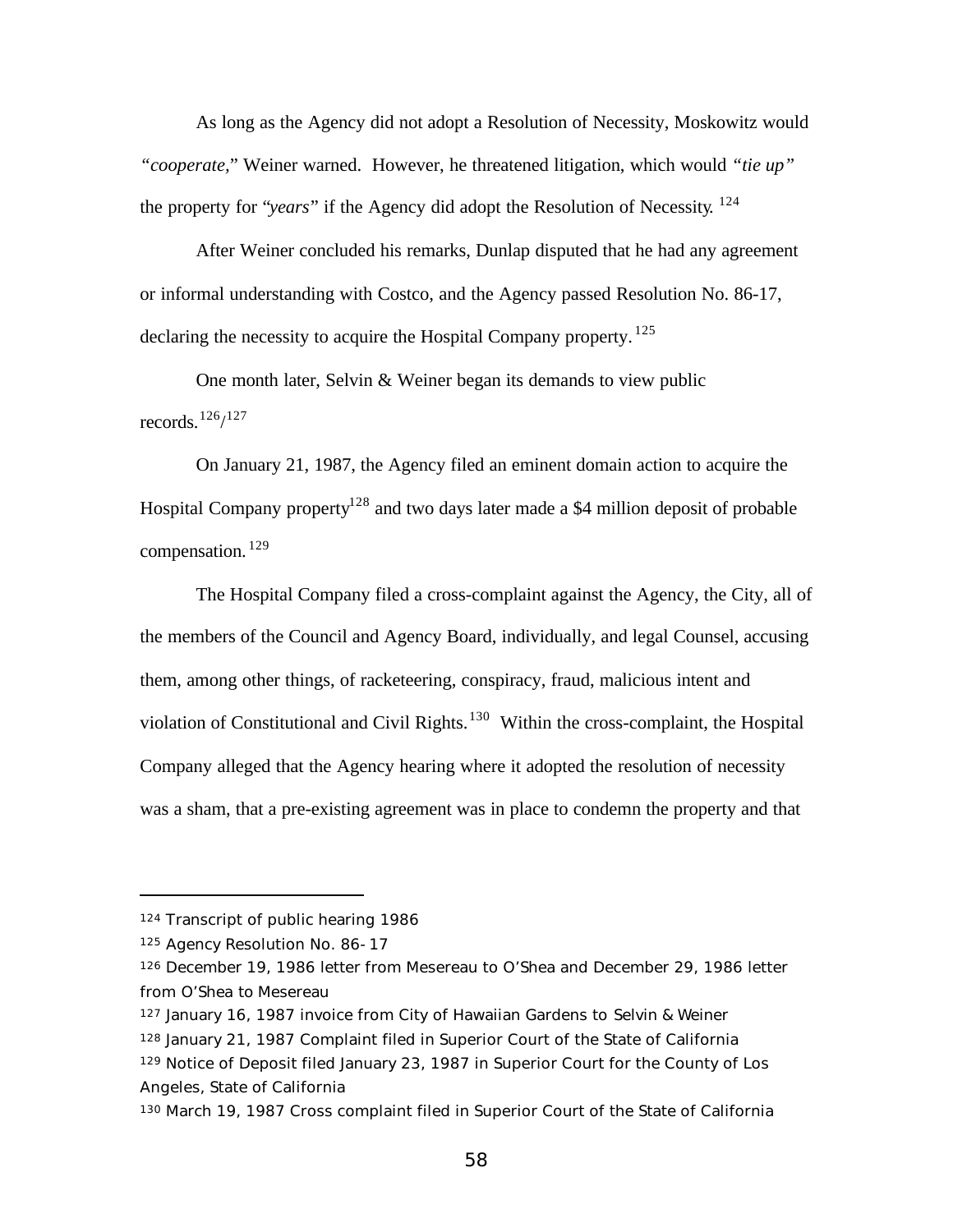"*at all times relevant . .. cross-complainant acted justifiably, innocently, reasonably and in full reliance . . ."<sup>131</sup>*

Simultaneously, Weiner filed an answer to the eminent domain action, alleging, among other things, the following:

- 1) The subject property was not blighted.
- 2) *"No public assistance is required to improve this property or to alleviate blight."*<sup>132</sup> (Weiner later demanded and received public assistance).
- 3) The Agency's behavior, he said, was a *"gross abuse of discretion"*
- 4) Agency Board member Donald Schultze allegedly had a *"conflict of interest."*
- 5) *"The proposed project is not . . . compatible with the greatest public good and the least private injury."<sup>133</sup>*

Shortly thereafter, on March 30, 1987, the redeveloper filed yet another legal action, this time claiming \$10 million in damages due to injury to business and property. <sup>134</sup>

Agency Counsel Maurice O'Shea sought liability coverage from the Southern

California Joint Powers Insurance Authority. Although the Insurance Authority did not offer coverage, it stated,

*"The Cross-Complaint by the Hospital is the archetypical example of an attempt to obfuscate the valid exercise of the Eminent Domain proceeding. It raises practically every conceivable allegation in that direction."<sup>135</sup>*

<sup>131</sup> ibid

<sup>132</sup> March 19, 1987 Answer to Complaint to Eminent Domain

<sup>133</sup> March 19, 1987 Answer to Complaint in Eminent Domain filed in Superior Court of the State of California for the County of Los Angeles.

<sup>134</sup> March 30, 1987 Complaint filed in Superior Court for Damages and Injunctive Relief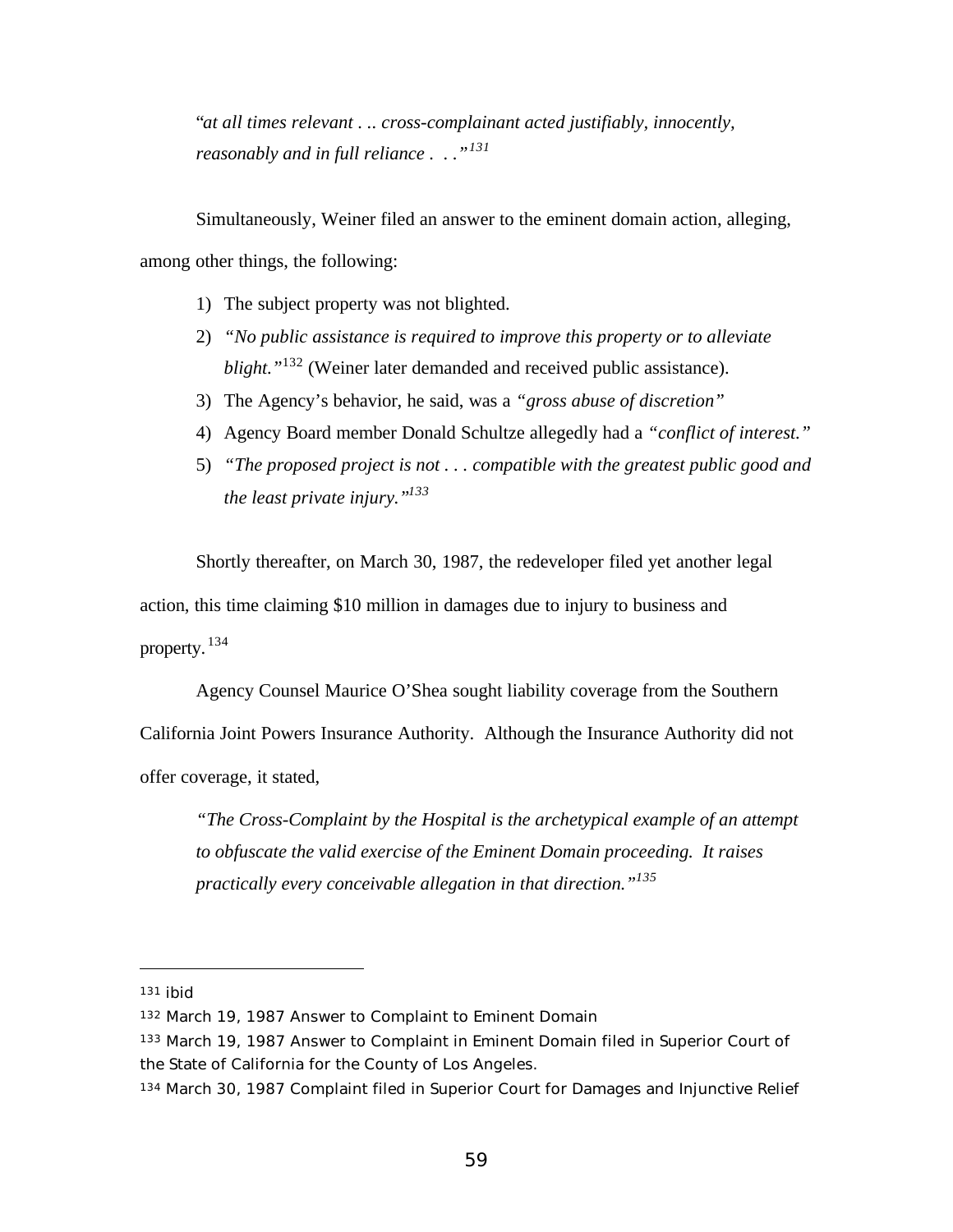On April 8, 1987, Mesereau confirmed his plan to inspect City documents, particularly credit card charges and other charges incurred by the executive director, warrant resolutions and the warrant register.<sup>136</sup>

Less than two months later, on May 26, 1987, the Agency voted to abandon existing litigation and eminent domain unless a DDA was executed with Costco by the close of the next business day.  $137$ 

By July 1, 1987, Mesereau told O'Shea that although the Hospital Company/Redeveloper was attempting to develop its property consistent with the City's and Agency's interests, one of the development firms that he had contacted reportedly questioned whether Moskowitz/Hospital Company would be able to successfully work with the City. While Mesereau, himself, represented to the development firm that

- 1) The parties could develop the subject property to mutual benefit
- 2) The Agency would not seek condemnation for one year from the date the litigation was abandoned in order to allow Moskowitz/Hospital Company to make a "*good faith effort to develop*" the property, <sup>138</sup>

Mesereau pleaded for a letter that would confirm his representations. He wrote: "*We are sincerely interested in putting past problems behind us . . . It could hurt all of us if a valuable business opportunity were lost . . ."<sup>139</sup>*

<sup>135</sup> April 1, 1987 letter from James Moore to Maurice O'Shea

<sup>136</sup> April 8, 1987 letter from Mesereau to Carol Dorfmeyer, City Clerk

<sup>137</sup> May 26, 1987 Agency minutes

<sup>138</sup> July 1, 1987 letter from Mesereau to O'Shea

<sup>139</sup> ibid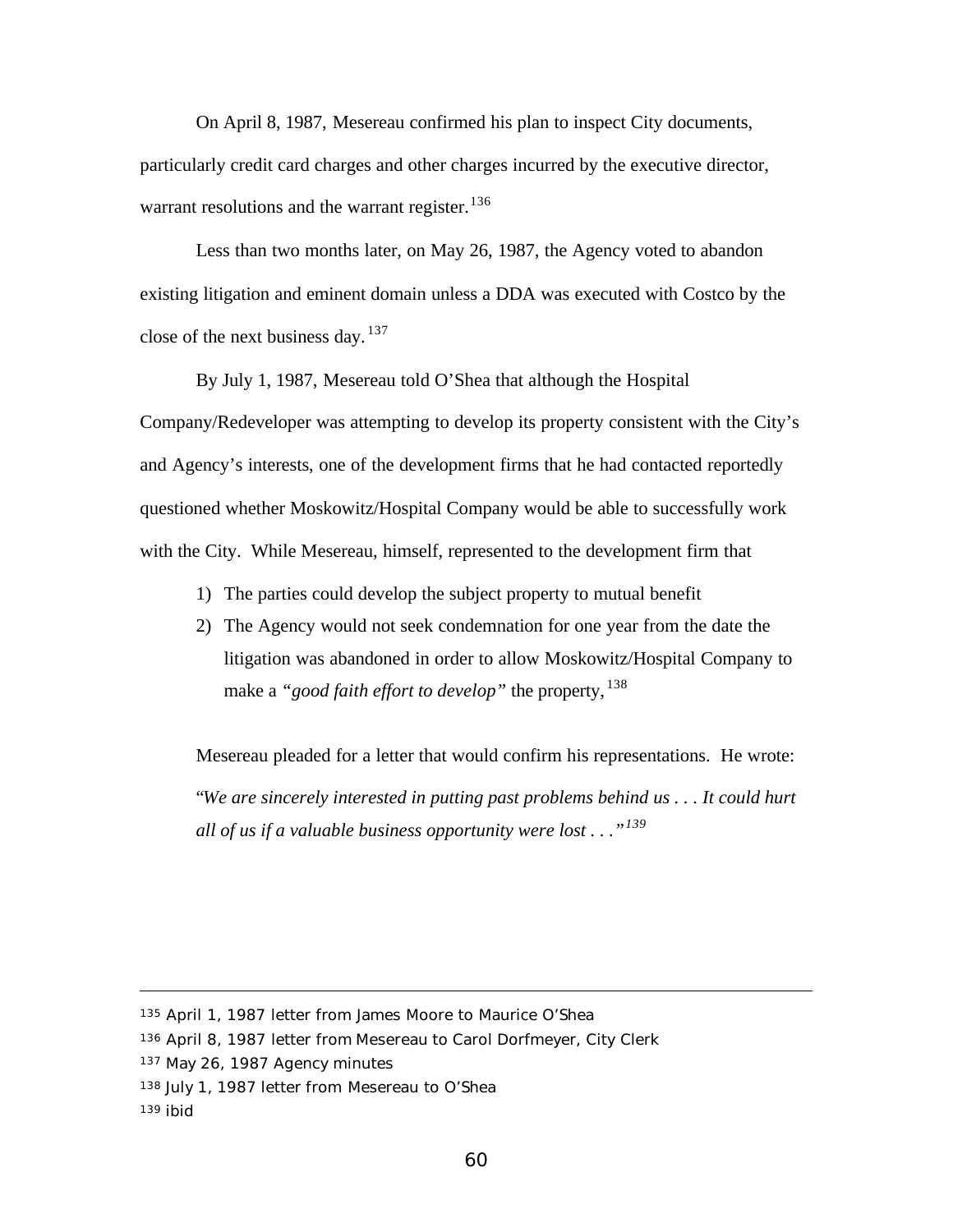Evidently to secure the written commitment, on July 14, 1987, Mesereau brought representatives from a development firm called Pacific Commercial Development Group to the Agency's executive director.<sup>140</sup>

O'Shea then delivered a letter stating that the Agency will provide the same treatment and consideration to all property owners and potential developers and that the Agency had no present intention of commencing litigation in eminent domain for one year to allow for a good faith effort by owners to develop the property.  $^{141}$ 

Two days later, the law firm of Oliver, Stoever, Barr & Einboden delivered a refund check in the amount of \$4 million from the condemnation case of Hawaiian Gardens CRA V. Cerritos Hospital.<sup>142</sup>

On October 19, 1987, Darwin Pichetto (Pichetto), Executive Director for the Agency, forwarded to Mesereau a list of developers from Shopping Center World Magazine suggesting he contact them to *"start your inquiry of interests on the Moskowitz property."<sup>143</sup>*

On November 2, 1987, both Moskowitz and Maynard Sarvas (Sarvas), an employee of the Hospital Company wrote to acknowledge Pichetto. Sarvas indicated that the development's preliminary sketches would be delivered in 10 days.<sup>144</sup>

On February 22, 1988, in a letter to Pichetto, Mr. Yigal Hirsch (Hirsch), an employee of the Hospital Company, blamed the continued delays on the Agency.

<sup>140</sup> July 15, 1987 memorandum from acting executive director Dudley Lang to Agency Board of Directors

<sup>141</sup> July 15, 1987 letter from O'Shea to Mesereau

<sup>142</sup> June 17, 1987 letter from Thomas Stoever to Carol Dorfmeyer, City Clerk for City of Hawaiian Gardens

<sup>143</sup> October 19, 1987 letter from Pichetto to Mesereau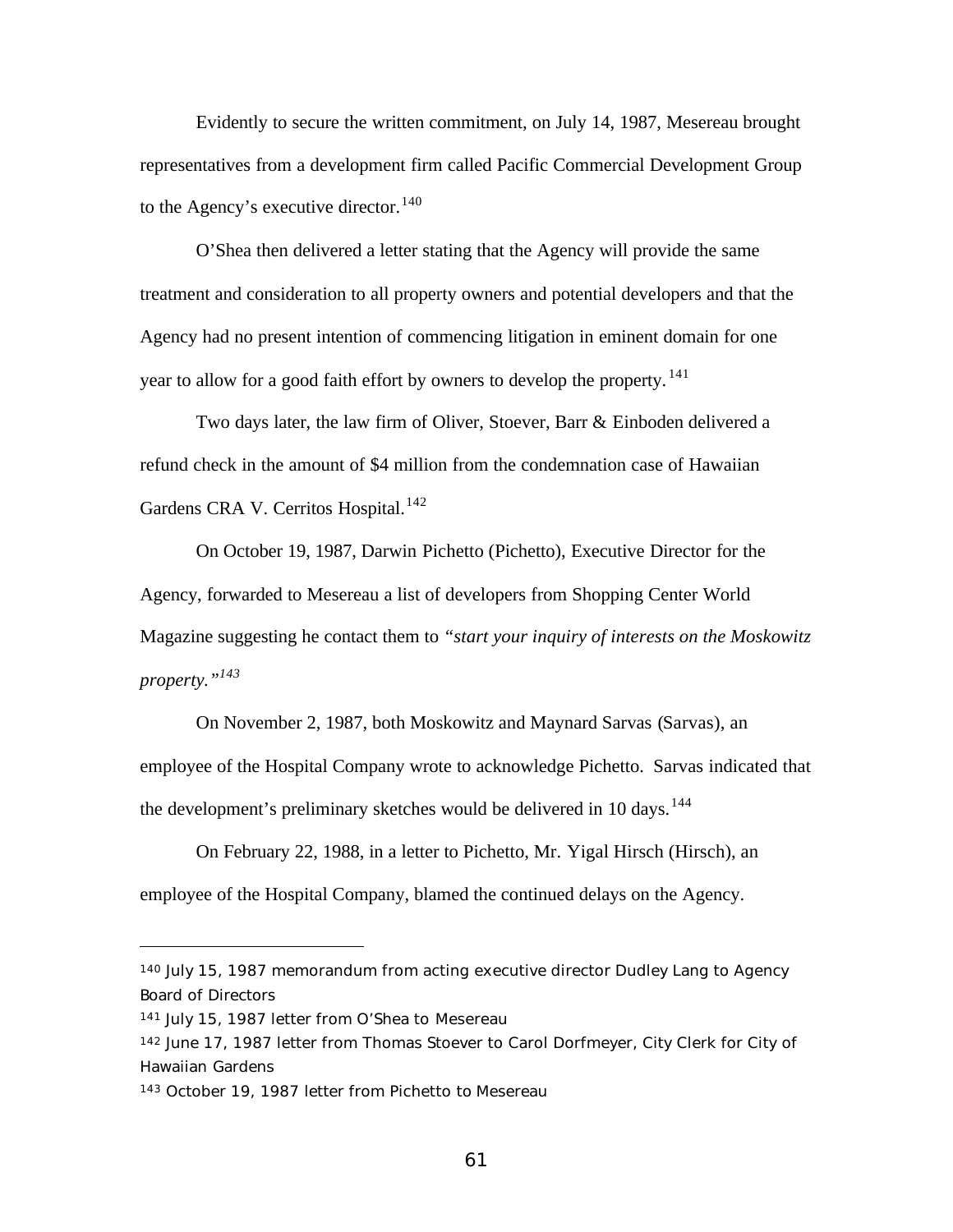*"We were projecting to be further along the project, but due to lack of the essential ingredients, such as the Feasibility Report we had no choice but to delay further progress to a later date while keeping interested parties 'alive.'"<sup>145</sup>*

Instead of limiting the development to the Hospital Company's parcels, Hirsch proposed a development that would *"include the entire said block as one unified development."* The development would include

*"retail shopping of several types of merchandise, entertainment complex that may include clubs, bingo, restaurants, etc., hotel and/or some 'residential' complex."*

The development, Hirsch wrote, would

*"be a turning point for the re-development of the whole City of Hawaiian Gardens."*

Finally, Hirsch expressed relief that the

*"City of Hawaiian Gardens will not lift said moratorium to allow new businesses/operators to start up or re-run businesses that may put our development of the entire block in jeopardy."* <sup>146</sup> (Note: JLAC believes this refers to the moratorium on Bingo licenses).

The following month, Pichetto informed Hirsch that he had again met with

Moskowitz and that he was anticipating the

*"preliminary planning report which should offer our City Council and staff a better idea as to the comprehensive development that you desire to undertake on*

<sup>144</sup> November 2, 1987 letters to Pichetto from Maynard Sarvas and Moskowitz

<sup>145</sup> February 22, 1988 letter from Yigal Hirsch to Darwin Pichetto

<sup>146</sup> ibid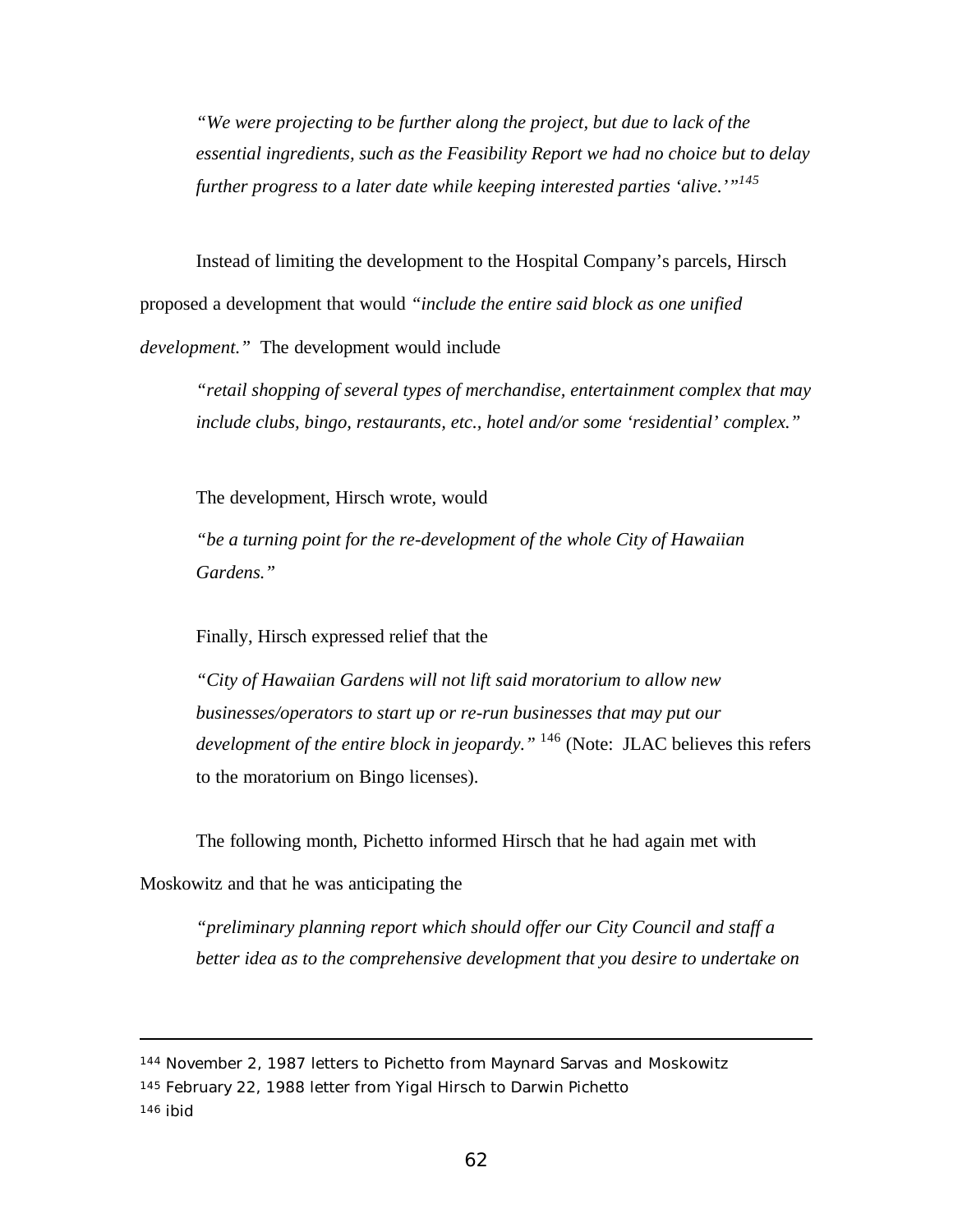*the entire northerly portion of Carson Street from your property to Pioneer Boulevard."<sup>147</sup>*

By May 27, 1988, Moskowitz's Hospital Company had purchased at least four more parcels of land, totaling approximately four acres, bringing the aggregate acreage owned by Moskowitz and Hospital Company to approximately 12 acres.<sup>148</sup> (The Gateway project area contained a total of 22 acres of which the final project site was 19).

Moskowitz apparently made a public, formal presentation for a "*Gateway Gardens"* development plan in August of 1988, which was the multi-use proposal that Hirsch had previously discussed. The renderings illustrated an extensively landscaped, well-developed shopping area with over a million square feet of improvements. The drawings specifically calling for a restaurant, hotel, entertainment center, three mixed retail areas, two anchor retail areas, a food specialty section, a corner retail section, child care, a bingo hall, an open air market area (" the mercado") and senior housing.<sup>149</sup>

(Note: The JLAC found no correspondence between May 1988 and June 1989, which may indicate no activity until the latter date)

Recognizing the power of Moskowitz's collective landholdings, former mayor Donald Schultze (Schultze) apparently reinitiated communication with Moskowitz in an effort to effectuate redevelopment. In a June 30, 1989 memorandum to his city council members, Schultze wrote,

*"Some of you are upset with the recent meeting I had with Dr. Moskowitz concerning the development of the 23-acre parcel at the northeast corner of*

<sup>147</sup> March 7, 1988 letter from Pichetto to Hirsch

<sup>148</sup> Los Angeles County Tax Assessor and August 3, 1992 letter from Weiner to Agency 149 August 3, 1992 letter letter from Weiner to Agency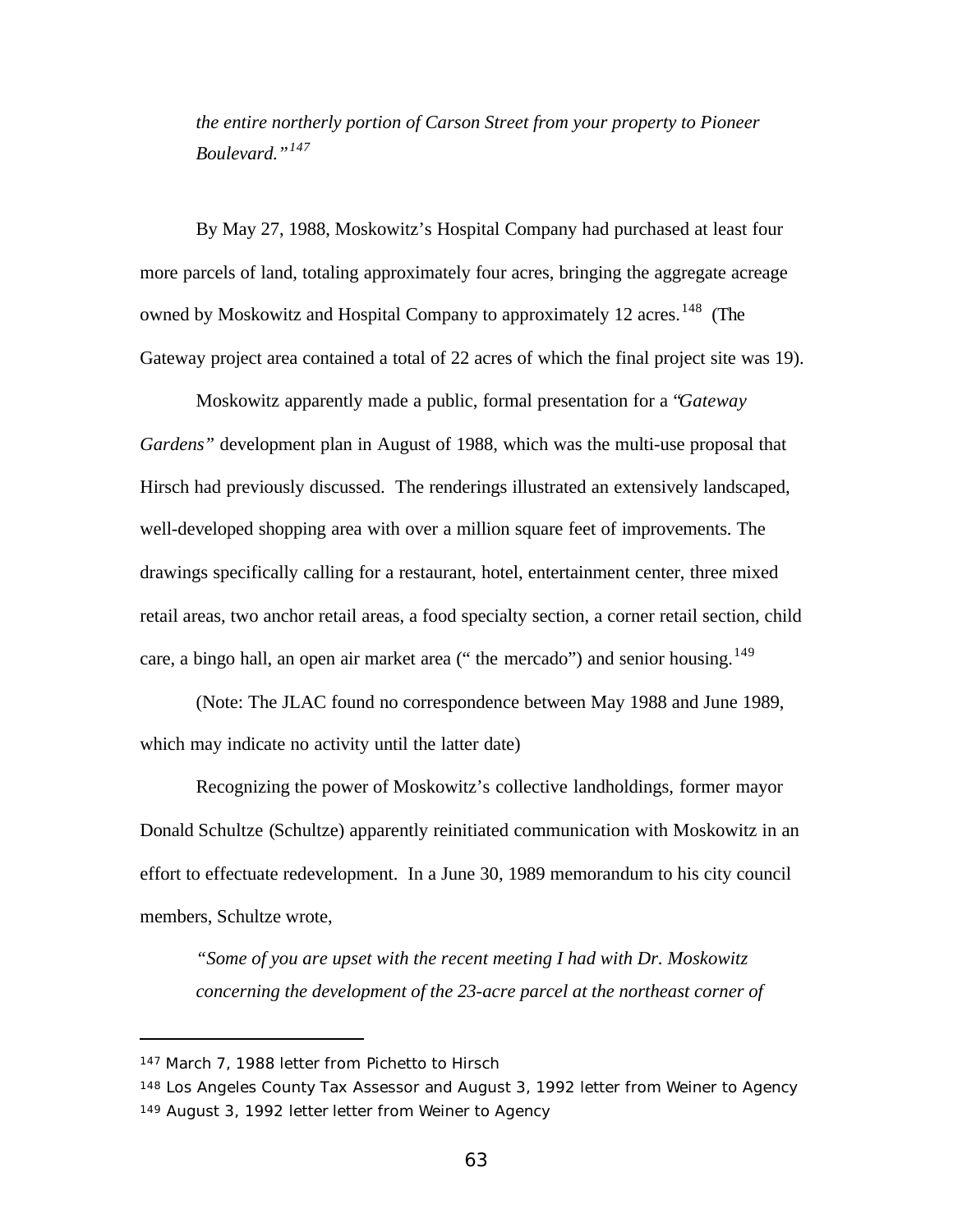*Pioneer and Carson, adjacent to a parcel of land owned by the Redevelopment Agency."*

Particularly, it appears that the City Council was *"upset* " because Moskowitz wanted to build a card casino on the property, to which Mayor Schultze responded,

*"I believe the City/Agency should not be involved in promoting this use for the City and . . . I don't think that we have."<sup>150</sup>*

Schultze, however, believed that the City should

*"encourage Dr. Moskowitz to develop the property such that we end up with a planned development rather than a 'hodge podge' development"* in what appears to be an attempt to wrest control from Moskowitz who already owned a significant portion of the property.  $151$ 

Schultze explained his concerns for possible consequences.

*"If the City does not have some sort of written agreement or development direction [prior] to the election, we will be in the following position if he wins . . . It will make no difference what promises are made to the voters as to what the total development will look like. . . Any further development will depend on how fast and eager you are to condemn and purchase the rest of the property and the developer's willingness to follow through on a total development. He can use the excuse that he can't purchase the additional land because no one wants to sell. Result: he's off the hook, and the City is left holding the bag with a partial development."<sup>152</sup>*

<sup>150</sup> June 30, 1989 Memorandum from Mayor Donald Schultze to City Councilmembers <sup>151</sup> ibid

<sup>152</sup> ibid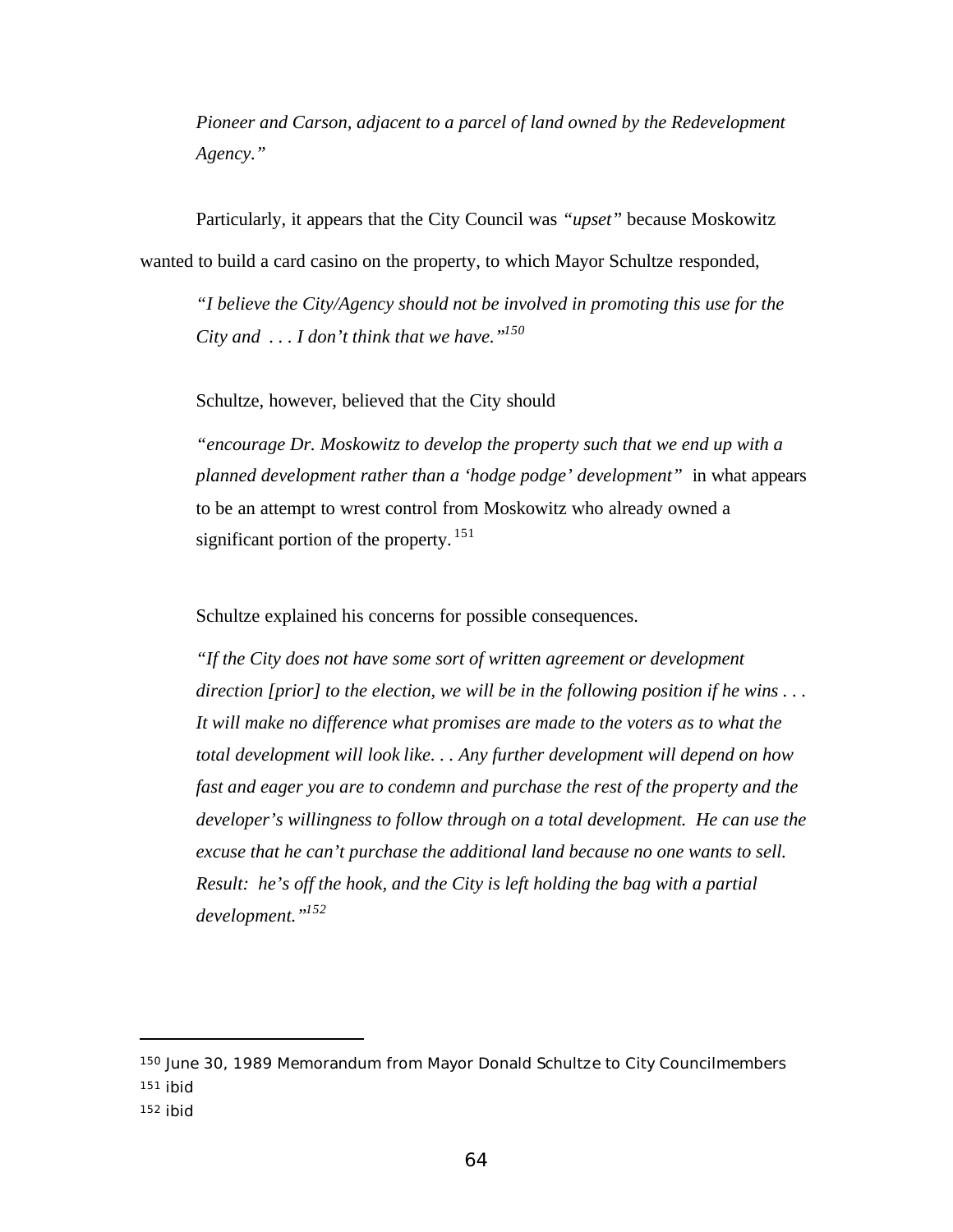On September 11, 1989, Theresa Dobbs, the Agency's project manager reported that a representative from Coldwell Banker called to inquire about an Agency-owned parcel within the redevelopment project area. The Coldwell representative indicated that he was working with Hexagon Development and Moskowitz, who had just purchased another parcel on the site, *"where the tire store is located."*<sup>153</sup>

The Agency-owned property was immediately adjacent to Moskowitz/Hospital Company's property. The Agency was uncertain about a sale, concerned that Moskowitz was simply land-banking.<sup>154</sup>

Mesereau wrote again to Agency members on June 22, 1990, alleging that Moskowitz had worked with city officials to develop the area

*"consistent with previously submitted plans,"* which included a "*mixed use development . . . a 'mercado' open air shopping center, a parking facility, entertainment center and motel."*

He further alleged that certain unnamed city officials had encouraged Moskowitz to purchase the remainder of the land in the area.<sup>155</sup>

In the following August, the attorney contacted two executives of UNOCAL, which owned of a small parcel of land on the periphery of the site, and tried to persuade the company to participate in the redevelopment. He described the project as

*"a sophisticated alternative to the kind of 'strip-center' project . . . It is a futuristic, creative, diverse form of development which we believe will make Hawaiian Gardens more financially viable than it has ever been."<sup>156</sup>*

<sup>153</sup> September 11, 1989 memorandum from Theresa Dobbs to Ronald Downing

<sup>154</sup> Documentation on file

<sup>155</sup> June 22, 1990 letter from Mesereau to Agency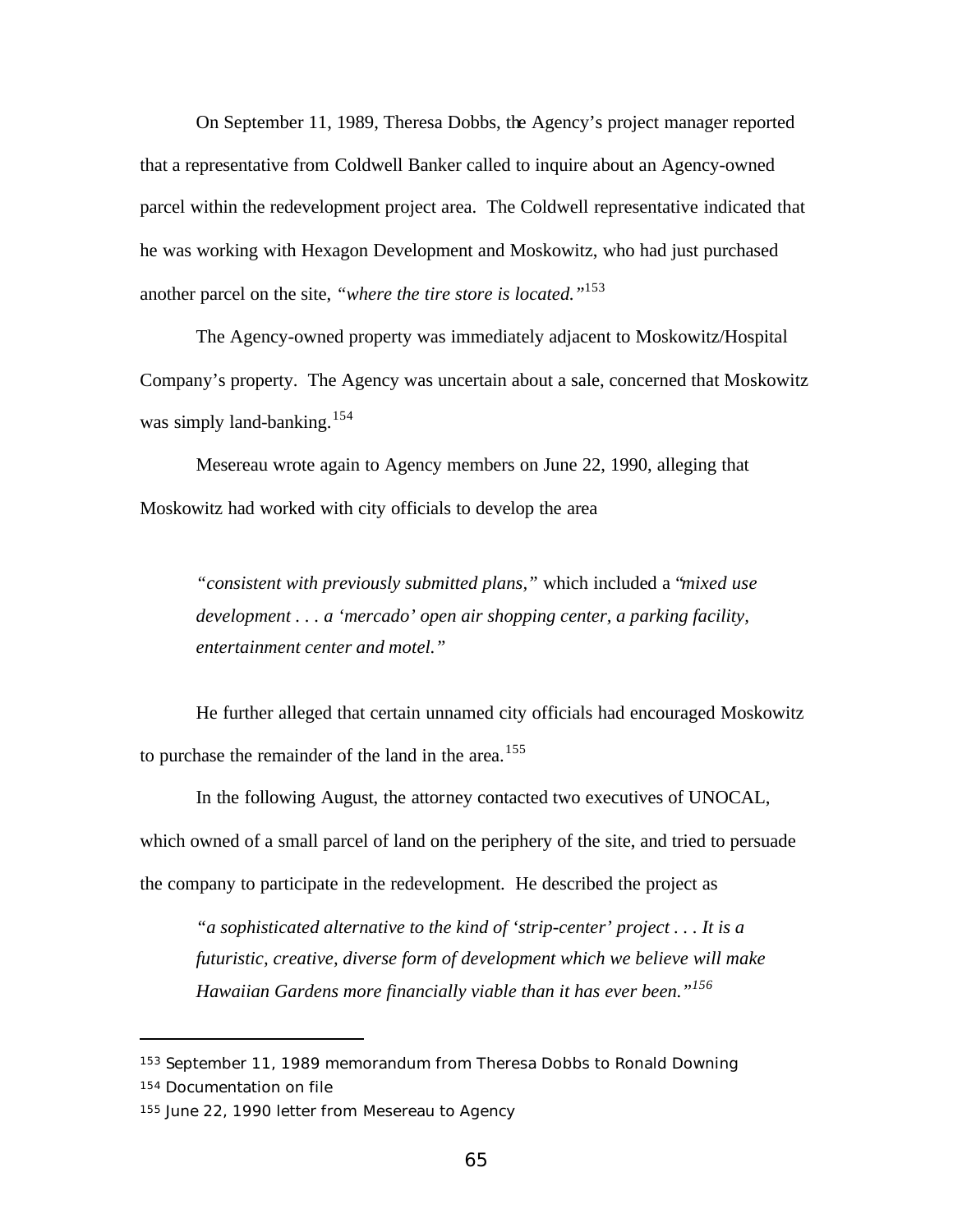However, Mesereau apparently tried to secure cooperation with the threat of condemnation. He wrote,

"*Should their owners elect not to utilize Owner Participation Rights and join in such a project, that the Agency may take appropriate action. The Board wants a large development."<sup>157</sup>*

By late 1990, the Agency was apparently financially distressed, facing a stubborn landowner and a continued desire to redevelop this 22-acre plot. Although several Agency members were still concerned about the project's stagnation and feared that selling more land to Moskowitz would strip the Agency further of its remaining bargaining power,  $158$  they were more concerned about their financial dilemma.

It appears, however, that despite his multi-use "Mercado" proposal, Moskowitz had retracted a previous oral agreement to purchase the land contingent upon developing the entire 22-23 acre site.

Although the Agency had the power of eminent domain, it hesitated to use such power for the Hospital Company parcels – even if Moskowitz continued to prevent a redevelopment -- because of Moskowitz's previous lawsuits against the Agency and individuals associated. And despite a history of Moskowitz's broken promises and inaction, it appears that the Agency chose to enter into a purchase agreement for the sale of the property for three reasons:

1) It needed funds.

2) It felt an obligation to redevelop the land.

<sup>156</sup> August 8, 1990 letter from Mesereau to Pal Nuarert, of UNOCAL Corporation 157 ibid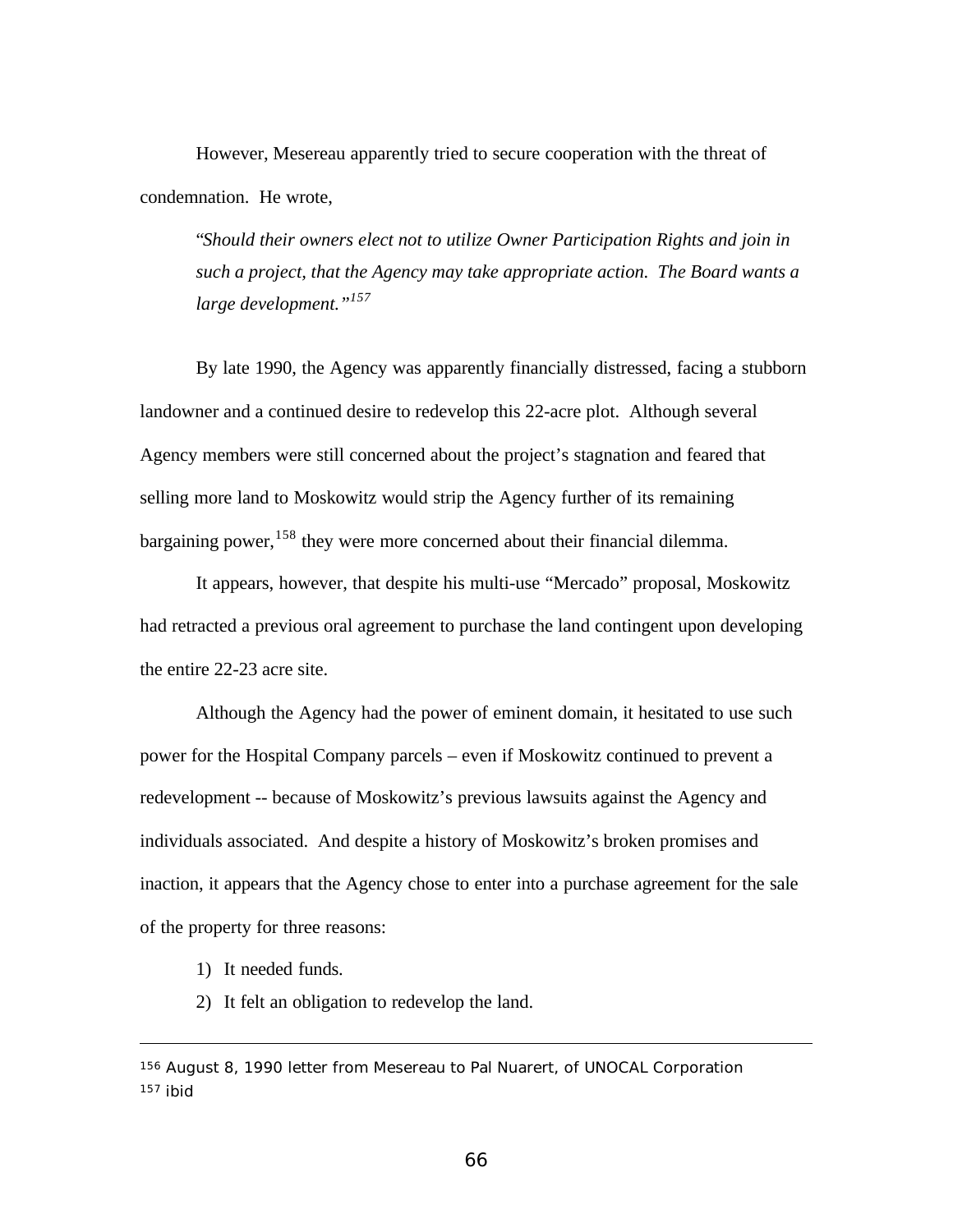3) It didn't believe it had any other options under the circumstances.

Some members still believed that Moskowitz's earlier multi-use proposal may have been disingenuous and that his intent was a much simpler development, which may have included a casino. The others held out hope that he would make good on his proposal. <sup>159</sup> In the end, the Agency agreed to sell its property to Moskowitz and appears to have completed the transaction in  $1991$ .<sup>160</sup>

By early 1992, Moskowitz or his representatives apparently informed the Agency that a major chain of food and drug stores, Smith's Food & Drugs Centers (Smith's) indicated interest in locating in the redevelopment area.

On August 3, 1992, Weiner requested that the Agency acquire the remaining parcels in the site that were not owned by the Hospital Company/Moskowitz *"on behalf of [Hospital Company/Moskowitz] . . . for the benefit of [the Hospital*

*Company/Moskowitz],"* claiming that all of the property was mandatory for the proposed development.

Weiner reiterated that the development included *" . . . the development of a retail shopping center to be operated by Smith's . . ."* and claimed that the agency would receive the following benefits:

1) *"Continued operation of the Bingo Club, which will provide the City . . . with license tax revenues of about \$350,000 coupled with the employment of about 50 residents of the City of Hawaiian Gardens.* (JLAC staff note: Bingo revenues had nothing to do with the development).

<sup>158</sup> Documentation on file

<sup>159</sup> Documentation on file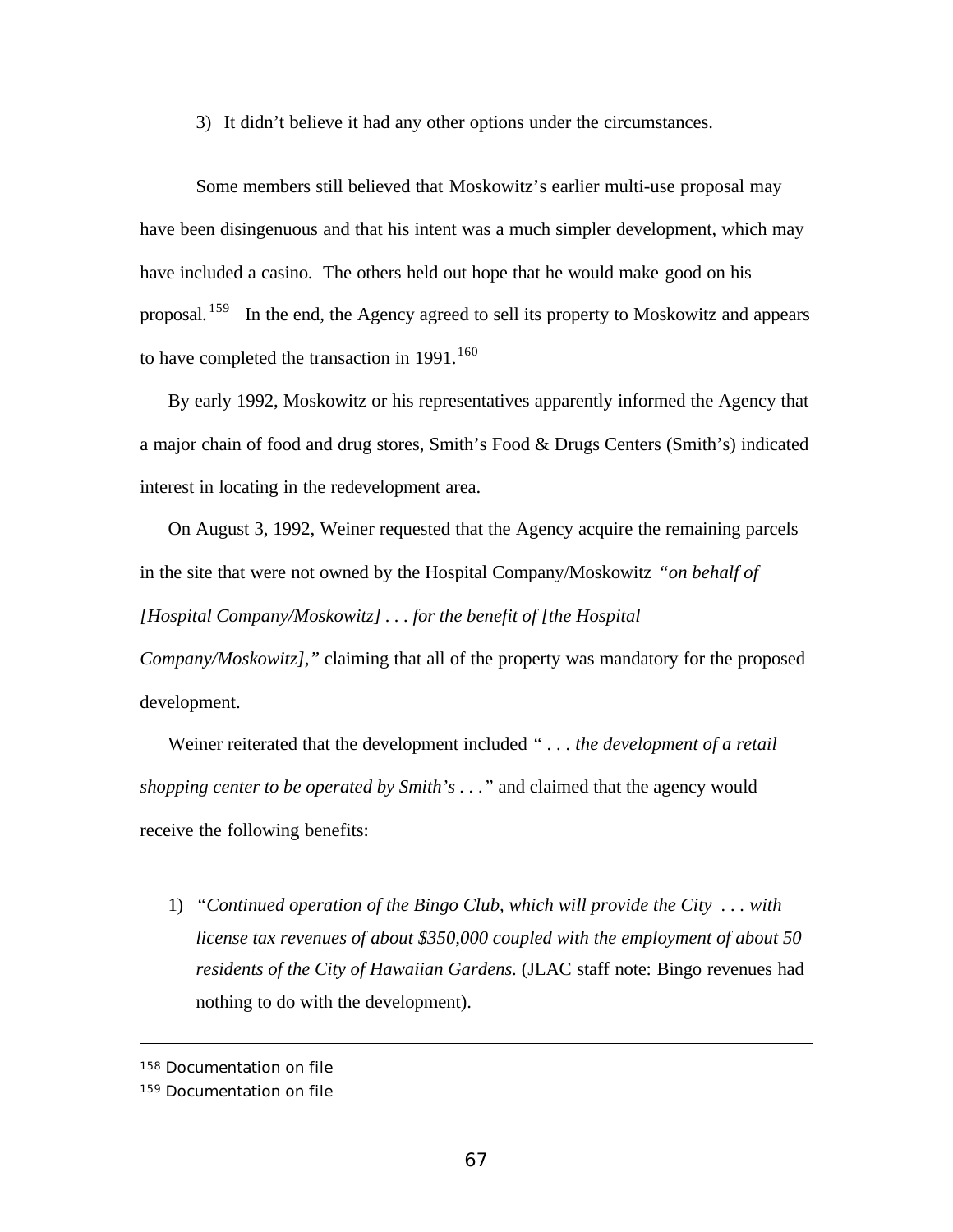- *2) New sales tax of between \$150,000 and \$200,000 annually . . . new employment for 250 employees and . . . millions of dollars of payroll*
- *3) Increased assessment . . . by over \$4 million, resulting in property tax increment . . . of over \$400,000.*
- *4) Assessment of the improvements . . . of over \$6.4 million, resulting in property tax increment of . . . over \$650,000."*

Weiner also detailed his client's own acquisition attempt for the property.

*"Although [Hospital Company/Moskowitz] has attempted to negotiate for the acquisition of the remaining properties within the Parcel, the owners of those properties have failed and refused to enter into serious negotiations with [Hospital Company/Moskowitz, indeed they have expressed their intention not to sell their properties to [Hospital Company] . . ."<sup>161</sup>*

**Note:** When Oliva requested a chronology of Moskowitz's negotiations with the property owners, R & M Veady, Inc., Sarvas (Sarvas) of the Hospital Company detailed meetings and negotiations with one of the property owners, R & M Veady, Inc. (Veady) in which he describes his relationship with Veady in the early 80s as open and friendly until *"others . . . in efforts to thwart our development . . . were meeting with them."* Veady then became disinterested in selling the property and discontinued communication with Sarvas.

<sup>160</sup> Documentation on file

<sup>161</sup> August 3, 1992 letter from Weiner to Agency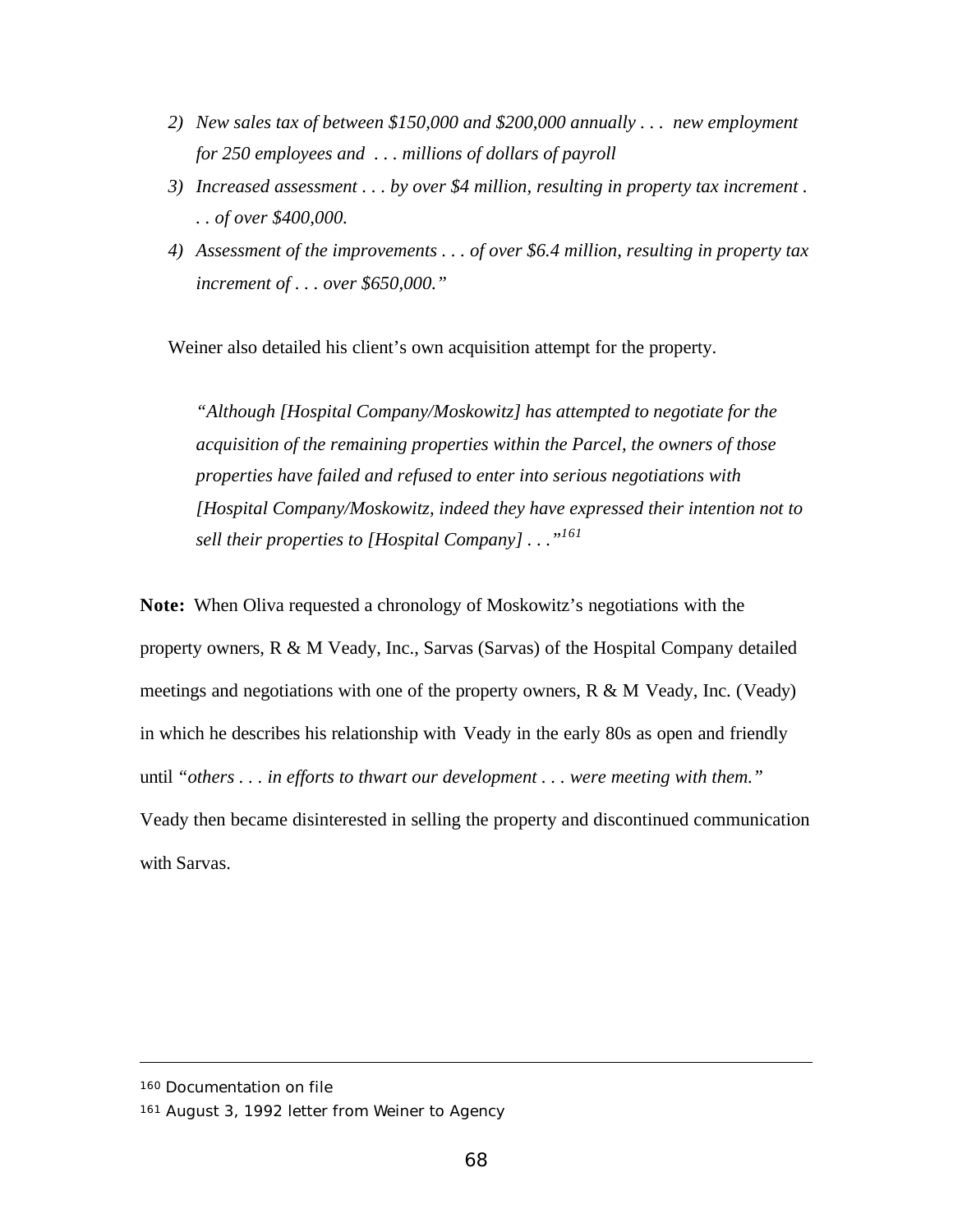## **The Making of the DDA: One Sided Negotiations**

Originally, the basic agency involvement was to assist in acquiring the remaining parcels of property, but as soon as negotiations began, it appears that the Agency allowed itself to gradually take on additional responsibilities.<sup>162</sup>

Negotiations appear to have begun in the fall of 1992, during which time Weiner delivered two letters, on October 8 and 9, a "revised cost/revenue analysis" and a proposed DDA, apparently based upon a meeting.  $163$  Weiner calculated the total acquisition costs of the parcels not owned by Moskowitz at \$11.4 million with relocation costs only reaching \$200,000 because *"Plowboys [an existing produce market] can be relocated onto other property within blocks of this project."<sup>164</sup>* Weiner arrived at a net benefit to the City of \$3.15 million, including sales tax and tax increment.

On the following day, Weiner calculated the net benefit to the City as reaching \$6.4 million and total acquisition to be \$9.6 million; improvements were estimated at a value of \$18 million and the tax increment value was estimated at \$3 million. Sales tax was estimated at \$5.5 million.<sup>165</sup>

Agency staff reviewed the proposed DDA, which reportedly contained a series of unacceptable obligations and risks placed on the Agency, such as carrying the acquisition cost for approximately a year. Standard procedures, according to documentation on file,

<sup>162</sup> Documentation on file

<sup>163</sup> October 8 and 9, 1992 letters from Weiner to Oliva

<sup>164</sup> October 8, 1992 letter from Weiner to Oliva

<sup>165</sup> October 9, 1992 Table I, Preliminary Cost/Revenue Analysis of a two-major tenant Commercial Project, submitted by Weiner to Oliva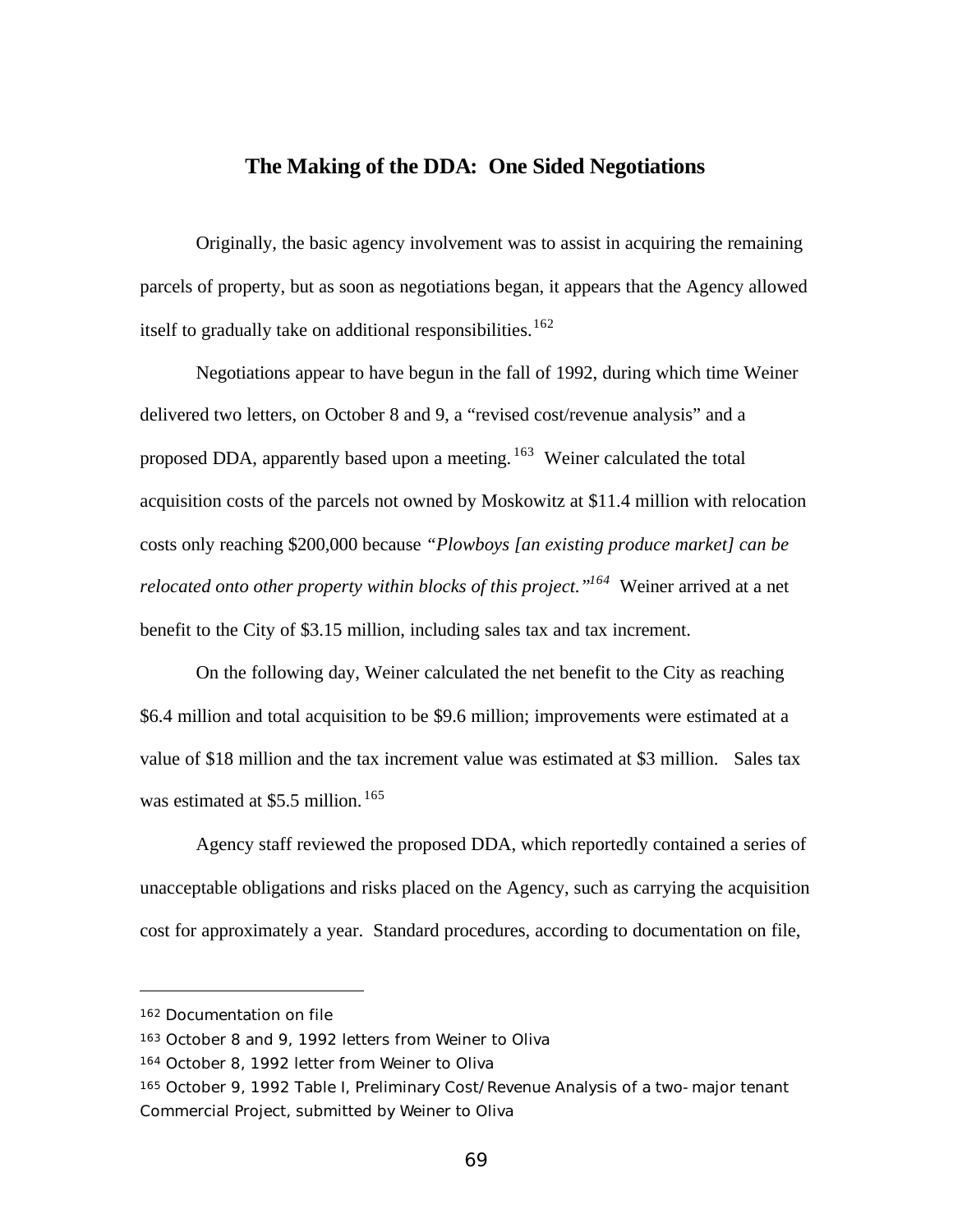were for a redeveloper to pay all of the acquisition costs by providing a letter of credit, which could be drawn upon by the Agency.<sup>166</sup>

The agency would simply provide its power of condemnation.

Oliva rejected the DDA on several counts in a December 21, 1992 letter to Weiner. He wrote,

*"The transaction as set forth in these documents is one which could not be recommended to the Redevelopment . . . The Agency takes virtually all of the risk and apparently will also be required . . . to substantially subsidize the project by the difference between the Acquisition cost and the Disposition Price."<sup>167</sup>*

Oliva was particularly concerned about the developer's miniscule \$25,000 deposit and the Agency's obligation to mitigate toxic contamination. But the transaction was rife with unacceptable terms, he noted, including

- ♦ *The agreement allowed the extension of significant credit to a limited partnership without distinguishing the composition or assets of the partnership.*
- ♦ *The costs for acquisition were not substantiated.*
- ♦ *The Agency was faced with advancing the entire cost*
- ♦ *The disposition price was not specified.*
- ♦ *The Agency was obligated to carry the acquisition costs for approximately a year.*
- ♦ *The Agency was obligated to remove the billboards, which Oliva estimated at \$200,000 per billboard.*
- ♦ *The Agency was obligated to remove hazardous waste.*
- ♦ *The security deposit was only \$25,000.*

<sup>166</sup> Documentation on file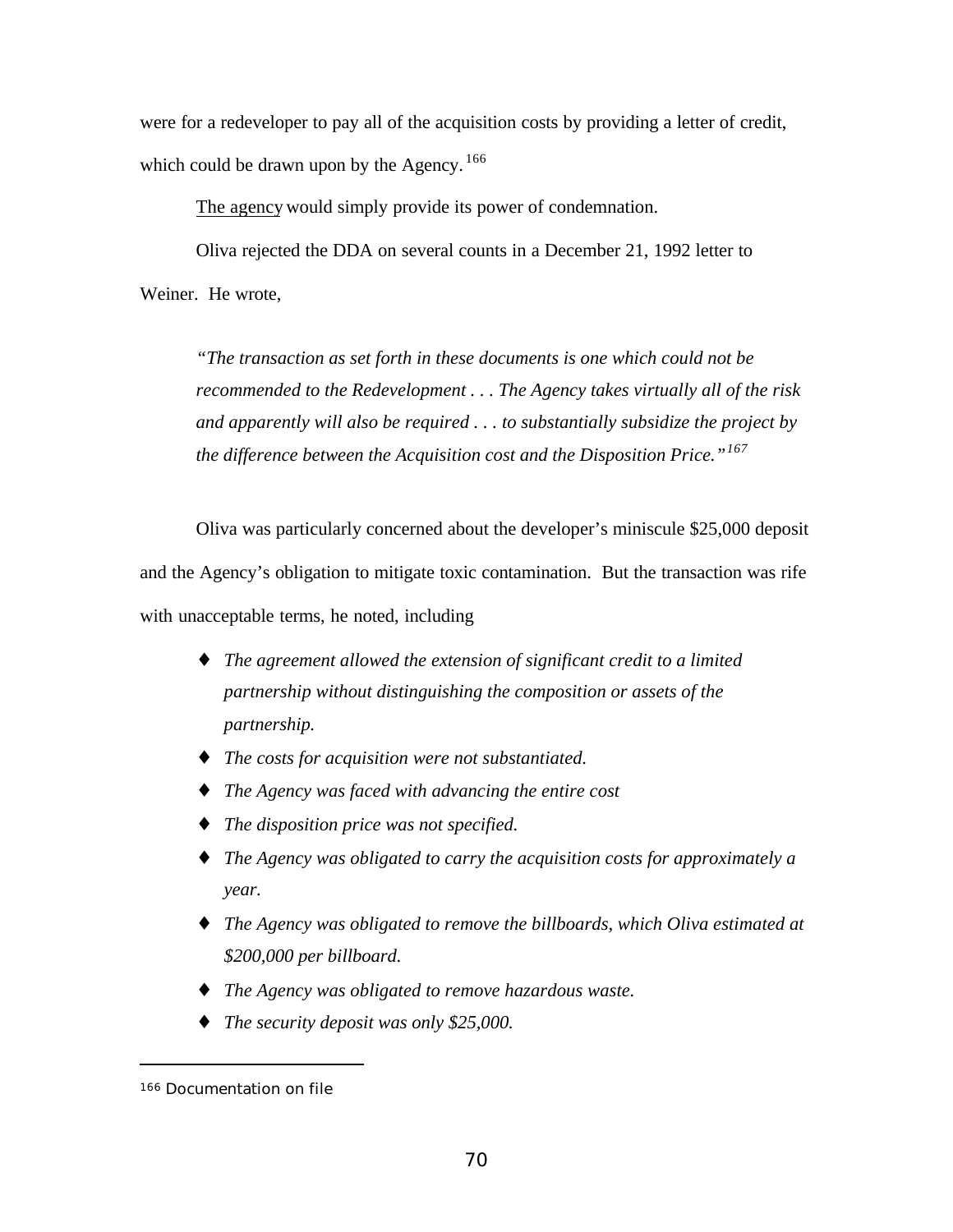Instead of Weiner's language, Oliva stated that

*"Our expectation would have been that the developer would agree to pay all of the cost of acquisition of the parcels by providing a letter of credit which could be drawn upon by the Agency, parcel by parcel, as it succeeds in acquiring the parcels. Any further subsidy by the Agency, if any, would be negotiated based upon a pro forma and a financial analysis Agency can afford, and a careful projection as to how long it would take for the Agency to recapture the subsidy and realize a profit by way of property tax and sales tax from the project."* [emphasis added].

Further, Oliva expected Moskowitz/Hospital Company to

*"accept the risk of hazardous waste and indemnify the Agency from subsequent claims. The Redeveloper has the ability to investigate the soils . . . and since the Agency has not engaged in any action which would cause the soil to be contaminated, it should not be called upon to accept the risk."<sup>168</sup>*

Agency staff also believed that the project would only work if the site being assembled by the agency were to be combined with the additional properties controlled by the redeveloper.  $169$ 

Meanwhile, it appears that the redeveloper had presented a site drawing that contained two major tenants, including the Smith's, at least four strips of *"shops*," a bingo business, an automotive business and "Cousin Jack's" [mattress factory].<sup>170</sup>

<sup>167</sup> December 21, 1992 letter from Oliva to Weiner

<sup>168</sup> ibid

<sup>169</sup> Documentation on file

<sup>170</sup> Drawing dated November 1992.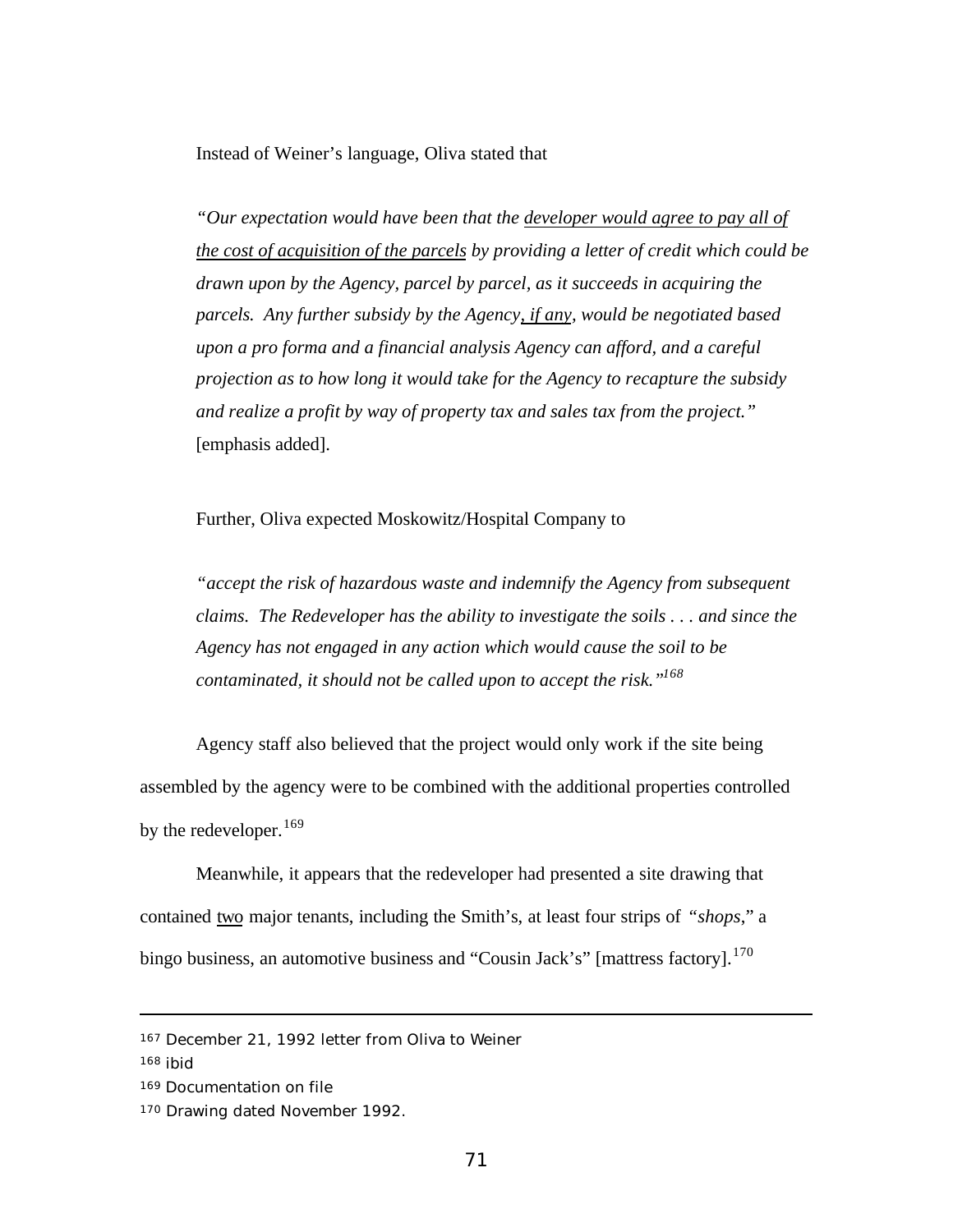However, by January 25, 1993, Weiner eliminated all of his own client's property from the development agreement, leaving only the three parcels of property in the DDA – the three parcels that his client wanted to purchase. Weiner then blamed the project's delays on the lack of cooperation from the owners of those three parcels. And while Weiner ignored all but one of Oliva's litany of concerns, that of concurrent acquisitions – the acquisition by the Agency and the acquisition by the redeveloper -- Weiner concluded,

*"[The] risk of acquisition of the site with no real security that the Redeveloper would ultimately acquire the site have now been cured."<sup>171</sup>*

Agency staff believed that the DDA was basically as problematic as before.<sup>172</sup> On March 18, 1993, Weiner warned the Agency that Moskowitz would not begin any development until the Agency agreed to acquire the three parcels, collectively owned by Veady and the Downen Trust (Downen). These parcels, Weiner argued, were "*essential"* to the Moskowitz's proposed development.

"*The development cannot be completed without these parcels,"* he wrote to Oliva. *"While other parcels within the site will ultimately be necessary to complete the development, the Veady and Downen parcels are required before any further steps are taken to develop this project."*

Weiner asserted that he needed the "City" to use its power of eminent domain because the two property owners, which he called "*recalcitrant,*" refused to sell the property to his client, Moskowitz/Hospital."<sup>173</sup>

<sup>171</sup> January 25, 1993 letter from Weiner to Oliva

<sup>172</sup> Documentation on File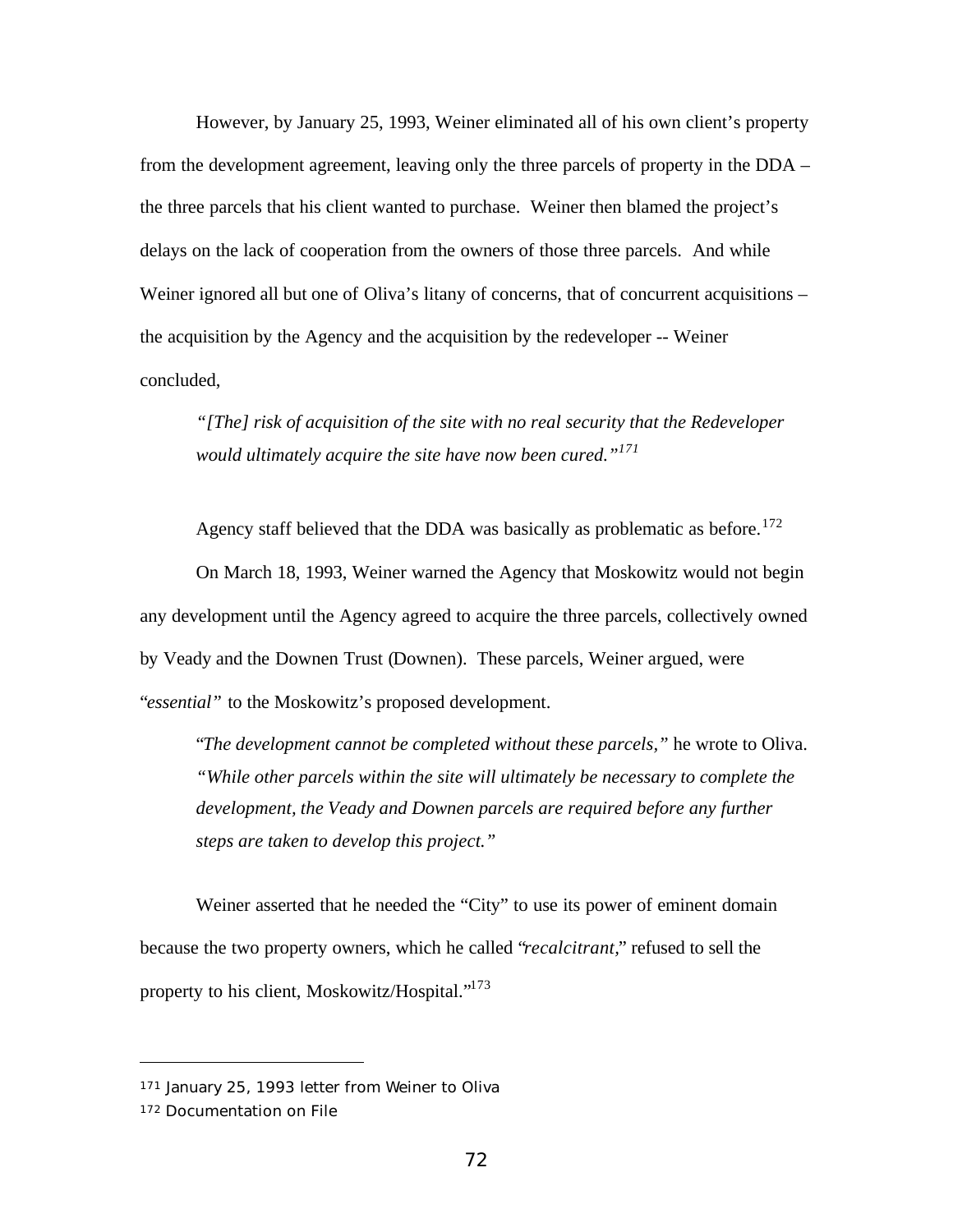Weiner then warned the Agency that if the DDA was not finalized for execution within 30 days*, "credibility with Smith's [and] . . . other tenants,"* and "*momentum*" would be lost. Other cities would court the retailers away, he alleged, taking with them the sales tax revenue, property tax increment, jobs and enhancement of business and commerce.

Weiner further complained that over the *"past several months*," he had "*drafted, circulated and discussed with you the contents of a Disposition and Development Agreement*" pertaining to the three parcels.<sup>174</sup>

By this time, Smith's had expressed a "*definite interest* " and had approved the site plans,  $175$  which called for additional retail stores.  $176$ 

The following week, Oliva submitted a report to the chair and members of the Agency, informing them of the appraisals and relocation costs for the properties that were to be acquired for the development.<sup>177</sup>

The Agency Board had apparently not decided whether or not to proceed with negotiations of the project, and staff was hesitant to expend further funds for goodwill appraisals at that time. The redeveloper had only offered to pay \$1.1 million for the property at this time, which would have left the Agency responsible for approximately \$4 million. <sup>178</sup>

<sup>173</sup> March 18, 1993 letter from Beryl Weiner to Nelson Oliva

 $174$  ibid

<sup>175</sup> March 10, 1993 letter from Dennis Burt to Moskowitz

<sup>176</sup> 1991 Smith's Food & drug Site plan, Hawaiian Gardens

<sup>177</sup> March 23, 1993 Report from Executive Director to Chairperson and members of the Redevelopment Agency

<sup>178</sup> Documentation on file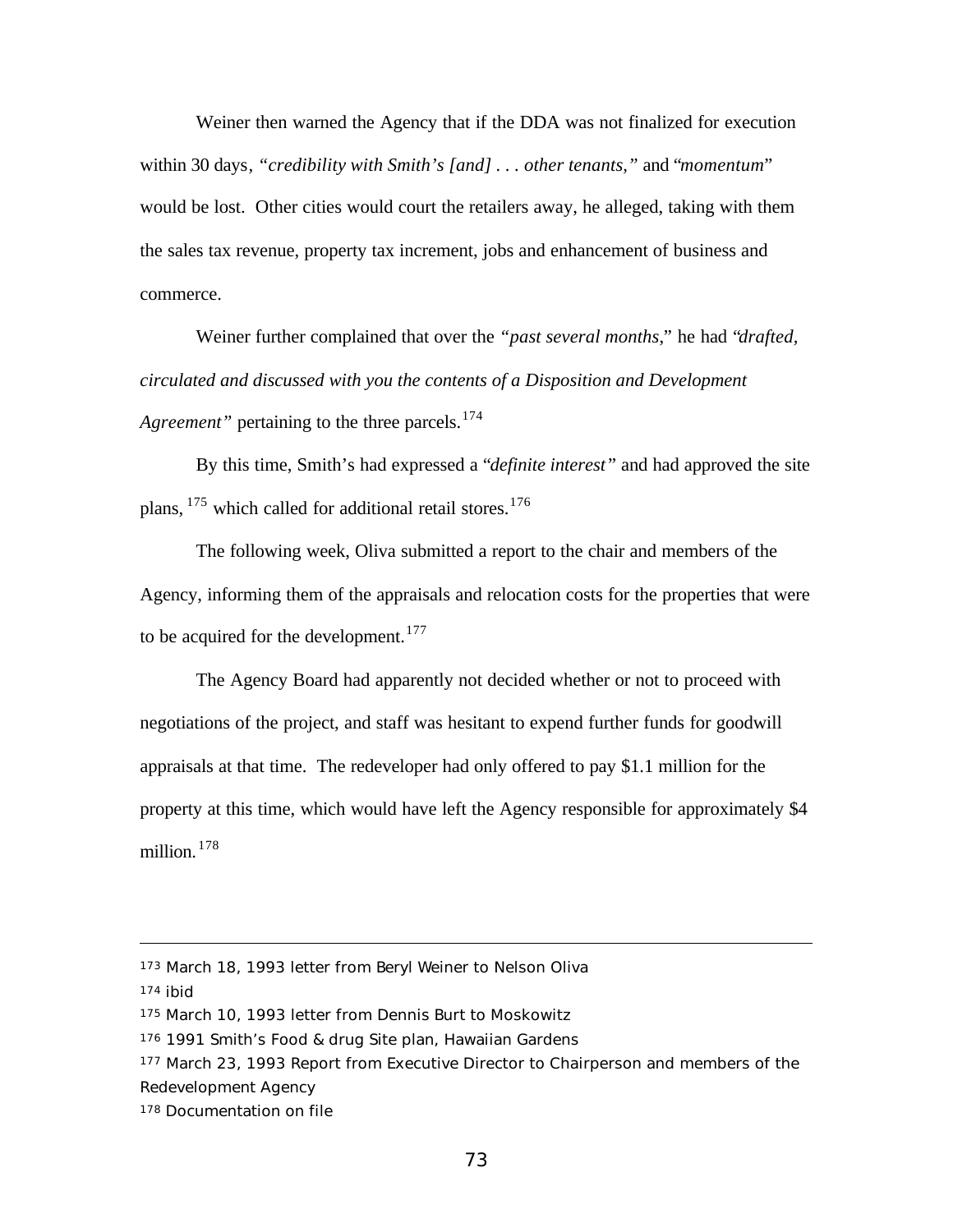Oliva and Weiner met on April 1, 1993, and Weiner indicated that the redeveloper would be amenable to

- *1) Contributing equally on the costs to acquire with both parties depositing their share of costs into escrow.*
- 2) *Contributing equally on relocation and goodwill costs using a consultant of the Agency's choice with the redeveloper providing input on selection.*

Weiner was, however, unwilling to address government mandated site costs.<sup>179</sup>

By April 8, 1993, staff concluded that no substantial ground has been covered.

Further, the costs such as goodwill/relocation and off and on-site costs were unknown at that time, and the language regarding the escrow account was vague.<sup>180</sup>

Weiner reportedly told staff that he would provide an updated DDA by April 2, 1993; however, he waited until April 9, 1993 to deliver the document to Oliva and until April 12, 1993 to deliver it to Ritchie. The latter day was the same day that Weiner requested Agency execution of the document.

The newly delivered DDA had additional responsibilities and costs to the Agency's burden while continuing to ignore the Agency's requested items, according to  $d$ ocumentation on file.<sup>181</sup> As for negotiated items, Weiner and Oliva reportedly made three oral agreements.

*1) Acquisition costs – Agency would contribute 50 percent of total acquisition costs for the properties*

<sup>179</sup> Documentation on file

<sup>180</sup> Documentation on file

<sup>181</sup> Documentation on file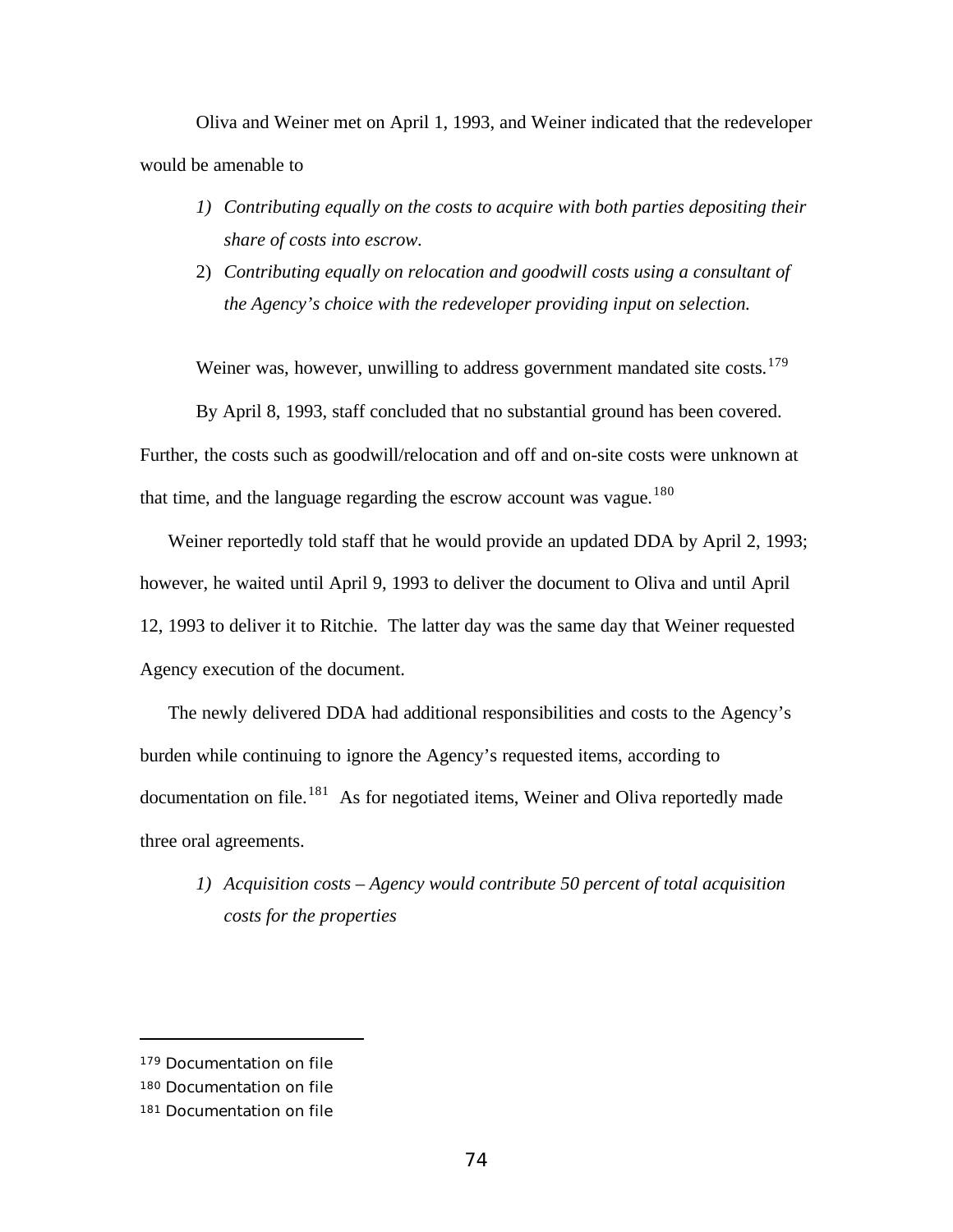- *2) Relocation/Goodwill Agency would contribute 50 percent of the total costs and would utilize a consultant to evaluate the costs. Developer would review the qualification of consultant. Tentative consultant was Meckey Myers.*
- *3) Agency would address costs of mandated requirements for development. Costs such as street lights, landscape, fire flow, those required by governmental agencies or quasi-governmental agencies.*

On April 12, 1993, the day prior to an Agency closed session meeting, Ritchie reported receipt of the Weiner letter and DDA, whereby Weiner indicated his

*"expectation that . . agency . . would execute [it] by Monday, April 12, 1993."*

Because Agency counsel had not seen the agreement, he did not express an opinion.

However, Agency staff was perplexed at Weiner's sudden rush to execute the DDA, considering the number of years that it had taken to reach the present state.<sup>182</sup>

Staff was also aware that succumbing to Weiner's demand for execution would violate California law, particularly Health and Safety code sections 33431 and 33433, requiring public hearings and proper notification, and the Code of Civil Procedure section 1245.240.<sup>183</sup>

The following day, the Agency entered into closed session to discuss the DDA's progress.

Apparently driven by the desire to remedy the poor esthetics, underutilized property and the need for the tax increment, several Agency members may have abandoned good judgment. It appears that neither the members nor counsel had read the

<sup>182</sup> documentation on file

<sup>183</sup> ibid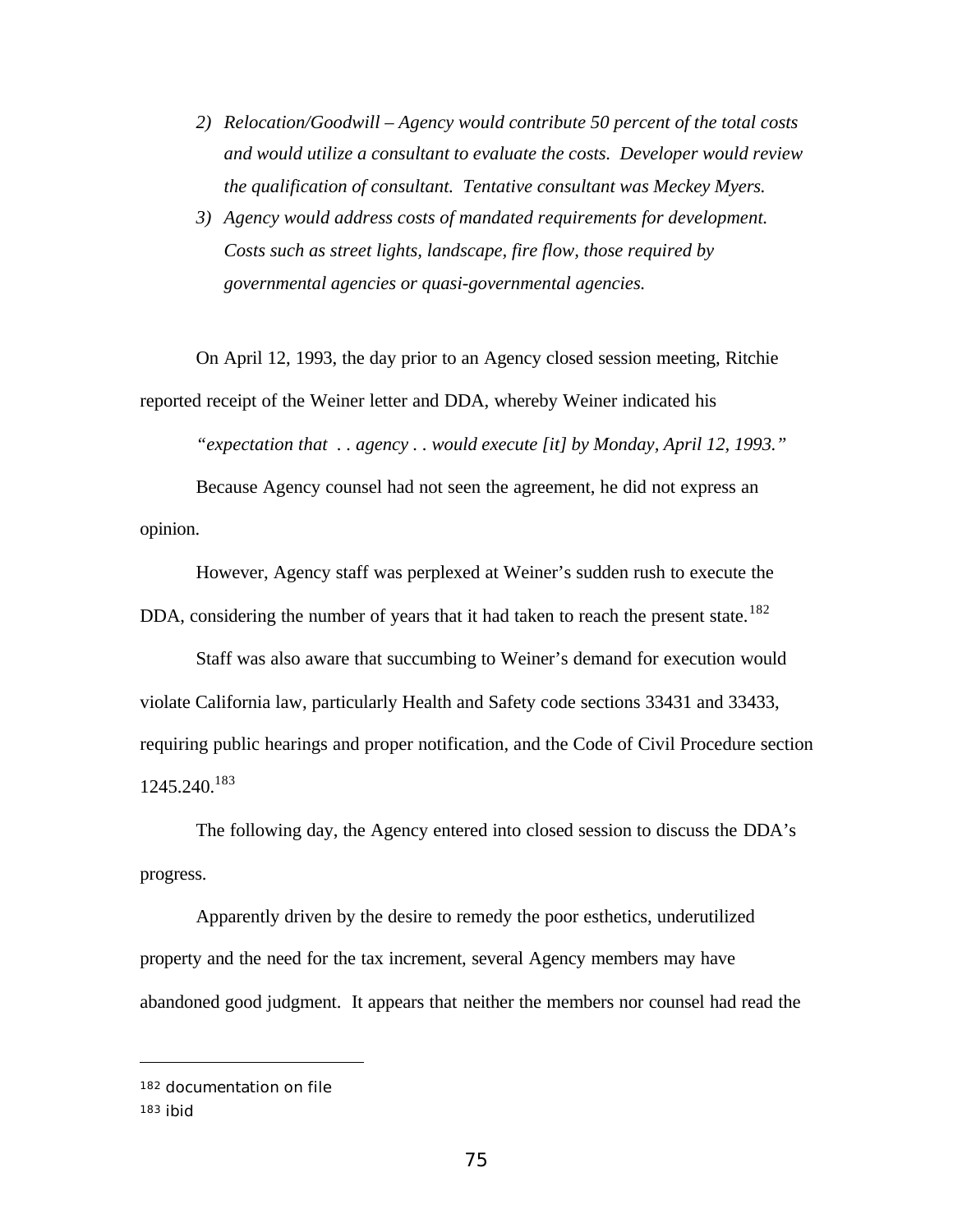agreement, and the Agency was instead continuing forward with a good faith belief that Moskowitz and his team would make good on their proposals.

Agency member Kathy Navejas was particularly perplexed about the slow pace of negotiations and was aware that the redeveloper had reportedly re-written and continuously changed the deal with significant new costs to the Agency. Staff's efforts to negotiate were met with the response, *"go to hell."*

Cabrera, however, recognized the redeveloper's pattern and feared that the City would lose the few businesses it had and was reticent to continue negotiations. But Navejas believed that the redeveloper would negotiate.<sup>184</sup> She wanted staff to incorporate the Agency's bottom line with assurances that Moskowitz would include the two major tenants, Smith's and Walmart, that he had reportedly claimed to have committed to the project.

Ruggeri, however, didn't believe that Moskowitz had a commitment from Walmart, and another member was concerned that Moskowitz would revisit his desire to build a gambling operation. The majority believed that Moskowitz would complete the retail development, not the card club.

Staff's chief concerns included

- *1) The Agency's portion of financial contribution to the project*
- *2) Developer's proposed \$25,000 deposit*
- *3) The responsibility for cleaning up hazardous materials*

The Agency wanted staff to negotiate the following bottom line:

*1) Agency contribution to the project be restricted to a total of \$3 million*

<sup>184</sup> documentation on file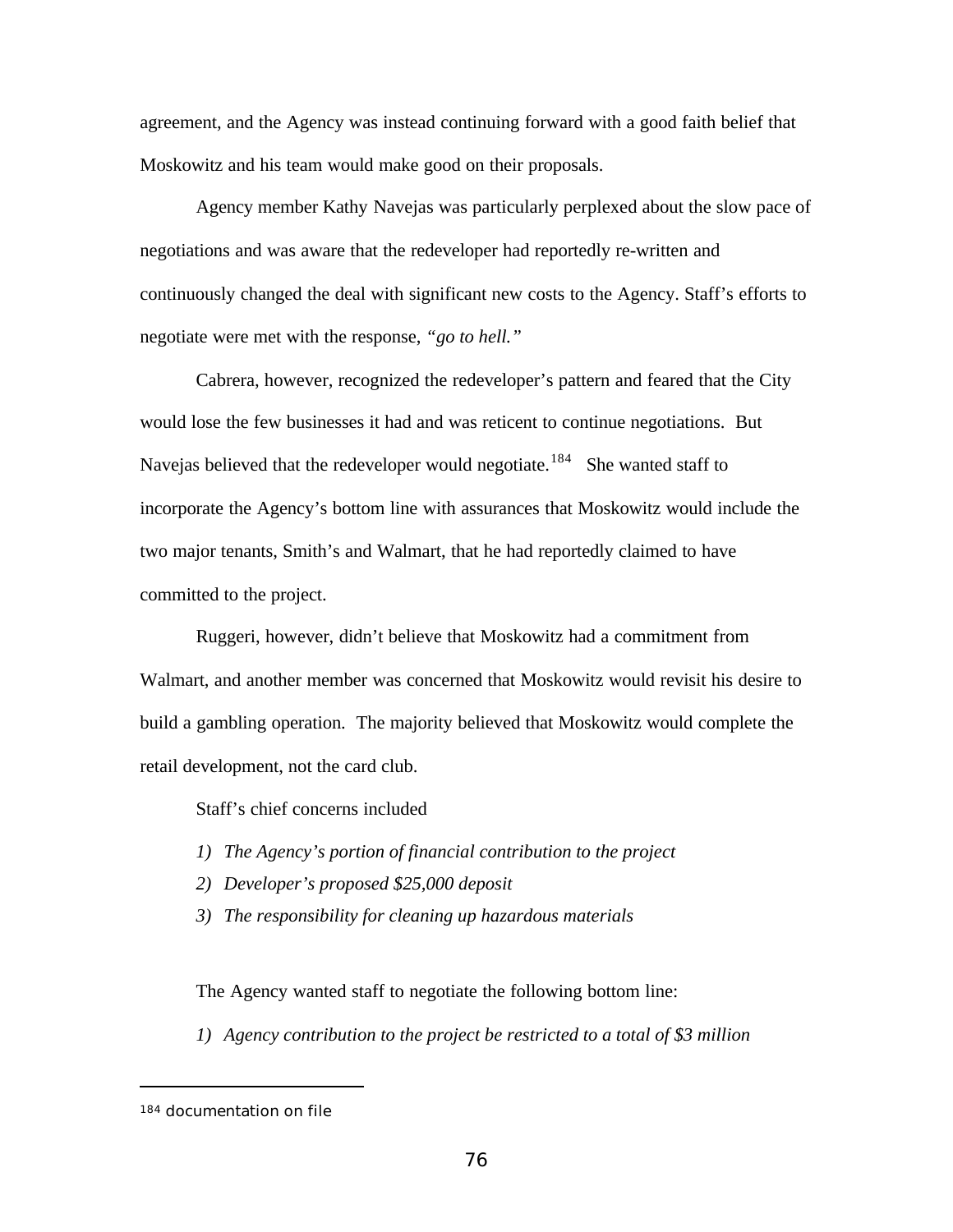2) *If the developer did not proceed with the agreed development, the Agency should retain ownership of the parcels at a total cost of its \$3 million contribution. This would require the developer to forfeit its' \$3 million contribution.*<sup>185</sup>

After a closed session, Agency counsel Ritchie reported to the public that the Agency considered the development proposal and tentatively concluded to agree in concept with the development agreement subject to the changes recommended by legal counsel and the executive director. They have instructed said parties to continue negotiations. The Agency unanimously agreed.<sup>186</sup>

On April 20, 1993, Weiner repeated his pattern of ignoring the Agency's requested changes while requesting execution on his version of the DDA.  $187$  The following day, Weiner sent a signed page 28 of the DDA.<sup>188</sup>

The development was again discussed during the Agency's April 27, 1993 closed sessions. The Contents of the meeting were not disclosed,  $189$  and the audio cassette was omitted from documents supplied to the JLAC.

However, it appears from an April 28, 1993 communication from Oliva to Weiner that the Agency, in frustration at Weiner's on-going practice of ignoring its requests, typed up a DDA inclusive of the changes it desired. This version included the good faith deposit of \$3 million, an *"as-is*" transfer and the original performance schedule, among other items.

<sup>185</sup> Documentation on file

<sup>186</sup> April 13, 1993 Redevelopment Agency Minutes

<sup>187</sup> April 20, 1993 letter from Weiner to Oliva

<sup>188</sup> April 21, 1993 letter from Weiner to Oliva

<sup>189</sup> April 27, 1993 Redevelopment Agency Minutes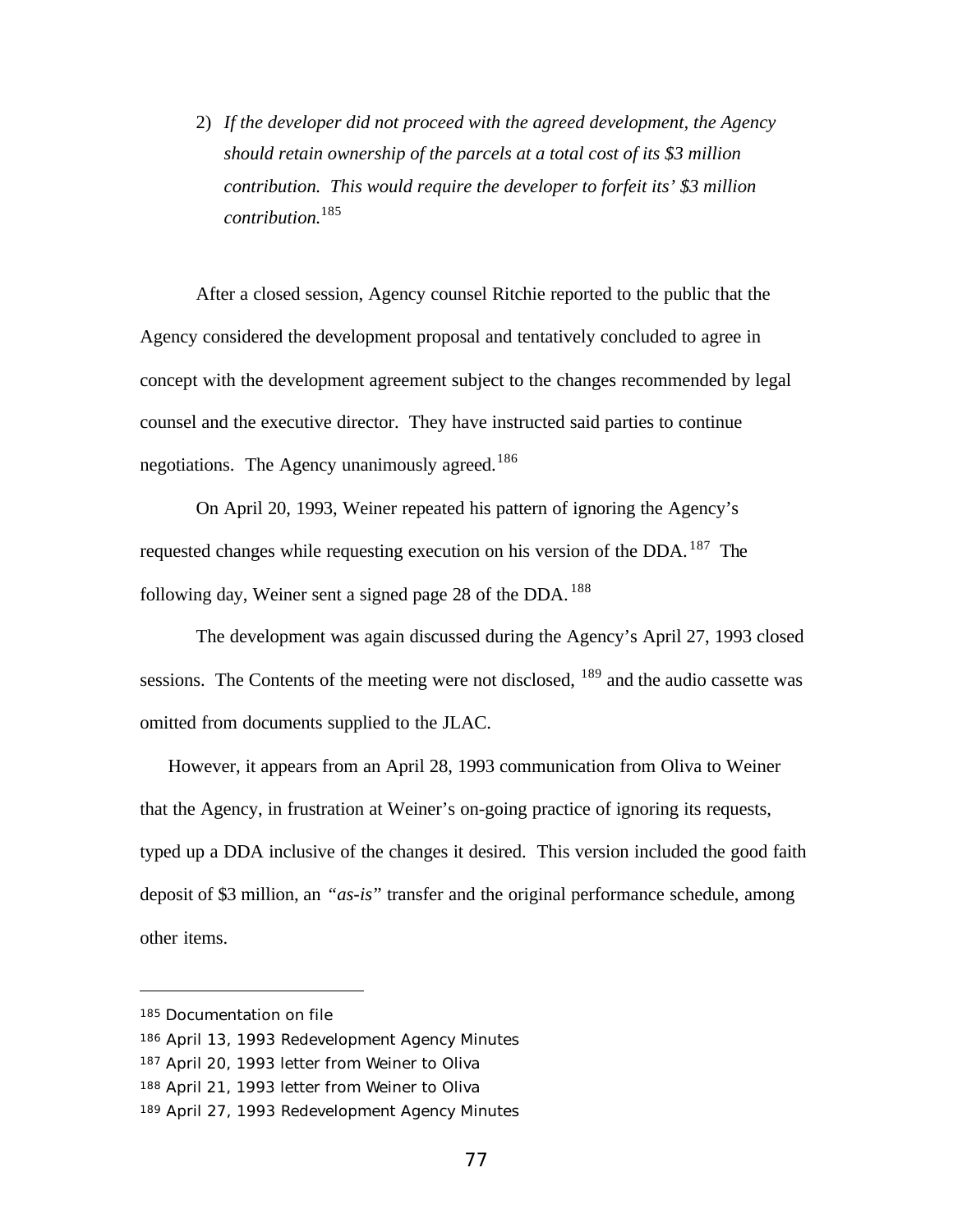Weiner responded by expressing *"shock"* by the distinctions in the two DDAs in an April 29 letter to Oliva, in which he wrote,

*"the draft DDA you sent me suggests that the HGRDA has no real desire for CGGHCO to develop this property as we previously agreed."* Weiner concluded, *"This is especially discouraging in view of this redeveloper's proven performance to carry out and fulfill to completion successful developments in Hawaiian Gardens going back more than 25 years, and continuing to this date."<sup>190</sup>* (Note: JLAC found no other development aside from building a hospital more than two decades earlier).

The City's draft DDA *"effectively sabotages*" any development of the 22-acre site by the Redeveloper, Weiner wrote. If the City wants the Smith's development, they should sign his version of the DDA, he stated.<sup>191</sup>

Weiner sent a letter the following day, claiming that

*"the redeveloper has always cooperated with the City of Hawaiian Gardens for the betterment of the citizens . . and expects to continue to do so. . ."*

Weiner again claimed that his client had a

*"proven performance in not only planning but also in carrying out and fulfilling to completion large and successful developments in the City."*

Weiner called the new DDA unreasonable based upon other agreements that the Agency had with redevelopers.<sup>192</sup>

It appears that the redeveloper expressed his sentiment to the Agency members because the Agency's temperament made a drastic turnaround in less than a week. Six

<sup>190</sup> April 29, 1993 letter from Weiner to Oliva

<sup>191</sup> ibid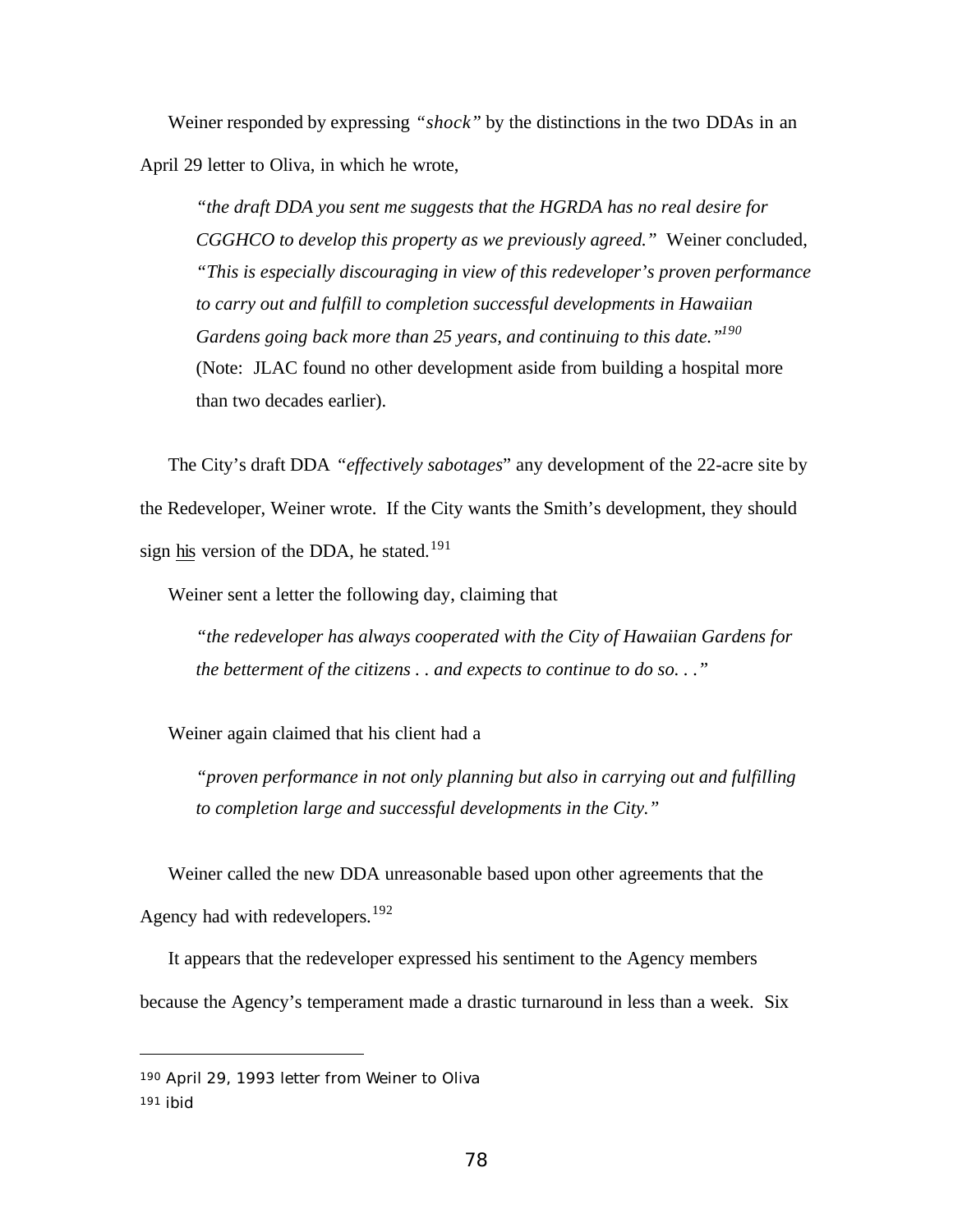days after Weiner expressed his "*shock*" to Oliva, Agency Chair [Robert Canada] called for a special meeting pertaining to the agreement. Oliva again sent the Agency's DDA to Weiner, alerted him to the special meeting to be held on the following day and requested that he contact Oliva.<sup>193</sup> Oliva simultaneously forwarded the same information to Moskowitz in Florida.<sup>194</sup>

# **The Special Meeting**

The Agency members faced a crucial decision at the May 6, 1993 special meeting. Although both Ritchie and Oliva had proceeded with all expectations that the Agency was considering the staff-prepared, Agency-directed DDA, <sup>195</sup>/<sup>196</sup>upon their arrival, instead, the Weiner-prepared DDA was before the members, according to both Oliva and Ritchie.

Ritchie had just delivered an extensive analysis of Agency-prepared DDA with additional suggestions for clarity,  $197$  and Oliva introduced the item and proceeded to explain the DDA.

However, shortly after he began his explanation, member Ruggeri interrupted him and requested a closed session. (The minutes note that Canada made the motion; however, the voice on the audio cassette sounded like Ruggeri's voice). Ritchie advised

<sup>195</sup> Documentation on file

<sup>192</sup> April 30, 1993 letter from Weiner to Oliva

<sup>193</sup> May 5, 1993 letter from Oliva to Weiner with Agency-prepared DDA (No. 93-001) attached

<sup>194</sup> May 5, 1993 facsimile from Oliva to Moskowitz

<sup>196</sup> May 6, 1993 Memorandum from Oliva to Agency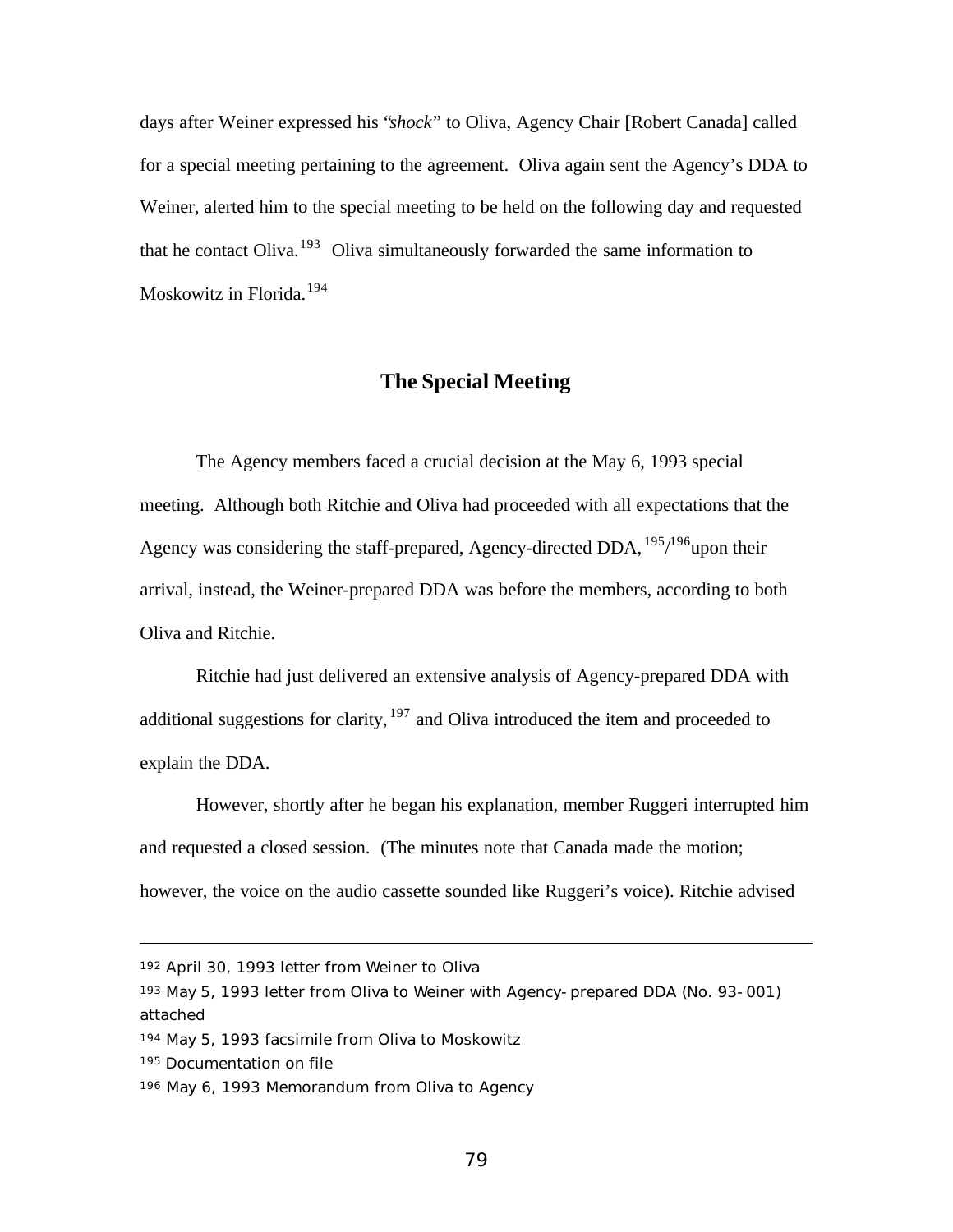the members that they may not enter a closed session when dealing with the *"substance of a [proposal with a] developer."*

 *"Closed sessions can be held for personnel and acquisition . . . but cannot be held for purpose of considering a contract with a developer . . . . I suggest you do it in an open session. If you are now dealing with the substance of a [proposal with a] developer. . . [it's] proper to hold in . . .open session,"* said Ritchie

Ruggeri asked if the Agency could discuss condemnation in the closed session,

and Ritchie said that it could.

*"We wanted to get a straw vote on that,"* Ruggeri said.

Navejas made a motion to enter a closed session to discuss condemnation without staff or counsel in the room and asked if that was permitted.

Ritchie said that the Agency could do so, but it must

*"record what goes on in these executive sessions"* due to a recent *"rule . . . I assume one of you will operate the machine so you will have a record,*" he said. *"[You can] only discuss condemnation, value of property. . ."* he said. *(*JLAC note: The audio machine appears to have been stopped as the audio cassette of that date was blank).

The Agency's position had drastically shifted between the time that it demanded its terms and the time it emerged from its closed session. When the Agency emerged from its closed session, Ruggeri ostensibly held up the DDAs and made the following motion.

<sup>197</sup> Documentation on file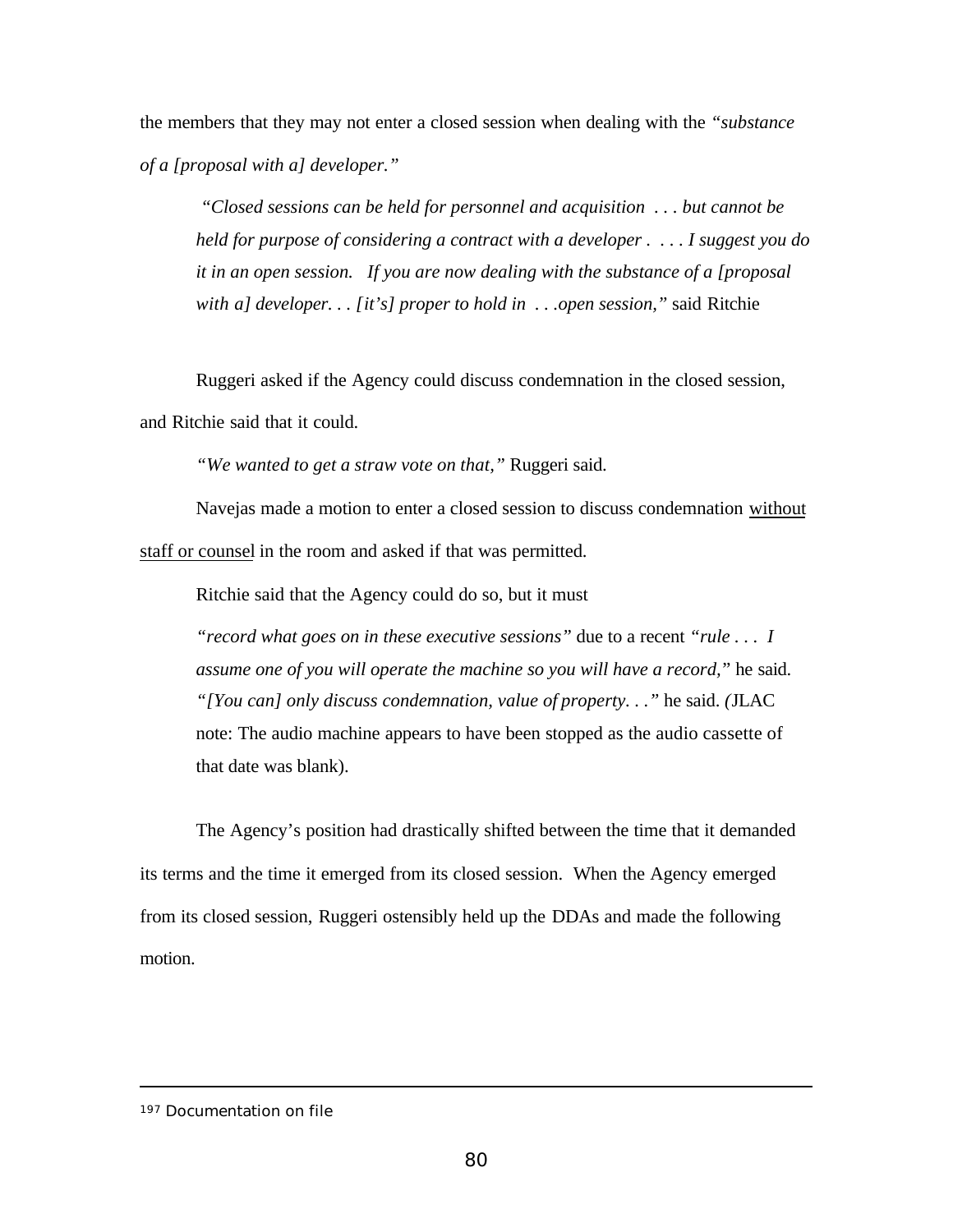*"I want to make a motion to accept Moskowitz's agreement as sent to us, not with the changes made by us. Moskowitz's agreement is in this hand. I want that approved as-is."*

The four present members of the Agency voted to approve the DDA. (Cabrera was absent, according to the minutes and the audio cassette)<sup>198</sup> The Agency approved the document

"*without discussion or debate*," according to Ritchie. "*I didn't approve it. There was no further opportunity for me to participate at that meeting, and I had some objections,"* he told the JLAC.

It was not unusual for the redeveloper to contact the Agency members at their homes, former members told the JLAC. And the night before the Agency Board members attended its special meeting to vote on the DDA, Moskowitz reportedly called certain members at their homes, according to member Navejas.

*"He wanted [the DDA] the way his attorneys wrote it,"* Navejas told the JLAC. *"If you want to do the project, it has to be his way. . . It sounded like he was anxious to clean up the property, [and] it had been sitting there for years. We hadn't even read [his version of the DDA] . . . We felt we had no alternative,"* she said.<sup>199</sup>

After the vote, Canada asked,

*"I'd like to ask agency attorney and executive director . . . how long do we have to advertise a condemnation? Do we have to hold a public hearing? What is our process in order to do this?"*

<sup>198</sup> May 6, 1993 audio tape of Agency special meeting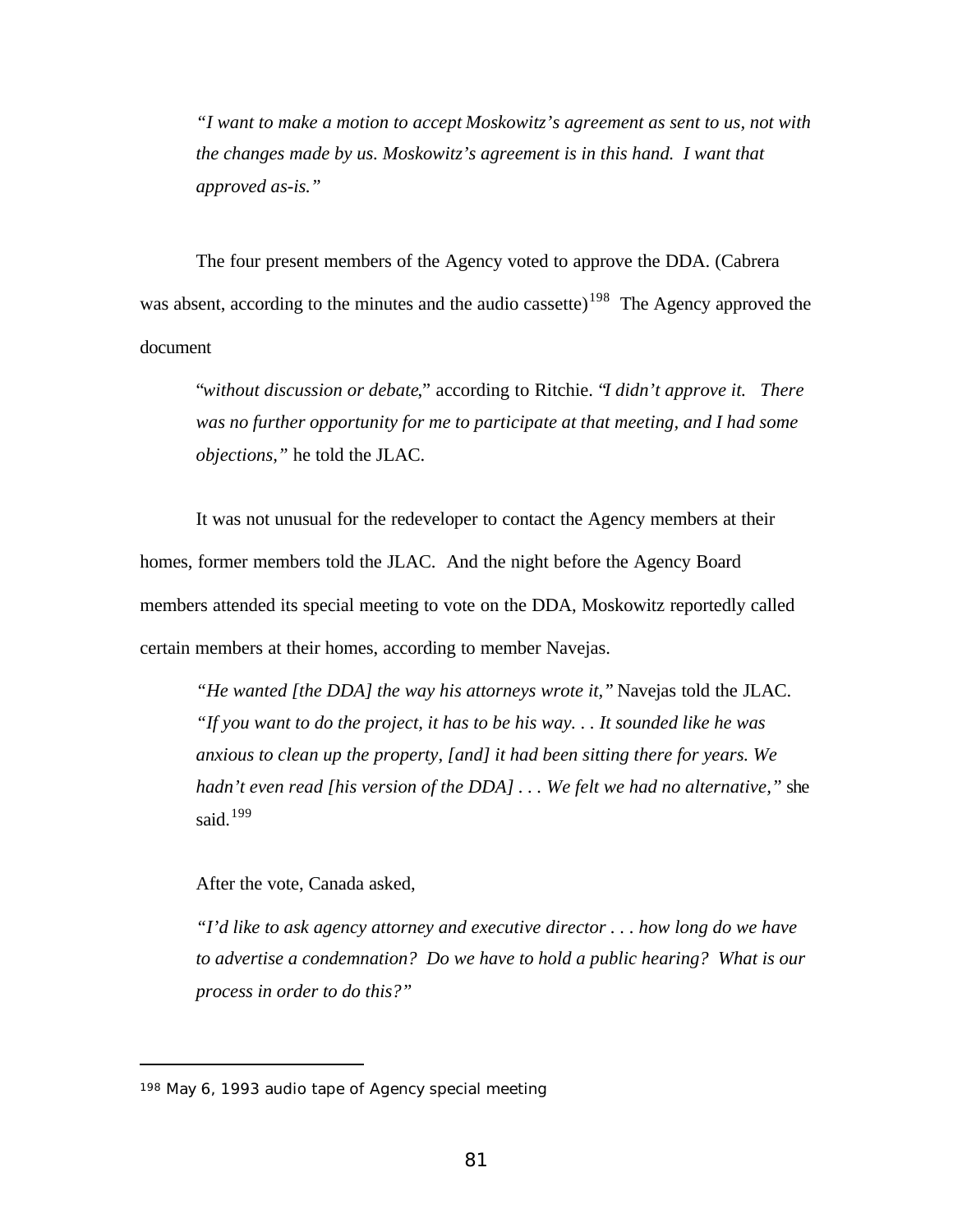*"We voted on this in closed session already,"* Ruggeri said.

*"Once you sign the agreement, you will have to determine, you will be financing the entire acquisition,"* Ritchie informed the Agency. "*You have to be sure you have the money. If you have the money, you will be required to have an appraisal of the property. I think we only have windshield appraisal."*

*"What are you talking about?"* Canada asked. "*We're financing the whole acquisition?"*

#### Ritchie explained.

"*They put up \$25 thousand good faith deposit. You are required in their agreement to acquire the property and tender the property to them. And if they don't want to proceed after you've bought it, they can forfeit the \$25 thousand."*

*"It's a 50/50 split,"* insisted Navejas.

*"The last version I recall, you have to spend the money; you have to buy the property, and you have to tender the title to them,"* explained Ritchie. *"If they don't want it, they have the privilege of forfeiting the deposit . . . . then you own a couple of pieces of property. I'm not sure what you'd do with them because they're surrounded by their property. But you would own it."*

*"We'd like to expedite this without . . . any more loops and hoops . . . We've now stalled this thing to the point where now council is not going to take anymore possible recommendations because we're not getting to our goal . . . by finding all the problems,"* insisted Navejas. "*We don't want to lose the large retailer. That could be very beneficial to the city. We asked you to expedite this. . . I am very dissatisfied that we can't get this done . . ."*

<sup>199</sup> JLAC interview with Kathleen Navejas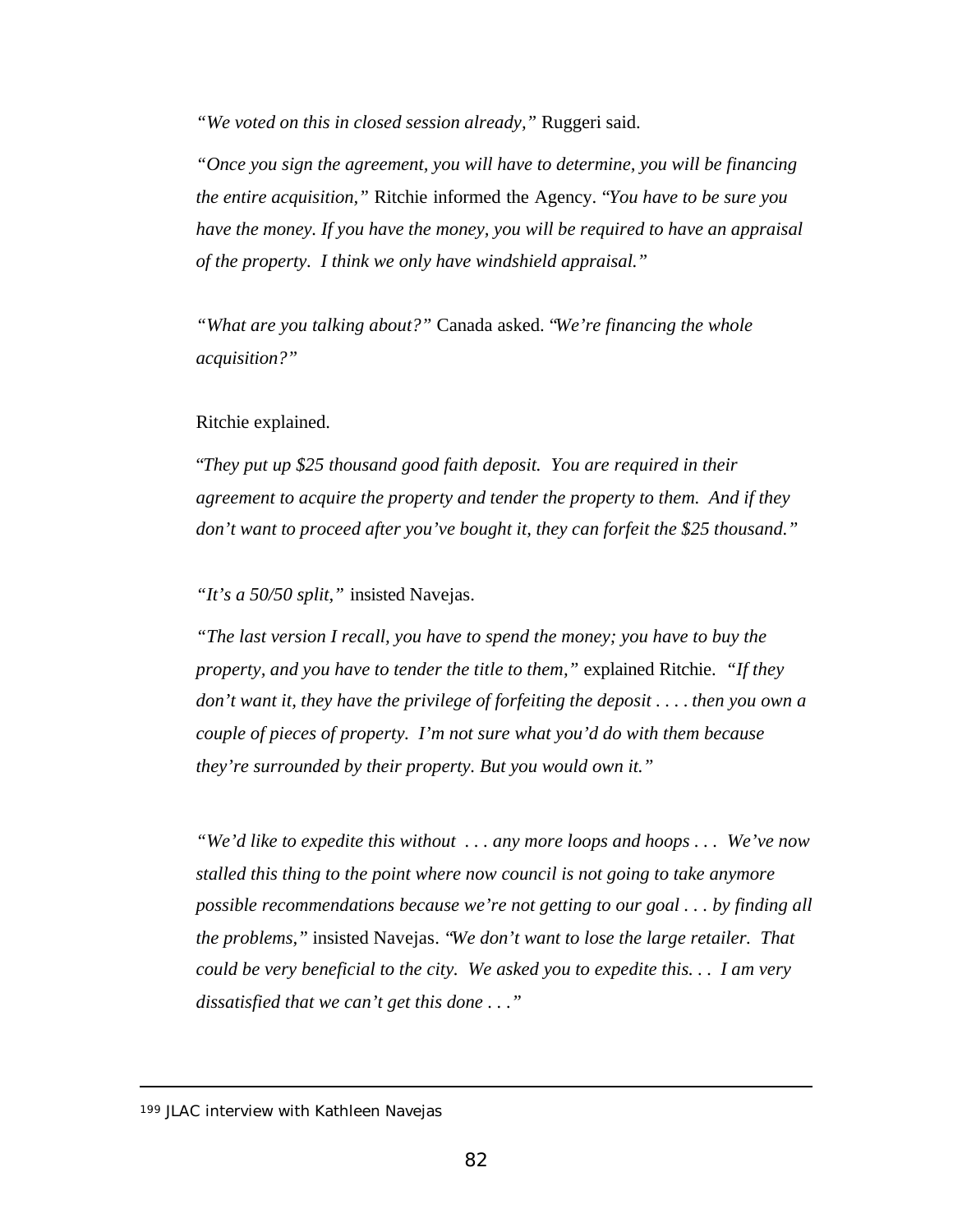Another member justified the action.

*"On the Home Club, we bought it and we sold it. I don't see anything unusual about it. We took the bite on everything else on contamination that we bought."*<sup>200</sup>

**Note**: Weiner made the following statement to the JLAC about the DDA's approval. "*I'm going to take 3 minutes to tell you that the draft, with the exception of one minor change, the city had at least 30-45 days to approve. There was never any last minute switches. It was approved by Graham Ritchie before it was signed by the agency. I seriously doubt that Mr. Ritchie didn't read it before he approved it."<sup>201</sup>* Ritchie, however, maintains that he hadn't seen the DDA until the day of or the day before the Agency approved the document. Records show that it was Weiner's frequent practice to circumvent Ritchie, either by delaying the delivery of significant legal documents or by avoiding Ritchie altogether. Ritchie did see the DDA after the Agency had approved its contents, which was months prior to the actual signature.

### **The DDA's Distinctions**

The DDAs were distinct and the one approved by the Agency, called "Moskowitz's" DDA, favored the redeveloper in most regards. It differed from the Agency's DDA on a number of items, as it

<sup>200</sup> May 6, 1993 audio tape of Special Agency meeting

<sup>201</sup> February 15, 2000 telephone interview with Weiner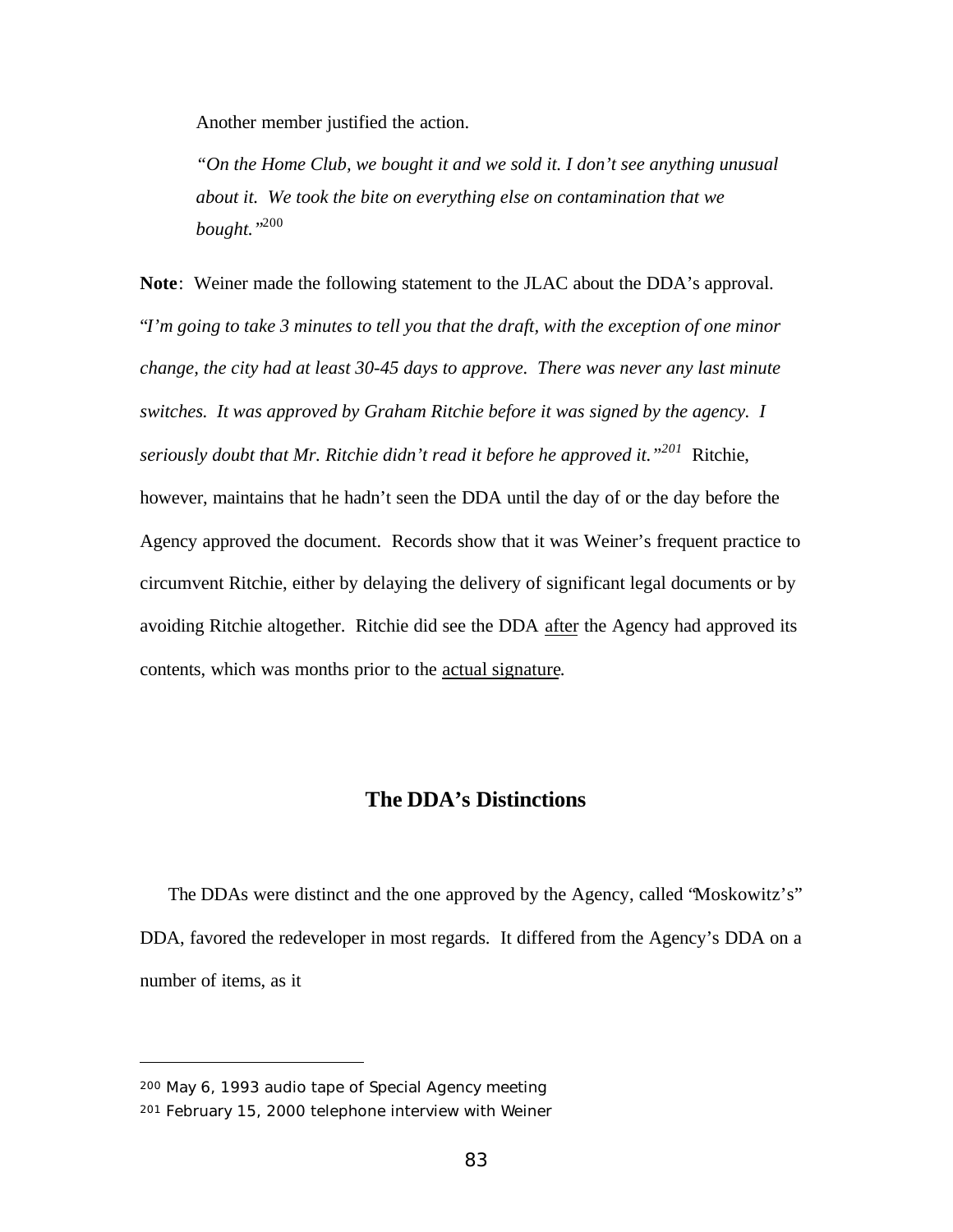- *1) Shifted responsibility for soils testing from the redeveloper to the Agency*
- *2) Shifted responsibility for hazardous materials from redeveloper to Agency*
- *3) Altered the "good faith" deposit from \$3 million to \$25 thousand.*
- *4) Restricted City's ability to impose special assessments on any property owned by the redeveloper*
- *5) Eliminated redeveloper's responsibility in sharing the cost of "goodwill" payments*
- *6) Shifted responsibility of site improvements from redeveloper to Agency.*
- *7) Added assurance that the redeveloper's payments for property would not exceed 50 percent of the property's fair market value at the time of Agency acquisition.*
- *8) Restricted City's and Agency's remedies in case of developer default*
- *9) Gave the redeveloper additional rights to terminate*
- *10) Gave redeveloper an additional six months to begin construction of improvements (total 12 months)*

# **Post Approval Challenges**

The Agency knew that the May 6 action could have dire consequences if the Agency executed the DDA that they had approved prior to taking the necessary steps to adhere to the law.  $202$ 

However, in view of the circumstances – the redeveloper owned most of the land, and the Agency had failed in its previous attempts to either compel a redevelopment or acquire the property –Agency staff acquiesced and continued with the necessities to complete the development despite the apparent problems. Staff believed that it's only solution under the circumstances was to attempt to assemble the balance of the property necessary to complete the project using those limited resources.<sup>203</sup>

<sup>202</sup> Documentation on file

<sup>203</sup> Documentation on file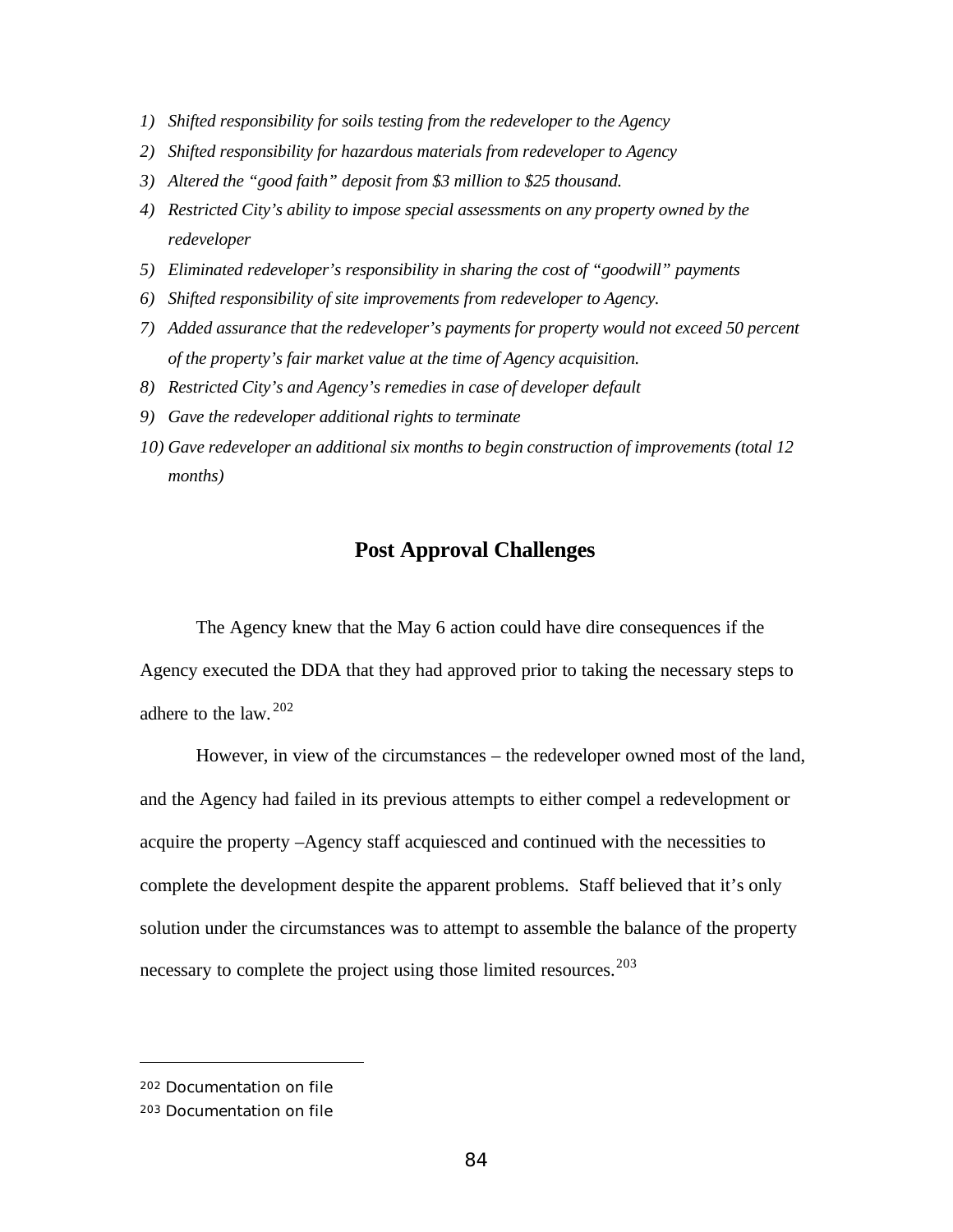And it was clear that the Agency justified entering into a DDA with Moskowitz based on the faith that Moskowitz was going to build the large shopping center that he had proposed in  $1988$ <sup>204</sup>

Agency staff, however, was still disturbed about a number of Agency obligations, such as a nearly impossible obligation of condemning property and conveying title to the redeveloper within 90 days. The Agency would almost immediately be in default under those conditions, and the redeveloper had reportedly refused to accept a reasonable modification $205$ 

## **The Public Hearing**

In preparation for the public hearing, Agency staff posted a Summary Report on the DDA and a Notice of Joint Public Hearing, where the Agency intended to approve the DDA. In the Summary Report, Agency Staff described the project as a 79,000 square foot commercial building for the purpose of housing a food and drug store center. The redeveloper

*"will demolish and clear all structures . . . establishing a total cost to the redeveloper of \$2,825,000 [not counting goodwill and relocation].*

*The [Agency's] land write-down of \$2,675,500 is expected to be recovered from the increased tax value of this property and other properties currently owned by the redeveloper, which will be part of this development."*<sup>206</sup>

<sup>204</sup> ibid

<sup>205</sup> Documentation on file

<sup>206</sup> Summary Report on the Proposed DDA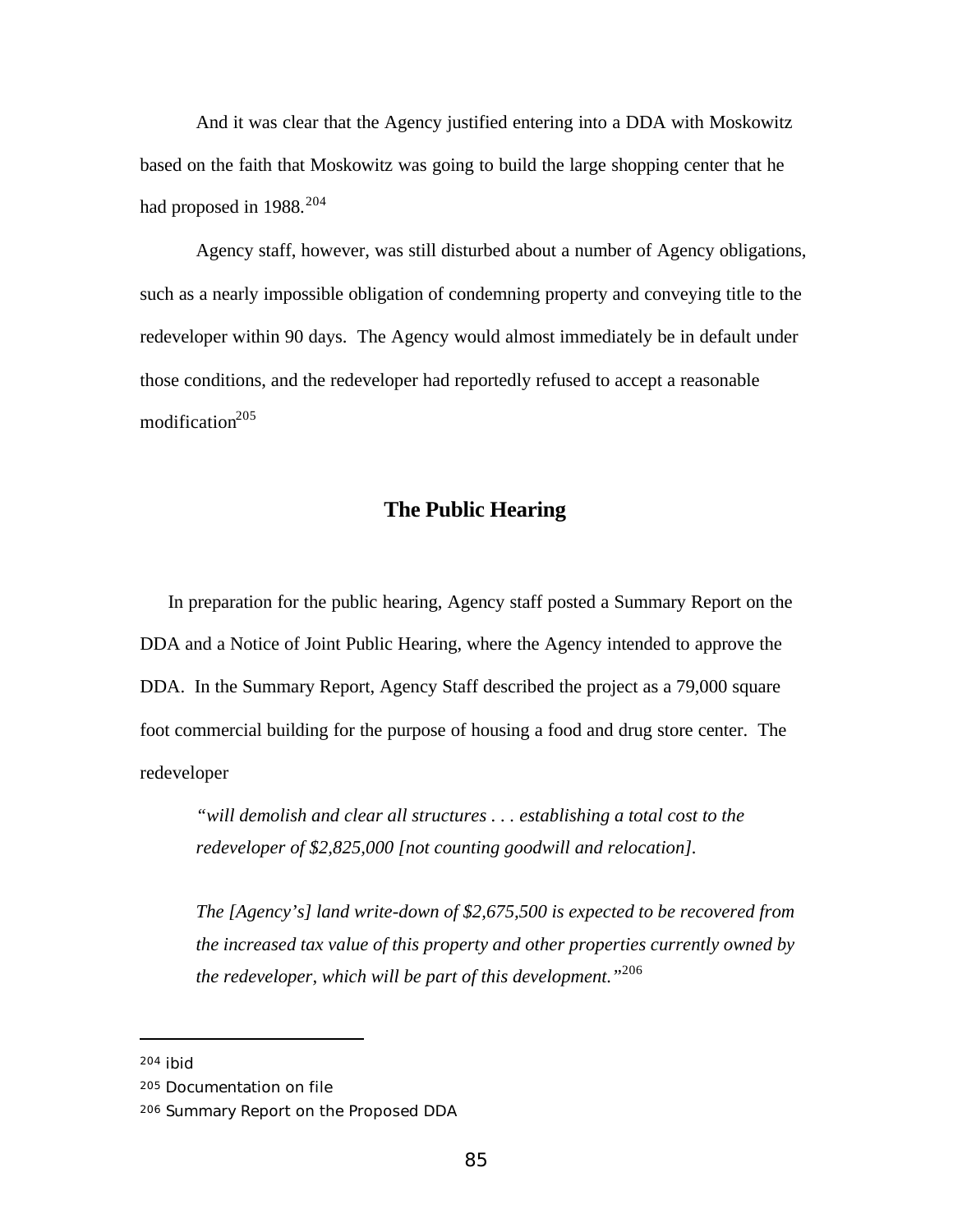Staff estimated relocation costs and goodwill to reach \$875,500 while the Agency's improvement responsibilities would reach \$50,000. The project would deliver \$250,000 additional annual sales tax revenue and an additional 150-200 permanent jobs, according to the document.<sup>207</sup> The Agency apparently published the notice in a local newspaper, the *Press Telegram* on May 26 and June 2, 1993.<sup>208</sup>

The Report may have been misleading because

- 1) Although the DDA did not oblige the redeveloper to develop any of the surrounding property, the analysis evidently assumed that the three parcels would be developed in conjunction with the Redeveloper's property, which would generate the tax increment, sales tax increase and jobs.
- 2) The \$250,000 of sales tax did not specifically articulate that it was an increase<sup>209</sup>

And although it appears that the Agency was subsidizing the project on the belief that the redeveloper would develop the entire block, it didn't provide language to assure that end.<sup>210</sup>

Meanwhile, Oliva requested two items from Weiner. The first was a chronology of the redeveloper's attempt to acquire the three parcels from Weiner. (Oliva apparently hadn't received the item because he again requested the chronology on June 22).<sup>211</sup> The second was specific language in the DDA's Scope of Development, which would articulate:

<sup>207</sup> ibid

<sup>208</sup> Summary Report on Proposed DDA

<sup>209</sup> Documentation on file

<sup>210</sup> Documentation on file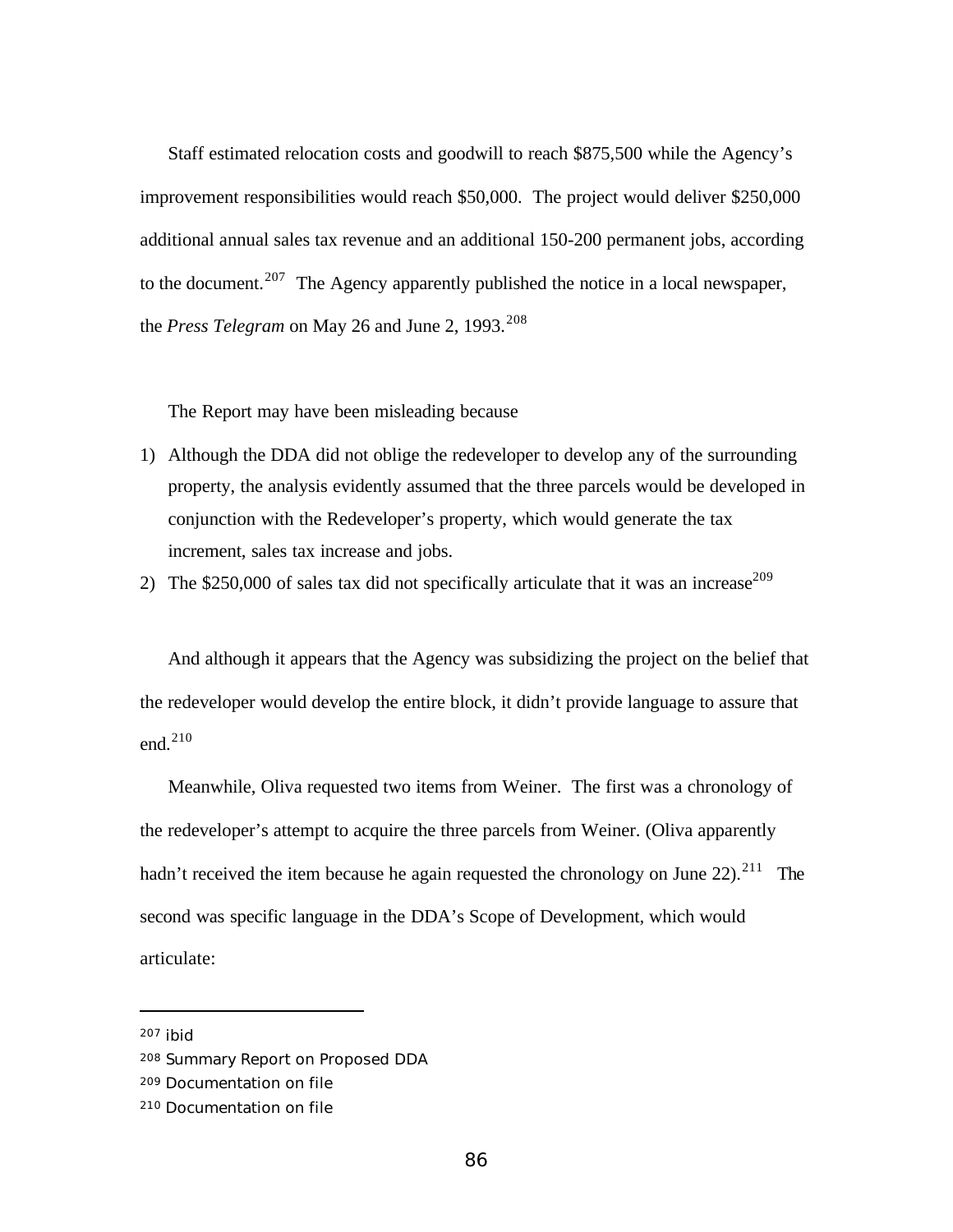*"Responsibility of Redeveloper: Acquisition of the Site from the Agency and commercial development to be constructed on the site and adjacent property, consisting of a major food and drug retail center with a total development of approximately eight acres, including the Site and adjacent land owned 'or acquired' by Redeveloper."<sup>212</sup>*

Meanwhile, it became evident that the Agency hadn't read and didn't understand the DDA.

Despite the problems in the contract, the Agency and staff continued as planned while hoping to relieve some concerns prior to executing the DDA.

The Agency opened the public hearing, where several individuals expressed opposition to both the agreement and the loss of the retail business that was presently on the site, particularly the Plowboys Ranch Market, which was apparently highly valued by both the City and nearby communities.

One opponent, however, Joe Cabrera-Zermino (Zermino), believed that Moskowitz's intention was simply to build a card club, not the retail stores that were projected in the report. He said,

*"This is a pre-empting strike for a card club casino here. . . What is going to guarantee that Dr. Moskowitz is going to build the 'so-called' Smiths . . . or any other retail outlet? There is no guarantee; look at the rest of the property. It's all empty and . . . all belongs to Dr. Moskowitz . . . The City has bought property and sold it to Dr. Moskowitz strip by strip. . . . The Agency is going to sell off the only*

<sup>211</sup> June 8, 1993 letter from Oliva to Weiner/June 22, 1993 letter from Oliva to Weiner <sup>212</sup> June 9, 1993, memorandum from Oliva to Weiner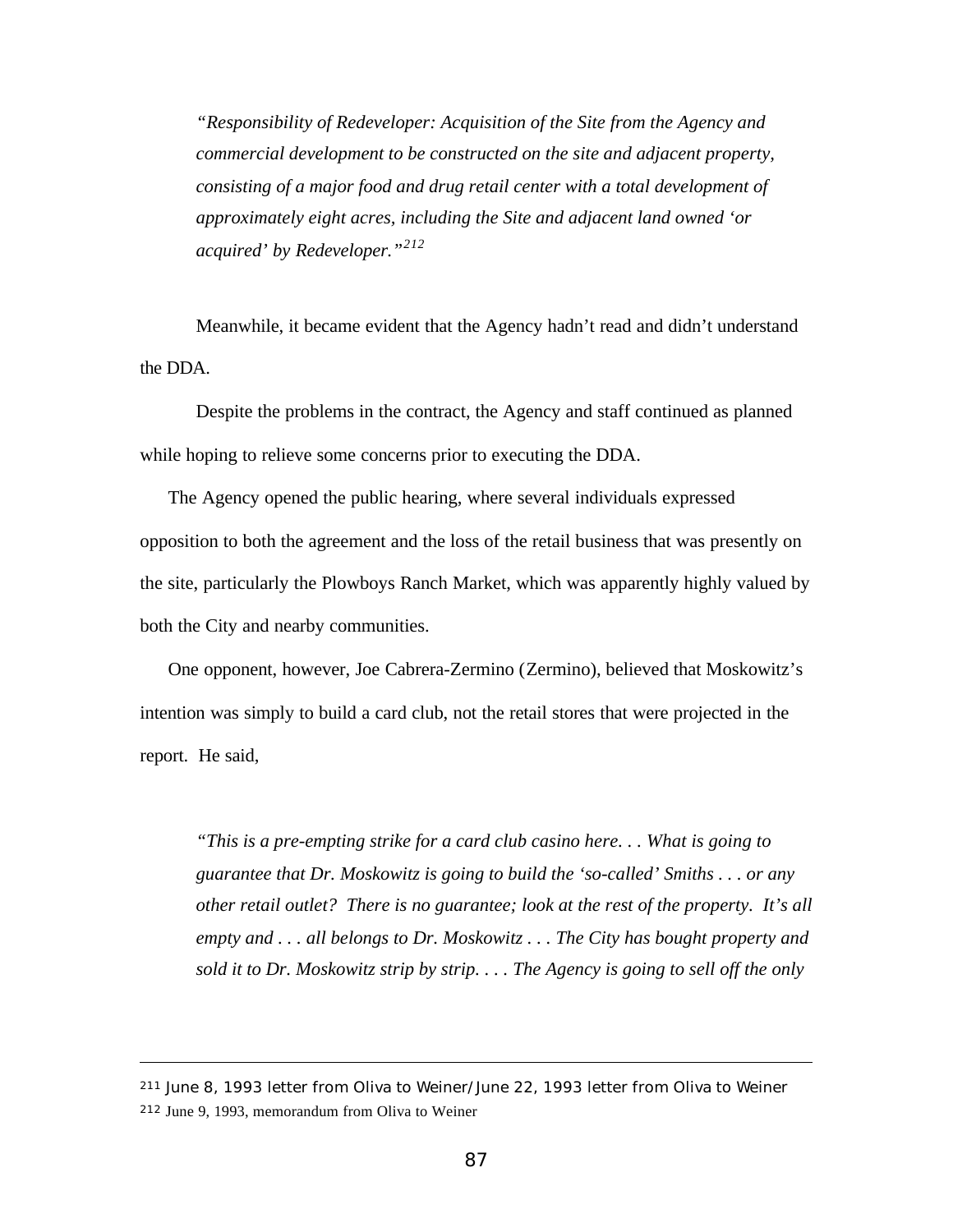*business that is profitable . . . Seven years ago, the redevelopment fund was \$28 million; today, it stands about \$6 million."<sup>213</sup>*

Two council members, Navejas and Canada both reiterated their opposition to gambling in the City while expressing support for the proposed Smith's. Navejas promised that Plowboys would be relocated to *"one of the nicest locations."<sup>214</sup>*

At the end of the joint meeting, the Agency determined that the fair market value for the three parcels was \$4.4 million for the two owned by Veady and \$455,000 for the one owned by Downen.

Four members voted to authorize Oliva to make those offers to the landowners. Member Cabrera abstained.<sup>215</sup>

#### **Finalizing the DDA**

Both property owners agreed to sell their property without the use of condemnation for \$5 million and \$500 thousand respectively (a total of \$5.5 million).<sup>216</sup> Despite the fact that the larger parcel, owned by Veady, had been appraised at \$4.4 million, Agency staff believed that the settlement figure of \$5 million was reasonable in order to permit acquisition by negotiations rather than forcing owners to litigate. $217$ 

<sup>213</sup> June 10, 1993 Joint Special Meeting minutes

<sup>214</sup> June 10, 1993 Joint Special Meeting minutes

<sup>215</sup> ibid

<sup>216</sup> Documentation on file

<sup>217</sup> Documentation on file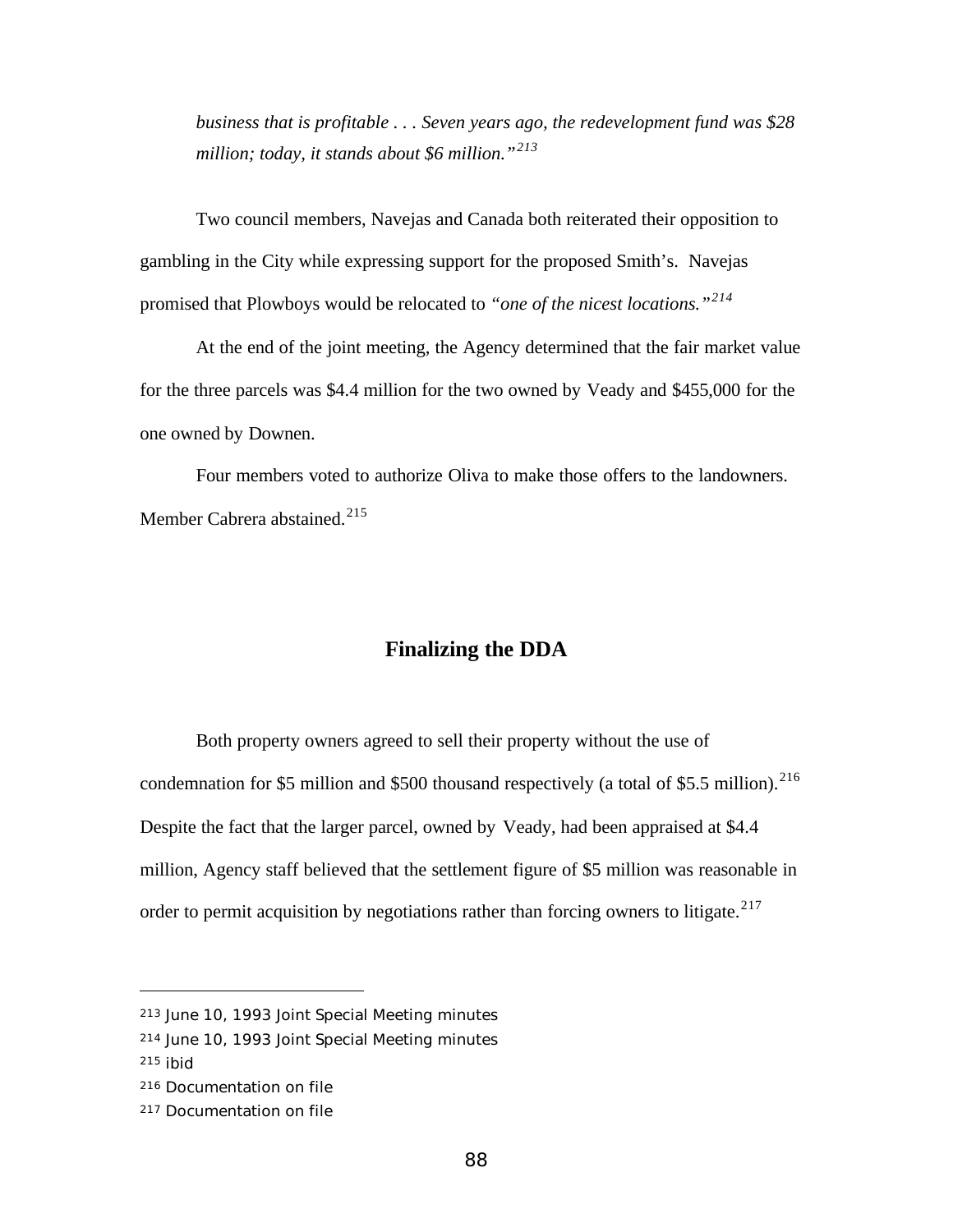(Note: Weiner complained to the JLAC staff that the Agency had overpaid for the property).

On July 13, 1993, Weiner agreed to specify the redeveloper's "*scope of development*" responsibility to include,

*"Responsibility of Redeveloper: Acquisition of the Site from the Agency, and Site to be utilized for commercial development which includes a major food and drug retail development."<sup>218</sup>*

However, he included the language,

*"Responsibility of Agency: Conveyance to Redeveloper of title to the Site shall be completed within three months after the date of this Agreement. On site and Off site improvements on the Site and of other properties located at or near the site and now owned or hereafter acquired by Redeveloper, to be the responsibility of Agency . . ."<sup>219</sup>*

Agency member, Ruggeri, began raising concerns about the DDA, leading staff to realize that the Agency likely did not understand the terms of the DDA.

Staff was still concerned about three terms -- the redeveloper's payment deadline, the meager \$25,000 deposit, and the lack of specificity in the project's description.

Although the redeveloper agreed to describe the project as approximately 70,000 square foot of market and related commercial development on approximately eight acres of land, of which two were owned by the redeveloper, the \$25,000 deposit and the concerns related to escrow and default cures remained problematic.<sup>220</sup>

<sup>218</sup> DDA/Documentation on file

<sup>219</sup> July 13, 1993 facsimile from Weiner to Oliva

<sup>220</sup> Documentation on file/DDA # 93-26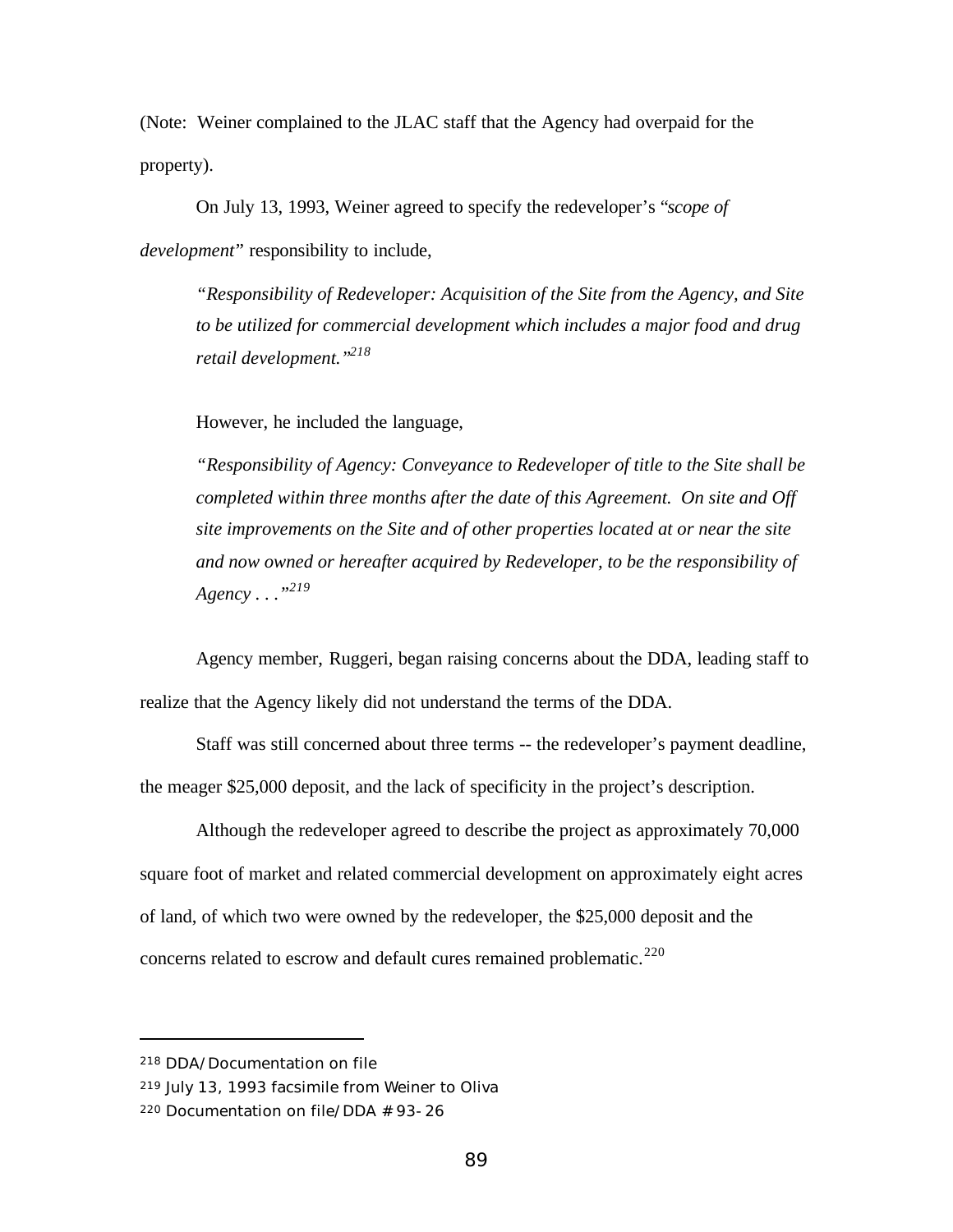Despite concerns, the Agency voted to finalize approval on the DDA and passed Resolution Number 93-26 on July 27, 1993, with the understanding that the agreement became effective only after environmental compliances had been met.<sup>221</sup>

Weiner sent an executed DDA and an agreement to pay half of the acquisition costs with no date by which the developer would pay its share of the acquisition costs.

*"Notwithstanding the appraisal value of the Veady and Downen properties and the provisions of Section 201 of the DDA, which limit the purchase price to CGGHC to 50% of the fair market value of these properties, both the Redevelopment Agency and CGGHC have agreed to share equally in the purchase price for the Veady and Downen properties, which totals \$5,500,000."<sup>222</sup>*

Weiner sent "*alternative"* language to Oliva on July 29, 1993 with a revised page 35 of the DDA indicating the effectiveness of the agreement upon the approval of the Negative Declaration on or after August 10, 1993, and the time for Court Challenges expiring. Further Weiner's language stated,

*"If the Negative Declaration is challenged in Court and determined to be insufficient, the Agency will use its best efforts to promptly correct any deficiency found by a Court to exist. Until such time, neither party to this Agreement shall have any liability to other."<sup>223</sup>*

<sup>221</sup> July 27, 1993 Agency meeting minutes

<sup>222</sup> July 27, 1993 letter from Weiner to Oliva

<sup>223</sup> July 29, 1993 letter from Weiner to Oliva with revised page executed by Weiner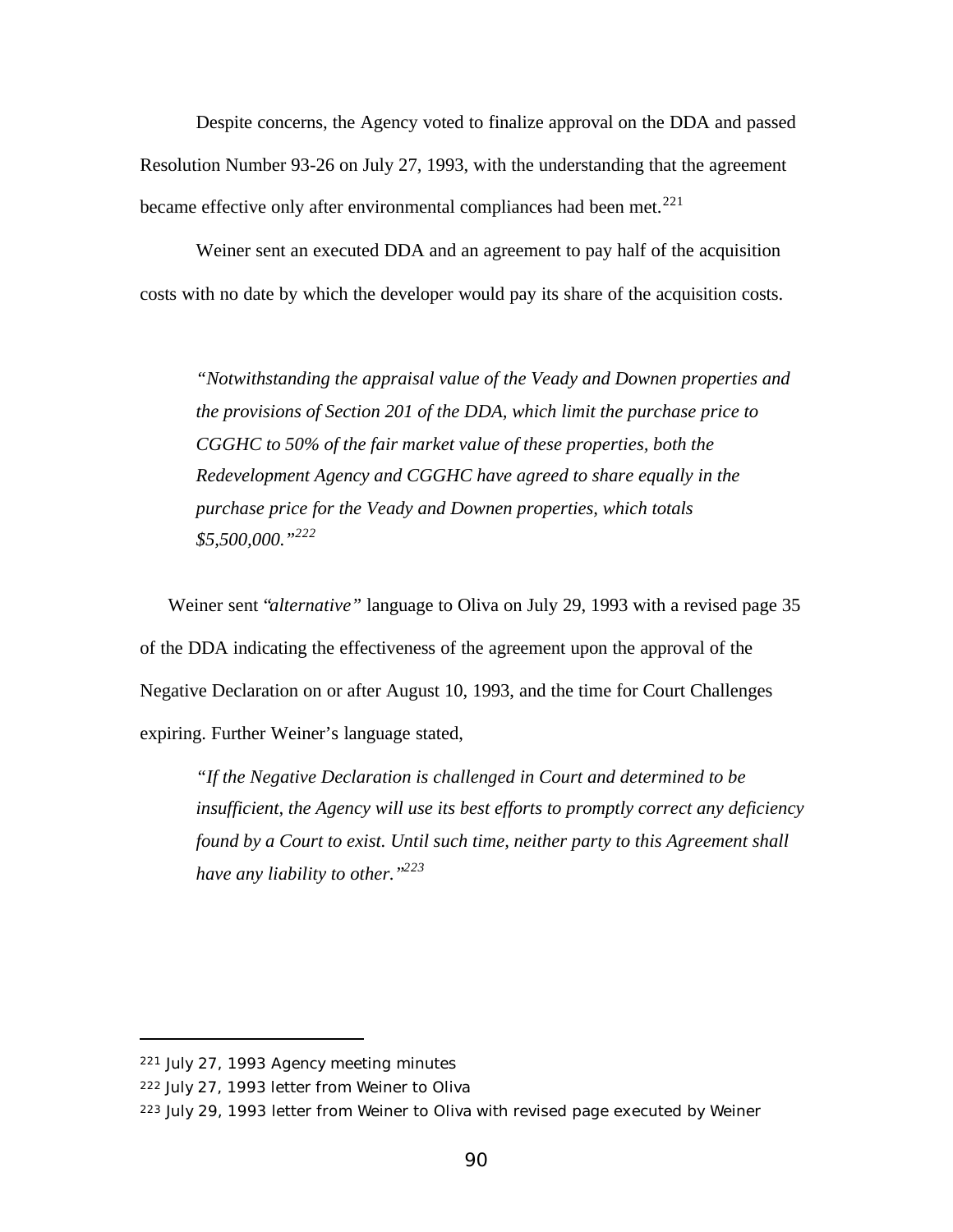On July 30, 1993, Ritchie accepted and signed the July 29, 1993 DDA substitute page 35.<sup>224</sup>

<sup>224</sup> Documentation on file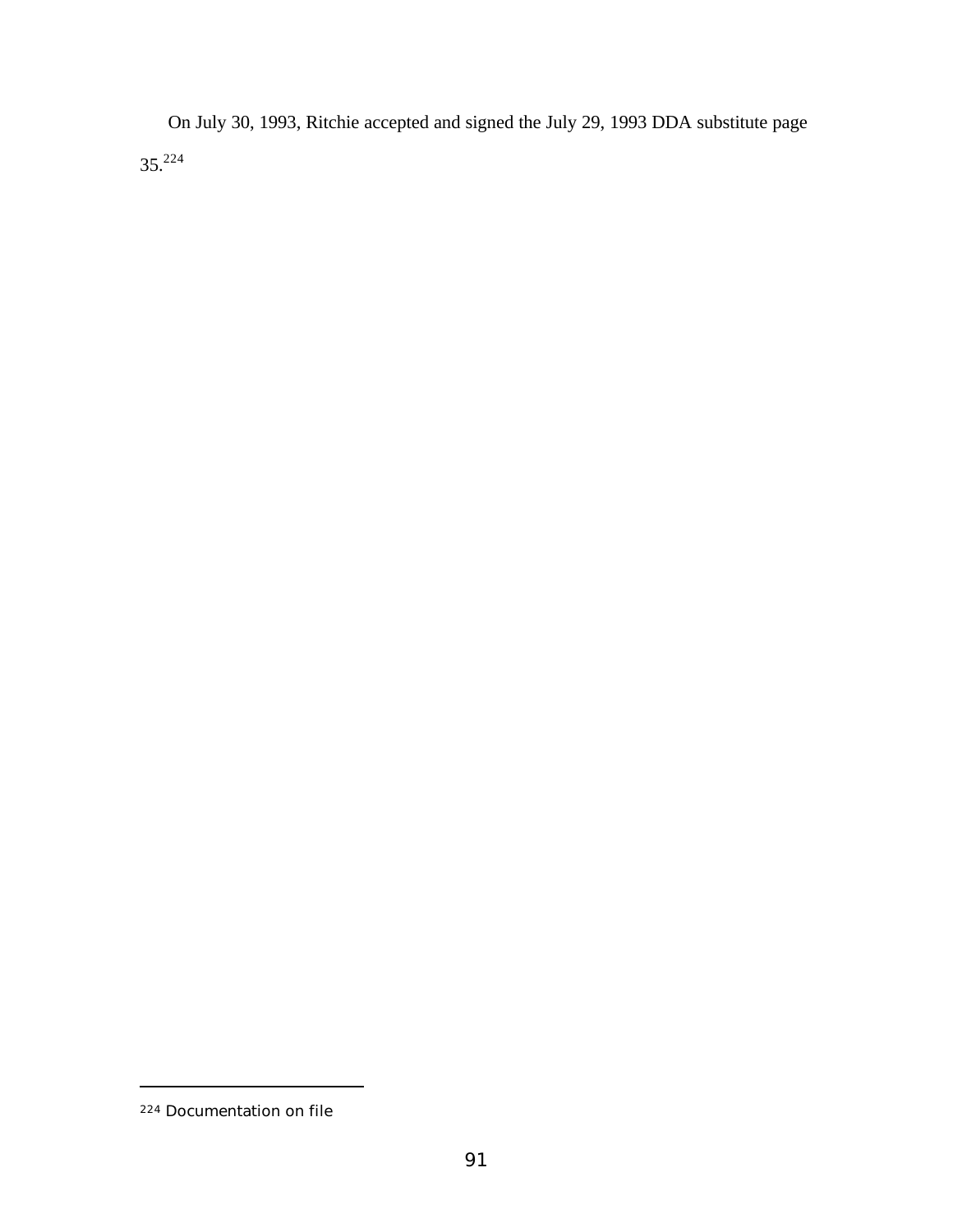## **The Adoption of the Negative Declaration**

Because the Agency had not prepared and adopted an Environmental Impact Report when it first created the redevelopment plan in 1973, the gateway project apparently had no initial environmental document from which to draw. The City's Community Development Director, Carl Holm (Holm) appears to have prepared a Negative Declaration for the project as early as May 11, 1993 but revised it after criticism.

Holm's staff report described a two-phased project: Phase I included the removal of 40,000 square feet of mixed commercial uses and replacing them with a 70,000 square foot retail market. Phase II was "*not yet determined."*

Holm found that the planned project, a food and drug store, only had one significant impact  $-$ - on the existing transportation system  $-$ <sup>225</sup> and therefore concluded that a Negative Declaration (ND) was appropriate for the project.

The report and the ND were cause for concern to both staff and to Barry Weisz, attorney for Veady. Weisz informed Oliva that the staff report advocating the adoption of a Negative Declaration was erroneous

*"in all of its basic assumptions upon which the report is based."<sup>226</sup>*

Further, because the DDA did not specify all of the improvements in the project, "*it is not possible to accurately assess the environmental impact . . ,"* Weisz wrote. "*Simply put, it is the Veady's contention that the Staff Report is*

<sup>225</sup> June 9, 1993 Community Development Department staff report to the Planning Commission 226 June 9, 1993 letter from Weisz to Oliva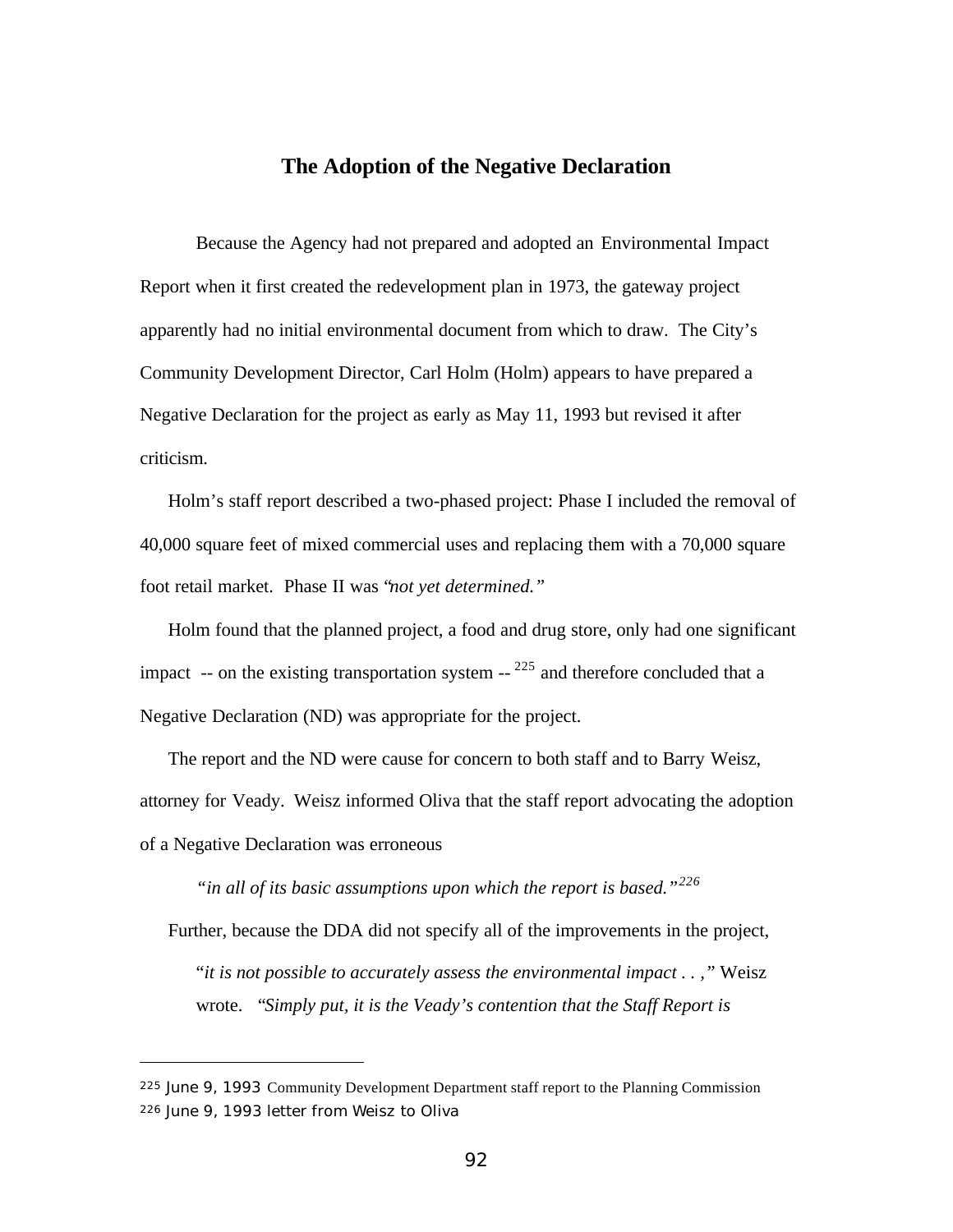*premature, misleading, and that the Planning Commission should continue its hearing . . . until . . . the Staff Report correctly identifies the proposed projects and discusses the potential environmental impacts. It is further submitted that until such time as the Hospital Company sets forth in detail its 'Conceptual Plans' pursuant to Section 109 and Attachment 3 of the Agreement, it is not possible for an accurate environmental determination to be properly made."<sup>227</sup>*

On June 10, 1993, the Planning Commission approved the Negative Declaration<sup>228</sup> subject to staff addressing three issues: the plan of proposed development attached to the report, the hazardous waste on the site and the proposed truck traffic.<sup>229</sup>

Holm wrote to Weiner, requesting a concept site plan in order to complete the environmental assessment, particularly to illustrate a truck traffic restriction from the rear of the property.<sup>230</sup>

Meanwhile, Holm had only considered the impacts on the 8.2-acre site, while discussing the entire19.1-acre site as the project's entirety, which may have raised the argument that the CEQA analysis should have been done for the entire project, of which the 8.2-acre development was only one phase. $^{231}$ 

CEQA compliance requires an accurate statement of the 'project,' and requires consideration of the incremental effects of the project with past projects.<sup>232</sup>

Holm sent Weiner a second correspondence, advising him that the project may, in fact, require an Environmental Impact Report (EIR), particularly if the future

<sup>227</sup> ibid

<sup>228</sup> Documentation on file

<sup>229</sup> June 14, 1993 letter from Carl Holm to Beryl Weiner

<sup>230</sup> June 14, 1993 letter from Carl Holm to Weiner

<sup>231</sup> Documentation on file.

<sup>232</sup> Documentation on file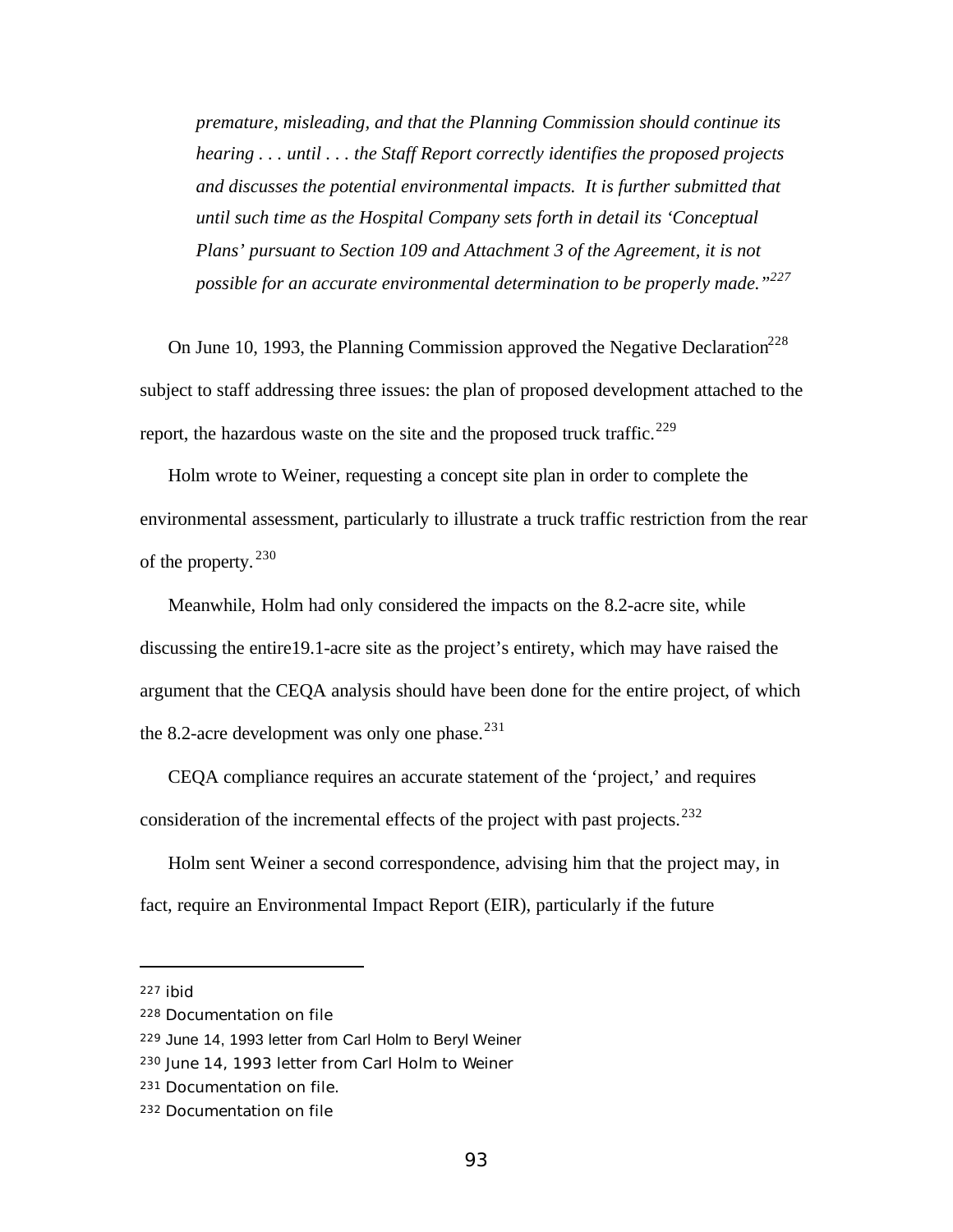development entailed more than a 70,000 square foot retail establishment. He repeated his previous information request but now, in order to conduct a thorough analysis and "*prevent possible future delays,"* Holm needed the redeveloper's intent for the *"ultimate development.*" Further, Holm believed that *"showing the ultimate intent could strengthen the . . . Agency's position regarding the need for such a project."<sup>233</sup>*

The revised project description apparently only included a 70,000-sq. ft. retail commercial building, which was met by further criticism by staff who had expected a larger development on the 19.1 acreage.<sup>234</sup>

On July 9, 1993, Holm repeated his earlier requests for pertinent information from Weiner.

*"On June 14 and June 21, 1993, I sent you letters explaining issues that have been raised regarding the subject project. I requested additional information to try to address these issues. I have not received this information. In order to keep this project moving, Hawaiian Gardens has engaged a consultant to finish the environmental review. The project description will be revised to address the maximum buildout of the 19.1 acres . . . If you would like to submit any information that may be helpful . . ."<sup>235</sup>*

Without the redeve loper's plans for the property, Holm finally revised the project description to address the maximum build-out of the 19.1 acres, raising another problem - - public notice had already been posted, giving the public insufficient notice.<sup>236</sup>

Holm's "*revised negative declaration*" was still troublesome to some members of Agency staff because:

<sup>233</sup> June 21, 1993 letter from Carl Holm to Weiner

<sup>234</sup> Documentation on file

<sup>235</sup> July 9, 1993 letter from Holm to Weiner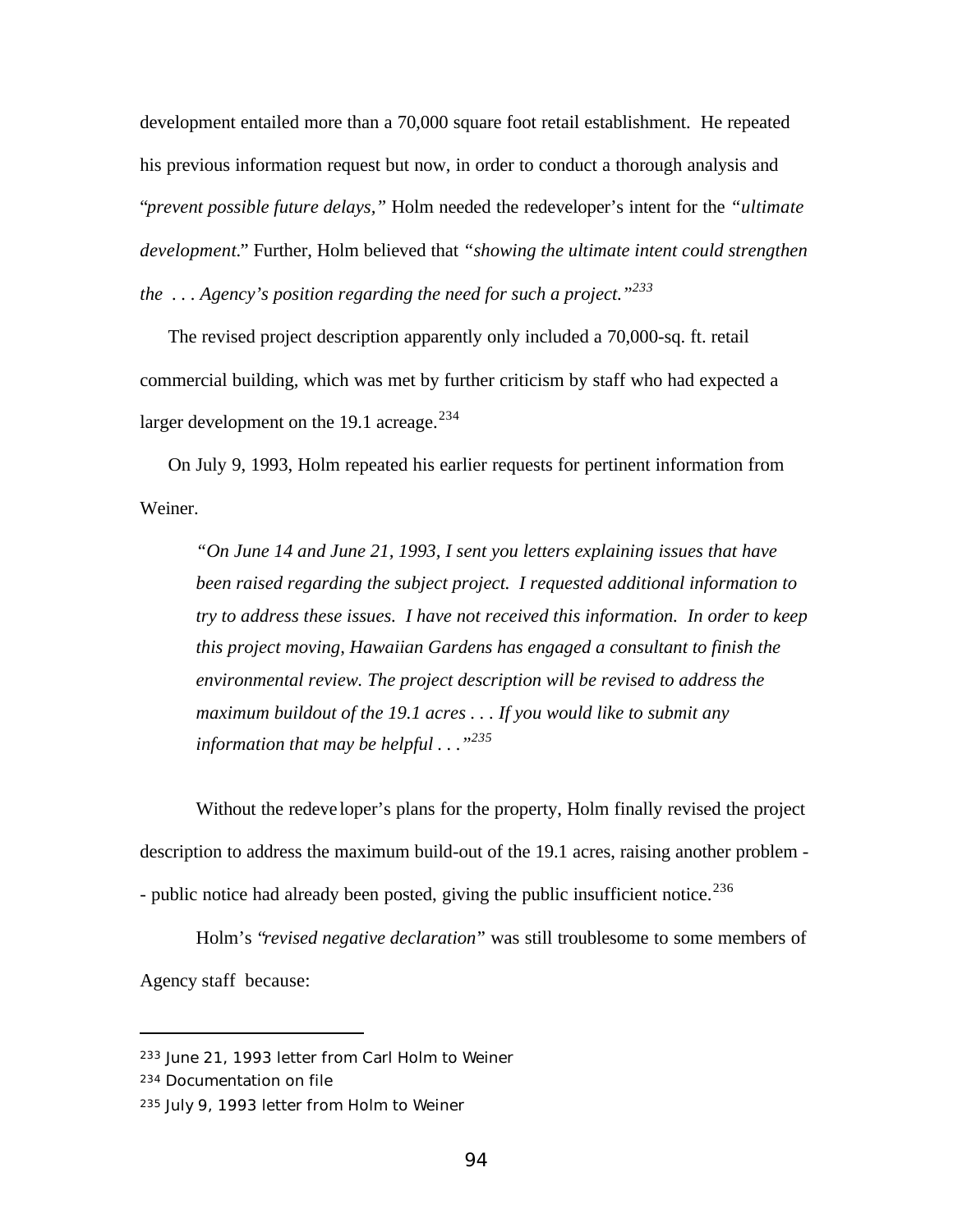- 1) The ND with attachments may not have been available to the public at the time notice of public hearing was published.
- 2) The proposed mitigation for adverse effects may not have satisfied the requirement for no significant adverse effect.
- 3) The language was vague, broad and sweeping $^{237}$

At the August 10, 1993 public hearing, Holm admitted that he still didn't know the *"exact development.*" In lieu of a plan, Holm conducted a study based on a hypothetical two-phase development. The first phase included a 70,000+ square foot market, while the second was a development of retail office space on the remaining acreage.

In his study, Holm listed impacts to the earth, noise/light, circulation (traffic) and air quality. The Agency and City adopted the Negative Declaration, and nobody objected to the findings. The time to raise objections expired.

## **Escrow Delays and Tenancy Issues**

*"The Agency agrees to concurrently upon its acquisition of such parcels of real property, to forthwith sell such parcels to Redeveloper, and the Redeveloper agrees to purchase all of such parcels." – Section II, DDA*

The property acquired by the Agency contained 13 tenants, seven of which requested reentry into the development upon completion, according to a memorandum to Weiner from Agency staff.<sup>238</sup>

<sup>236</sup> July 13, 1993 memorandum from Ritchie to Oliva

<sup>237</sup> Documentation on file

<sup>238</sup> August 31, 1993 letter from Oliva to Weiner/October 15, 1993 memorandum to Weiner from Agency staff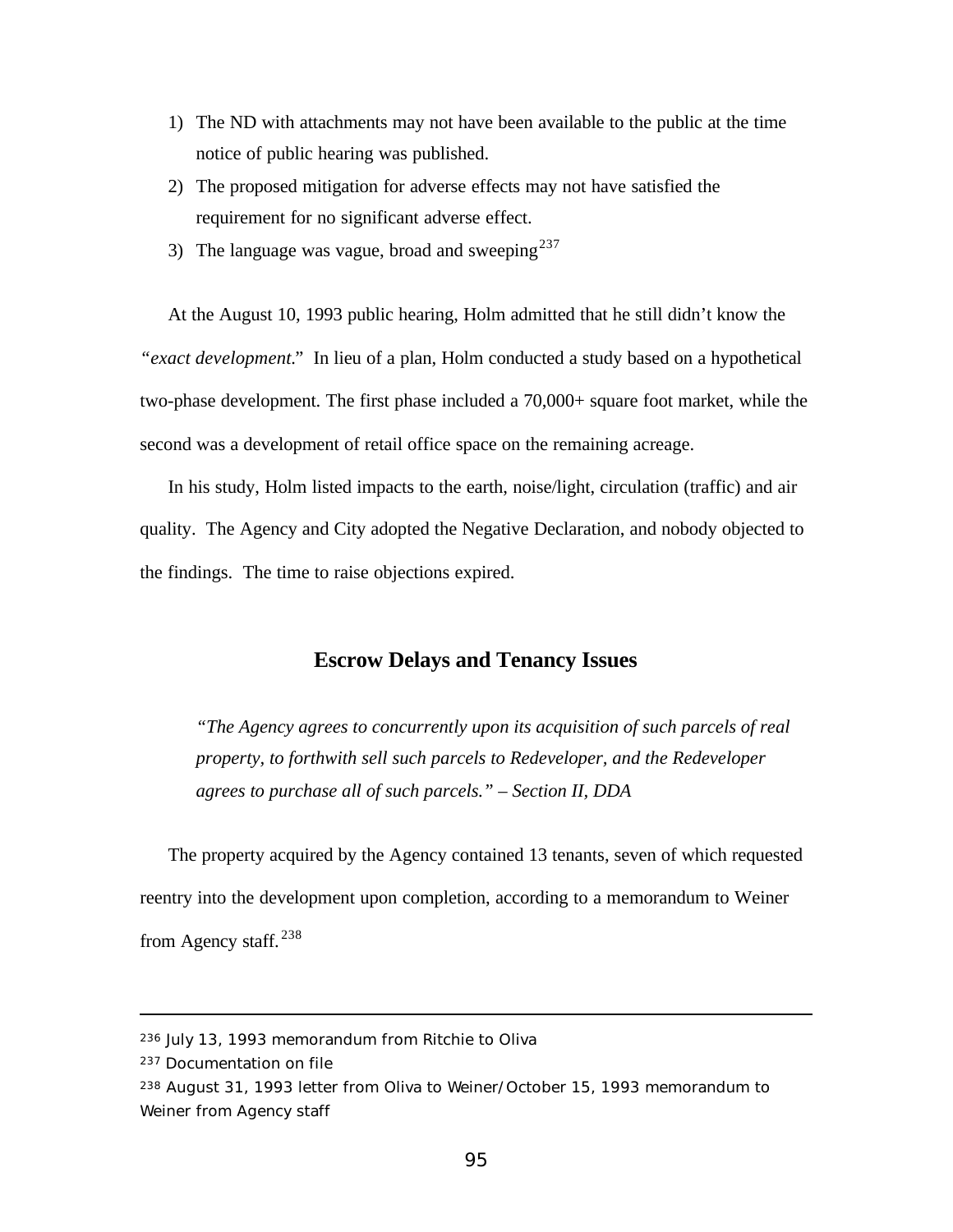On July 19, 1993, Oliva advised the tenants of their eligibility for relocation and possible goodwill benefits and prepared them for an upcoming 90-day notice-to-vacate. For one tenant, the food market, known as Plowboys, Oliva had already located a new potential site. $^{239}$ 

However, approximately one month later, on August 17, 1993, Weiner complained to Oliva about the

*"existing leases with the tenants,*" which he said "*need to be addressed and, more importantly, the proposed escrow instructions . . . are not adequate in their present form*."<sup>240</sup>

Weiner gave no further explanation about the nature his complaint, although subsequent correspondence expressly stated his desire for the tenants to remain in possession of the site. The following week, he allegedly stated that Oliva had assured him that

*"the escrows [between the Agency and the property owners] would not close until certain matters had been worked out."*

The "matters" were two-fold. First, Weiner wanted the Agency to leave the tenants *"in possession (subject to a 60 or 90 day cancellation clause) until adequate arrangements have been made for their relocation."*

Secondly, he apparently wanted to delay the escrows until the expiration of the ND's 30-day waiting period.

<sup>239</sup> July 19, 1993 memorandum from Oliva to Agency 240 August 18, 1993 letter from Weiner to Oliva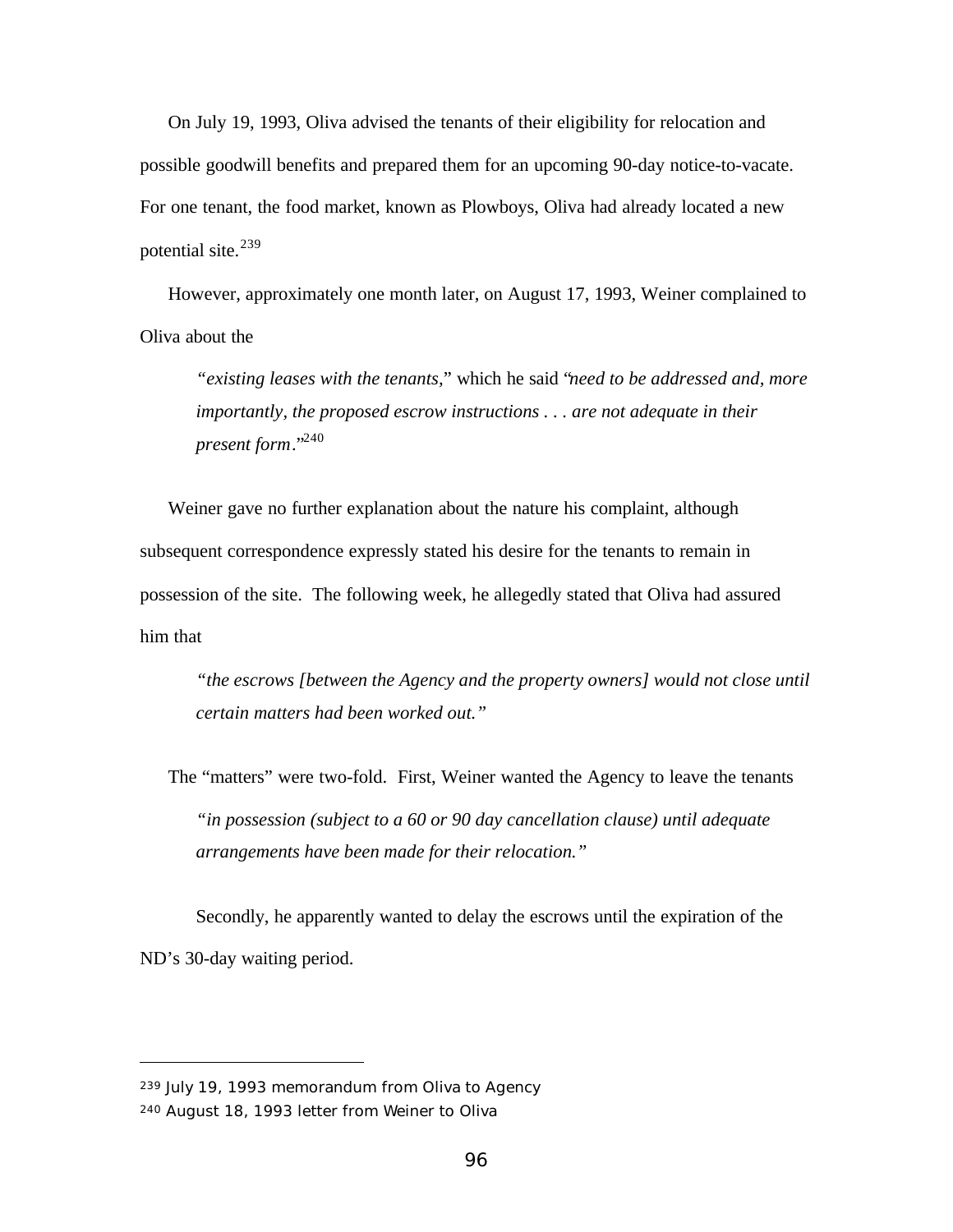Agency staff believed that at the end of the 30 days, Moskowitz would pay his portion of the purchase price. [That didn't occur for several months]. The only remaining questions dealt with agreement on escrow instructions and tenancies.<sup>241</sup>

The following day, Oliva signed a Certificate of Acceptance for the Downen property grant deed. <sup>242</sup>

The following week, in an effort to properly advise the tenants, Oliva requested the redeveloper's desires pertaining to the tenants' relocation. Particularly, he requested that Weiner identify those businesses being considered for re-entry within the completed project.

*"This information,"* he emphasized, *"is needed as soon as possible so that the relocation process may continue without major delays,*" wrote Oliva.<sup>243</sup>

The Agency grew concerned about the delays. Although it was obligated to deliver the property "*free and clear*" of the tenants' possession, the redeveloper was now dissatisfied with that arrangement. Further, the Agency was quickly completing the escrow with the property-owners, and it appeared that the redeveloper was hesitant to pay the disposition price "*concurrently*" as the parties had agreed. Members of the Agency requested a meeting with Weiner and Ritchie in order to

*"address any misunderstandings and to provide clarification . . . to review the status of this development."<sup>244</sup>*

<sup>241</sup> documentation on file

<sup>242</sup> Certificate of Acceptance for Escrow No. 93-12776-M, grant deed for Downen Property

<sup>243</sup> August 31, 1993 letter from Oliva to Weiner

<sup>244</sup> September 1, 1993 memorandum from Oliva to Navejas, Ruggeri, Ritchie and Weiner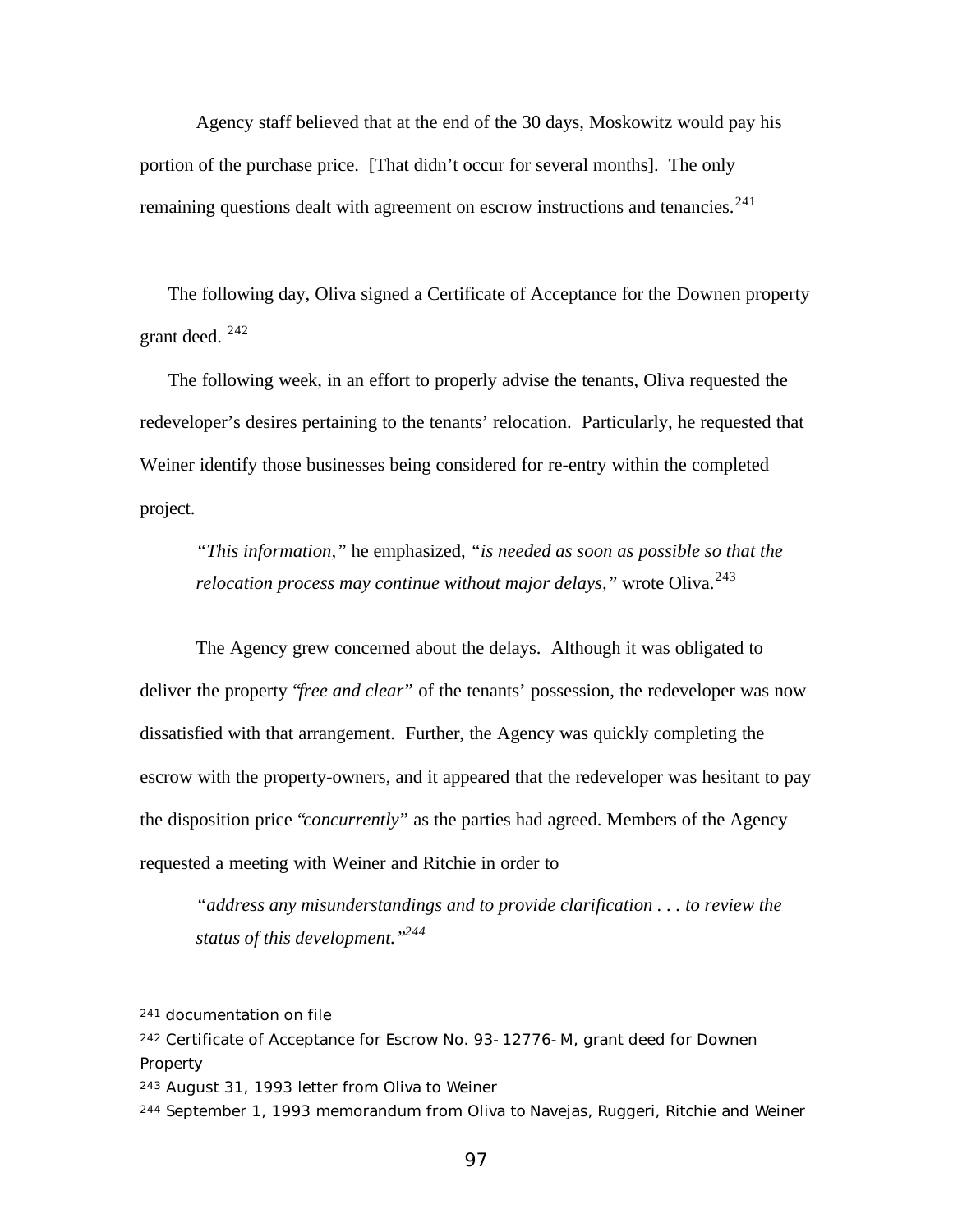Two days later, the Agency completed its acquisition of all three parcels and closed the related escrows by September 3, 1993, according to escrow documents.  $245/246$ 

Days went by, and Oliva grew impatient. While Weiner still hadn't responded to his information request regarding tenant relocation and potential re-entry, Weiner told Oliva that he wanted the tenants on the site until they are under construction or when construction is almost completed. Further, Weiner indicated that there may be a way to construct the project without interference to the current tenants."<sup>247</sup>

Oliva had reminded Weiner that during negotiations he had insisted on taking ownership of the properties clear of tenants, which contrasted from this new request. However, Oliva could not see a reason to delay the disposition escrow, particularly as the redeveloper had expressed a sense of urgency. Oliva was particularly perplexed about the notion that there were unresolved issues. Oliva waited for Weiner to clarify his wishes pertaining to tenant displacement prior to issuing 90-day notices to vacate.<sup>248</sup>

The following week, Weiner apparently stated that he would not be able to close escrows as indicated in the instructions, despite Agency staff's urging and reminder of the developer's previous desire to expedite. $249$ 

Weiner met with the Agency's ad hoc committee on September 13, 1993.<sup>250</sup> Now, the redeveloper apparently wanted to leave the tenants on the property even during

<sup>245</sup> September 3, 1993 Buyer's Closing Statement, World Title Company

<sup>246</sup> Escrow Documents dated August 2, 1993 World Title Company

<sup>247</sup> Documentation on file

<sup>248</sup> ibid

<sup>249</sup> Documentation on file

<sup>250</sup> September 28, 1993 memorandum from Oliva to Weiner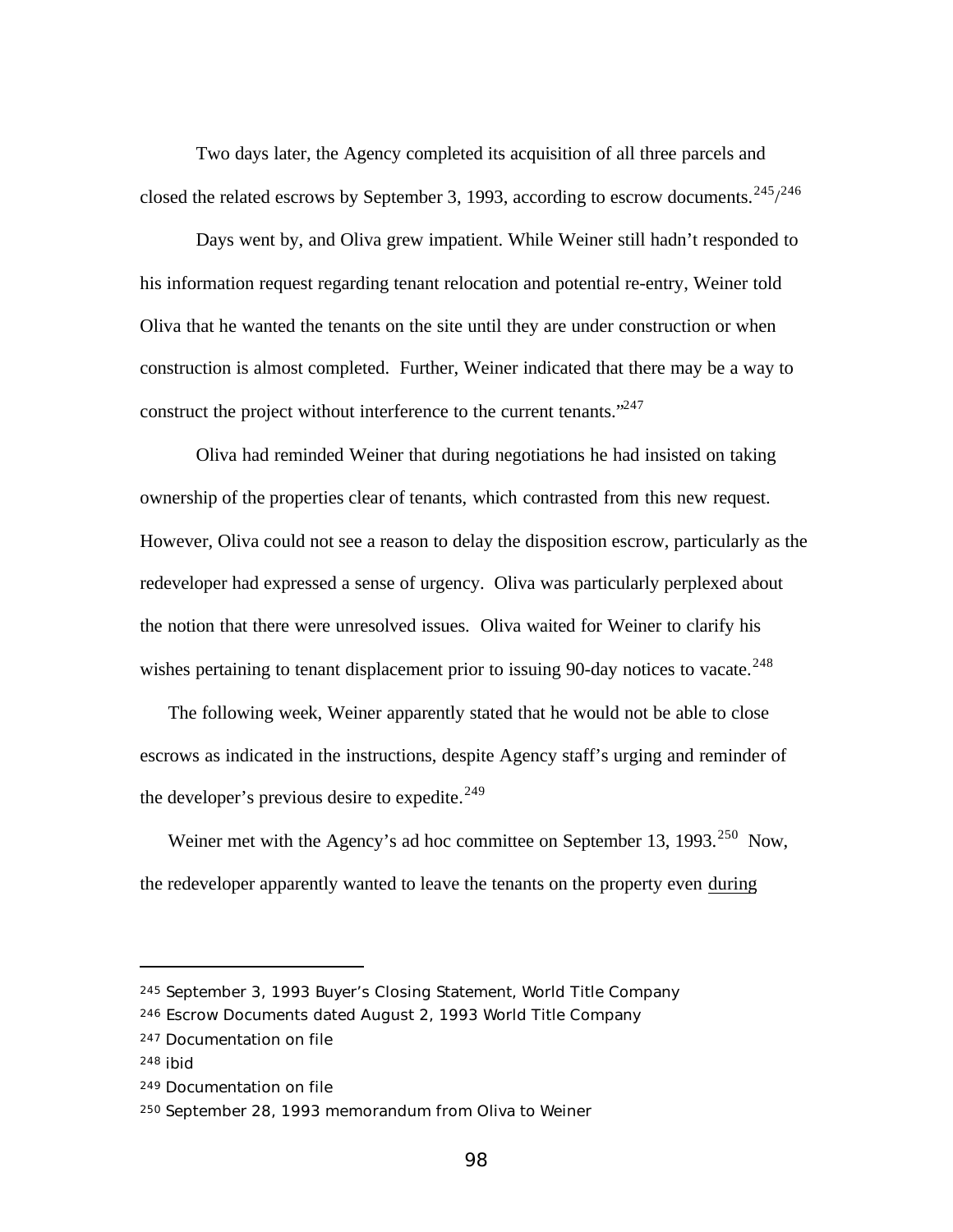construction. Agency staff was perplexed and concerned about whether it was necessary to acquire or condemn the properties. $251$ 

Further, because Moskowitz still had no clear plans pertaining to the final development, Agency staff was unsure of appropriate action pertaining to the tenants. The leases automatically terminated upon acquisition of the property by the public agency for a public purpose.  $252$ 

Meanwhile, the Agency attempted to open the disposition escrow with the bank chosen by Weiner, but were

*"unable to obtain any cooperation from the bank . . . [Weiner's] office was contacted for assistance. We were notified that [Weiner was] in court and not available."<sup>253</sup>*

On October 1, 1993, Oliva made a written request to open escrow to the First Los Angeles Bank<sup>254</sup> and sent requests to both Weiner and Moskowitz on the following October 4. In the interim, Agency staff, Lydia Jewell (Jewell), made attempts to contact Weiner by telephone. Weiner was unavailable.

Meanwhile, the Agency began relocating tenants despite having no information from the redeveloper.<sup>255</sup>

Oliva urged Weiner to expedite the redeveloper's relocation plans for the remaining tenants.

<sup>251</sup> Documentation on file

<sup>252</sup> Documentation on file

<sup>253</sup> September 28, 1993 memorandum from Oliva to Weiner

<sup>254</sup> October 1, 1993 letter from Oliva to Pat Albers of First Los Angeles Bank

<sup>255</sup> October 12, 1993 Redevelopment Agency minutes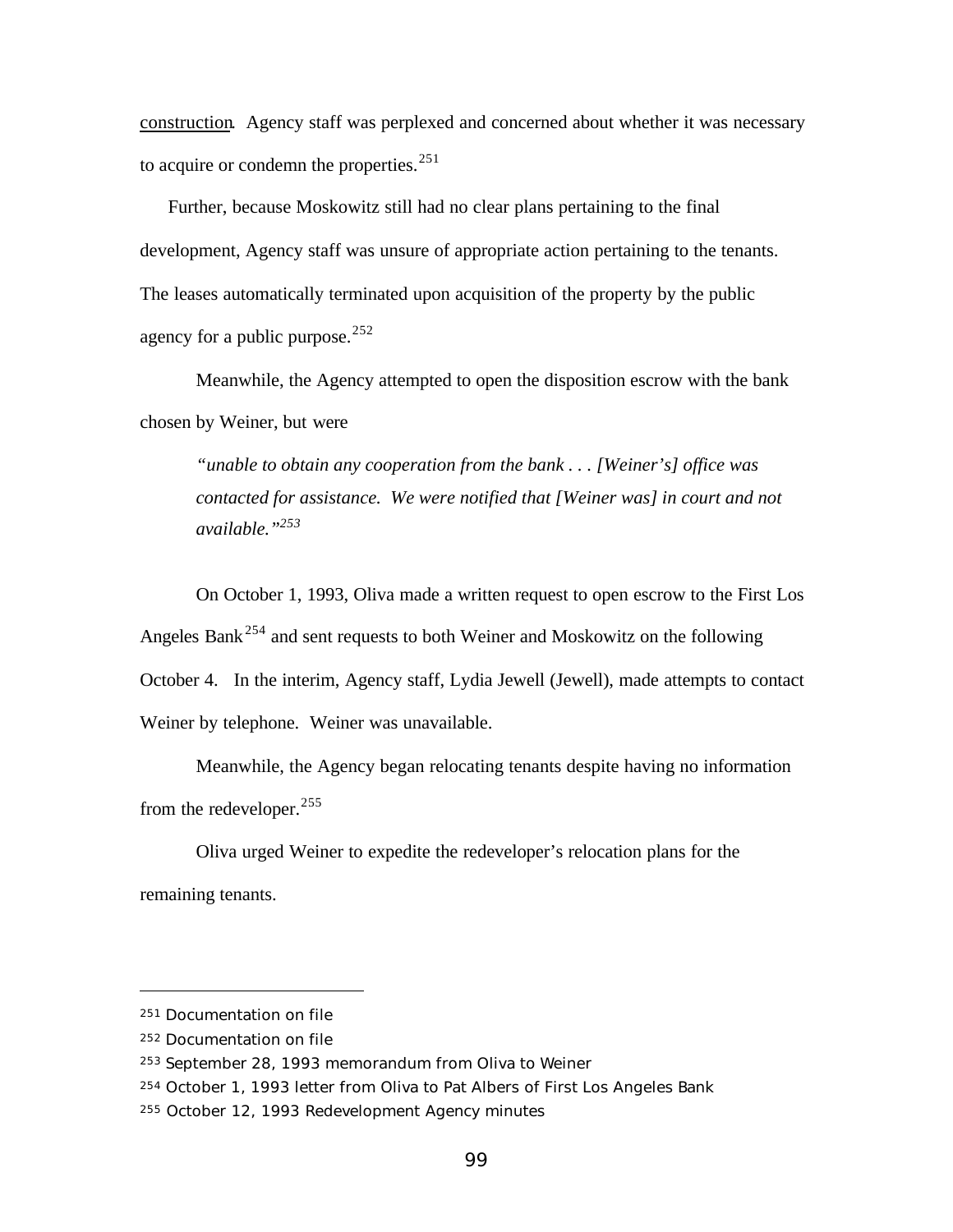"*As indicated in previous correspondence, this information is needed as soon as possible so that all avenues of relocation and goodwill costs can be addressed."<sup>256</sup>*

On October 21, 1993, Oliva continued his attempt to open escrow. He forwarded additional information to the bank, including a closing deadline of October 29, 1993.<sup>257</sup>

Two weeks later, Weiner forwarded several leases with rider agreements to Oliva with an apparent expectation that Oliva would obtain the tenants' signatures for the benefit of Moskowitz. <sup>258</sup>

Oliva promptly forwarded the material to ad hoc committee members, Navejas and Ruggeri, for review with the attached note:

*"These are the documents promised by Mr. Weiner over four weeks ago . . . I am somewhat surprised that this took so long . . ."<sup>259</sup>*

Agency staff grew concerned about the redeveloper's nonpayment, the delay of escrow and doubted that tenants would be willing to execute the rider agreements that had been apparently requested by Weiner.<sup>260</sup>

On November 21, 1993, Weiner met with the tenants to encourage them to remain on the premises for roughly a year, according to a letter from relocation consultant Al Kalian. He still, however, refused to disclose his plans for any possible re-entry.  $^{261}$ 

<sup>256</sup> October 15, 1993 letter from Oliva to Weiner

<sup>257</sup> October 21, 1993 memorandum from Oliva to Albers

<sup>258</sup> November 3, 1993 letter from Weiner to Oliva with attached leases and riders

<sup>259</sup> November 8, 1993 memorandum from Oliva to Navejas and Ruggeri

<sup>260</sup> Documentation on file

<sup>261</sup> December 21, 1993 letter from Kalian to Oliva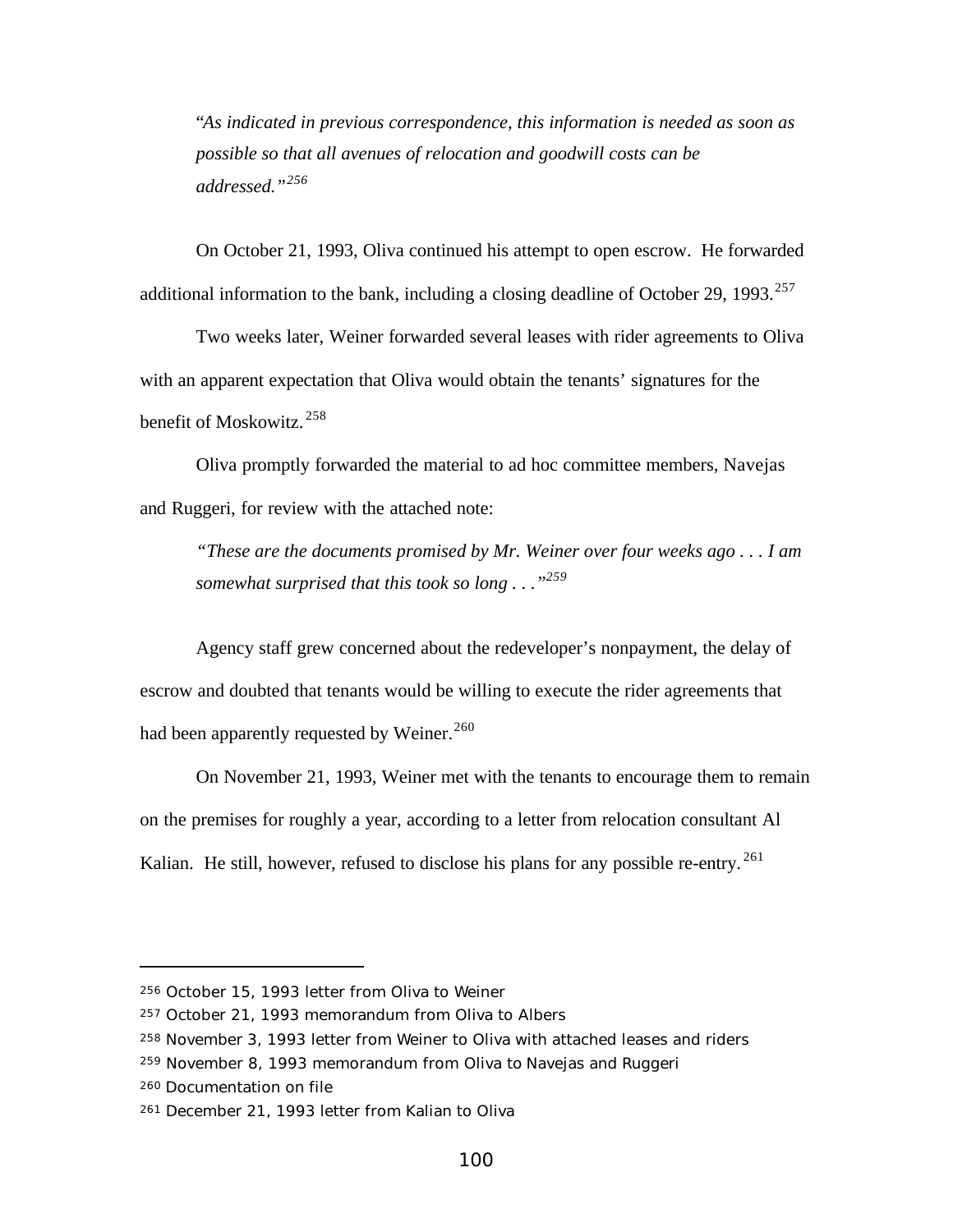Two weeks later, on December 7, 1993, Weiner sent nine leases to Oliva and specifically requested that Oliva obtain the tenants' signatures on Weiner's behalf. Weiner alleged in his letter that the leases

"*maintain largely the same rental rates and terms as the leases previously entered into by these tenants. All provide for termination upon six months' written notice . . . , so that there will be no interference or delay in the construction or completion of the development of the Property*."<sup>262</sup>

The following day, Weiner reportedly stated that Moskowitz would not take title until they either obtained signed leases or cleared the property of tenants.<sup>263</sup> And by the end of December, Weiner insisted that the lease agreements were *"necessary prior to the close of escrow"* in a December 27, 1993 letter to Oliva.<sup>264</sup>

Weiner's claims were false, said Oliva, in a memorandum to Navejas and

Ruggeri. He wrote,

"*I do not recall the closing of escrow or disposition of properties to the redeveloper requiring the execution of agreements or the Agency addressing this matter. As you may recall, the original intent was to acquire the properties and relocate the tenants. Now the redeveloper has prepared agreements that provide expiration dates of 6/94, 7/94, 12/94, 12/96; 2/00; and 6/01 . . . I fail to see the relation of the sale of the property and what rental or lease agreements the redeveloper wants to enter into with the tenants." <sup>265</sup>* [emphasis added]

<sup>262</sup> December 7, 1993 letter from Weiner to Oliva

<sup>263</sup> Documentation on file

<sup>264</sup> December 27, 1993 letter from Weiner to Oliva

<sup>265</sup> December 28, 1993 memorandum from Oliva to Navejas and Ruggeri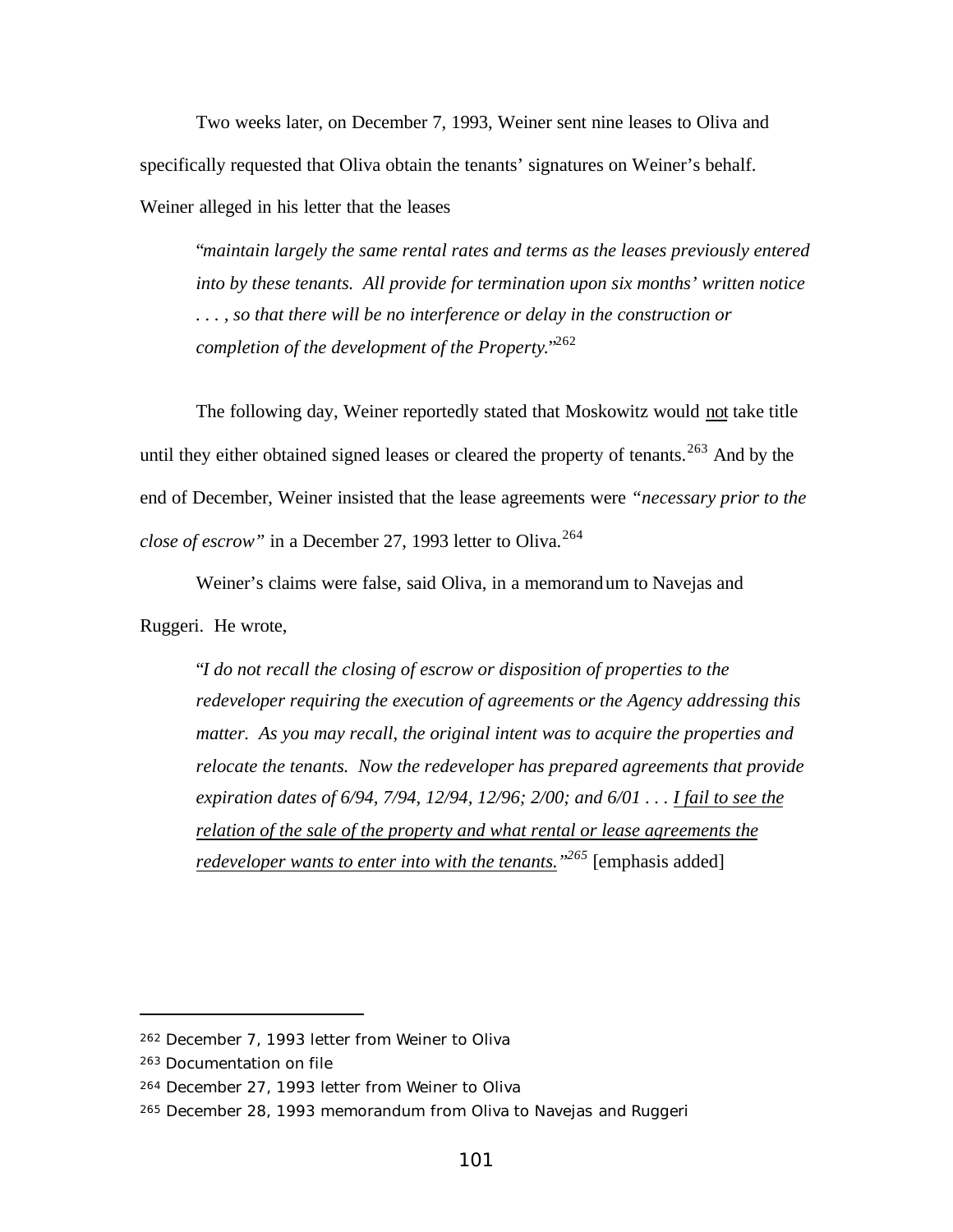When the New Year arrived, escrow still hadn't closed, and because the Agency had advanced the entire \$5.5 million, its members grew increasingly concerned and confused about the developer's conditions pertaining to the disposition of the property.<sup>266</sup>

On January 10, 1994, Weiner clarified his intent and conditions.

*" . . . interests of both the Agency and the redeveloper would be best served by allowing the tenants currently in possession . . to remain as tenants . . for as long as is reasonably possible without delaying the progress of construction. In this way, there would be no need to pay relocation and/or goodwill fees to tenants at the present time, and further, the additional time would enable the redeveloper to attempt to formulate plans to allow some (but possibly not all) of the existing tenants to remain on the site after construction is completed, thereby eliminating the need altogether to pay relocation and/or goodwill fees . . .The Redeveloper . . . would prefer to have the tenants in possession . . . "<sup>267</sup>*

However, because the redeveloper hadn't yet paid his share of the costs, he had little incentive to pursue this issue, according to Agency documents, leaving the Agency in a precarious position.

By now, the Agency faced a quandary. Under the conditions of the DDA, it was to deliver title "*free and clear*" within 90 days; it still had no tenant reentry information, which compromised its ability to relocate tenants, and now the redeveloper was demanding that the Agency obtain leases from the tenants.

Meanwhile more tenants had relocated, $268$  and the remaining tenants, according to Oliva, were disinterested in leasing from Moskowitz, a notion Weiner called *"curious."*

<sup>266</sup> Documentation on file

<sup>267</sup> January 10, 1994 letter from Weiner to Ritchie

<sup>268</sup> January 11, 1994 Agency minutes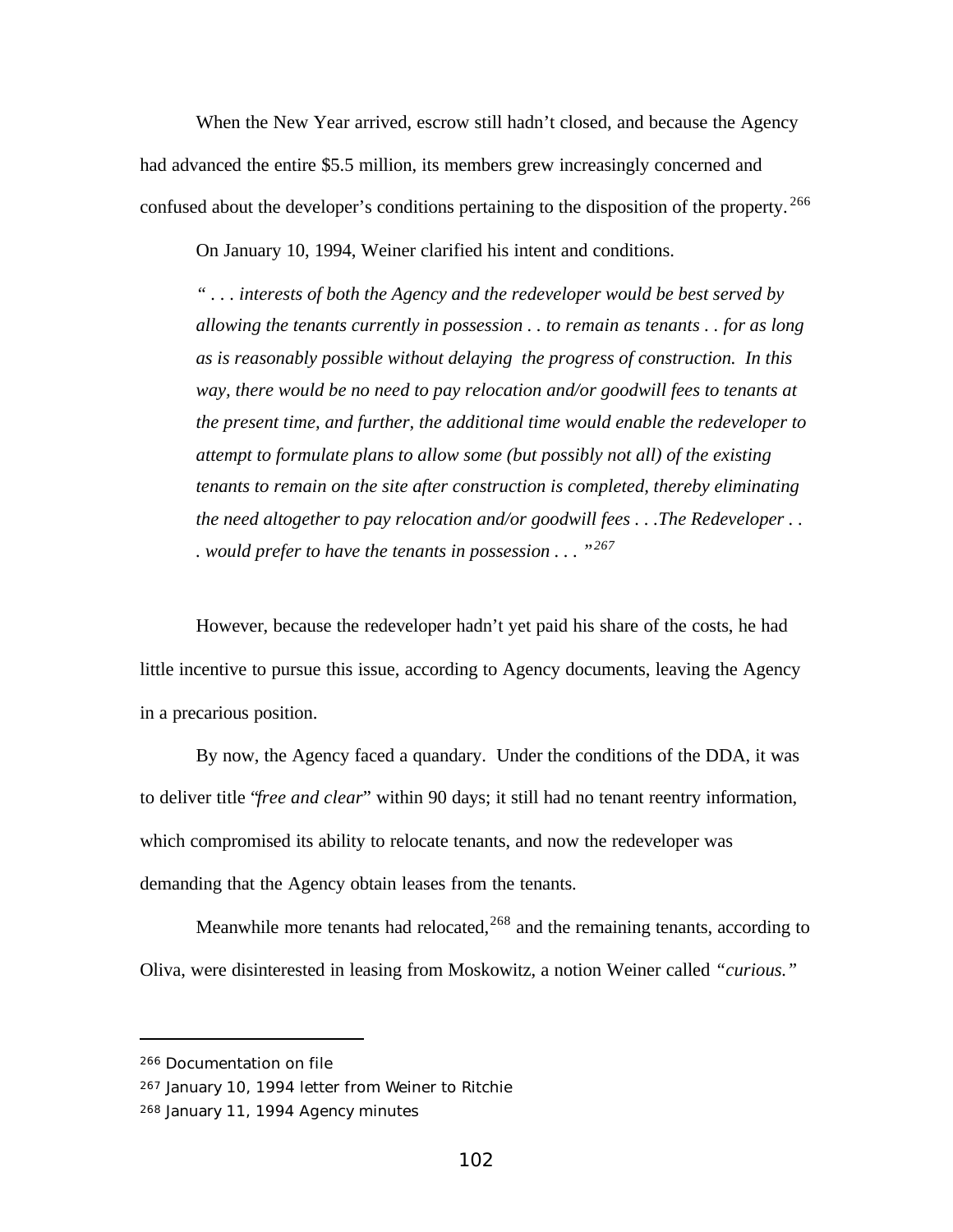Some tenants, Weiner said, had expressed interest in remaining on the premises. Weiner, instead, accused Oliva of not forwarding the leases to tenants, which Weiner alleged were intended *"to reduce relocation and goodwill expenses*."<sup>269</sup>

On March 11, 1994, Ritchie notified Plowboys' attorney that while the City wished to retain that business, the redeveloper wished

*"to proceed with the redevelopment of the property and has requested the redevelopment agency take the necessary steps to provide us title free of any adverse possession."*

He warned that without making arrangements [likely with the redeveloper], the Agency would be forced to evict Plowboys.  $270$ 

Many of the tenants reportedly didn't want to relocate, and despite the Agency's efforts to obtain the redeveloper's plans for possible re-entry, Agency staff felt it was at an impasse. Now, however, the redeveloper was even willing to take the existing leases between the Agency and the tenants and consider that to be the Agency's commitment.

While Ruggeri wished to heed to Moskowitz's desires and have tenants sign leases with Moskowitz, and avoid notices to vacate, Oliva believed that the 90-day notices were mandatory even with the signed leases.

Oliva sent the notices to vacate, and Weiner reiterated Moskowitz's preference to obtain the property with tenants, not free and clear per the DDA. If the Agency was unwilling to obtain signed leases for Moskowitz, however, Weiner had apparently expressed a willingness to take the property and pay the disposition costs, accepting the

<sup>269</sup> January 28, 1994 letter from Weiner to Ritchie

<sup>270</sup> March 11, 1994 letter from Ritchie to Del Guercio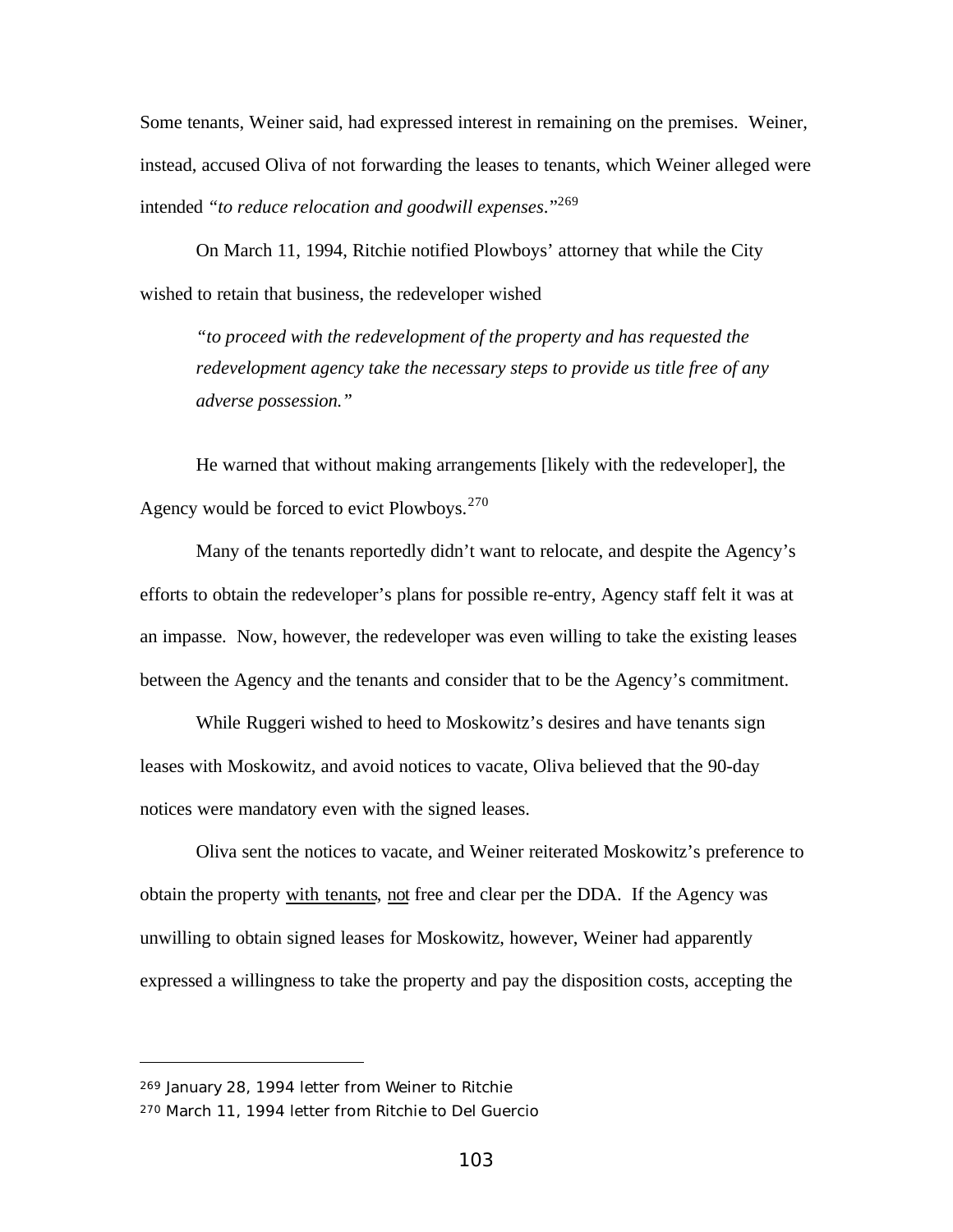tenants with their present status, with or without leases, and assuming the burden of evicting them. $271$ 

If unlawful detainer actions became necessary, however, Weiner expected to be Indemnified for costs incurred in getting the tenants off the property.

Further, the redeveloper now apparently desired an additional six months prior to taking possession and indicated that the tenants would be part of a parking lot and could therefore stay during construction. *<sup>272</sup>*

Two days later, Oliva served the tenants with notices to vacate by June 23, 1994.<sup>273</sup>

Three of the tenants had already expressed displeasure. While the Plowboys wanted to extend the 90-day deadline, the Lakewood Suzuki dealership and the Downen Garden Center were dissatisfied with settlement offers (\$118,000 plus four months free rent and \$85,335, respectively).  $274/275$ 

Ritchie requested to Weiner that he

"*follow-up as soon as possible with these businesses . . . in view of the pendency of the notices."*

<sup>271</sup> documentation on file

<sup>272</sup> documentation on file

<sup>273</sup>January 31, 2000 copy of Court of Appeal, Case B128553

<sup>274</sup> April 12, 1994 staff report to Agency

<sup>275</sup> documentation on file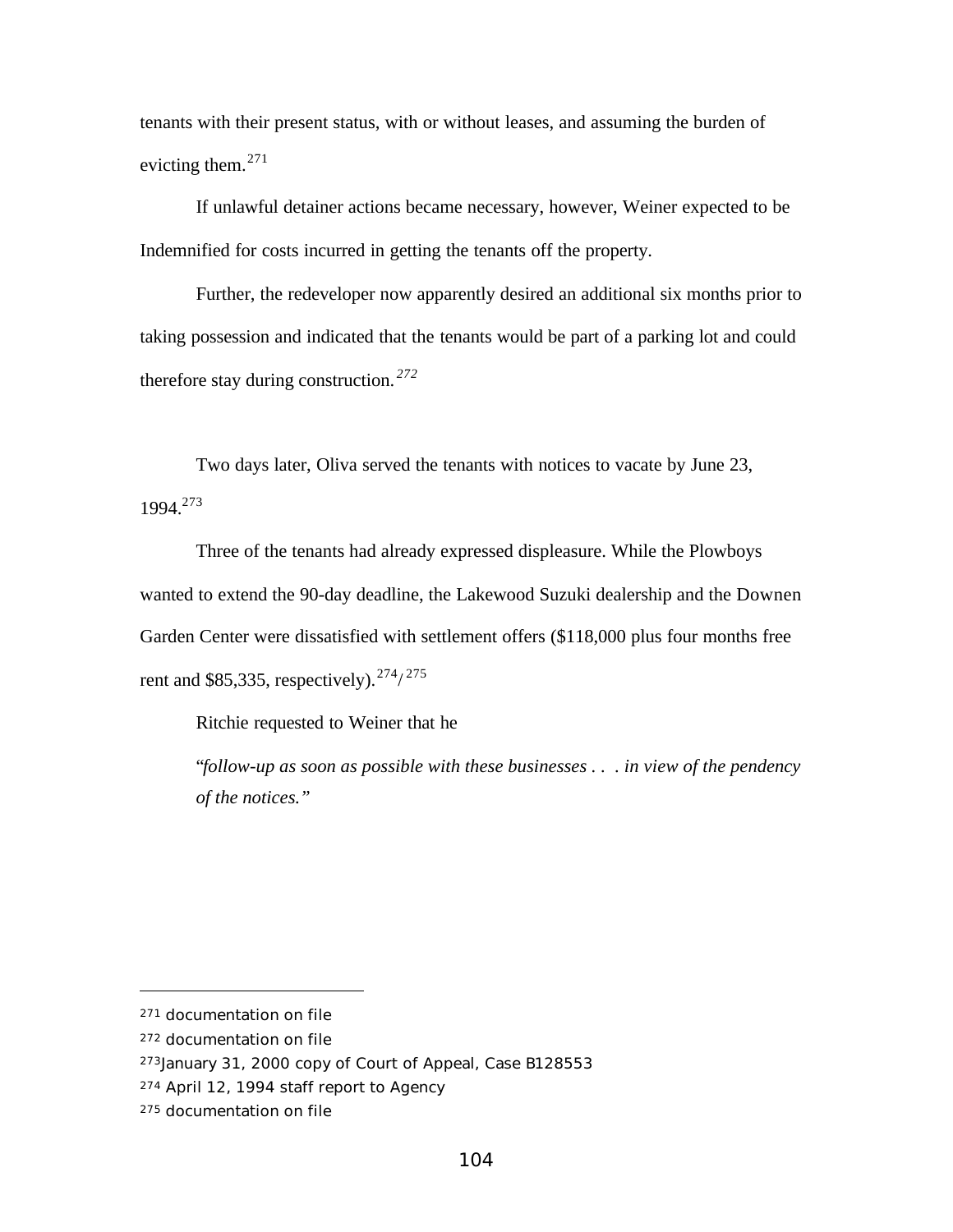Because Moskowitz expressed the desire to make "*interim arrangements*" with the tenants, to negotiate for lease extensions and settlements and to *"retain*" some of the tenants in the "*new project,"*<sup>276</sup> Ritchie requested that Weiner

"*discuss the situation . . . and the possibility of mitigating any damages by extending their occupation of the property and possibly finding a way to incorporate their business into the new center."*<sup>277</sup>

Despite the fact that escrow still hadn't closed and that the redeveloper had failed to meet his obligation to acquire the property concurrent with the Agency's purchase, Weiner requested an amendment to the DDA. He appears to have delayed the escrow on the condition of the DDA's amendment and obtaining the leases.

As soon as the Agency agreed to amend the DDA and turn over the property with the existing leases, escrow was set for closure.  $278$ 

Shortly thereafter, on May 18, 1994, Weiner returned to the tenants and told them they could ignore the 90-day notices and remain in possession unless they failed to execute Moskowitz's leases.  $279/280$  At that time, it appears that seven tenants -- Club Cheers, Just Havin Fun, Bartha's Donuts, Plowboys, Bi-Rite Meat, Lakewood Suzuki and Downen's Garden Center -- remained on the property, paying monthly rent ranging from \$690.51 for Bartha's Donuts to  $$12,331.42$  for Plowboys market.<sup>281</sup>

<sup>276</sup> April 14, 1994 letter from Ritchie to Weiner

<sup>277</sup> ibid

<sup>278</sup> May 9, 1994 Bank of America Transaction Record

<sup>279</sup> May 18, 1994 letter from Weiner to tenants

<sup>280</sup> January 31, 2000, Copy of official court records, court of Appeal, Case No. B128553 281 Agency Rental Statement dated May 3, 1994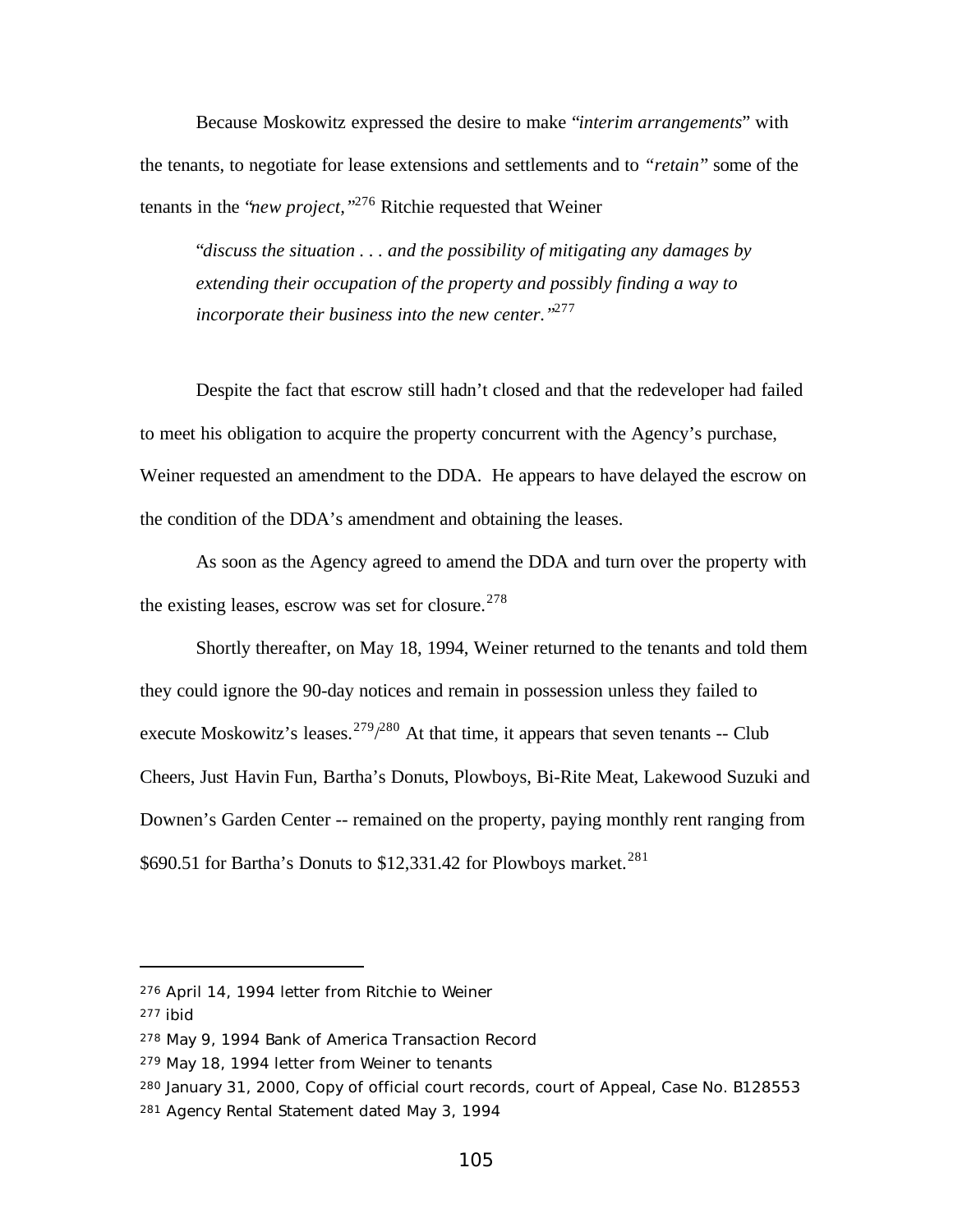On June 7, 1994, Oliva notified Ritchie that the owners of the Lakewood Suzuki (the Downen family or Downens) were unhappy. Both Mrs. Downen and Oliva, himself, had unsuccessfully attempted to contact Weiner by telephone to discuss the matter. Disinterested in leasing any longer from the redeveloper, the Downens wished to simply settle on a reasonable relocation, Oliva reported.<sup>282</sup>

William Weinberger (Weinberger) of Selvin & Weiner & Weinberger informed the tenants that Moskowitz would be depositing checks received into a trust account and that *"upon receipt of an executed lease . . . the moneys will be credited toward rent due and owing."<sup>283</sup>*

Although the Plowboys Market, which also housed the Bi-Rite meat department, apparently stayed at its location until October 15, 1995,  $284$  it appears that the City ultimately lost 12 businesses, including seven which appeared to have been a source of sales tax, leaving the City without the income. No tenants have been permitted to reenter the site.

Making matters worse for the Agency, it appears that five of the tenants filed civil complaints against the Agency, at least four of which were complaints in inverse condemnation, resulting in over \$2 million in judgments against the Agency. The redeveloper refused to pay for 50 percent of the costs because

*"The Agency was required under the terms of the original DDA to remove all tenants and sub-tenants from the property prior to the close of escrow. Since the Agency failed to deliver possession of the property with Bi-Rite removed before*

<sup>282</sup> Documentation on file

<sup>283</sup> December 16, 1994 letter from Weinberger to tenants (Plowboys, Downen Garden Center, Just Havin Fun)

<sup>284</sup> January 31, 2000 copy of Court of Appeal, Case B128553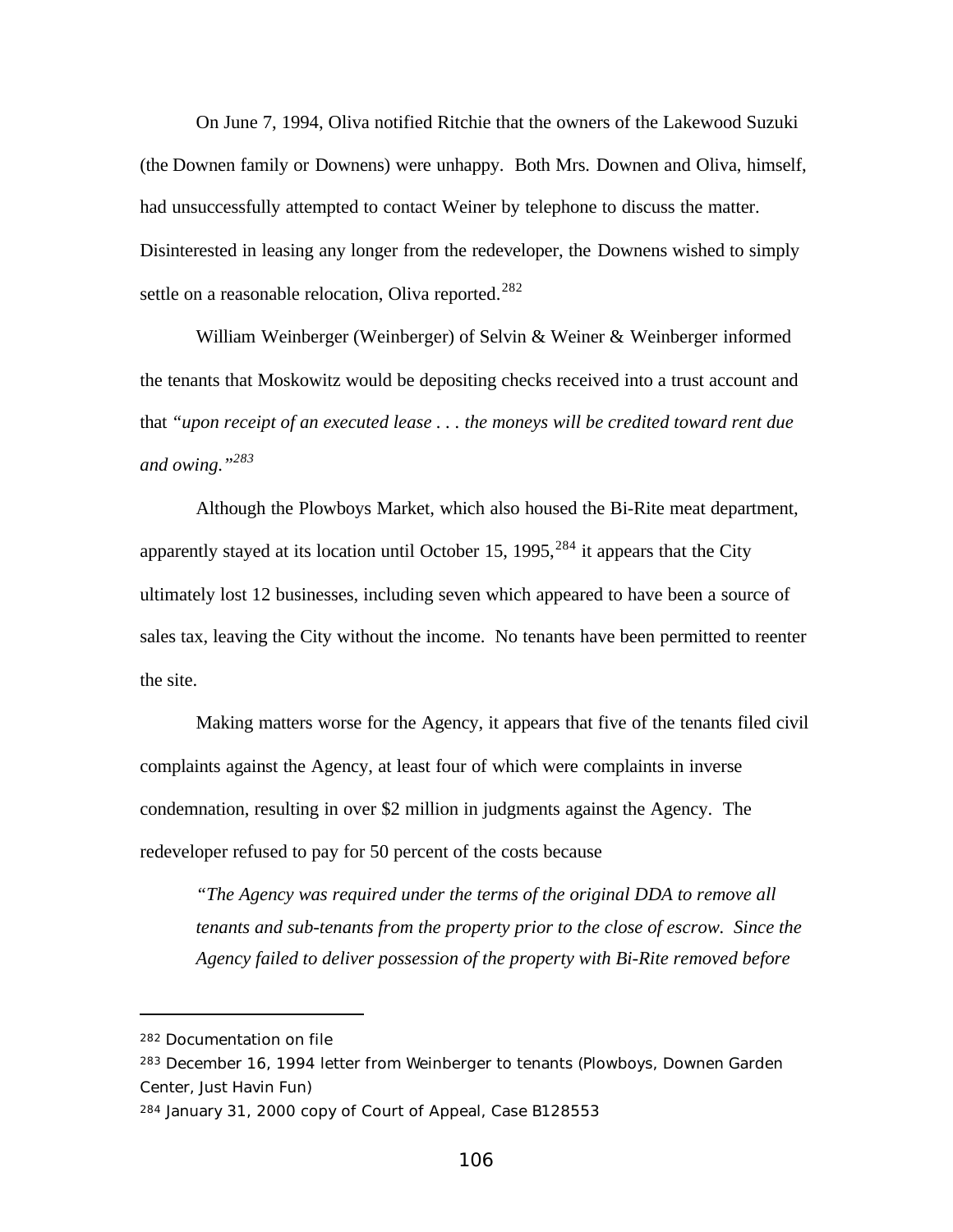*the escrow was closed, the Agency unconditionally agreed to indemnify Dr. Moskowitz from Bi-Rite's claims."<sup>285</sup>*

Moskowitz had apparently filed suit against the Agency for express indemnification [JLAC note: This is the third legal action that Moskowitz and/or the Hospital Company filed against the Agency]. However, Weiner proposed that the complaint be "deferred" to avoid

*"having the same jury which is hearing testimony about the Agency's violation of Bi-Rite's civil rights also hear testimony about more breaches or defaults by the Agency."<sup>286</sup>*

<sup>285</sup> November 16, 1998 letter from Weiner to Anthony Lopez 286 November 16, 1998 letter from Weiner to Lopez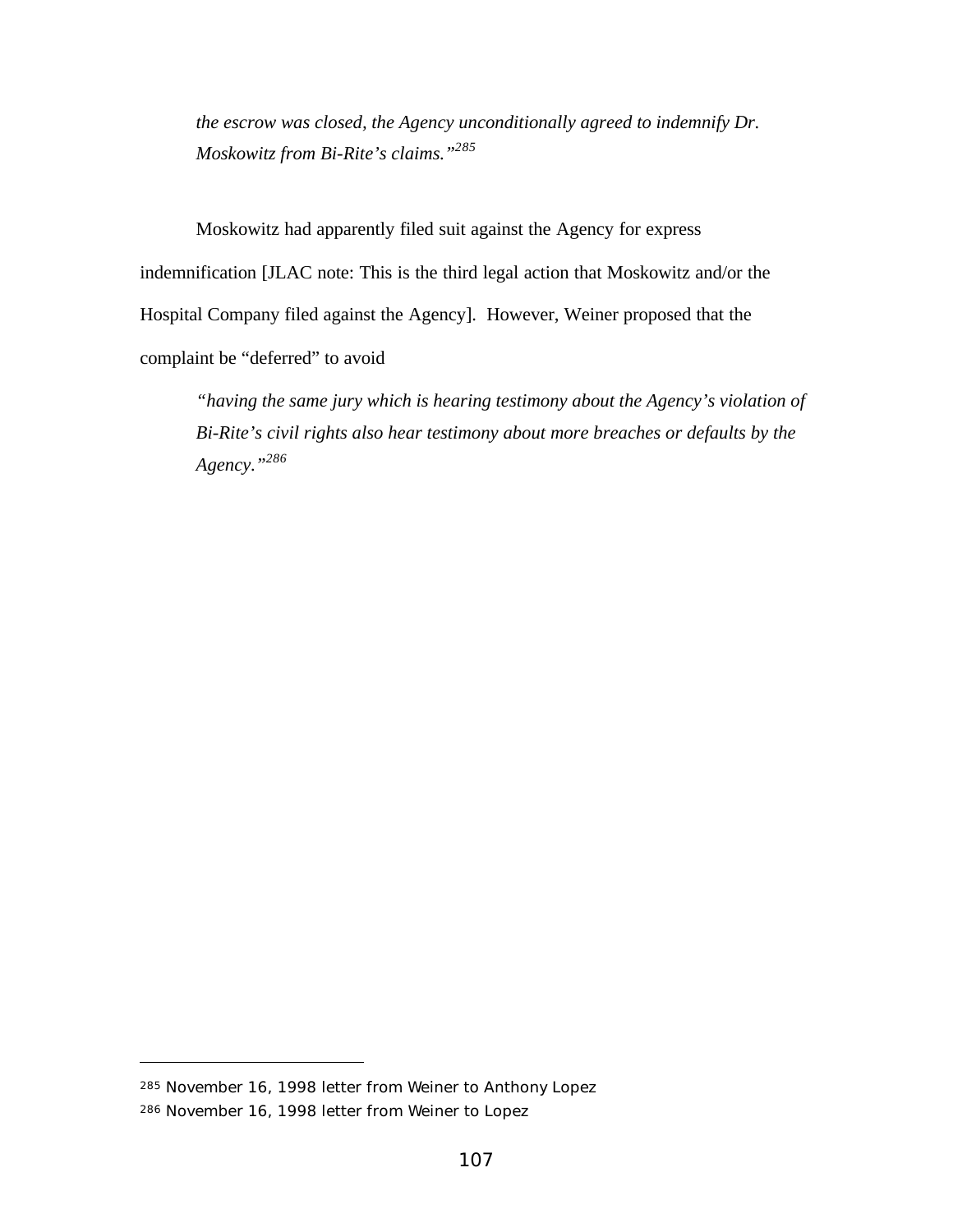#### **The First Amendment to the DDA**

Weiner first requested an amendment to the DDA in early 1994, during the Agency's attempt to collect the redeveloper's acquisition payment.

During negotiations for the Amendment, Weiner displayed similar patterns as during the negotiations for the DDA. He prepared the amendment and circumvented Ritchie while insisting on immediate execution.

After initial review, Ritchie sent correspondence to Weiner urging dialogue. Weiner did not return the call until the end of the day on the April 21, 1994. The following morning, Ritchie again telephoned Weiner but never received a callback, Ritchie told the Agency. <sup>287</sup>

In fact, as of 1:00 p.m. on the day before the Agency was scheduled to consider the item, Weiner apparently hadn't even sent the language to Oliva.<sup>288</sup> When he did send the item to Oliva, he marked the letter *"cc: Graham Ritchie,*" leading Oliva to believe that Ritchie had also received the item. <sup>289</sup> Ritchie, however, never received it, and Oliva later realized that

*"[Ritchie] was not provided with a copy of the amendment by the Redeveloper's legal counsel, as noted on Mr. Wiener's April 25, 1994 correspondence."<sup>290</sup>*

<sup>287</sup> April 26, 1994 Redevelopment Agency minutes

<sup>288</sup> April 25, 1994 facsimile memorandum from Oliva to Weiner

<sup>289</sup> April 26, 1994 Agency minutes

<sup>290</sup> April 26, 1994 memorandum from Oliva to Agency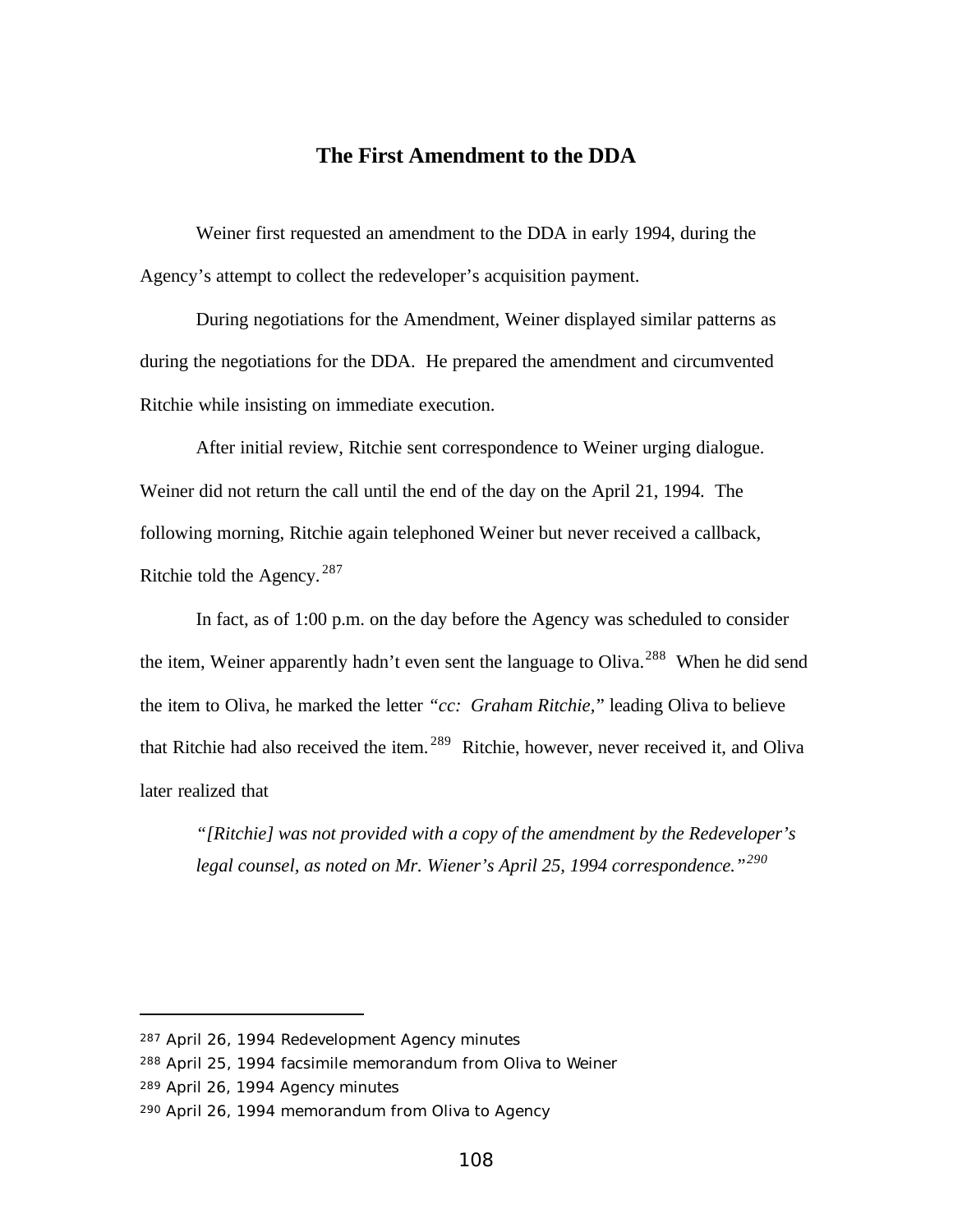Despite the fact that the item hadn't been discussed or negotiated, Weiner sent the amendment executed, along with notification that he had instructed the escrow holder to proceed with closure.<sup>291</sup>

Upon receipt of the language, staff reported its interpretation.

- 1) Moskowitz is added as co-redeveloper
- 2) The redeveloper's share of acquisition cost is \$2.75 million
- 3) The escrow will close on or before April 29, 1994
- 4) The Agency indemnifies the redeveloper for costs related to hazardous substances, as per the current DDA
- 5) The Agency/City acknowledges that it has not made any offers to third parties to remain on the site
- 6) The Agency and City will continue to assist the Redeveloper to obtain exclusive "*free and clear*" possession of the site<sup>292</sup>

At the April 26, 1994 Agency meeting, Ritchie recommended continuing the item as he felt the terms were unacceptable.<sup>293</sup> Some of the problems of the amendment included elimination of the redeveloper's obligation to pay its share of goodwill and relocation assistance costs that had previously been agreed in the DDA and a provision that permitted the redeveloper to remove tenants whenever it chose, thereby exposing the Agency to additional financial liability. <sup>294</sup>

However, despite the fact that neither Ritchie nor she, herself, had reviewed the item, Navejas declined to continue the item.

<sup>291</sup> April 25, 1994 letter from Weiner to Oliva

<sup>292</sup> Staff report dated April 26, 1994

<sup>293</sup> ibid

<sup>294</sup> Documentation on file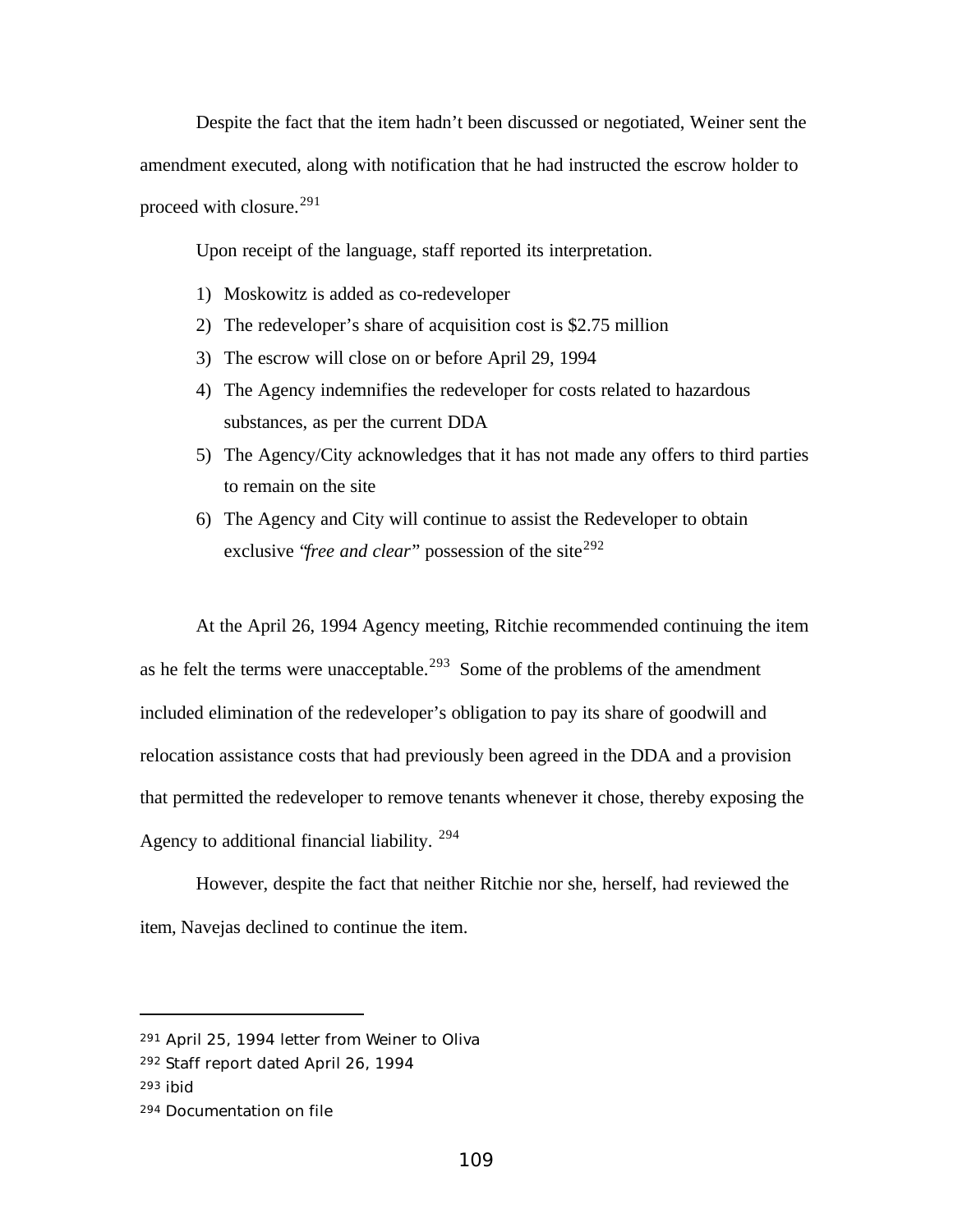*"A meeting was held with Beryl Weiner,"* and *"this was to be completely handled for this evening so we [can] go forward with this development."<sup>295</sup>*

As instructed, Ritchie modified the amendments during the session, and the

Agency voted to approve,

- 1) The addition of Irving Moskowitz, M.D. as a redeveloper
- 2) The permission for the redeveloper to hire his own counsel to obtain exclusive possession of the property.
- 3) Indemnification of reasonable legal fees related to obtaining exclusive possession of the property.
- 4) The redeveloper's disposition cost of \$2.75 million plus one-half costs for relocation and goodwill.
- 5) The escrow closure of May 6, 1994.
- 6) The Agency's assumption of costs associated with removal of hazardous substances
- 7) Holding the redeveloper harmless for delays in the development that occurred as a result of entities or persons who claim right to possession or interfere with the redeveloper's rights to the site. $^{296}$

With reference to the redeveloper's obtaining exclusive possession of the site, the Agency approved the following language.

*"With respect to Redeveloper obtaining exclusive possession of the site, redeveloper shall have the right to employ such attorneys as it may select to prosecute such action or actions and if the hourly fees of such attorneys are acceptable to Agency, it shall indemnify redeveloper for such fees and costs. In the event Agency does not approve such fees, Agency shall retain and compensate counsel of its choice to prosecute such action."<sup>297</sup>*

<sup>295</sup> April 26, 1994 Agency minutes

<sup>296</sup> May 3, 1994 executed Amendment to the DDA

<sup>297</sup> April 26, 1994 Agency minutes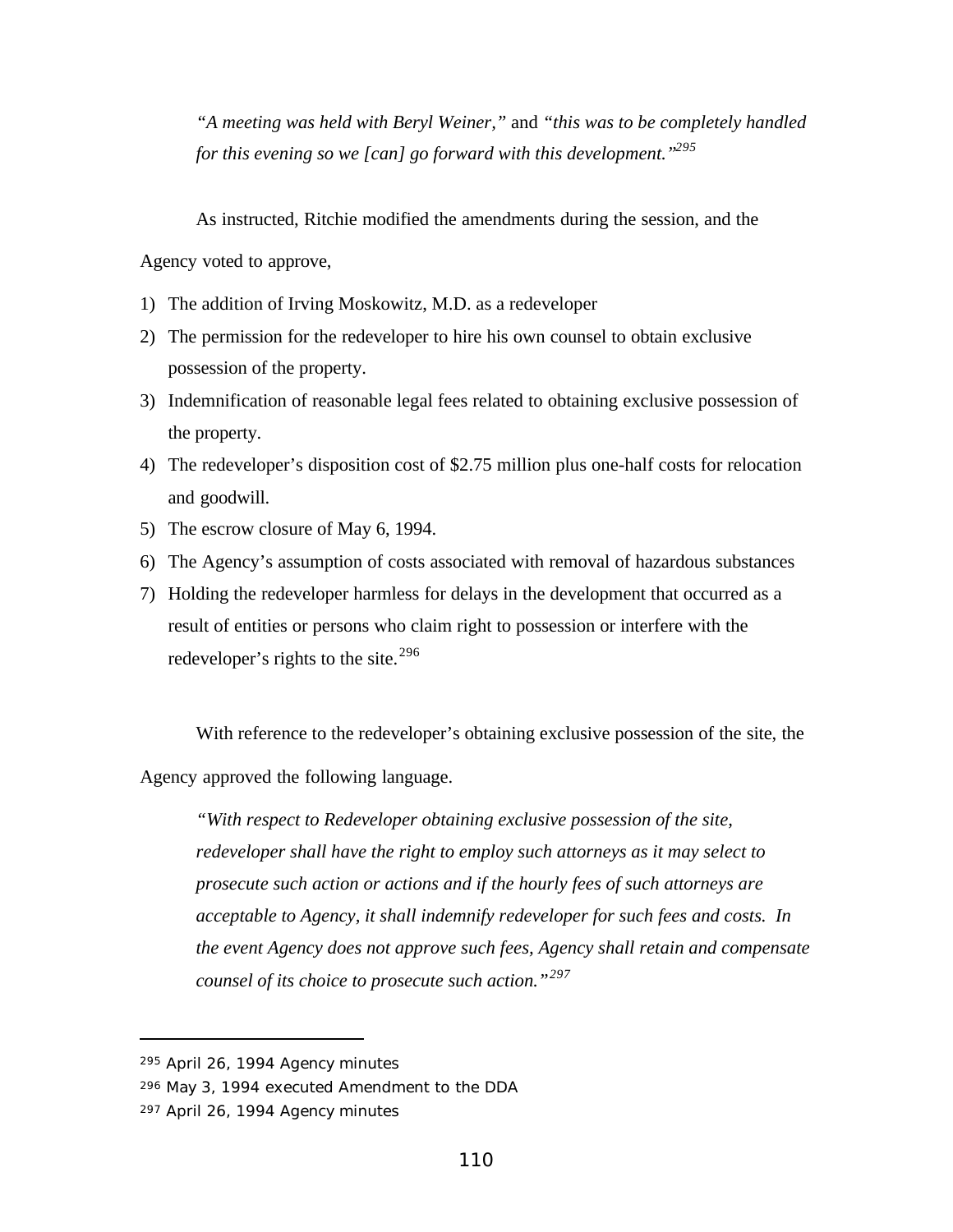The language actually inserted into the DDA, however, was slightly different. It read:

*"Redeveloper shall have the right to cause action(s) to be filed, defend such action(s) as are filed against it, and take other reasonable steps in connection with claims of current at-will tenants of the Site, including obtaining exclusive possession of the Site; and Redeveloper shall have the right to employ such attorneys as it may select to prosecute and/or defend such action(s) or to take other reasonable steps in connection therewith, provided the hourly fees of such attorneys are reasonable and agreed to by Agency, which agreement shall not be unreasonably withheld. Agency hereby consents to the Redeveloper's selection of Beryl Weiner, Esq. And the law firm of Selvin & Weiner & Weinberger, a partnership of professional corporations ('Law Firm'), as the attorneys retained in order to obtain exclusive possession of the Site. The Law Firm's current regular hourly rates are \$300 [per hour] . . . , which fees are deemed reasonable and which are hereby agreed to by Agency. Any future adjustment by the Law Firm in their fees shall be subject to the consent of Agency, which consent shall not be unreasonably withheld. Agency shall indemnify Redeveloper for all such fees and costs."<sup>298</sup>*

Although the additional language, acknowledging the firm and fees of Selvin  $\&$ Weiner & Weinberger, was not approved by the Agency Board, without returning to the Agency for a vote, Mayor Robert Prida and Ritchie executed the document.

The next day, April 28, 1994, Lydia Jewell (Jewell) of the Agency staff forwarded the grant deeds, by facsimile to Weiner.<sup>299</sup>

<sup>298</sup> Amendment to DDA 93-26

<sup>299</sup> April 28, 1994 facsimile from Jewell to Weiner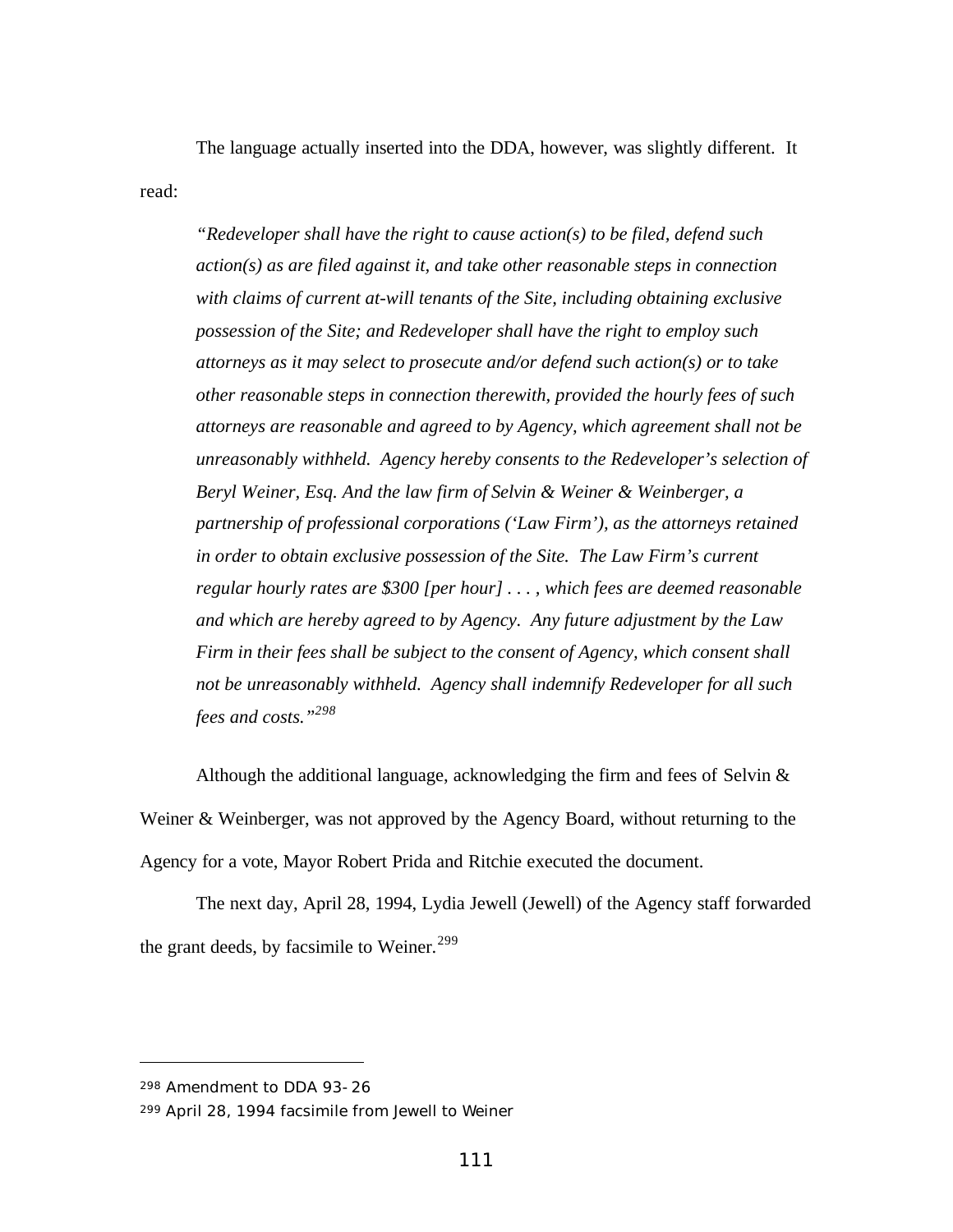Escrow closed on May 5, 1994, just days after the Agency signed the amendment, and the Agency received a wire money transfer on May 6, 1994.<sup>300</sup>

*(Note: Apparently, several parties, including Weiner, misconstrued or mischaracterized the meaning of the amendment. While the amendment technically allows the redeveloper to select its/his own attorney to evict tenants, and requires the Agency to indemnify the redeveloper for what it deems as reasonable attorney fees, the amendment was interpreted as if Weiner and his firm were retained as Agency counsel, which was untrue.*

# **The Lawsuits**

In addition to common eminent domain expenses, such as damages in goodwill, leaseholder interest and relocation costs, the Agency was exposed to additional complaints. When the Agency allowed the redeveloper to leave tenants in occupancy of the site after transfer of ownership and the redeveloper failed to initiate a redevelopment, the Agency was vulnerable to complaints in inverse condemnation.

The owners of the Downen's Garden Center, the Duski family (Duski), brought the first complaint against the Agency. Dissatisfied with the \$85,335 settlement offer made by the Agency, Duski filed a complaint for goodwill damages.<sup>301</sup>

<sup>300</sup> May 5, 1994 First Los Angeles Bank Seller's Closing Statement/May 6, 1994 facsimile note from City to First Los Angeles Bank/May 6, 1994 Bank of America Money Transfer Notificiation

<sup>301</sup> Documentation on file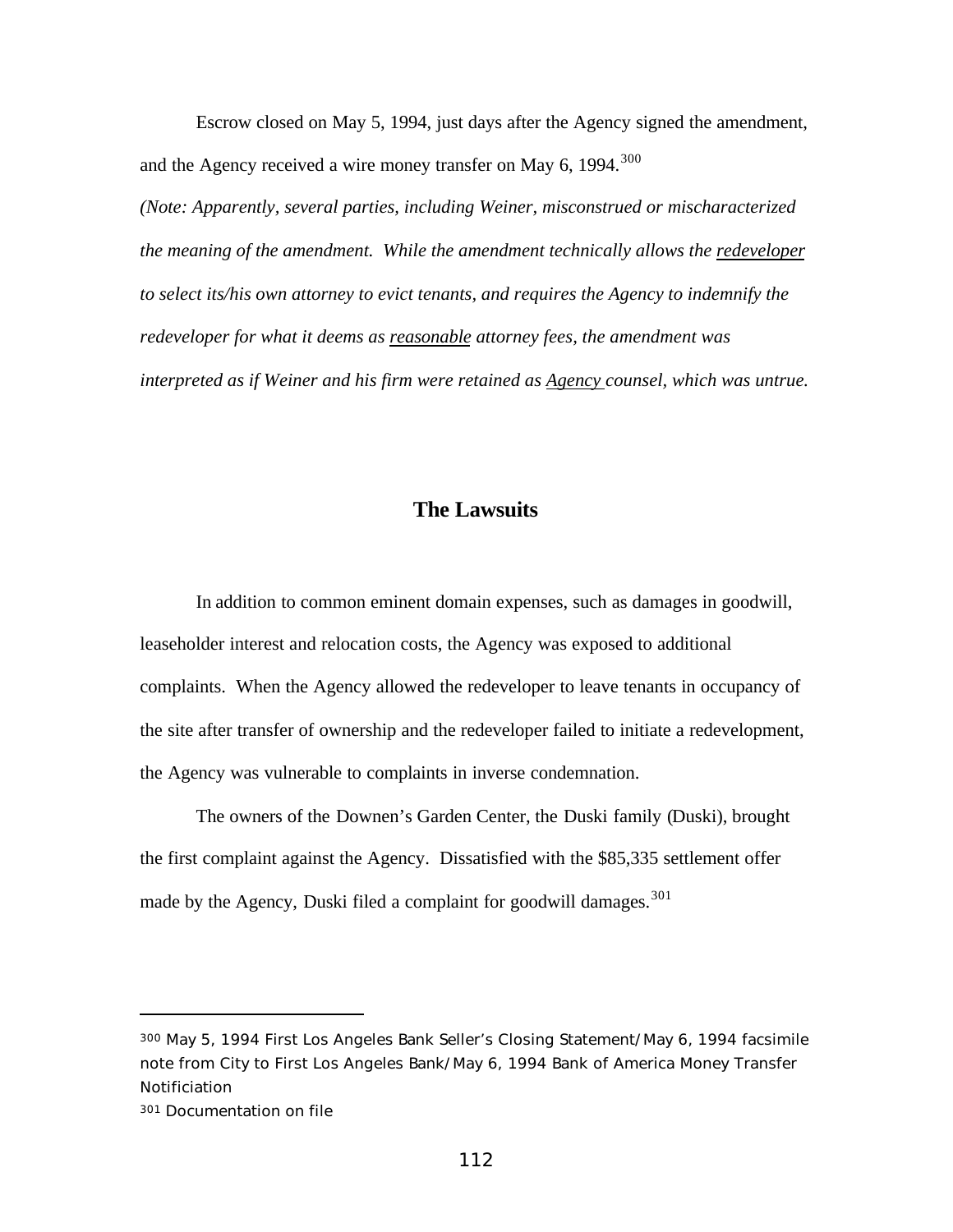It appears that the Agency did not give formal authorization to Ritchie to respond to the Duski lawsuit; however, Ritchie asked the redeveloper's counsel to

"*discuss the situation [with Duski]. . . and the possibility of mitigating any damages by extending their occupation of the property and possibly finding a way to incorporate their business into the new center."*

Ritchie's basis for this the request was the fact that the Duski lawsuit was filed while Moskowitz was allegedly negotiating lease extensions, "*interim arrangements*" and settlements with tenants.*"* 302

Further, because the Duski litigation "*would be closely tied to the negotiations which your client will be conducting,"* Ritchie inquired about the possibility of Weiner substituting as special counsel to the Agency for the case. Ritchie indicated, however, that he needed to discuss the matter with the Agency.  $303$ 

However, while it appears that approval was needed in order to close escrow, JLAC has found no record of discussion of the matter with the Agency board.<sup>304</sup>

Two weeks later, without explanation, Oliva mentioned the matter in a brief memo to two-member ad hoc committee comprised of Navejas and Ruggeri. However, in his memorandum, Oliva's noted that Weiner had inquired about defending the Agency in the *"Duski suit."*

*"Ritchie has no opposition to this request and feels it may 'assist' in having the developer engage in the issue of current tenant relocations. Unless the committee*

<sup>302</sup> April 14, 1994 letter from Ritchie to Weiner

<sup>303</sup> ibid

<sup>304</sup> Documentation on file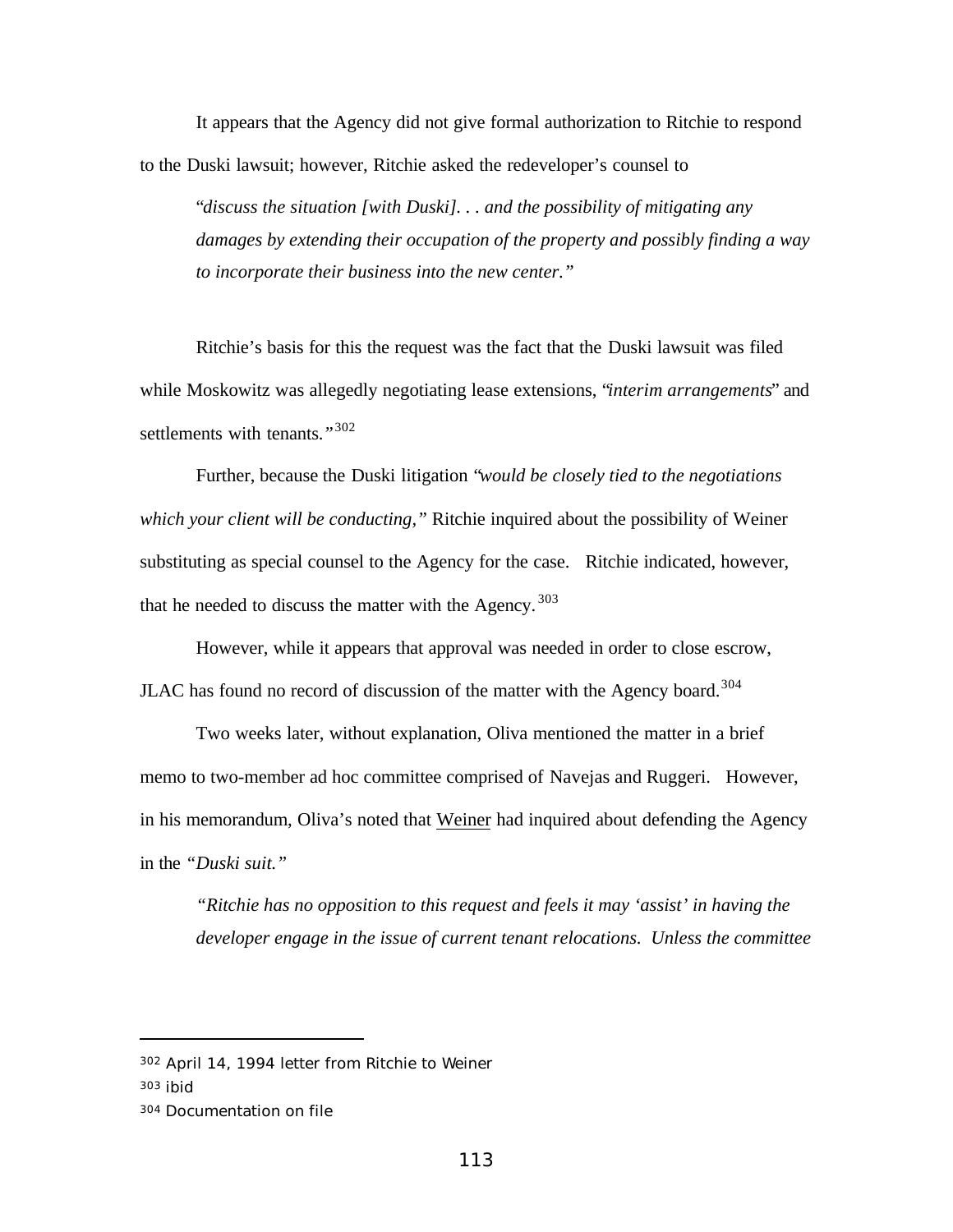*has a concern on this, I will contact Mr. Ritchie and advise him to move forth with Mr. Weiner's request,"<sup>305</sup>* Oliva wrote.

 While the JLAC has no record of a committee discussion on the matter, both committee members, Ruggeri and Navejas, denied having retained Weiner and couldn't recall ever discussing the matter.

*"I don't know how it came about that Beryl Weiner became agency counsel all of a sudden. It didn't make sense to me,"* Ruggeri told the JLAC. "*I don't remember voting on this."<sup>306</sup>*

Apparently without any official Agency action or authorization, on May 24, 1994, both Ritchie and Oliva signed the Substitution of Attorneys, which was filed in Court for the Duski case. $307$ 

*(Note: The JLAC staff has found no evidence that the Agency board, itself, has approved such substitution. Three of five former Agency members all stated that they did not consent to Weiner or his firm to substitute as special counsel to the Agency.<sup>308</sup> The JLAC has requested any and all retainer agreements between the Agency and Weiner or his firm from both Weiner and the Agency. Neither party has produced a retainer agreement, leading the JLAC to believe that none exists.)*

In ensuing years, it appears that at least four other tenants filed complaints in inverse condemnation against the Agency.

Ritchie forwarded one such case to Weinberger on September 28, 1994.

<sup>305</sup> May 17, 1994 memorandum from Oliva to Navejas and Ruggeri

<sup>306</sup> JLAC interview with Ruggeri

<sup>307</sup> May 24, 1994 Substitution of Attorney, Superior Court of California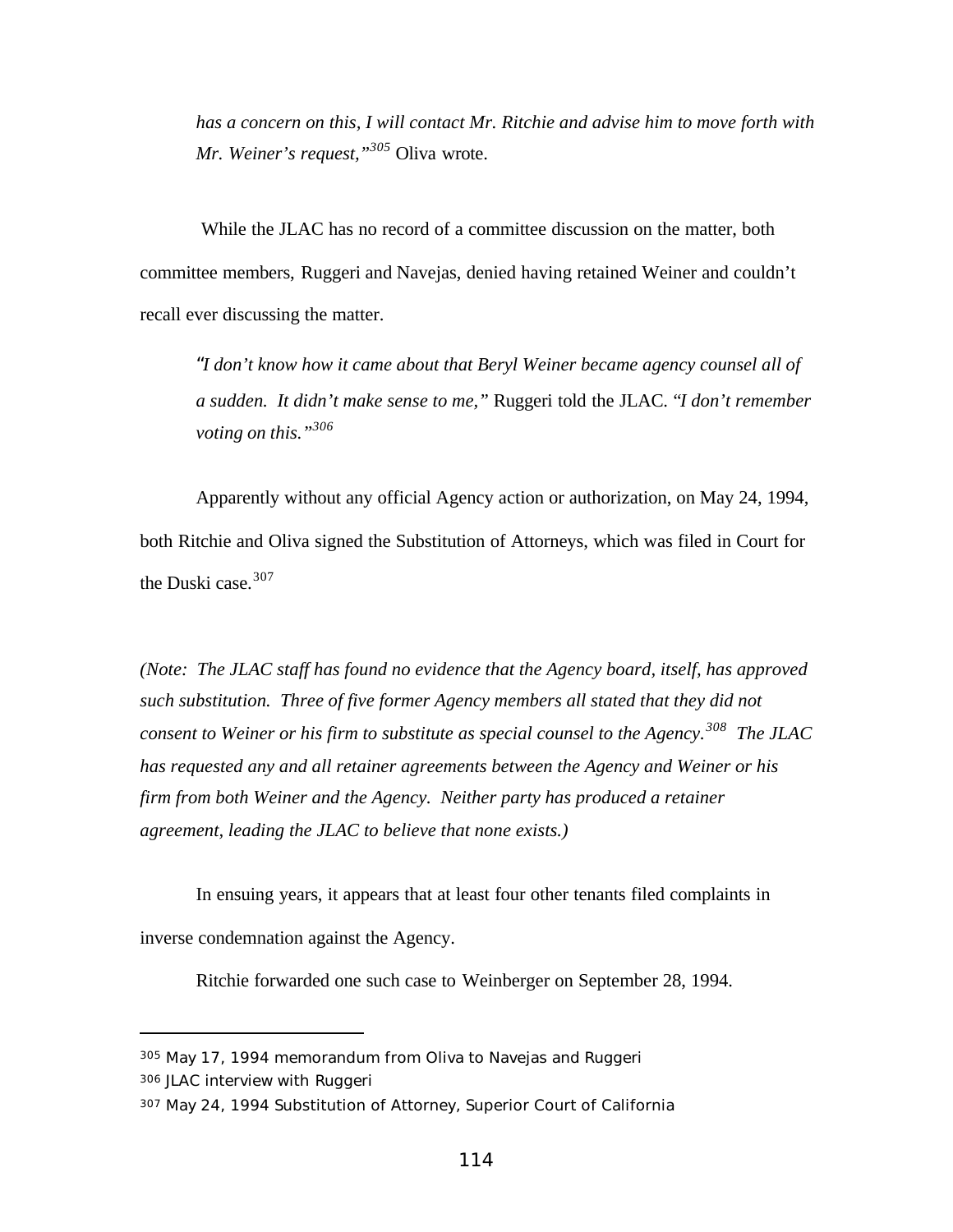*"Pursuant to the agreement . . . it appears to me that [Lakewood Suzuki, Downen's et al vs. Agency] . . . should be handled on behalf of the agency by your firm since it involves issues of relocation, inverse condemnation and the like, arising out of . . . resale to Dr. Moskowitz . . ,"<sup>309</sup>* Ritchie wrote.

In addition to the Duski and Suzuki cases, Weiner apparently litigated at least two additional cases on behalf of the Agency. However, the JLAC has only found one Substitution of Attorneys filed with the Court (Duski). Weiner's firm has billed the Agency over \$900,000 to date.

# **Conflicts of Interest**

Ethical conduct of California attorneys is controlled by the Rules of Professional Conduct of the State Bar (Rules). Rule 3-310 of the Rules provides

*"A member shall not accept or continue representation of a client without providing written disclosure to the client where*

- *1) The member has a legal, business, financial, professional or personal relationship with a party or witness in the same matter or*
- *2) The member knows or reasonably knows that (a) the member previously had a legal, business, financial, professional or personal relationship with a party or witness in the same matter and (b) the previous relationship would substantially affect the member's representation or*
- *3) The member has or had a legal, business, financial, professional or personal relationship with another person or entity the member knows or reasonably should know would be affected substantially by resolution of the mater or*

<sup>308</sup> JLAC interviews with former councilmembers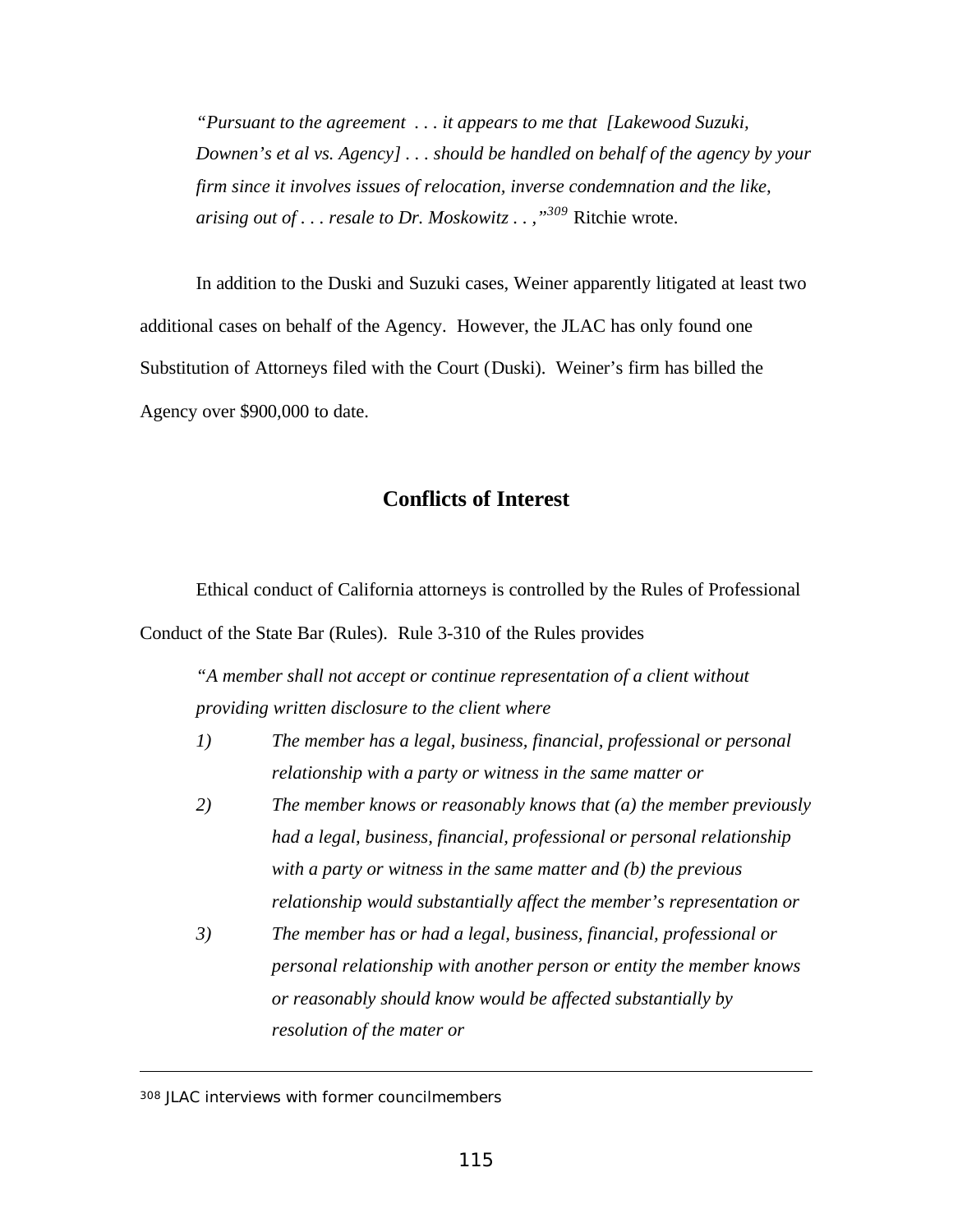4) *The member has or had a legal, business, financial or professional interest in the subject matter of the representation.*

Further, the State Bar Rules of Professional Conduct provide that a member

*"shall not, without the informed written consent of each client*

- *1) Accept representation of more than one client in a matter in which the interests of the clients potentially conflict*
- *2) Accept or continue representation of more than one client in a mater in which the interests of the clients actually conflict*
- 3) *Represent a client in a matter and at the same time in a separate matter accept as a client a person or entity whose interest in the first matter is adverse to the client in the first matter."*

The State Bar Rule is intended to insure undivided loyalty to a client, and the Courts have ruled in Flatt V. Superior Court that there is a mandatory rule of disqualification, even if the client's matters are unrelated, in order to prevent "*serving two masters."<sup>310</sup>*

Since at least 1982 into the present day, Weiner has served and continues to serve as counsel and advocate for Moskowitz and his various entities in the City. His activities included negotiating, lobbying and litigating matters adverse to the City and the Agency for the benefit of his client, Moskowitz [Note: Moskowitz, the Hospital Company and/or the Hawaiian Gardens Card Club have sued the Agency on three occasions]

In 1994, Ritchie substituted Weiner's firm as special counsel to the Agency. However, rather than disclosing any actual or potential conflicts of interest, on May 20,

309 September 28, 1994 letter from Ritchie to Weinberger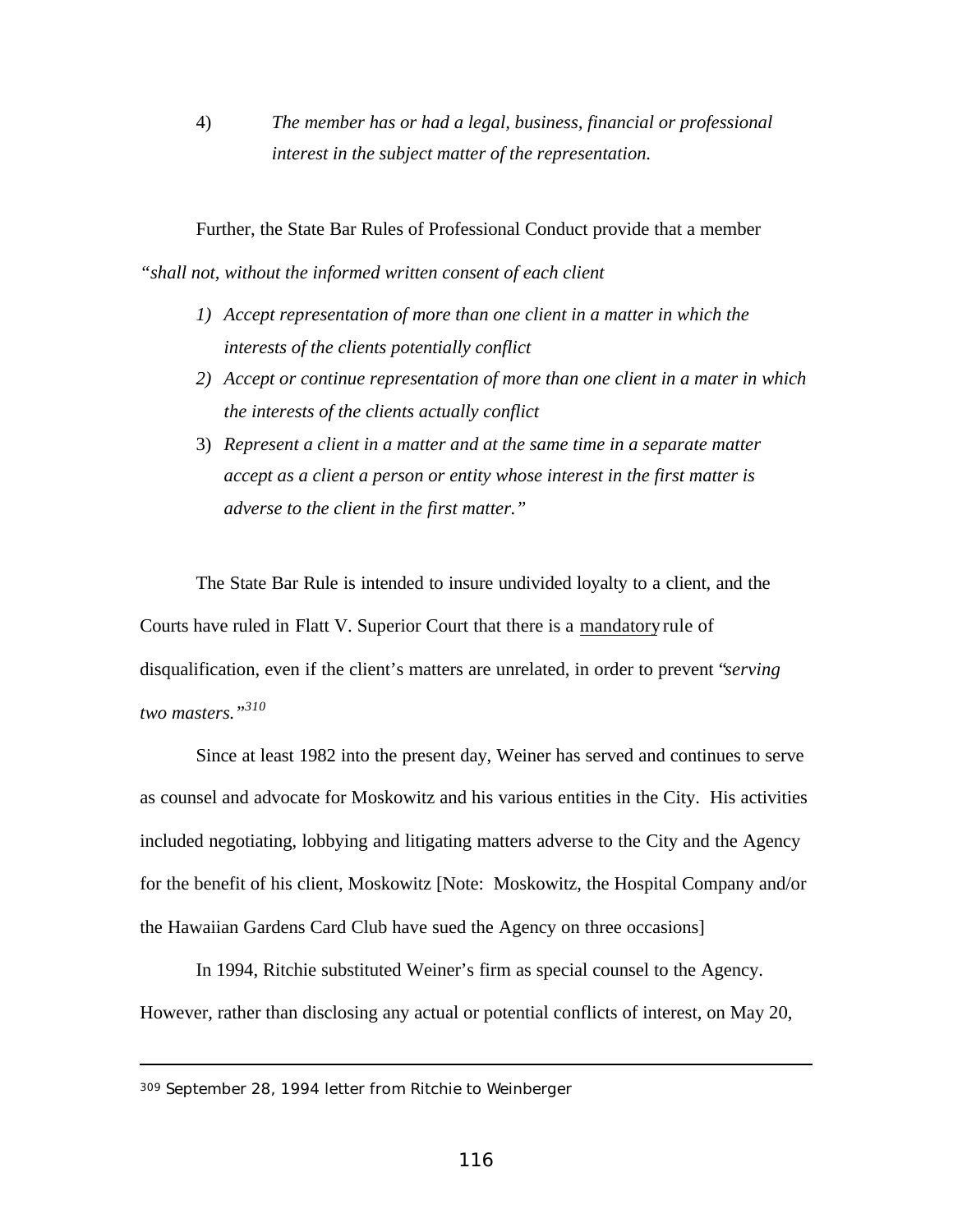1994, Weiner's partner, William Weinberger (Weinberger), asserted that "*no conflict of interest existed"* if his firm, which represented the redeveloper, also represented the Agency in the case, Duski vs. City of Hawaiian Gardens Redevelopment Agency. He wrote,

*" . . . there would be no conflict in our taking on the CRA's defense in this action, because the CRA's and Dr. Moskowitz' interests are parallel. Since they are sharing 50-50 in any liability or obligations to the plaintiff in connection with its relocation, Dr. Moskowitz and the City have parallel interests in minimizing such liabilities. We also discussed that the only potential conflict that might in the future arise between the interests of the CRA and the interests of Dr. Moskowitz would occur if there were an alleged violation or breach of the Disposition and Development Agreement No. 93-26 as amended by Amendment No. 1 ("DDA") and an effort were made by either Dr. Moskowitz or the CRA to recover one from the other for such violation or breach,"<sup>311</sup>*

The assertion that "*no conflict*" existed was misleading and did not constitute full disclosure. It is arguably a violation of the State Bar Rules of Professional Conduct.

In fact, the basis for such a conflict had already been created as a result of the insistence of the redeveloper, contrary to the terms of the DDA, in keeping the tenants in possession following transfer of the property from the Agency to the redeveloper. Further, the DDA had arguably already been breached when the redeveloper failed to purchase the property from the Agency concurrent with the Agency's acquisition from the original property owners, per the terms of the DDA.  $312$ 

Moreover, Weinberger requested acknowledgement that

<sup>310</sup> Flatt V. Superior Court (1994) 9 Cal. 4th 275

<sup>311</sup> May 20, 1994 letter from William Weinberger to Ritchie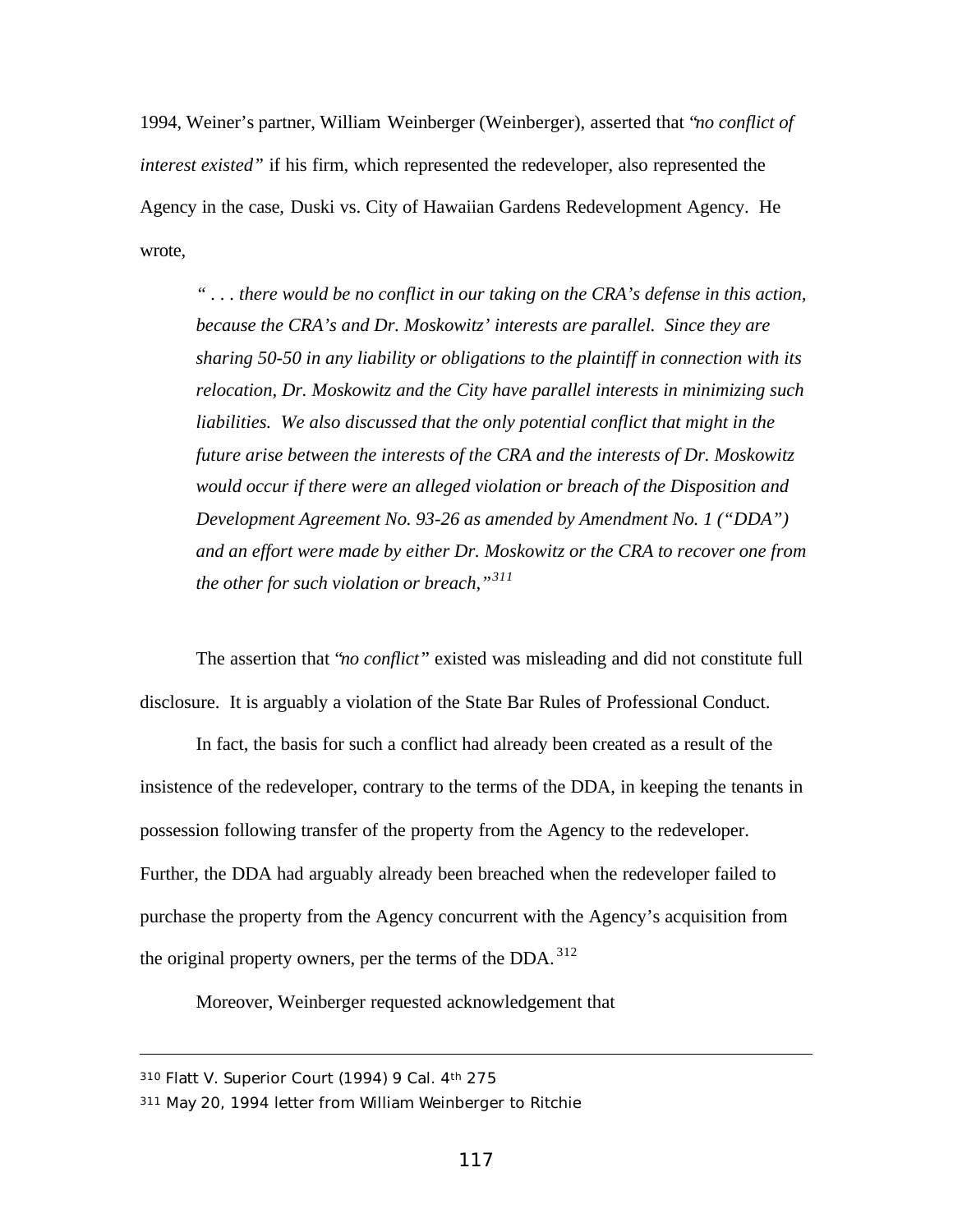"*if such conflict were to arise, then the CRA would waive any conflict that might occur in this firm or any of its attorneys continuing to represent Dr. Moskowitz or any entity in which he is involved . . ."<sup>313</sup>*

Oliva, unilaterally, signed a prepared acknowledgement, which stated,

*"The City . . . and Agency . . . acknowledges notice of the potential conflict . . . and in the event such conflict ever arises, it will waive such conflict and permit Beryl Weiner and [the firm] . . . to continue to represent Irving Moskowitz . . ."<sup>314</sup>*

First, the acknowledgement does not appear to automatically waive any actual conflict. Rather, Oliva appears to have agreed that upon being further informed explicitly of an actual conflict, he would review the matter and execute an informed waiver. The JLAC staff has no evidence of any such notification, despite the potential conflict noted.

Additionally, the Agency Board, itself, does not appear to have been notified of either an actual or potential conflict and having no disclosure, never took action. Furthermore, JLAC has no evidence that Oliva, as a staff member to the Agency, was ever granted authority to take any action as serious as waiving a conflict of interest. In fact, it appeared that staff authority was intentionally limited, requiring staff members, including Oliva, to seek an Agency vote for less significant actions than waiving a conflict of interest. For example, the Agency frequently voted to authorize Oliva to communicate with property owners or the redeveloper on matters of importance.<sup>315</sup>

<sup>314</sup> ibid

<sup>312</sup> DDA

<sup>313</sup> ibid

<sup>315</sup> Documents and minutes obtained from the City and Agency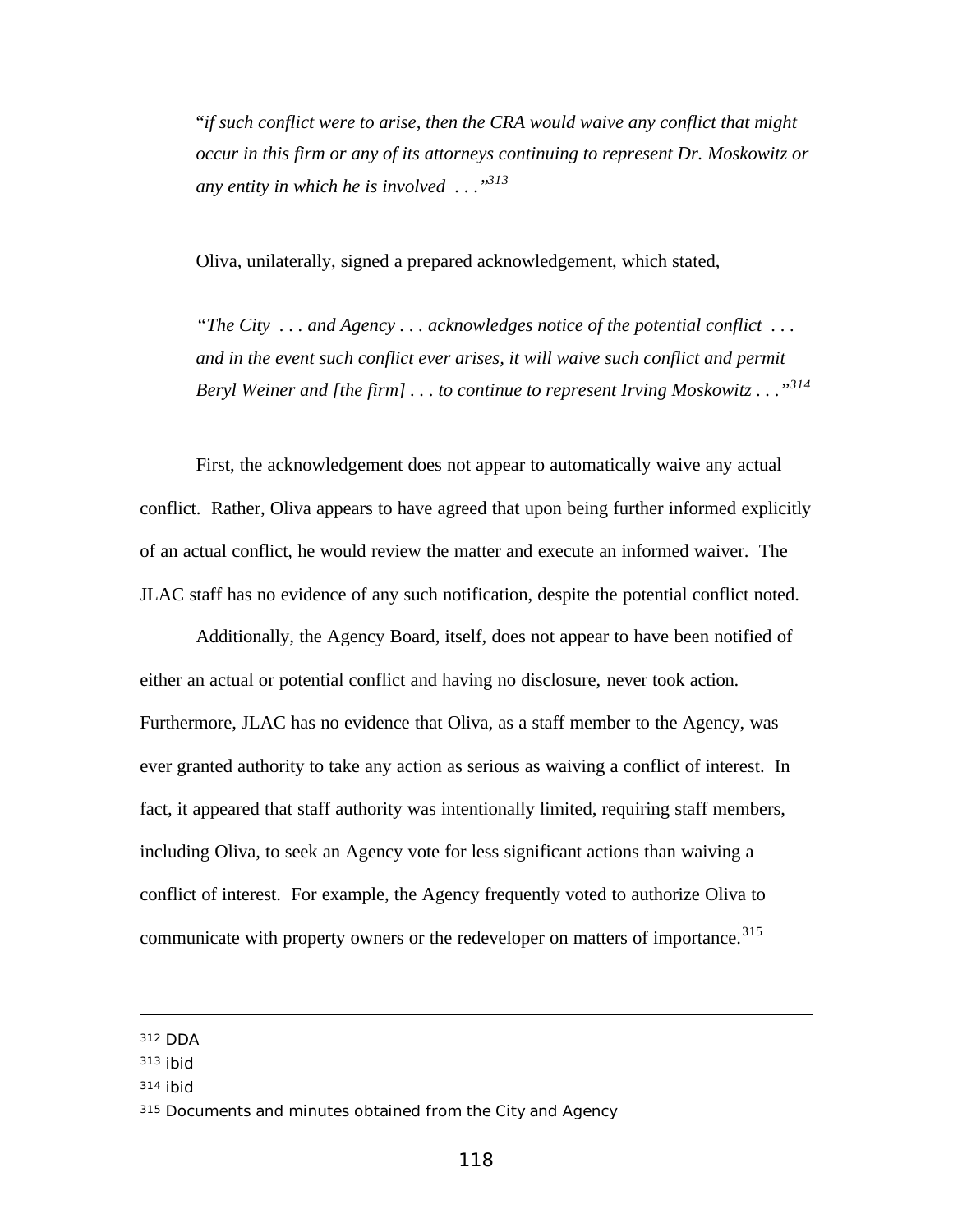In another incident where subsequent Executive Director, Chaidez, signed a letter agreement without bringing the matter before the Agency board, the Agency formally rescinded the item, stating that Chaidez was acting without authority.<sup>316</sup>

Even if a case is made that Weiner and his firm proceeded with dual representation on the belief that Oliva had the authority to waive a conflict of interest, clearly the document only applies to one of the four cases that Weiner and his firm litigated on behalf of the Agency.

Meanwhile, while Weiner and his firm represented the Agency, he continued to represent and advocate for the redeveloper on numerous matters adverse to the Agency. Further, Weiner marked his correspondence with the Agency "privileged and confidential" in an apparent effort to exploit his special counsel status on those matters where he was advocating for the redeveloper adverse to the Agency.<sup>317</sup> Those documents are normally public record.

Further, the JLAC staff found instances where the beneficiary of Weiner's representation was unclear. For example, Weinberger expressed pleasure to the Agency in a legal action that resulted in the failure of Lakewood Suzuki in its attempt to add Moskowitz as a party.<sup>318</sup>

Meanwhile, Weiner's firm simultaneously represented the Agency in lawsuits and refused, on behalf of the redeveloper, to pay the 50 percent of the costs incurred from those lawsuits. Further, while representing the Agency, Weiner instructed Chaidez,

<sup>316</sup> Documents on file

<sup>317</sup> Documents on file

<sup>318</sup> Documentation on file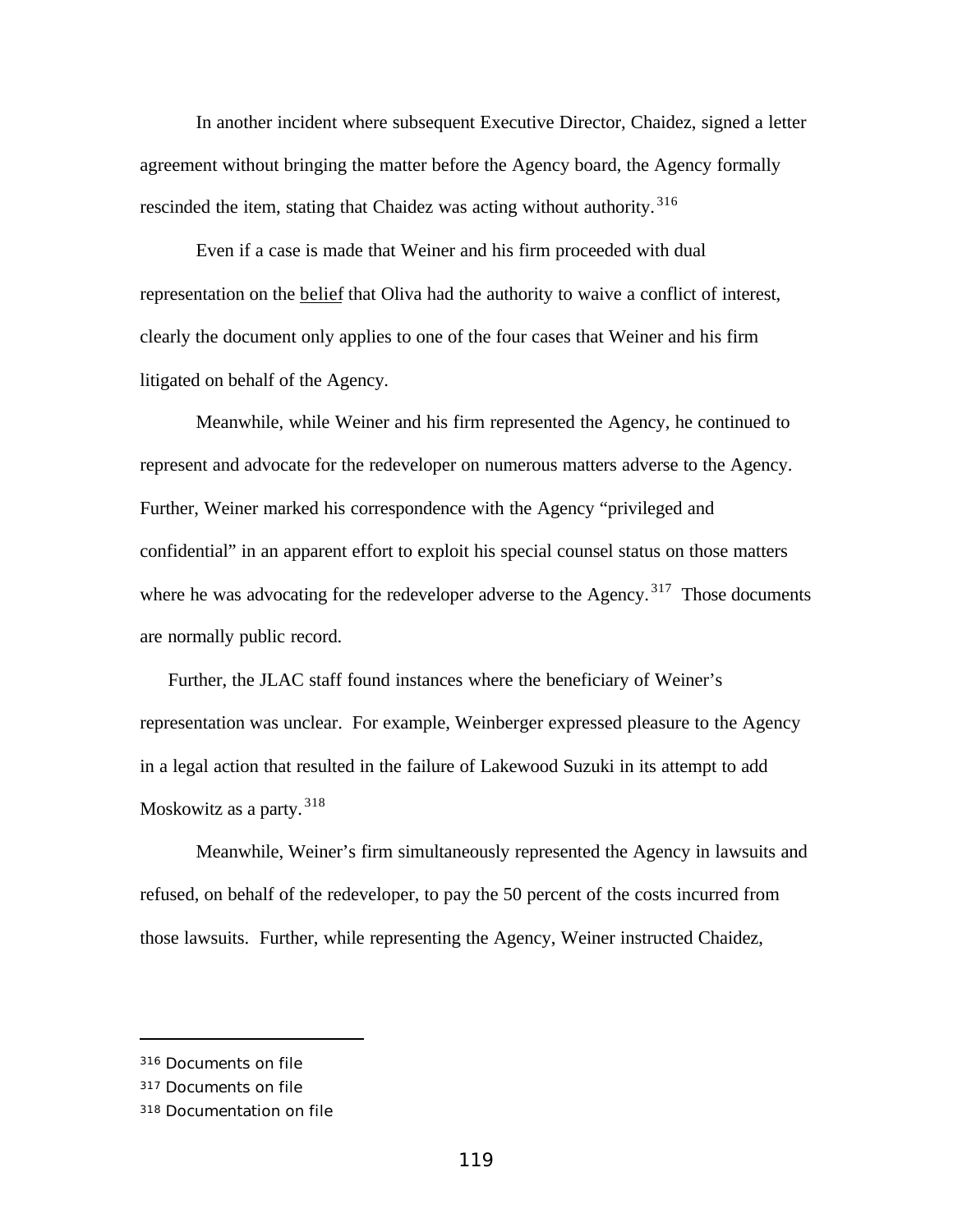during a deposition, to refuse answers to simple questions pertaining to the redevelopment. Questions included,

- *1)* "*Does the Agency have a current redevelopment project?*
- 2) *Does the Agency have a plan, an implementation plan for the redevelopment project which encompasses the subject property?"<sup>319</sup>*

Although Weiner and his firm represented the Agency in four cases over approximately two years, he never discussed the conflict again. When prompted by incoming Agency counsel on or about March 4, 1996, Weiner again claimed that the Oliva-executed "waiver" applied to *"any and all other inverse condemnation cases that might be brought against the Agency."<sup>320</sup>*

Because there was no written full disclosure of real or potential conflict of interest to the Agency board and no informed written consent from the Agency Board, Selvin and Weiner and Weinberger may have violated the State Bar Rules of Professional Conduct, which would have required the firm and Weiner to avoid the dual representation.

## **Pursuit of a Second Amendment**

A year and six months had passed since the signing of the DDA, and the redeveloper still had not initiated action toward a redevelopment.

Meanwhile, on February 27, 1995, Weiner sent a letter marked *"privileged and confidential"* to Oliva, claiming that

<sup>319</sup> April 16, 1996 deposition of Leonard Chaidez

<sup>320</sup> March 4, 1996 letter from Weiner to Sylva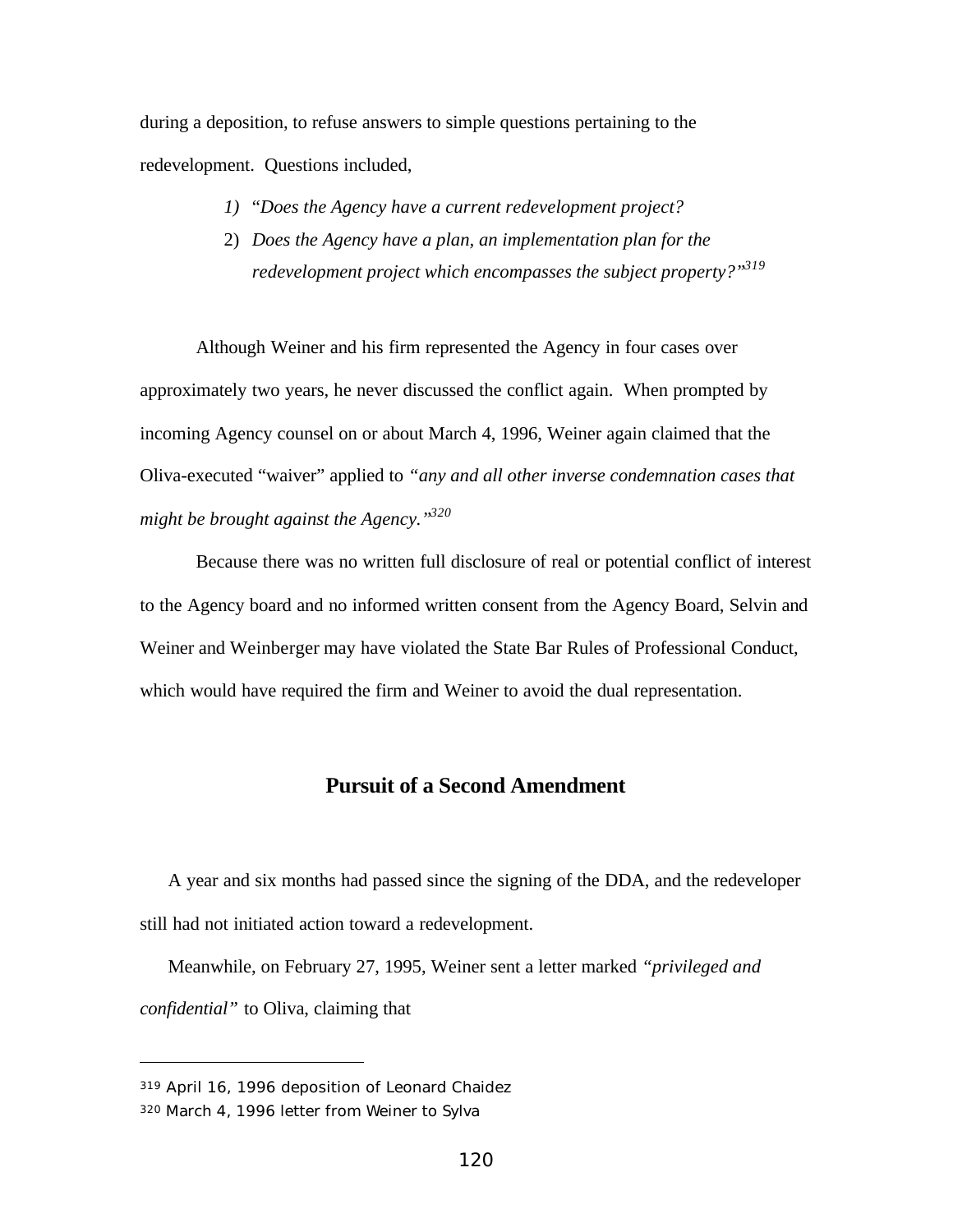*"delays caused by events beyond the control of the Redeveloper . . . continue to date, thereby preventing the redeveloper from obtaining exclusive possession of the property."*

Weiner blamed the Agency, due to another development, for "*exacerbating*" his relocation efforts with the tenant, Plowboys, and urged the Agency to "*reconsider"* the other redevelopment. He further claimed that a development in the adjacent City of Long Beach was negatively impacting his client's development.<sup>321</sup> Moreover, although the redeveloper had requested continued possession by the tenants, Weiner apparently blamed the Agency.

By June 22, 1995, Weiner proposed additional amendments to the DDA:

- 1) Extending the deadline for the redeveloper
- 2) Adding five more parcels of land into the site
- 3) Obligating the Agency to use its power of eminent domain to acquire the additional parcels upon notification by the redeveloper. The redeveloper would pay all of the acquisition costs.  $322$
- 4) Eliminated the redeveloper's obligation to provide a food and drug establishment to that of simply providing "*a commercial development*."<sup>323</sup>

Agency staff could find no justification for the proposed changes and believed that Agency action on the proposal could violate the Community Redevelopment Law because it substantially changed the consideration that formed the justification for

<sup>321</sup> February 27, 1995 letter from Weiner to Oliva

<sup>322</sup> Amendment No. 2 faxed from Selvin & Weiner to Oliva

<sup>323</sup> Amendment No. 2 to DDA No. 93-26 marked by fax stamp 6/22/95 16:07 from Weiner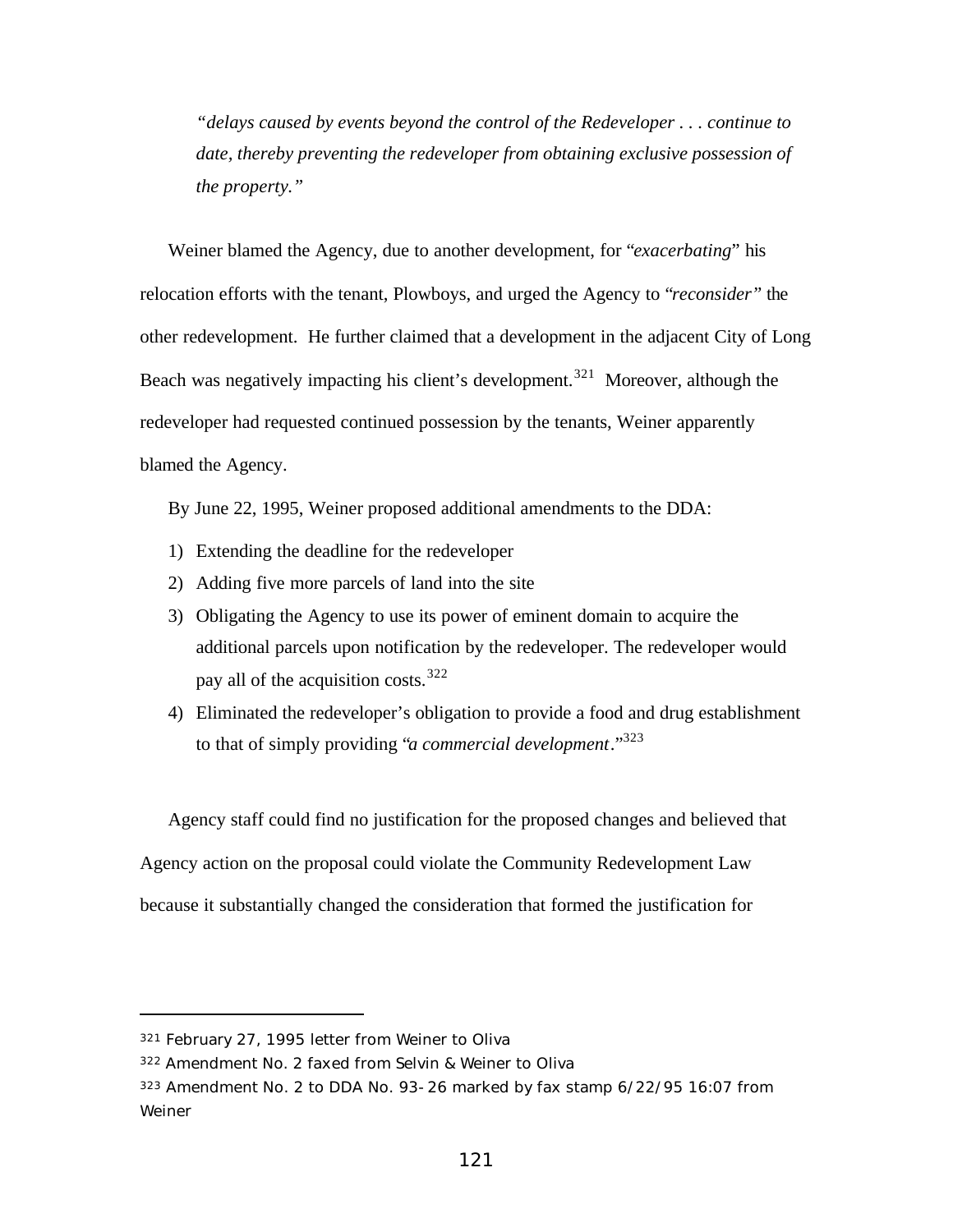approving the DDA. The Agency had subsidized the agreement based on the belief that the redeveloper was going to deliver a "food and drug" retail establishment.

- 1) The amendment proposed to delete all obligations of the redeveloper to provide a Smith's Food King or equal and to provide a commercial tenant of approximately 65,000 square feet and only required the redeveloper to build commercial uses consistent with the zoning ordinance.
- 2) The proposed amendment allowed for the redeveloper to delay delivering the site and elevation plan until months after several additional parcels to be designated by redeveloper was conveyed to the redeveloper. It allowed the redeveloper to decide when the last parcel was to be acquired and provided no deadline.
- 3) The public purpose for invoking the power of eminent domain appeared to be for the benefit of the redeveloper and didn't set forth the public purpose for which it was being acquired
- 4) The Agency had not undergone the mandated process, including a resolution of necessity and public hearing process, per Health and Safety Codes section 33430 et seq.
- 5) The Agency did not have the funds to purchase additional property and the amendment had not specified the redeveloper's responsibility clearly enough.
- *6)* The amendment was premature, as there had been no discussion or notice pertaining to acquisition of those parcels.<sup>324</sup>

In conclusion, Ritchie opined during a public meeting that the appropriate action would be to file the request and obtain staff analyses.<sup>325</sup>

At the June 27, 1995 Agency meeting, the Agency requested justification for the amendments, particularly the addition of more property into the site and the continued delays.

<sup>324</sup> Various Agency documents

<sup>325</sup> Agency meeting minutes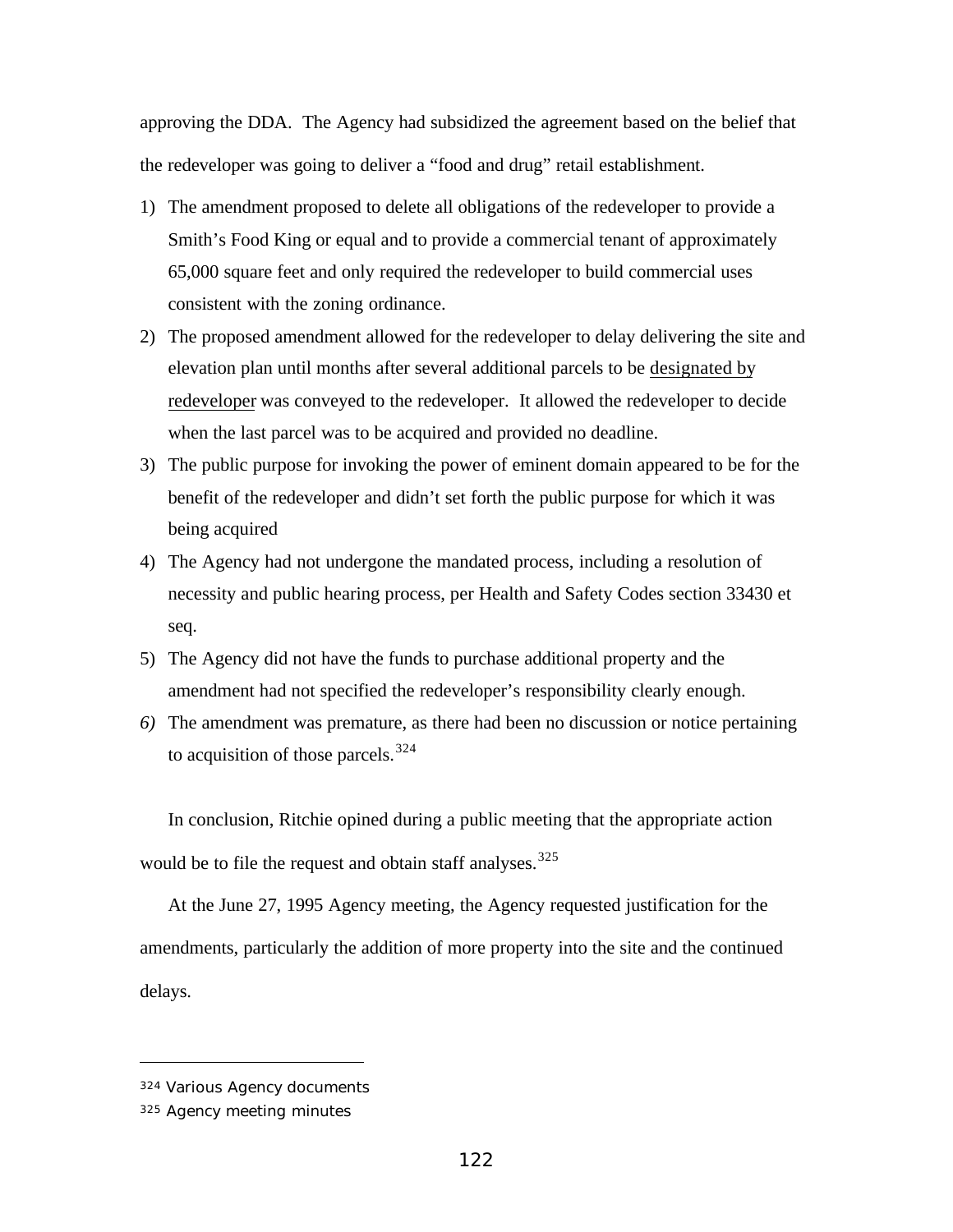There, Weiner mischaracterized the project and made patently false statements while continuing to blame outside circumstances for his client's failure to perform.

Member Robert Prida asked,

"*Why would you want the gas station and the other property? What does it have to do with this development if it was going?"*

### Weiner responded,

"*It may or may not. What we're trying to do is assemble the entire parcel . . and [we don't] have the parcels of properties in between [the development] . . .that would make it difficult to a comprehensive development."<sup>326</sup>* [JLAC editorial: The properties were not "*in between*" the development but on the periphery of the "site" $]$ <sup>327</sup>

## Prida continued,

"*Why wasn't this brought to us on the first one instead of now? Why are you making the changes now . . . instead of . . . starting on the first one?"*

Weiner answered,

"*Originally, the scope . . . we were going to put in a Smith's Food King on the site. Because of the changes that have occurred in the economy during the last year and a half, changes that have occurred in the Smith's plan . . . . More importantly, the impacted proposed power center in Long Beach has changed Smith's plans and made it more difficult to attract a food and drug center to this property."*

Prida stated,

<sup>326</sup> June 27, 1995 audio tape of CRA public hearing

<sup>327</sup> Assessor's map provided by Los Angeles County Assessor to the JLAC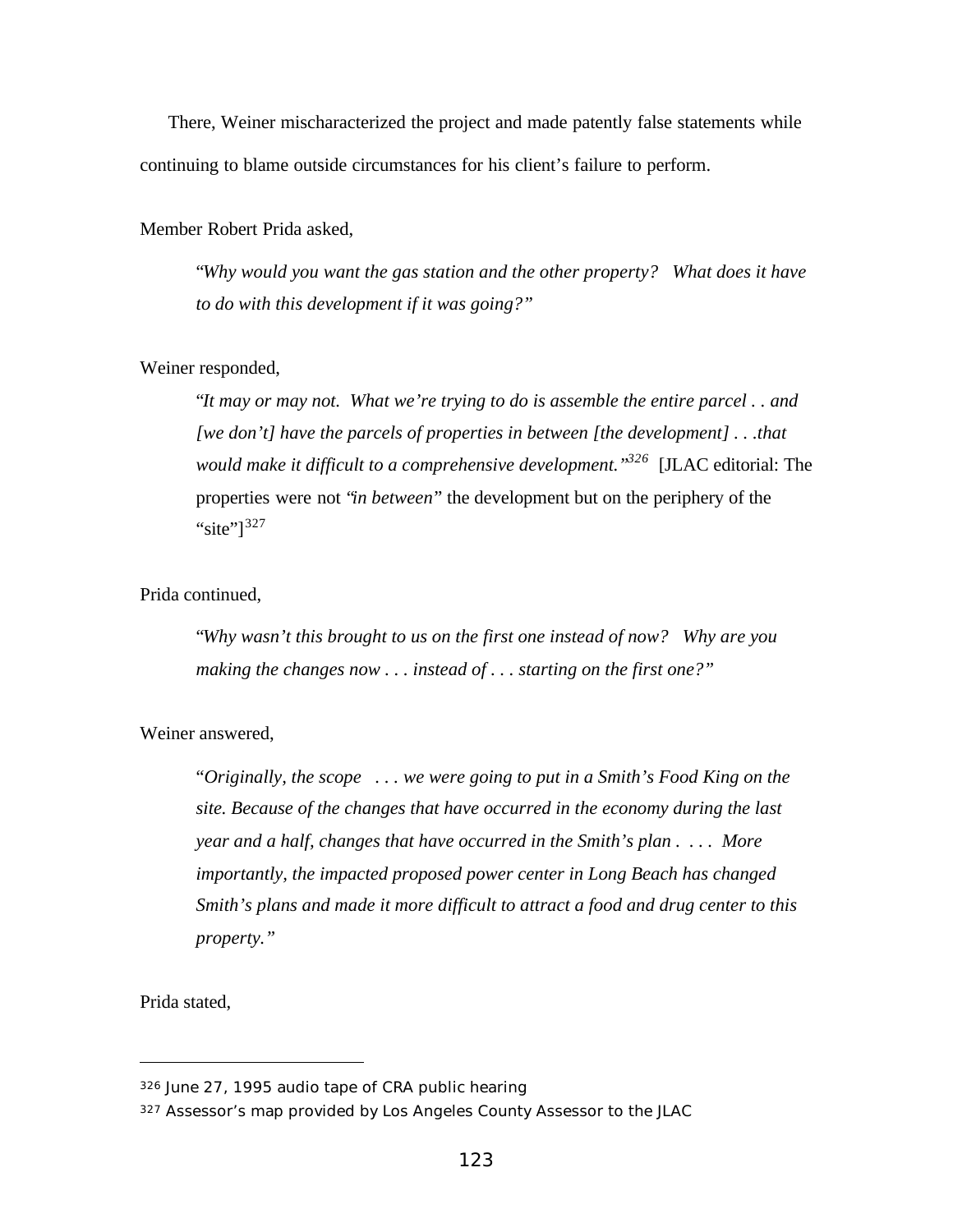"*I get the funny feeling . . I don't know -- that something isn't right about this. I can't explain it. It's just a gut feeling. I just have a bad feeling. It seems to me, all of a sudden, everything is . . . something isn't right. Either you know something that we don't know -- in the pages between the lines."*

#### Weiner responded*,*

*"Mr. Prida, with all due respect, there's nothing in between the lines. The proposal is that the redeveloper would pay 100% of all the costs for acquiring any of these properties. Clearly, for example, the Carey property, which is right in the middle of the development."* [JLAC editorial: This is untrue] "*It would be very difficult to develop this parcel with one parcel standing there. We're trying to do is have optimal flexibility so we can assemble a complete commercial development for the entire site. We're not happy about the fact that the economy turned, and we're certainly not happy about the impact of . . . Long Beach. . .. beyond the control of the redeveloper. Nobody wants to make a long-term commitment. We're trying to make it as attractive as possible for large commercial tenants that will generate tax revenues for the city, which understand the City needs."*

### Prida asked,

*"How long have you been working on this particular property, about a year?"*

#### Weiner answered.

"*Yes. A bit longer . . . We've all been affected adversely. It doesn't do us any good to be delayed in developing this property. We want to develop it as quickly as we can with a project that will generate the maximum revenue for the City . . . Changes in the economy . . . Long Beach. . . [There has been] this black cloud. [There is] Nothing that any one . . . developer can overcome."*

#### Prida responded,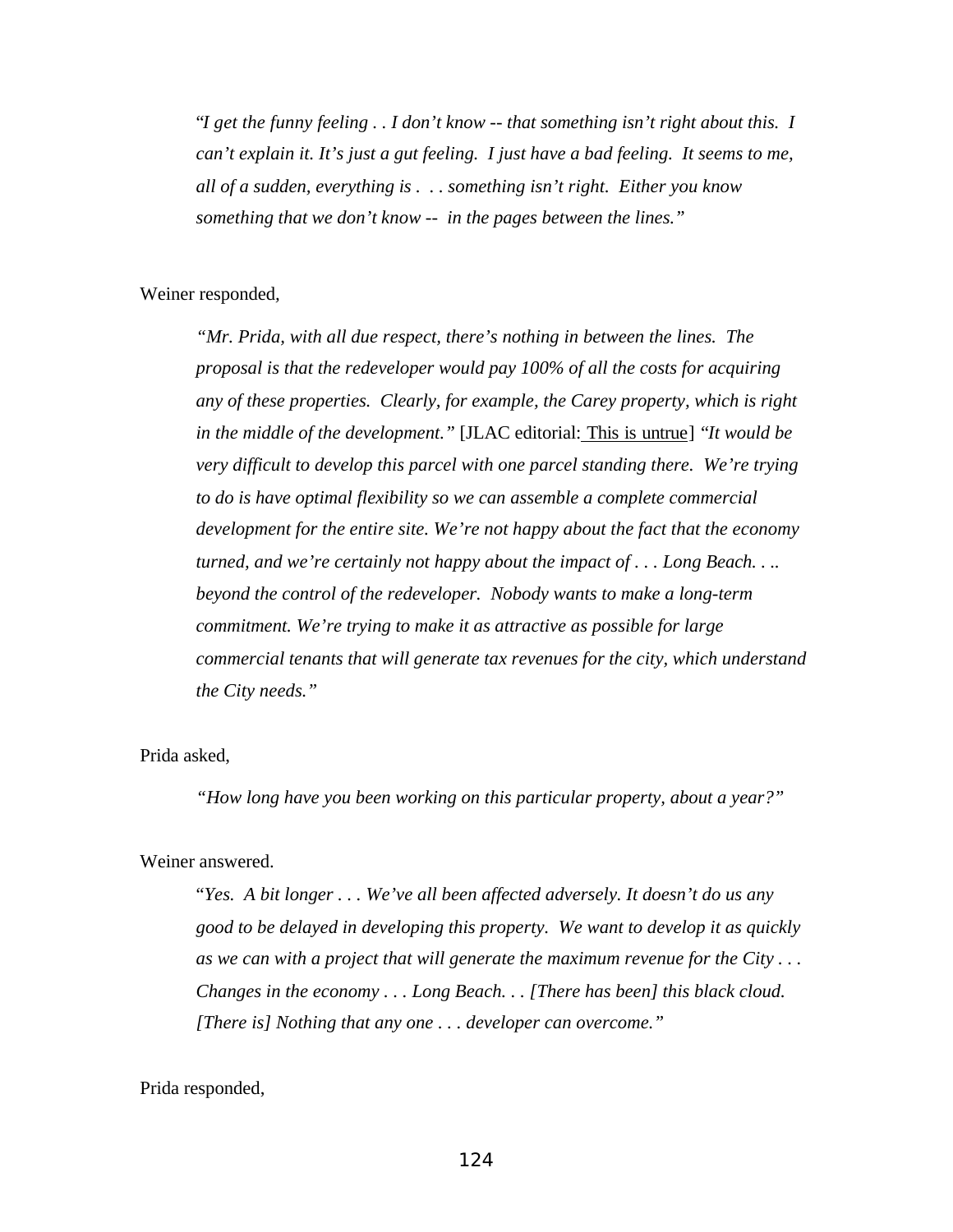"*I don't think Moskowitz is too worried. He's got the cash*."

Weiner repeated the idea that,

"*I want to reassure you there's nothing in between the lines here. [We want to develop] what would be beneficial for the developer and the City, [the] short term and long term concerns and needs of the City. . . [as a] collaborative effort. We consult with staff on a regular basis. . . . We'd all like to see it developed."*

#### Another member noted,

*"It's been idle for so long. I don't see anything happening. And now you want to do this. It don't make no sense to me at all. To me, it's just like Prida says. 'He's holding out for something, and I don't understand it myself. He should have jumped on it a long time ago. . instead of . . idle. . . He could have done it. I know Smith's isn't coming here. You want more land, [but] I don't see why you can't start [developing] right now."*

Rather than addressing the concerns, Weiner asserted,

"*We've been working to acquire this property. A lot has been acquired independently -- Cooper, 'Big O' property. [The] Mattress Factory was acquired from the city . . . not as part of the development plan. Over years, we've been working to assemble the properties, and it's not easy. It requires cooperation . . . as much as we're anxious to develop it."*

Weiner then told the Agency that the additional parcels were necessary because superstores such as Kmart, needed more acreage.

*"We've spoken to companies such as Kmart. They would want to have 10-15 acres just for their store and for parking,"* said Weiner. [JLAC note: Moskowitz already had 19 available acres in the site] "*We can't say [to Kmart], 'we'll give*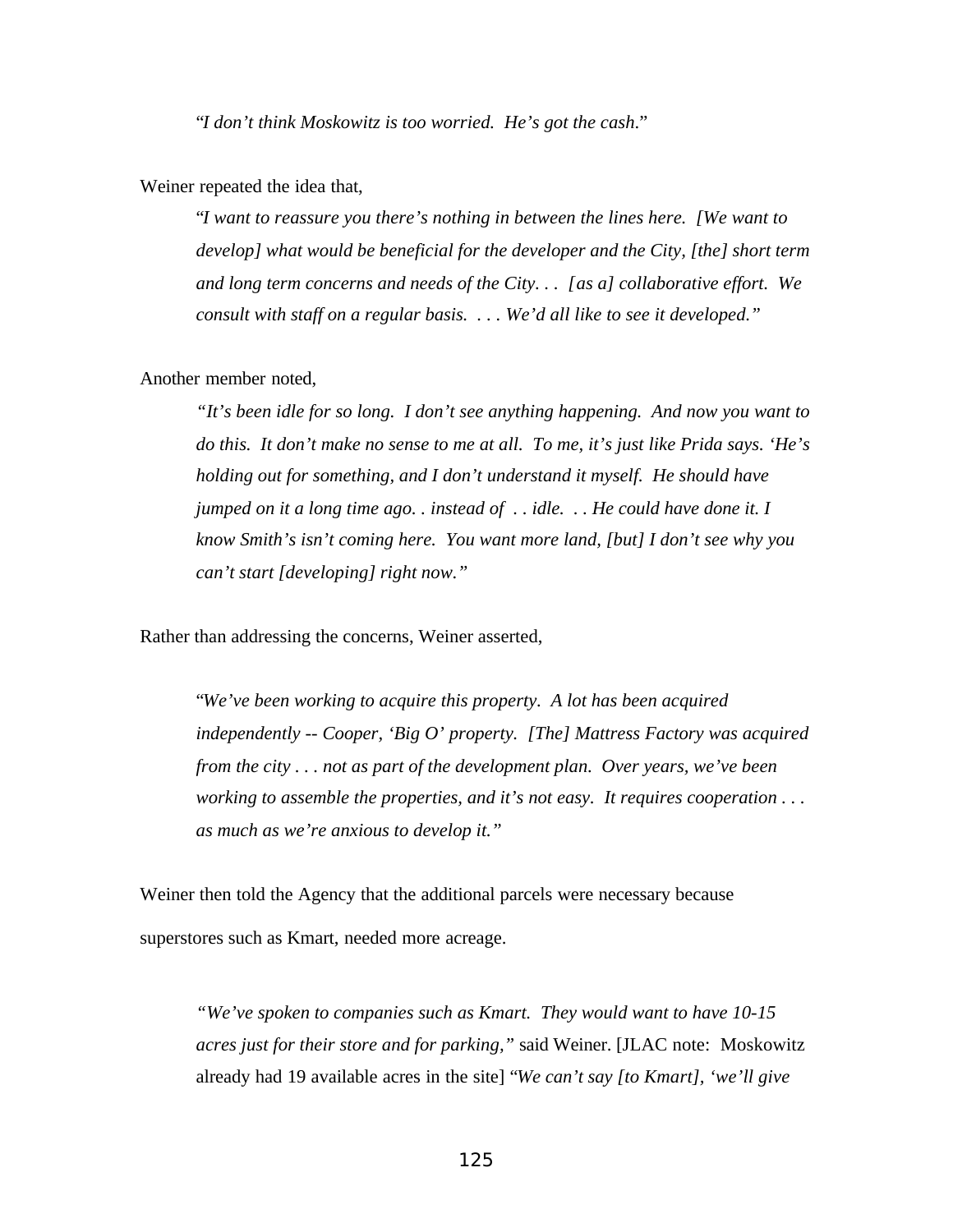*you seven acres here and . . .[this much] over here].' We have to assemble one contiguous piece of land in order to provide that."* [JLAC note: The 19 acres was contiguous]*. "We're trying to put together a development with many components, not simply one tenant. . . . While I understand and [am] sympathetic your frustration, we're equally frustrated because it costs us money to maintain, carry and hold this property with no return."*

#### The member repeated the notion that

"*It's been idle too long. Something should have happened a long time ago."*

#### Weiner continued,

*"There's nothing we can do about the past. We're here in the present and working to make this happen in the present. When a large tenant such as Kmart comes to us and says 'we need X number of acres,' we can't provide them with assurance that we can deliver that. Unless we can provide them with assurance that we can deliver that, then we're stuck. Similarly with the limitation of having a food and drug retailer -- Kmart is not a food and drug retailer. I'm not even sure at this stage the city would want another food and drug retailer. . . It doesn't generate the kind of sales tax revenue that the City would be looking for. Kmart wouldn't qualify as an example as a food and drug retailer. That's why we're requesting this. So we can proceed as expeditiously as possible. We were pushing a Smith's. . . . While negotiations were going well, there were factors that had nothing to do with us that resulted in their simply changing their mind."*

Ritchie articulated a number of concerns, including,

*"Their obligation is reduced from Smiths or equal . . . to only come up with . . . commercial uses. . . It could be small; [it] could be anything. . . . The developer could delay that indefinitely. He could wait 10 years. The next most troublesome provision is the one that says that they will be relieved of their obligation[to provide a specific food and drug facility] . . . [The] problem is when you made the original agreement, you agreed to put approximately \$3 million into that project.*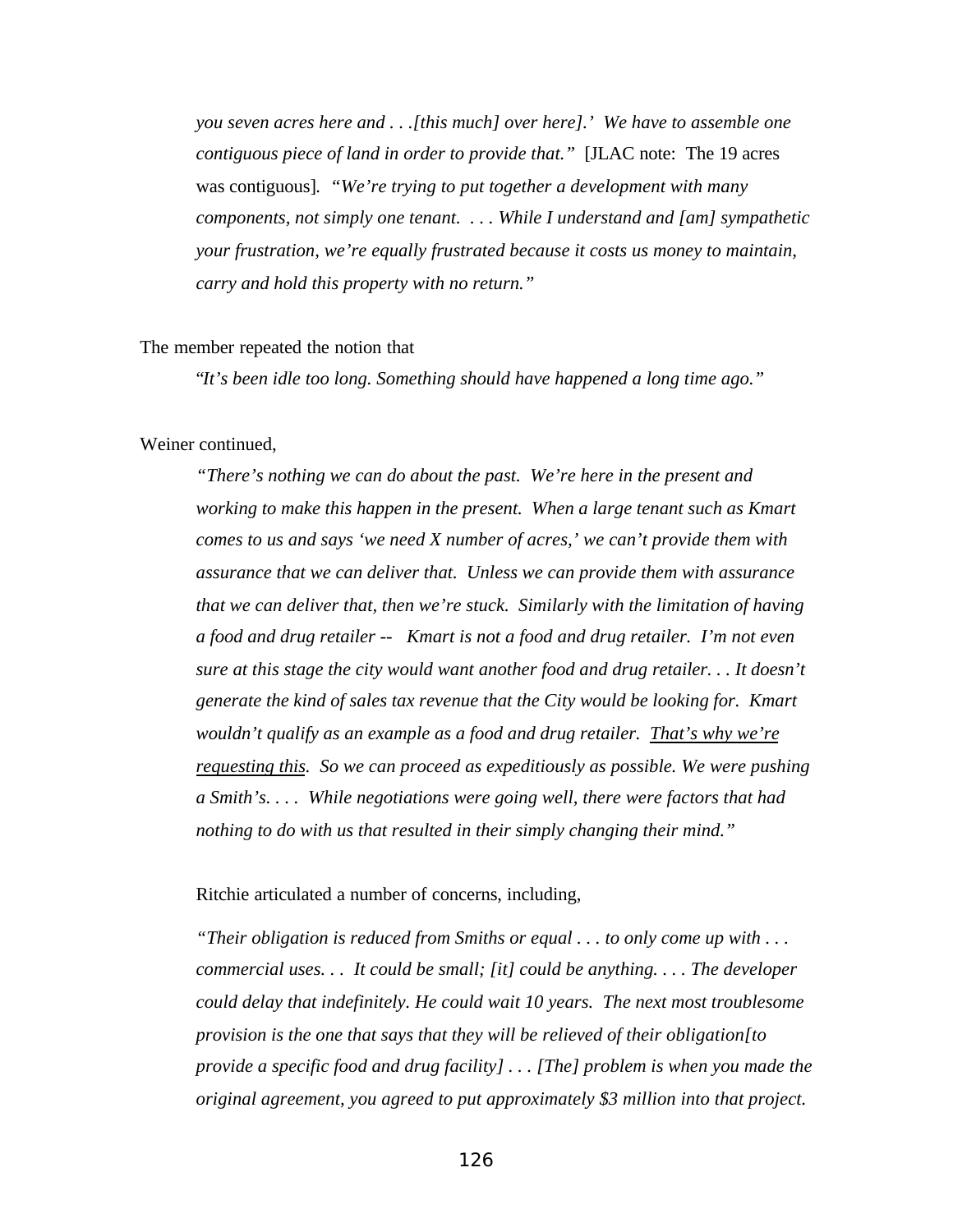*You assembled, to date, the parcel, of \$6 million in value, of which the Agency has paid three plus your half of the relocation. In exchange for that promise, the Agency [thought] the developer would produce these kinds of commercial uses. Now the developer says he can't do that any longer. If you simply delete those things, you've in effect, sold a \$6 million parcel to the developer for \$3 million, and it's subject only according to the zoning ordinance, which is commercial. Some may think that's a waste of public funds."*

#### Prida added,

"*I agree with that."*

#### Ritchie recommended an alternative,

*"Really look into it carefully and determine what is holding up the developer and . . . consider some kind of agreement [to] postpone his obligation to perform but maintain your hold over the developer's . . . commitment to produce [what] you want. Negotiate and see if you can come up with something that you all agree with. You have to make some pretty good findings [about] why the consideration that you bargained for originally is now gone. Giving the redeveloper the property free and clear of any obligation, . . . it would be better to keep your leverage . . . until you can negotiate something satisfactory."*

Weiner continued trying to persuade the Agency. He said,

 "*First of all, we're not asking the Agency to advance one dime for the acquisition of these properties. Number two, there's no question that in doing the development that some or all of these properties may be necessary. All we're asking for agency is we're given an opportunity to designate those parcels that would be included in the development. It may be all of them . . . It may be that we don't need all of them. We're simply asking the agency for the flexibility. Thirdly, and perhaps more importantly, we're not asking for an indefinite delay in anything, [or] anything open ended, 10 years or anything like that. We're asking that the DDA be modified to enable us to attract the kind of development that the*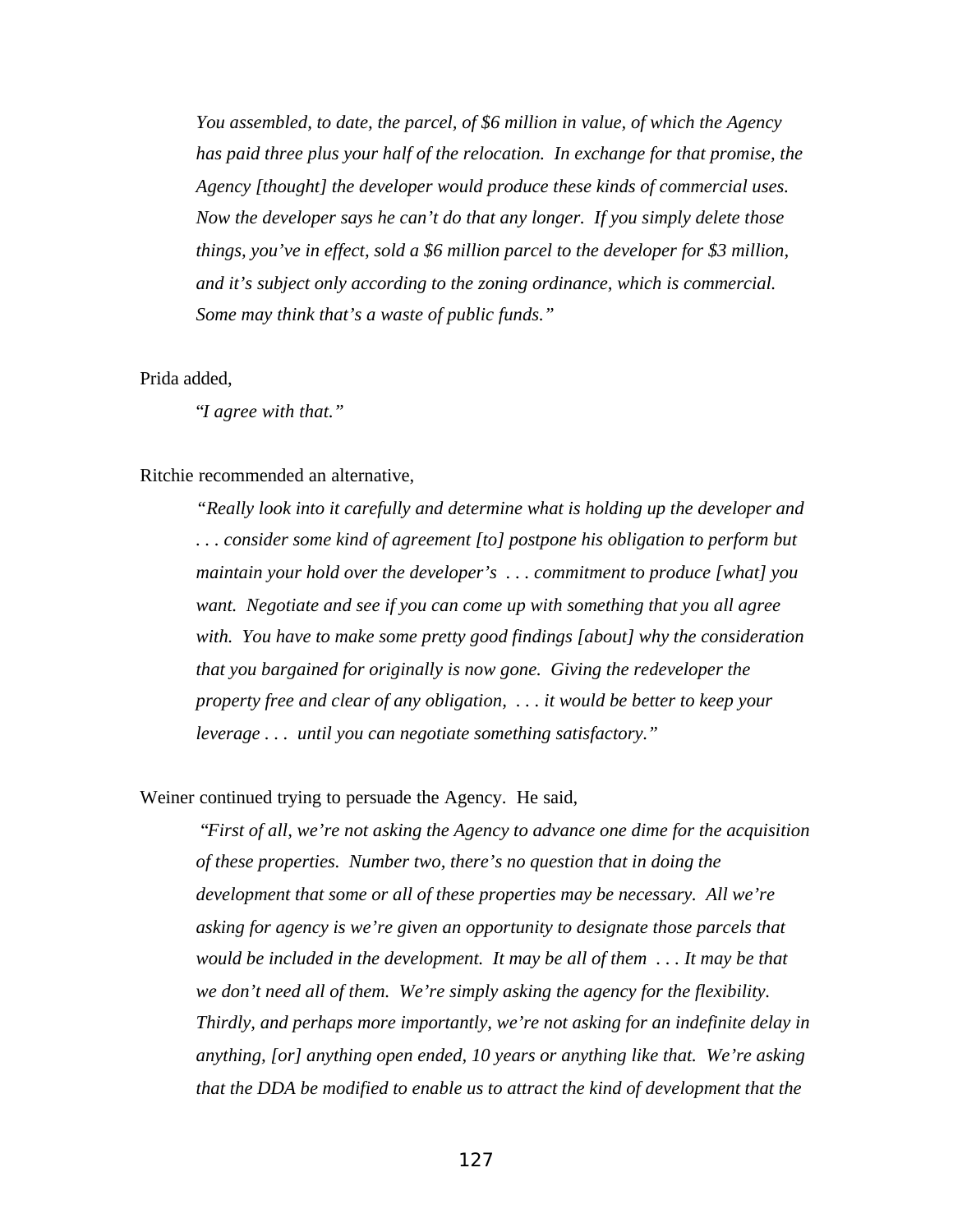*City wants . . . We're not simply assembling together a small group of stores [or] anything that the city doesn't want and need and wouldn't be beneficial for the city, and I frankly take issue at the suggestion [that] the developer [will] hold it for 10 years. We have a very large investment in this property. It's larger than the \$3 million has in this property. And we're intent on creating a development that the city wants as well."*

Navejas had another concern.

"*What is the possibility of developing Plowboys at that location?"*

"*It's a possibility,"* Weiner answered. *"We've been involved in negotiations. There have been no commitments or agreements on the part of plowboys at this time,"* he said. *"[It's] in the works. "*

Navejas asked about the condemnation.

"*Why do you want that clause in there?"*

Weiner answered,

*"The City has the ability to acquire the property and sell it to the redeveloper. We don't have the ability of forcing any of these people . . . to sell the property to us."*

Ritchie explained that the Agency may expose itself to additional inverse condemnation lawsuits. He said,

"*You can't decide today if you're going to condemn somebody's property a year from now, or among other things, you've committed inverse condemnation, destroyed the value of their property. Nobody will buy it because you made a public announcement that you're going to take it and you don't take it. They're entitled to sue you for damages for the public not wanting to touch it. This agreement wouldn't protect [the Agency]. Then there are the other questions."*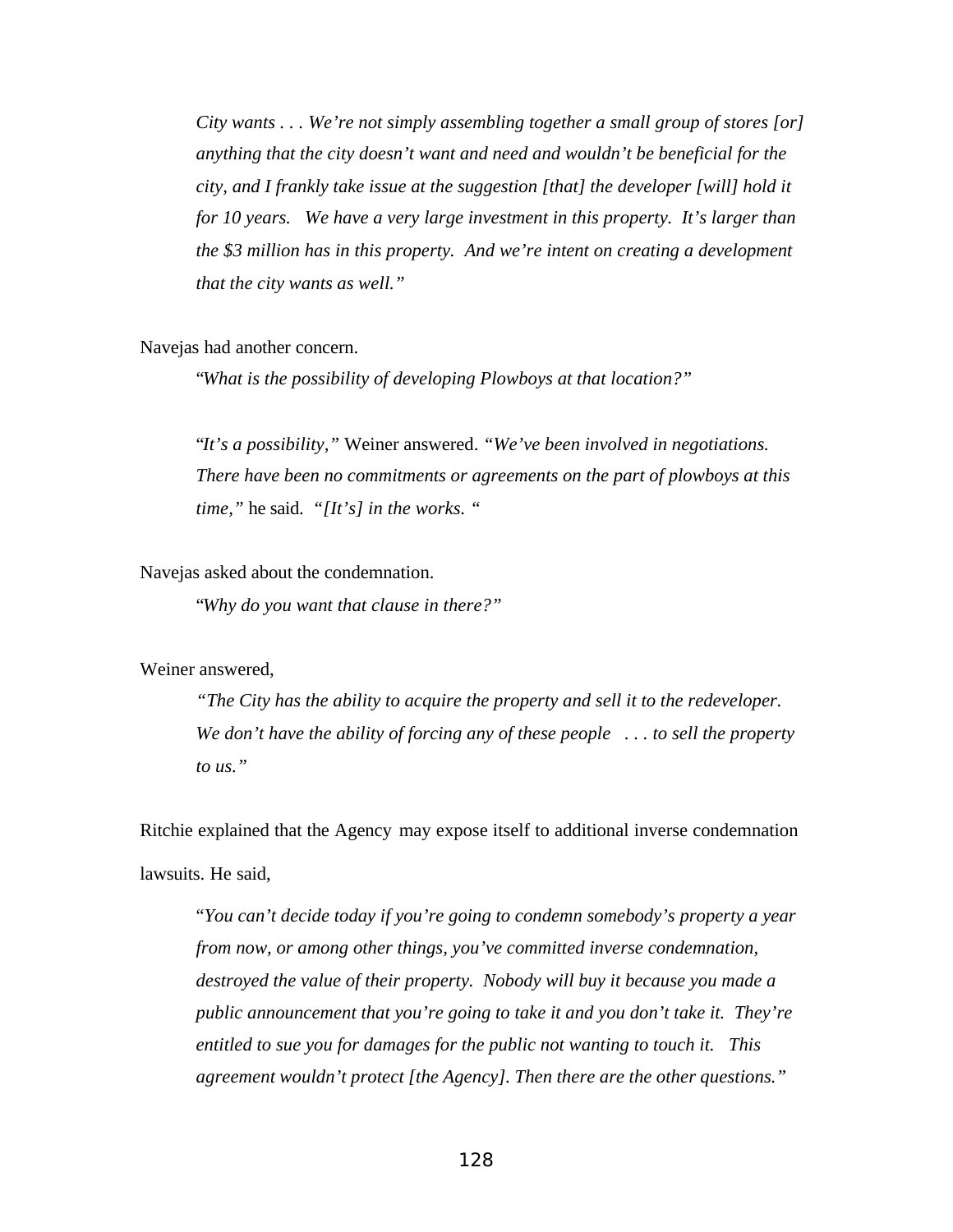## Weiner explained that

"*the original DDA, provides that the redeveloper acquires the property when the agency would acquire the properties."*

### But he made the false representation that

*"That's what occurred in the acquisition of the prior properties. That would occur here. It's expressly set out in the original DDA."* [JLAC note: The redeveloper waited seven months after the Agency made the original acquisition to purchase the property from the Agency, leaving them extending the additional \$2.75 million for that period of time

Navejas concluded her thoughts.

*"The council members have voted in good faith in trying to develop this as expeditiously as possible. But because of all the circumstances that none of us had control of . . . I would request that we would amend some of these items on the agreement. Could everybody work together to get these moving in a positive direction instead of leaving the land completely undeveloped?"*

But Chair Robert Canada [Canada] was still concerned about the lack of a deadline.

Weiner said, "*Mr. Canada, we're not asking for anything open ended."*

Another Member replied, *"To me this is open ended*."

Weiner responded,

*"We're willing to be more specific if it's the desire of the agency to be more specific. Certainly we aren't asking the agency to expose itself to any economic liability."*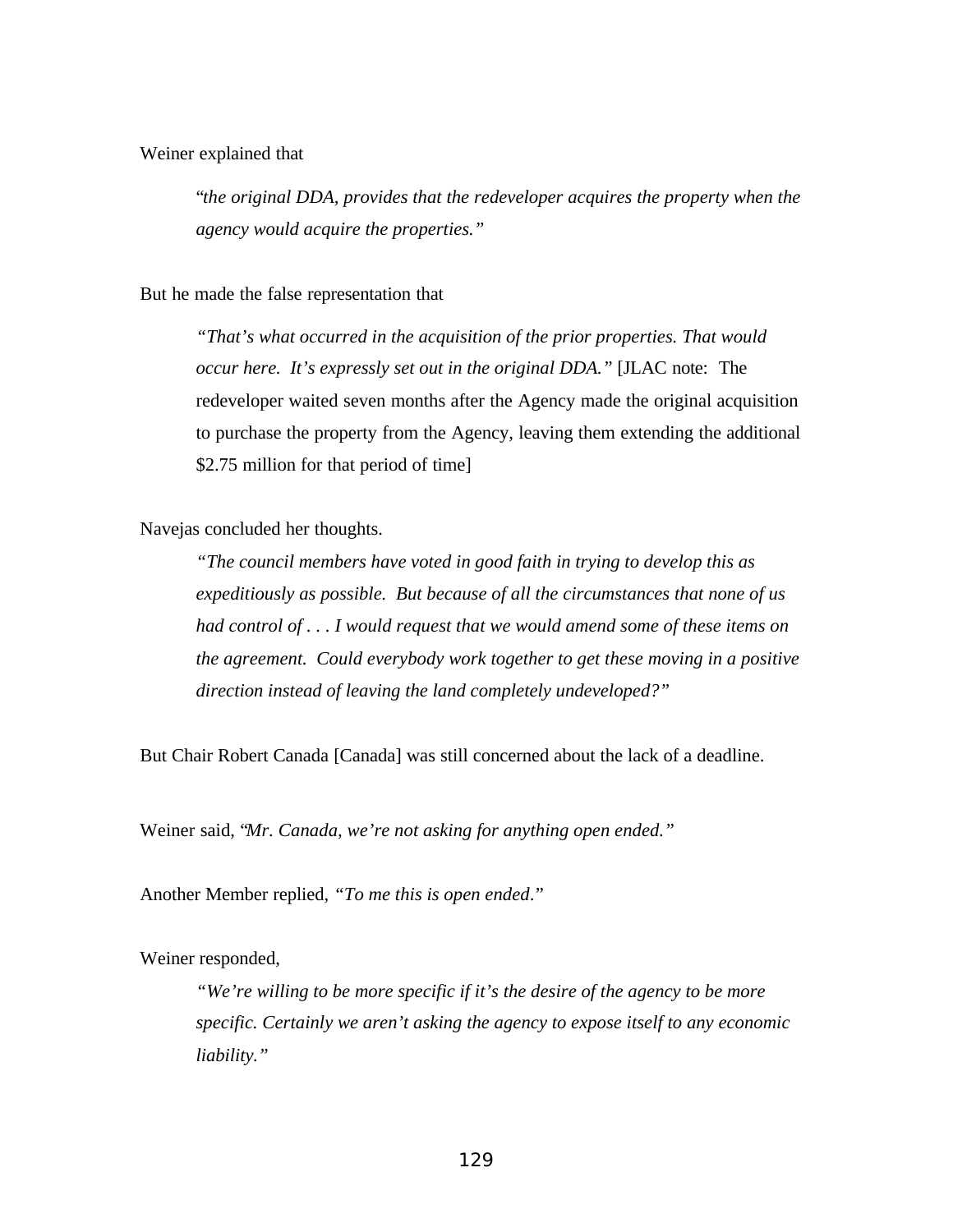Canada continued,

*"I voted for Dr. Moskowitz to acquire this property. [But] I thought that by this time that this property would be under development. I really did."*

*"It would have been had these factors that I indicated not occurred that are totally beyond Dr. Moskowitz's control,"* Weiner said.

Canada insisted having *"the property [as it is now] developed*."

The Agency directed its staff and a two-member ad hoc committee to negotiate and better define terms and conditions for the second amendment.<sup>328</sup>

The following day, Oliva requested that the committee members contact the staff quickly as the issue was "*extremely important*."<sup>329</sup>

By the next Agency meeting, the committee had not been *"available to meet, and staff has not been able to contact . . . the redeveloper or his representative,"* according to a memorandum from Oliva to the Agency. If the redeveloper was not "*understanding,"* [of the agency's desire to consider the item], Oliva recommended that the Agency simply place the item on the agenda in order to give its staff additional input. He suggested a *"temporary resolution" --* to reasonably "*extend the timeline of the . . . Performance Schedule."*

The redeveloper agreed to eliminate from the amendment the requirement that the Agency acquire three out of five of the proposed additional parcels from the amendment. The amendment, however, continued to require a public hearing and

<sup>328</sup> June 27, 1995 audio tape of CRA public hearing

<sup>329</sup> June 28, 1995 memorandum from Oliva to Rene Flores and Kathy Navejas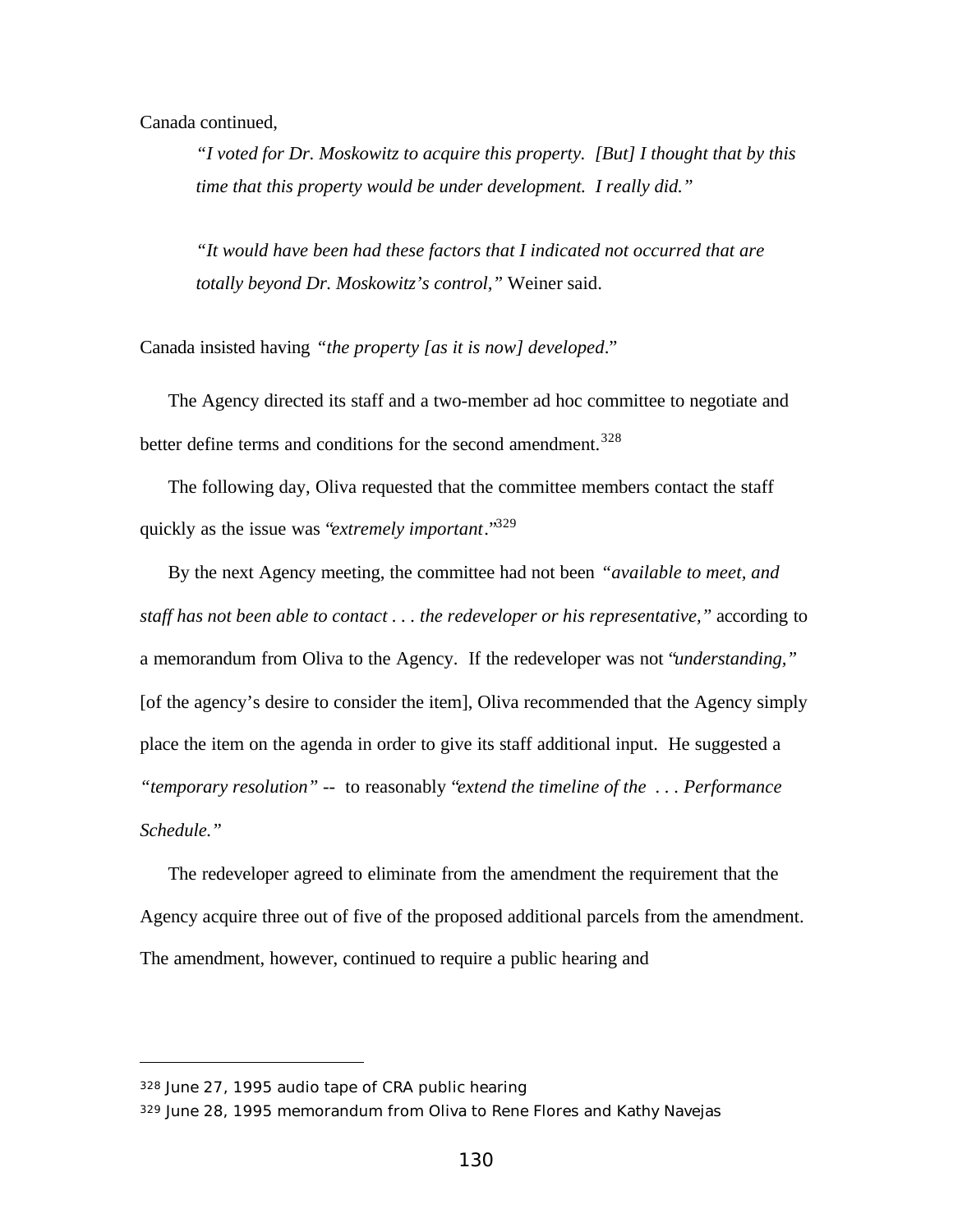- 1) Created an ongoing obligation that could create exposure for inverse condemnation suits, and
- 2) Eliminated an obligation to acquire the property if the redeveloper advised the Agency to defer, delay or eliminate acquisition.

Agency staff prepared a summary report, stating that the redeveloper had requested the change due to his inability to provide the food and drug retail development. The amendment, according to the report, would have no additional cost to the Agency.<sup>330</sup>

Weiner attempted to dissuade the Agency from holding the required public hearing, arguing that it was unnecessary because *no further tax increment funds* would be spent. He further attempted to relax opposition by adding an April 1, 1996 deadline for the Redeveloper's delivery of "*architectural renderings for the overall development."<sup>331</sup>* (JLAC staff note: This was also the deadline to receive consideration for grandfather status under the Isenberg bill, Health and Safety Code section 33426.5. It is unclear if the redeveloper chose that date as an attempt to beat that "grandfather" deadline while still maintaining that the development was a retail facility).

Weiner further argued that the change in scope was better for the City.

*"Because of the City's current economic problems, it is no longer either feasible or desirable for the development to be a food and drug retail development. Even if the redeveloper were to build such a project, such a development simply does not generate the amount of sales tax revenue or tax increment that the City now needs."*

Moreover, Weiner claimed that

<sup>330</sup> Summary Report to proposed amendment No. 2 to the DDA

<sup>331</sup> July 17, 1995 letter from Weiner to Ritchie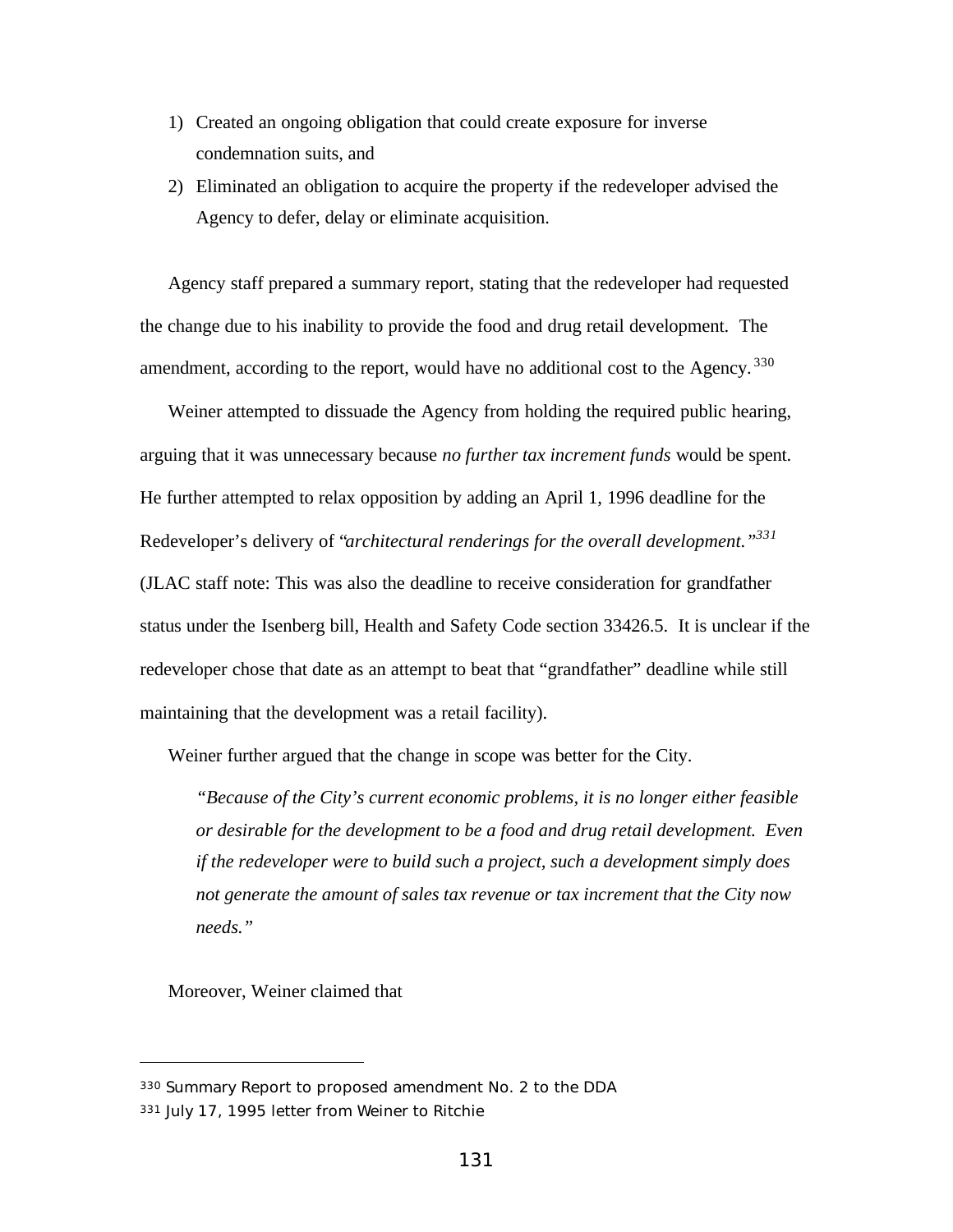*"Moskowitz has always more than fully complied with all of his commitments to the City and to the Agency . . . His projects have not been underdeveloped nor have they been poorly planned!"*

And finally to address the fear that Moskowitz would build a "*five and dime store,"* Weiner responded,

"*That suggestion is simply absurd . . . Why in the world would any sophisticated developer (such as Dr. Moskowitz) spend the multi-millions of dollars that the Redeveloper has already spent on this project simply to build either one or a string of five and dime stores?"<sup>332</sup>*

Ritchie's concerned weren't appeased, Oliva reported. However, Moskowitz, himself, would appear before the Agency in order to respond to questions, he wrote.<sup>333</sup>

A notice of public hearing was ostensibly posted for publication on July 27 and August 10, 1995.<sup>334</sup> Meanwhile, on August 9, 1995, the Agency terminated Oliva's employment.

On August 15, 1995, the Agency and City held a public hearing and upon finding that the Amendment is of "*overall benefit to the redevelopment of Project Area No. 1"* (the entire city), simultaneously passed parallel resolutions, approving the second amendment to the DDA on August 15, 1995. They authorized the amendment at the following August 22 meeting.  $335$ 

<sup>332</sup> July 17, 1995 letter from Weiner to Ritchie

<sup>333</sup> July 18, 1995 memorandum from Oliva to Agency

<sup>334</sup> Notice of Public Hearing dated July 24, 1995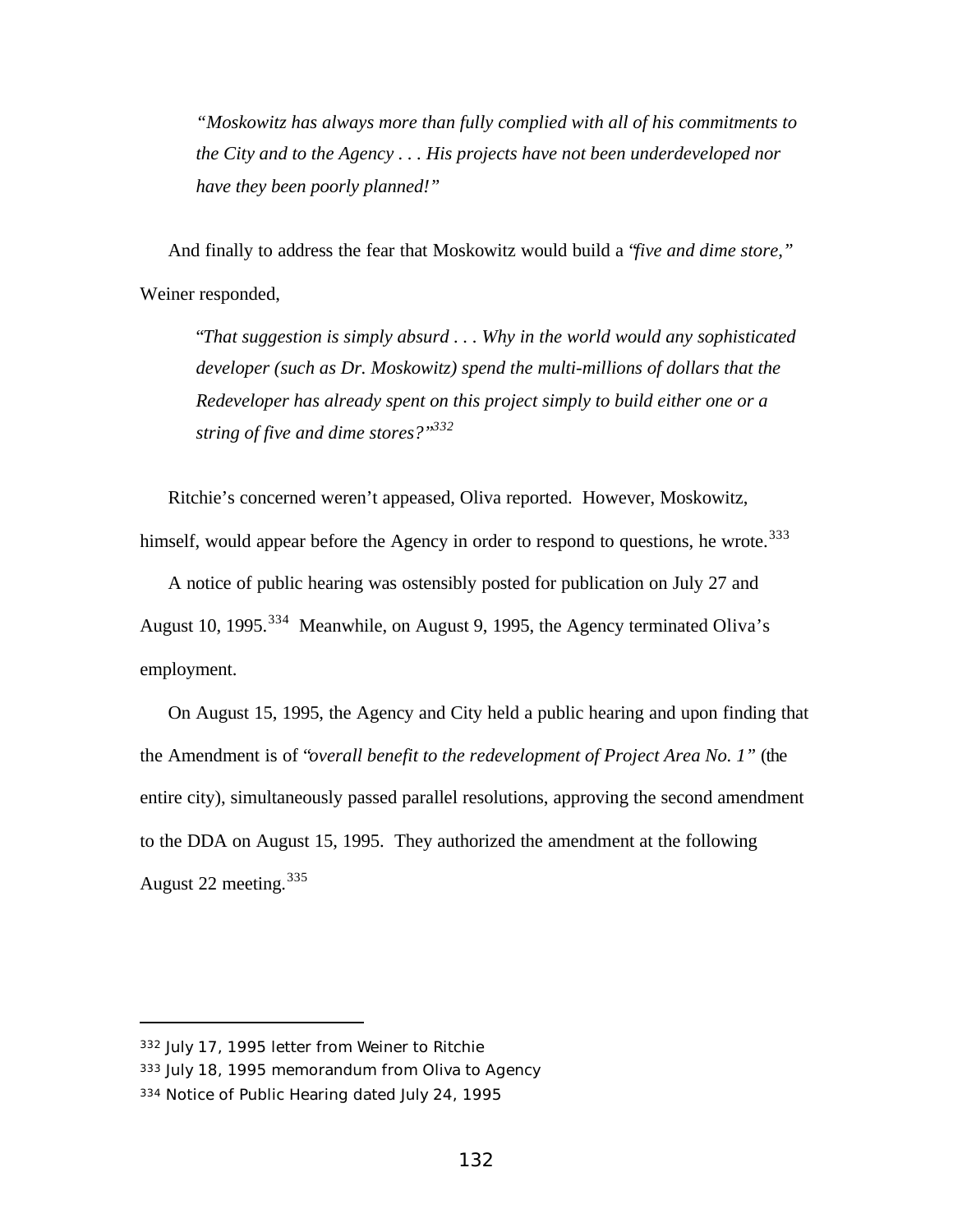# **The Evolution of a Card Club: a City in Disarray**

Two days after the signing of the second amendment, authorizing *a "general commercial"* development in place of a specific food and drug retail outlet and just weeks after Weiner stood before the Agency claiming he needed more land in order to solicit a Kmart, Chaidez informed the Mayor, Council and Charles Gomez (Gomez), acting City Administrator and acting Executive Director, of a *"matter of paramount concern to staff."*

*"The City of Hawaiian Gardens has been notified that a measure to approve the establishment of a Casino operation within the City limits is currently being acted upon,"* Chaidez wrote. *"Staff is seeking direction from council to prepare for the measure and the possible approval from the electorate."*

Chaidez recommended that Council move to

*"prepare staff for a measure or special election that would call to question the establishment of a casino operation within the City limits."<sup>336</sup>*

Chaidez had apparently prepared a resolution No. 128-95, which stated,

- 1) More than 15 percent of registered voters submitted a proposed initiative measure to approve card clubs.
- 2) The City Council had not voted in favor of the adoption of the ordinance
- 3) The City Council is authorized and directed by statute to submit the proposed measure to the voters.<sup>337</sup>

<sup>335</sup> Resolutions No. 95-024 and 119A-95/August 24, 1995 letter from Gomez to Weiner

<sup>336</sup> August 24, 1995 memorandum to Mayor, council and Charles Gomez

<sup>337</sup> Resolution No. 128-95, August 24, 1995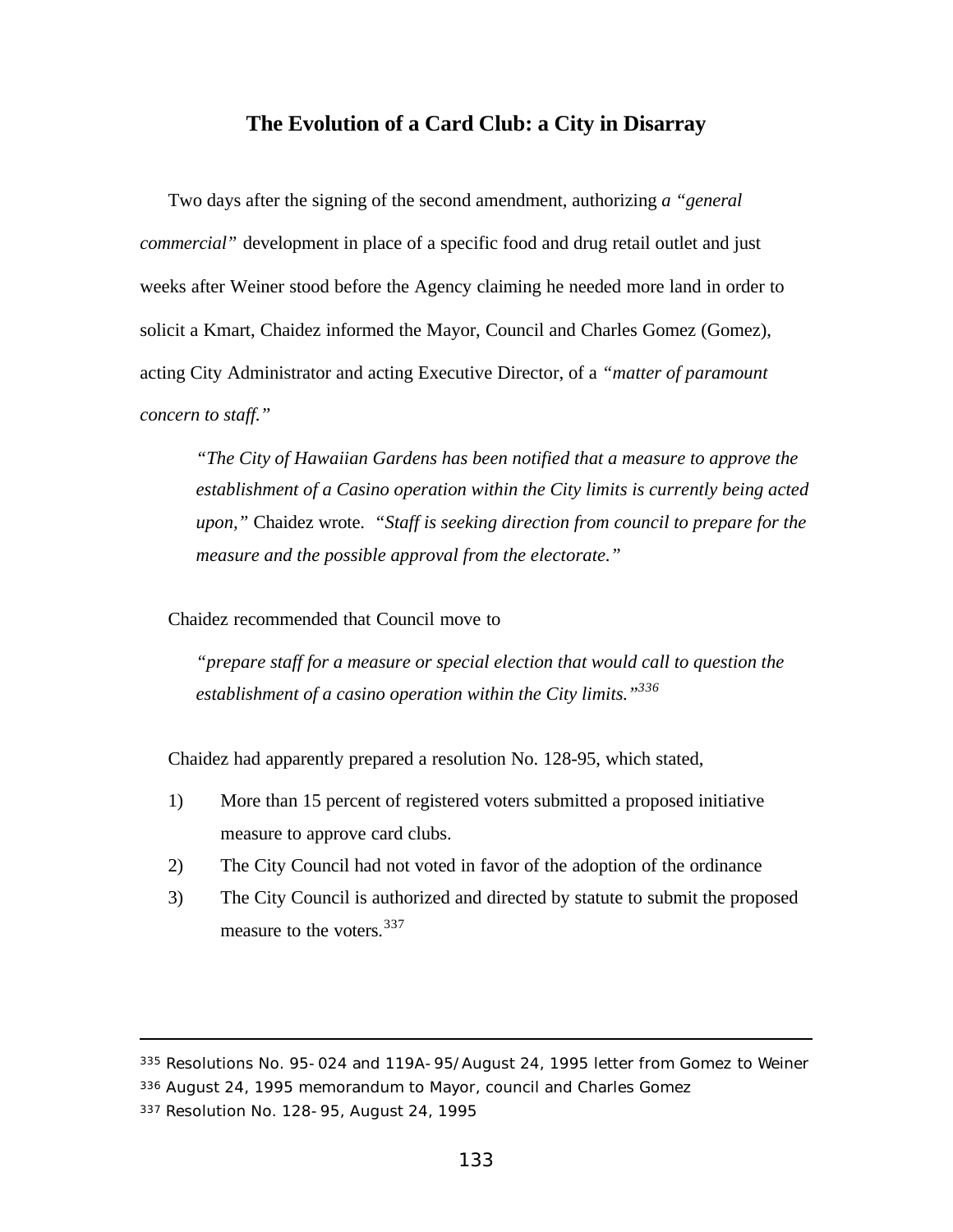Two weeks later, on September 14, 1995, Gomez submitted the ordinance to be placed on the ballot on November 21, 1995. $338$ 

The following day, Superintendent of the ABC Unified School District wrote to Mayor Robert Canada out of concern for the "*bad elements*" of a poker parlor and the effect the elements may have on the middle school students who attended the Ferris Fedde Junior High School, which was adjacent to the proposed "*overlay district*" as well as "*surrounding elementary schools and the Artesia High School*."<sup>339</sup>

*"The questions are concerned primarily with the safety and security of our students and the control of the streets and areas surrounding the proposed casino."<sup>340</sup>*

(The school district apparently later filed suit against the City on the matter.) On or about October 10, 1995, the Committee Against Card Club Associations (CACCA or Committee) filed a complaint in the Los Angeles Superior Court against the City, Agency and redeveloper to prevent the construction of the card club, claiming, among other things, invalidity of the ordinance, violations of CEQA, the Political Reform Act and the DDA. The lawsuit

*"attempts to put a stop to the illegal conduct of the developer and the bare majority of the Hawaiian Gardens City council that supports his efforts and seeks to restore a measure of fiscal and legal order to the city. Without the court's immediate intervention, the citizens and taxpayers of Hawaiian Gardens will be irreparably harmed as property owners and now designated card club licensee*

<sup>338</sup> September 14, 1995 memorandum from Gomez to "all department heads." <sup>339</sup> September 15, 1995 letter from Superintendent Thomas Riley to Mayor Canada 340 ibid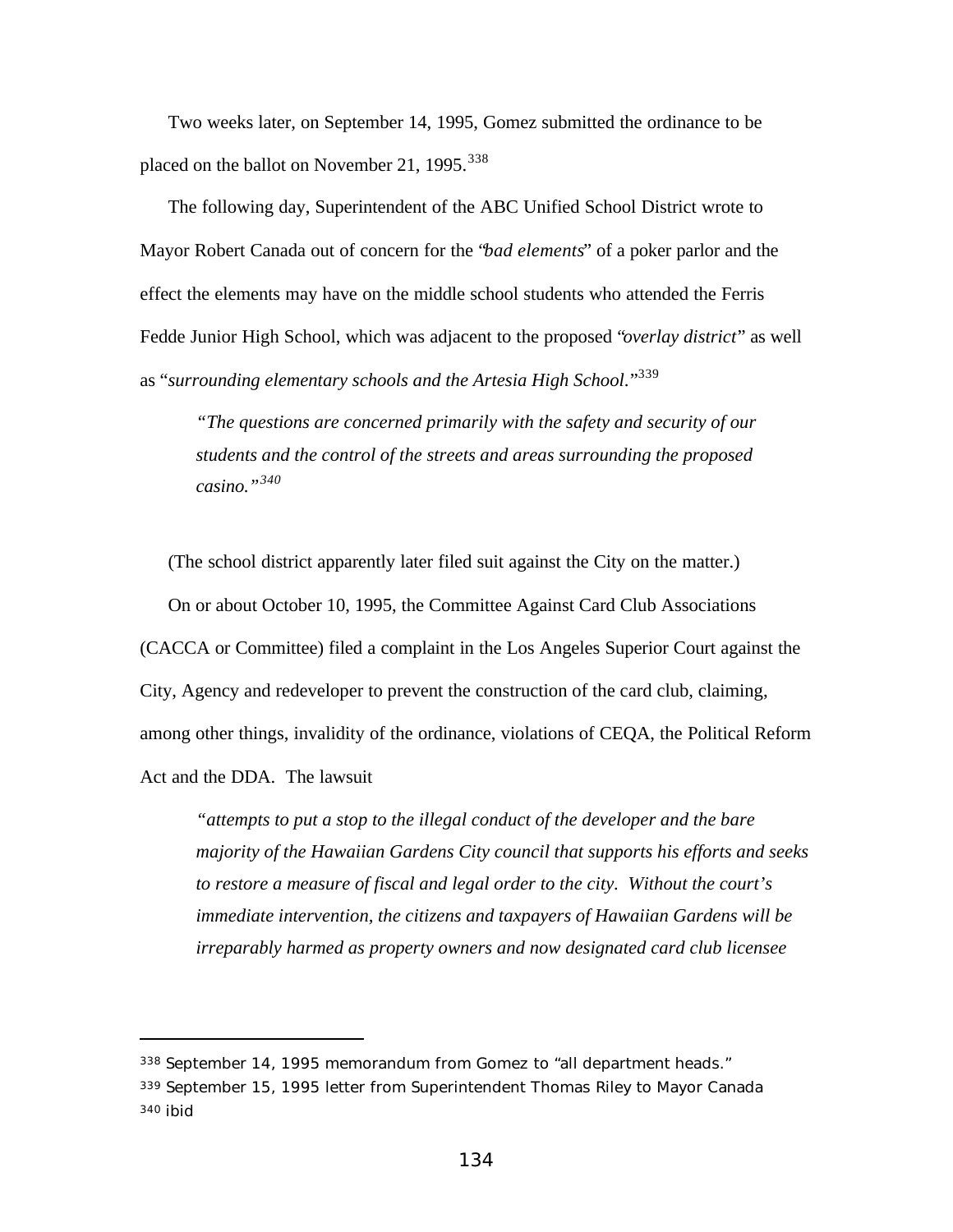*completes his scheme and proceeds with the construction of the massive facility, in flagrant violation of the law."<sup>341</sup>*

The lawsuit alleged "*greed, corruption and collusion*" violations of the state and federal Constitutions, CEQA, the Elections Code, the Community Redevelopment Law, the Brown Act and the Political Reform act. The "*tale,"* according to the complaint, begins with

*"the decades long scheming of a wealthy developer to establish a lucrative card club casino in the tiny City of Hawaiian Gardens . . . and ends with the developer's hand picked junta of city officials granting him an unlawful monopoly to build and operate a multi million dollar club."<sup>342</sup>*

In sworn testimony during her deposition by Weiner, Navejas, a member of the Committee, called behavior by signature gatherers *"unprofessional*." Further, the City Clerk, she said tried to

*"stop the committee or proponents of opposition [from filing] papers of opposition. The city clerk [refused] to give public information without having to."<sup>343</sup>*

When asked who behaved unprofessionally, Navejas responded,

*"Yourself, Beryl Weiner*."

*"Who else?"* he asked.

<sup>341</sup> First Amended Verified Petition and Complaint, Case No. BC136790, Superior Court, California

<sup>342</sup> ibid

<sup>343</sup> October 18, 1995 sworn deposition of Kathleen Mello-Navejas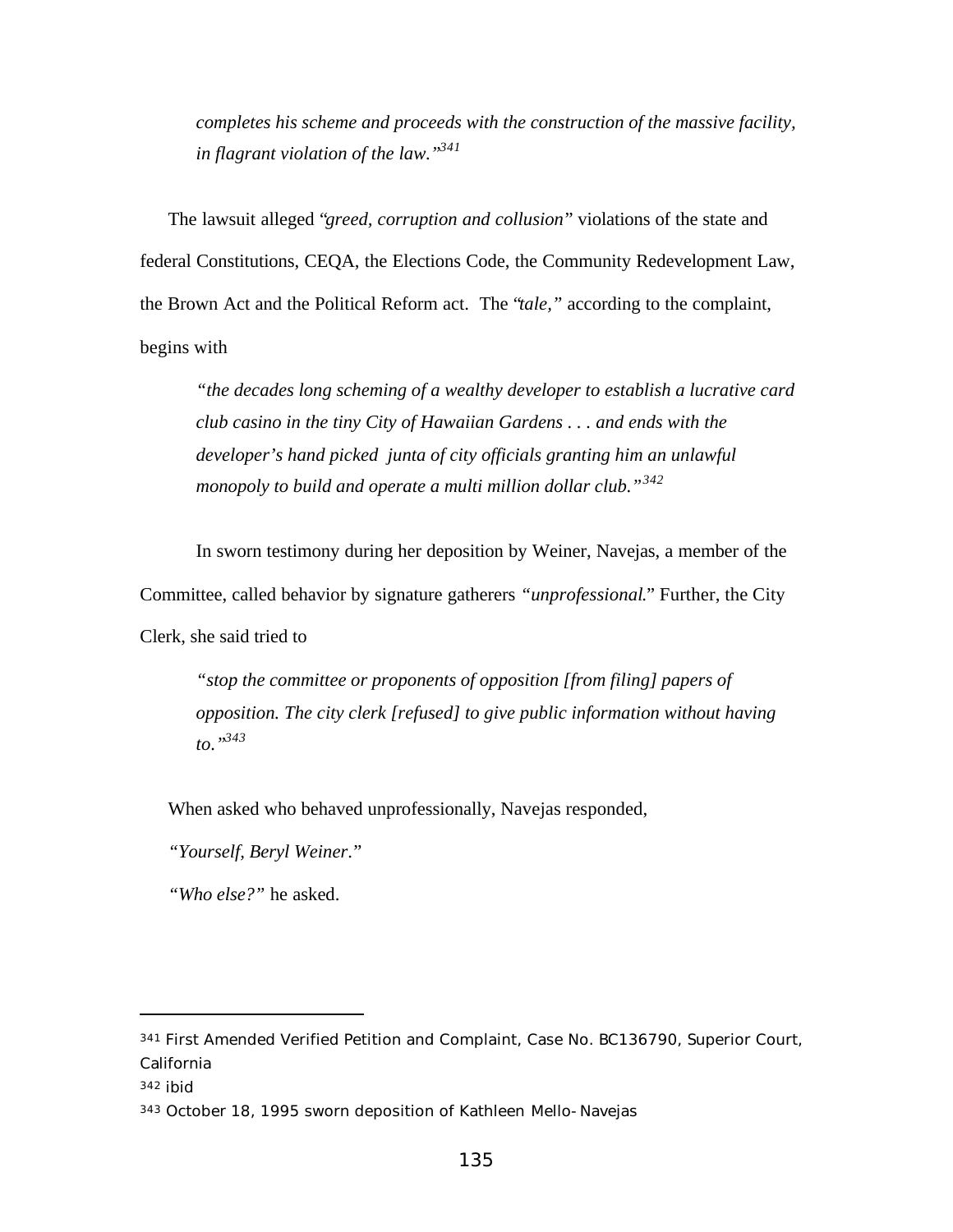"*Doctor Irving Moskowitz,"* she responded, and added, City employees Freddy Licon, former mayor Donald Schultze and city clerk/former city councilmember Dominic Ruggeri. Navejas elaborated on her assertion.

*"The involvement of Al Lazar, the involvement of Bingo employees and the initiative gathering process [who were not] registered voters, the manipulation of city council members and city staff, the threats of de-funding to local nonprofit organizations if they did not support measure A, promises of funding to organizations that were in favor of Measure A. . . .*

*"We felt Freddy Licon was being used by yourself and Dr. Moskowitz as a local resident and employee and a very aggressive young man, to do a lot of what I consider improper procedures on behalf of Measure A . . . Freddy's involvement while working for the City of Hawaiian Gardens and working on Measure A at the same time. . . We received complaints concerning fear tactics that Freddy was telling people we no longer would have a city or a police department and that the senior citizens on 226th Street would lose their housing. There would be no more housing for seniors, there would be no more police department, there would be no more City. I think Freddy was the voice piece on behalf of yourself in getting seniors, fearing the lack of services . . . And the other problem we had was that he was doing this while he was a city employee . . . We understood that he was instructed by you to sign the initiatives even though he did not actually circulate them. We were also told that they told residents that this was an entertainment center which had ten movie theaters and a restaurant and a hotel, and that is all they were told as they signed the initiative."<sup>344</sup>*

City employee and former mayor Donald Schultze, Navejas testified, was

*"working on Measure A while working at the taxpayers' expense. I happen to be at some local businesses when he was calling people from City Hall."*

<sup>344</sup> ibid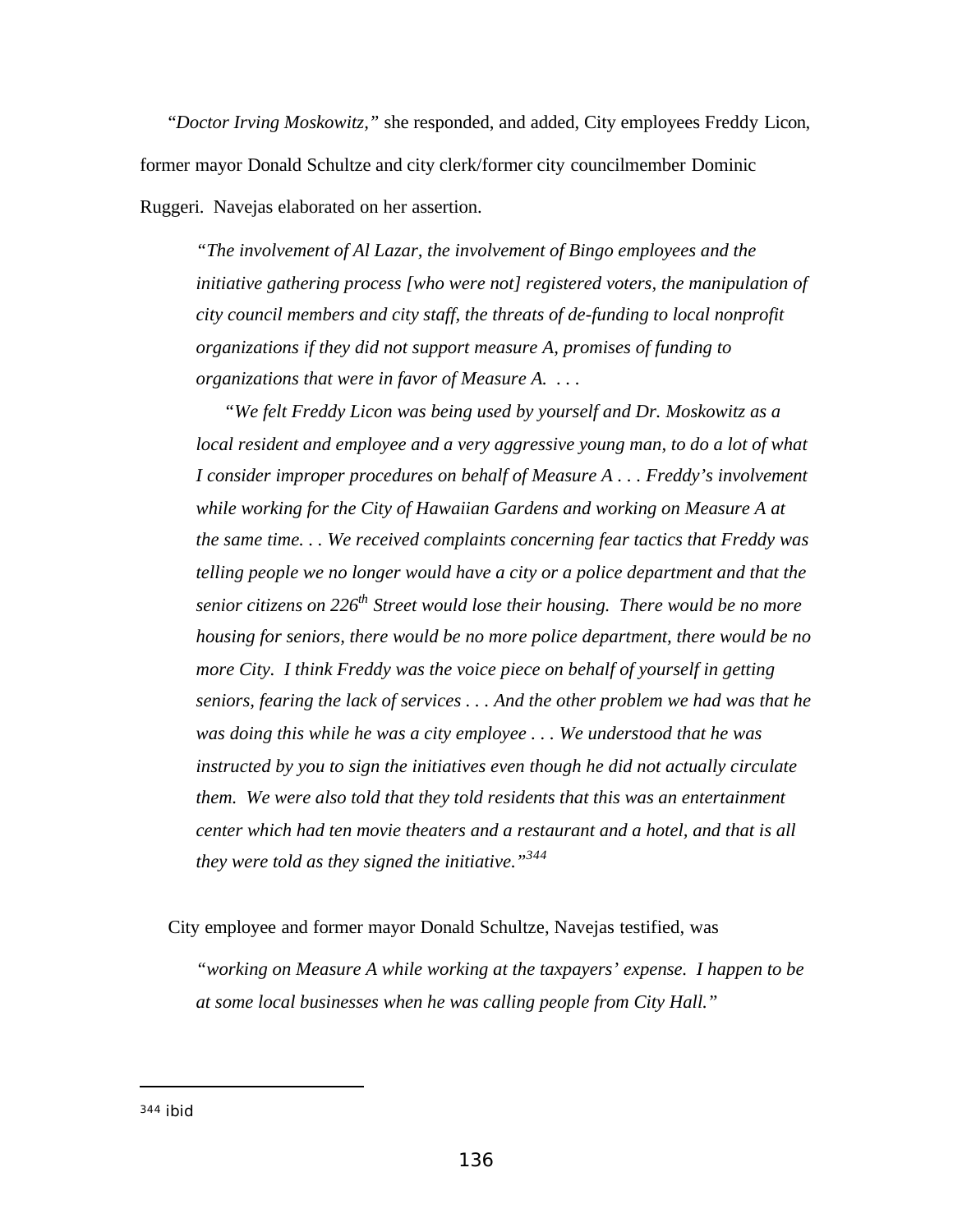Similarly, the City Clerk was also

*"working on Measure A while conducting city business and being paid by the City,"* she testified.

Further, the city withheld public information and coached city employees on permissible dialogue, according to Navejas's sworn testimony.

During the deposition, Weiner also asked Navejas about meetings she allegedly had with himself and Oliva, to which Navejas responded:

*"I remember Dr. Moskowitz asking me to come to a meeting . . . Dr. Moskowitz asked me to come to those meetings.<sup>345</sup>*

He asked if she had encouraged gaming. She replied, *"no."<sup>346</sup>*

On November 21, 1995, with 57 percent of the City's approximately 6,000 voters, the

City passed Initiative Ordinance No. 430 or Measure A, authorizing gambling.  $347/348/349$ 

Ultimately, Moskowitz and the Hospital Company spent \$540,124 on the campaign,

according to campaign disclosure statements. The majority of the funds were apparently

spent employing or otherwise paying a number of City voters.<sup>350</sup>

On July 19, 1996, the Hawaiian Gardens Card Club, (for which Moskowitz is evidently the sole shareholder, officer and director), filed a cross complaint against

<sup>345</sup> ibid

<sup>346</sup> ibid

<sup>347</sup> November 21, 1995 Initiative Ordinance No. 430

<sup>348</sup> First Amended Verified Petition and Complaint Case No. BC136790, Superior Court California

<sup>349</sup> December 16, 1996 Los Angeles Times

<sup>350</sup> February 5, 1996 Campaign Disclosure Statement for Ballot Measure Committee, United Citizens to Save Hawaiian Gardens, Yes on A, Sponsored by Cerritos Gardens General Hospital Company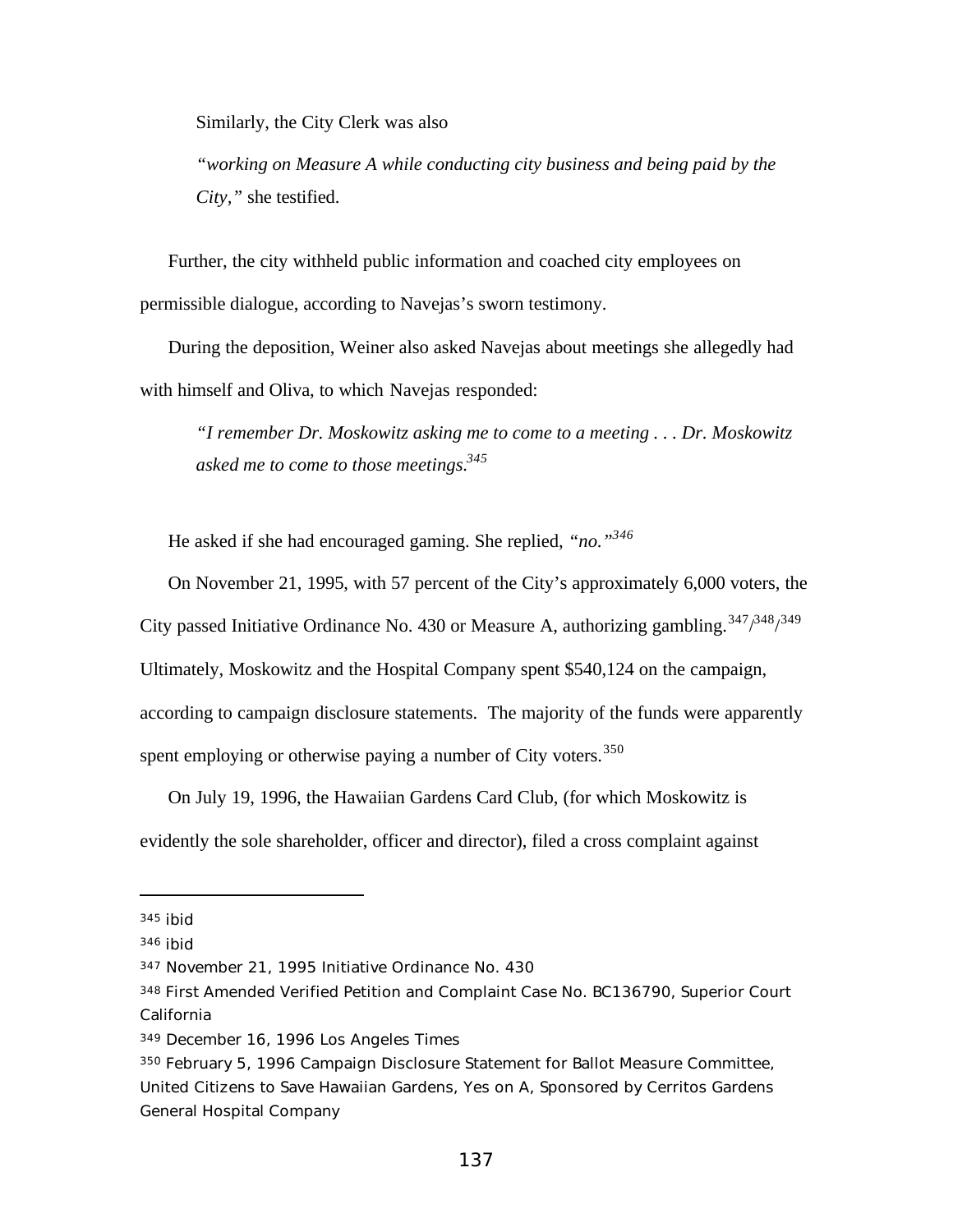CACCA and associated individuals and organizations, alleging, among other things, conspiracy, violations of RICO and the Political Reform Act, unfair competition and "*conducting a vicious campaign to dishonestly, illegally and improperly interfere with the rights of the citizens of the City to pass Measure A.*" 351

Weiner attached several campaign pieces to the cross-complaint, including some that stated the following:

- *1) "City Officials at Hawaiian Gardens City Hall confirm a report made by Chief of Police Walter McKinney that Casino Promoter Irving Moskwitz Casino Committee has hired 'known' members of the Mexican Mafia to harass intimidate and threaten residents to vote yes on Measure A."<sup>352</sup>*
- *2) "Casino Promoter Irving Moskowitz Connected with Israeli Terrorists . . . According to the world renowned Israel paper "Forward," Irving Moskowitz has been funneling money from his bingo Club operation . . . into "terrorist activities in Israel by the right wing zealots opposing peace in Israel with the P.L.O."*
- *3) "City Hall is full of Liars, Liars ad Liars. After years of mismanagement, Hawaiian Gardens city officials are crying wolf. They want voters to believe that unless they vote in favor of a casino, police services will be cut."*
- 4) *"Irving Moskowitz has hired a goon squad to harass, intimidate, threaten and shake down Hawaiian Gardens residents, business owners and church leaders. Moskowitz even has off duty Hawaiian Gardens police officials and three Hawaiian Gardens City Councilmembers on his payroll – Selling us out."<sup>353</sup>*

<sup>351</sup> July 19, 1996 verified Cross-Complaint

<sup>352</sup> Attachment to Card Club cross complaint against Association titled "Hawaiian Gardens City Bulletin, Voting Publication for Special Municipal Election November 21, 1995

<sup>353</sup> ibid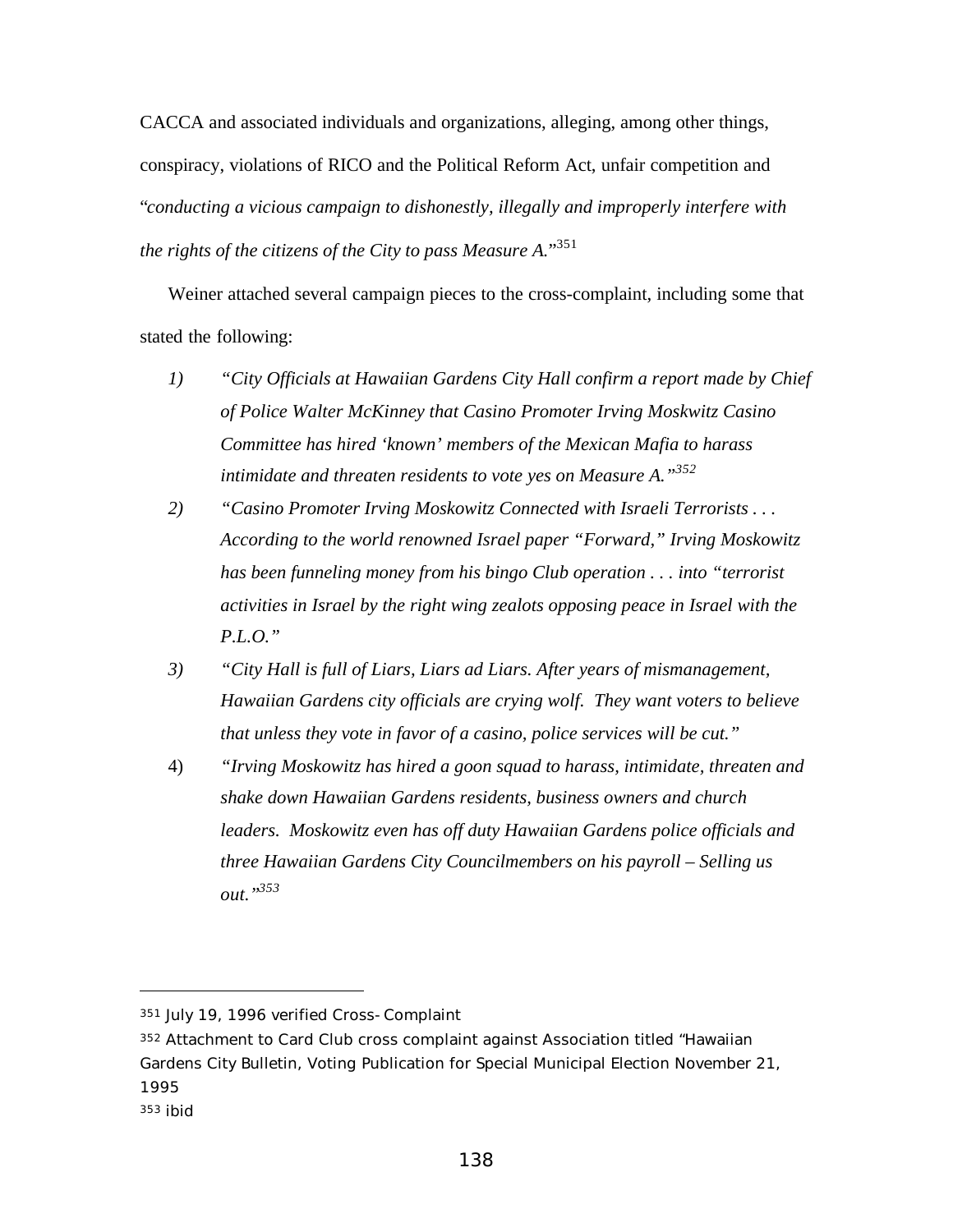Because the individuals in the Committee could not afford to defend the Card Club counter suit, they agreed to settle the lawsuit, they agreed to settle their disputes, which included dropping the challenge to Measure A.  $354$ 

 (Note: Weiner told the JLAC that Oliva had requested that Weiner change the scope of the development from a food and drug facility to a gambling operation. However, in sworn depositions, both Oliva and Navejas denied such allegations)

## **Disputes, Delays and Nonpayment**

Throughout 1996, it appears that the redeveloper failed to initiate any redevelopment activity. Meanwhile, the Agency incurred a number of additional charges due to the inverse condemnation litigation by tenants against the Agency, and the redeveloper apparently refused to pay 50 percent of those costs. Meanwhile, Weiner's firm simultaneously represented the Agency in the lawsuits and refused, on behalf of the redeveloper, to pay the Agency its 50 percent.

Both Chaidez and Sylva sought to obtain the 50 percent of the costs incurred through communication with Weiner. But the Selvin & Weiner & Weinberger (SWW) attorneys, instead, requested payments from the Agency. For example, on May 7, 1996, Weinberger requested that Chaidez pay the entire bill for appraisals related to tenant, Lakewood Suzuki, <sup>355</sup> and on August 16, 1996, David De Castro (De Castro) of SWW

<sup>354</sup> Documents on file

<sup>355</sup> May 7, 1996 letter from Weinberger to Chaidez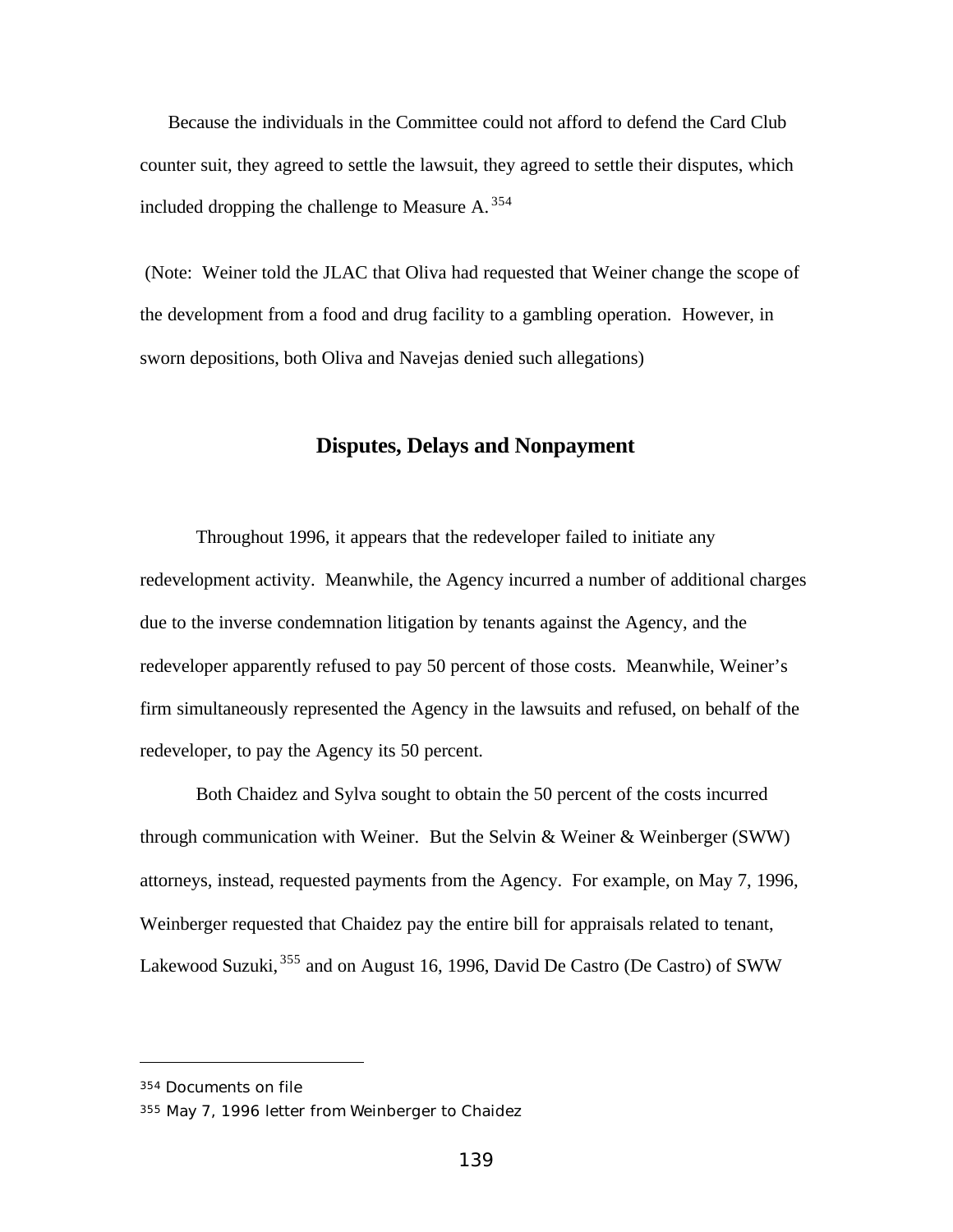requested that the Agency assume costs related to fixtures that had belonged to Plowboys.<sup>356</sup>

Chaidez responded on September 25, 1996 that the redeveloper owed half of the expenses and informed Weiner that the Agency did not have the financial resources to fund the entire amounts requested by his firm.<sup>357</sup> Chaidez also attempted to collect the other funds due it from the redeveloper. He wrote,

*"Your firm is delaying the submission of deposit by not acting on a process or a way to submit 50 percent of the redeveloper's portion of the settlement and offer . . . I have discussed this matter with you in the past because of my concern that delay in submitting these monies by the Redeveloper who is also represented by your firm, would compel the Agency to pay the entire 100% of any settlement, amounts which would seriously effect our already precarious cash flow situation. This is entirely unfair to the Agency and benefits the Redeveloper whom you also represent."<sup>358</sup>*

Weiner responded that the goodwill was under significant dispute.<sup>359</sup>

On November 22, 1996, Agency Counsel Julia Sylva (Sylva) filed Substitution of Attorneys, replacing Weiner's firm with her own firm in the litigation matters.

By December 16, 1996, Weiner claimed in a "*confidential*" communication to Chaidez that the CACCA litigation extended the time of performance by both the redeveloper and the Agency. However, the redeveloper intended to "*renovate*" the existing Plowboys Market to house a  $60$ -table card club and casino, he wrote.<sup>360</sup>

<sup>356</sup> August 16, 1996 letter from David De Castro to Chaidez

<sup>357</sup> September 25, 1996 letter from Chaidez to Weiner

<sup>358</sup> October 30, 1996 letter from Chaidez to David De Castro

<sup>359</sup> October 30, 1996 letter from Weiner to Leroy Anderson

<sup>360</sup> December 16, 1996 letter from Weiner to Chaidez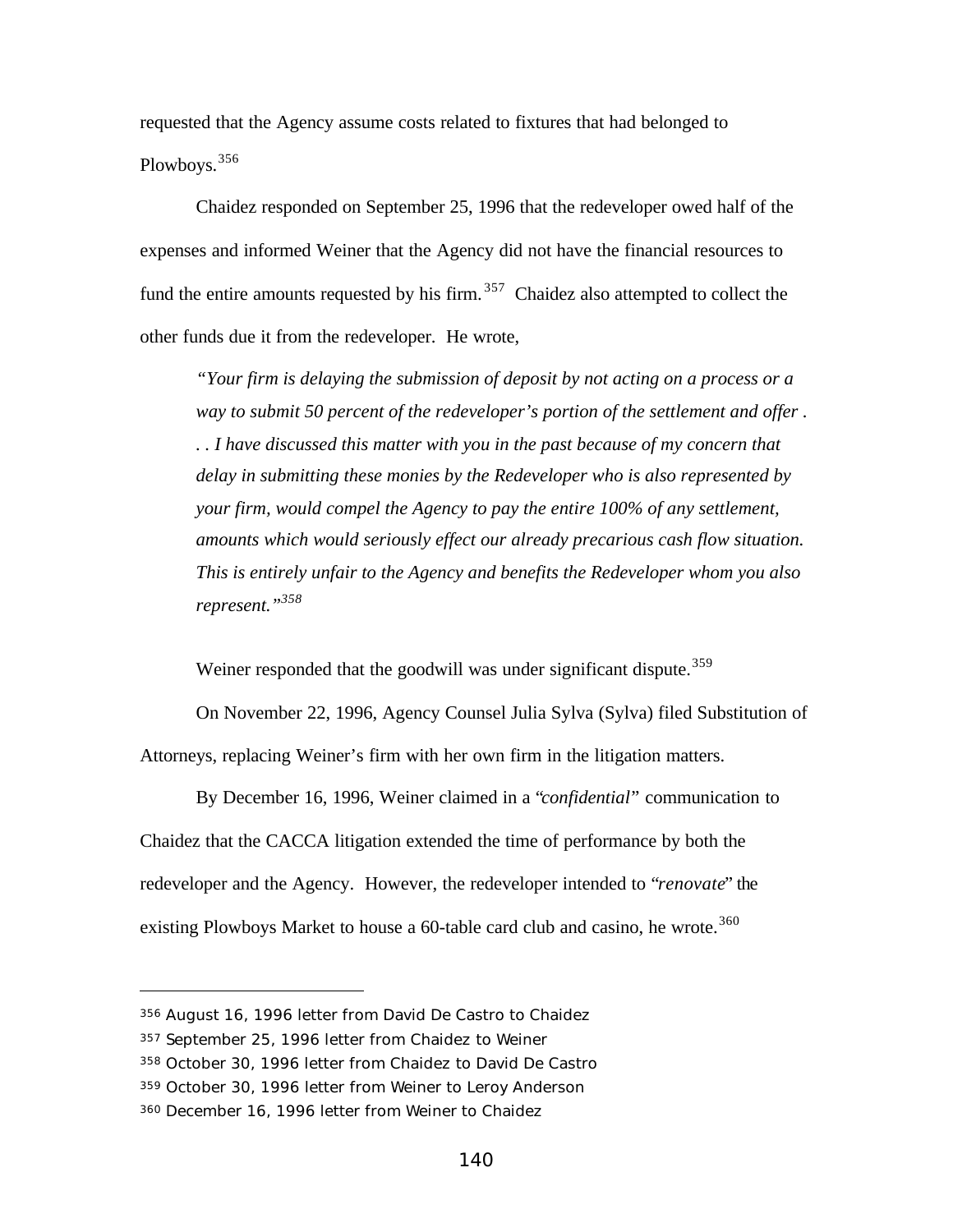In response, Sylva "*set the record straight*," stating because the CACCA suit did not seek to prevent the use of the site, the time of performance had not been extended.<sup>361</sup> The CACCA only requested judgment preventing the operation of a card club casino within Hawaiian Gardens, she said. The delay, in fact, may constitute a "breach" of the DDA, Sylva wrote. Furthermore, the Plowboys renovation was not permitted under the terms of the DDA and *"can not be approved*." Rather, the redeveloper was to develop the site according to

"*basic . . . plans, drawings and related documents approved by the Agency, in writing. The construction plans that the Redevelopers have submitted . . . are completely different,"* she wrote.*<sup>362</sup>*

On January 16, 1997, Leonard Chaidez again requested the developer's 50 percent share of costs resulting from the four judgments, which cumulatively totaled \$2,261,864.95, according to a Chaidez's letter to Weiner. The developer's share, Chaidez wrote, amounted to  $$1,130,932.48$ .<sup>363</sup> At that time, the redeveloper had apparently only paid  $$60,000.<sup>364</sup>$ 

In the following March, Weiner explained that *"Moskowitz has previously paid sums in connection with such costs*, though he did not specify an amount. <sup>365</sup>

By April, the dispute rose to new heights. Judgments were expected to reach \$3 million, and the Agency had understood that the redeveloper would pay 50 percent of

<sup>361</sup> December 16, 1996 letter from Sylva to Weiner

<sup>362</sup> December 18, 1996 letter from Sylva to Weiner

<sup>363</sup> January 16, 1997 letter from Chaidez to Weiner

<sup>364</sup> Documentation on file

<sup>365</sup> March 3, 1997 letter from Weiner to Sylva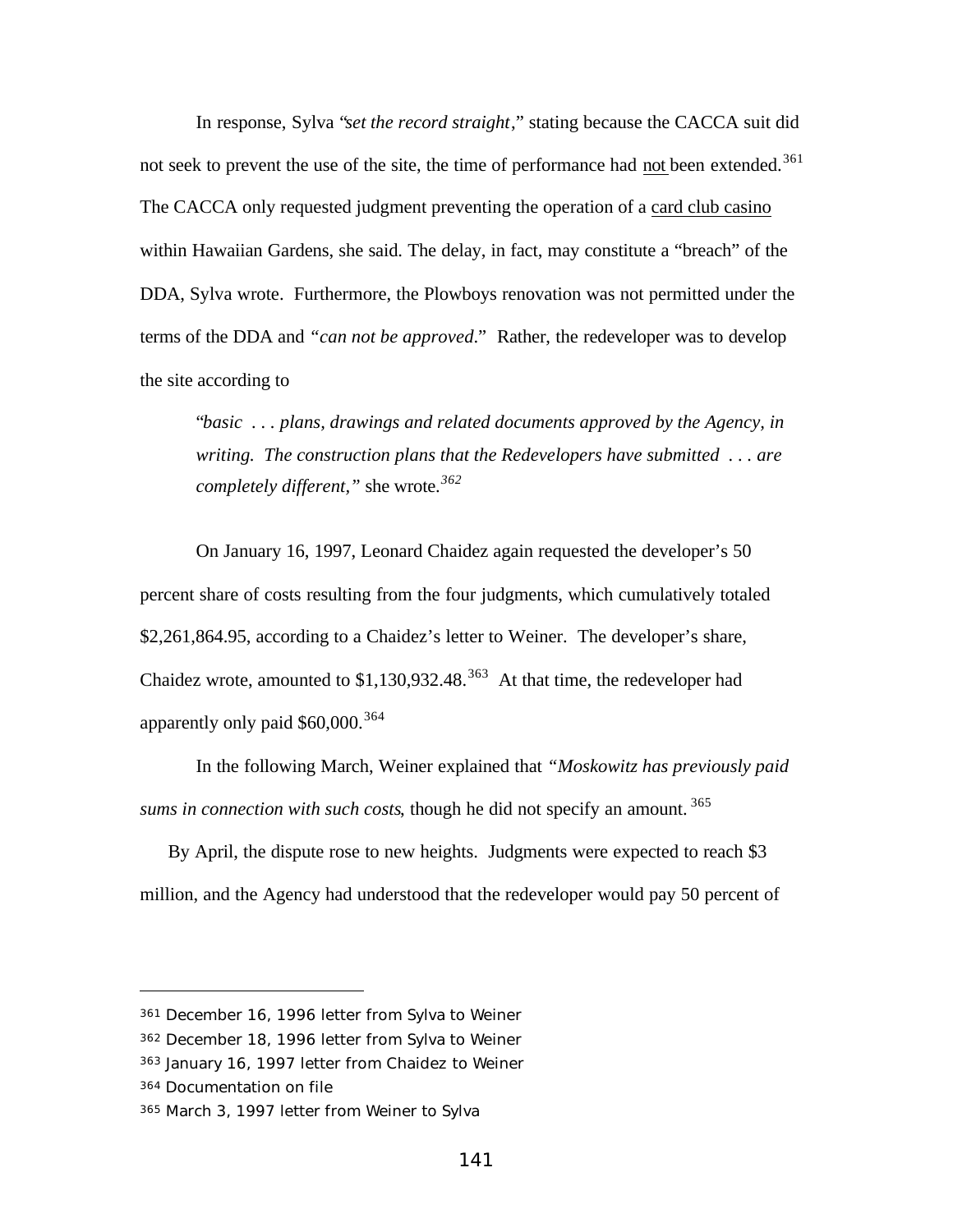*"all costs associated with relocation and goodwill.*" Sylva suggested arbitration or mediation to resolve any "*ambiguous and uncertain"* matters.<sup>366</sup>

 "*In past administrations the Board of Directors appear to have been uninformed and misinformed regarding material information. The process used in voting on material matters also appears to be lacking in full disclosure and understanding.*

*. . We are now attempting to rectify this situation,"* she wrote.

The 1993 DDA, she opined, appeared to be

"*An incongruous and hastily drafted documented. It was amended three times and still appears to be materially lacking in clarity and understanding between the parties."<sup>367</sup>*

In a bizarre reversal, after declaring that the redeveloper had breached the DDA and that the redeveloper owed the Agency over \$1 million, Chaidez signed a letter agreement on July 8, 1997, which claimed among other things that

- 1) *"There exists no breach or default of the DDA by any party.*
- 2) *Total owed by Redeveloper: \$87,042.21 . . . The redeveloper is indebted to the Agency in the sum of \$19,486.05.*
- 3) *The DDA contains the entire agreement between the City and the Agency . . . and the Redeveloper . . . , regarding the subject matter of the DDA, that are not set forth in writing in the DDA.*
- 4) *The DDA has not been further modified or amended.*
- 5) *The DDA is valid and in full force and effect, is not ambiguous, nebulous uncertain or lacking in clarity or understanding and was duly adopted, agreed to and approved by the Agency, agreed to and approved by the Agency, after*

<sup>366</sup> April 21, 1997 letter from Sylva to Weiner

<sup>367</sup> ibid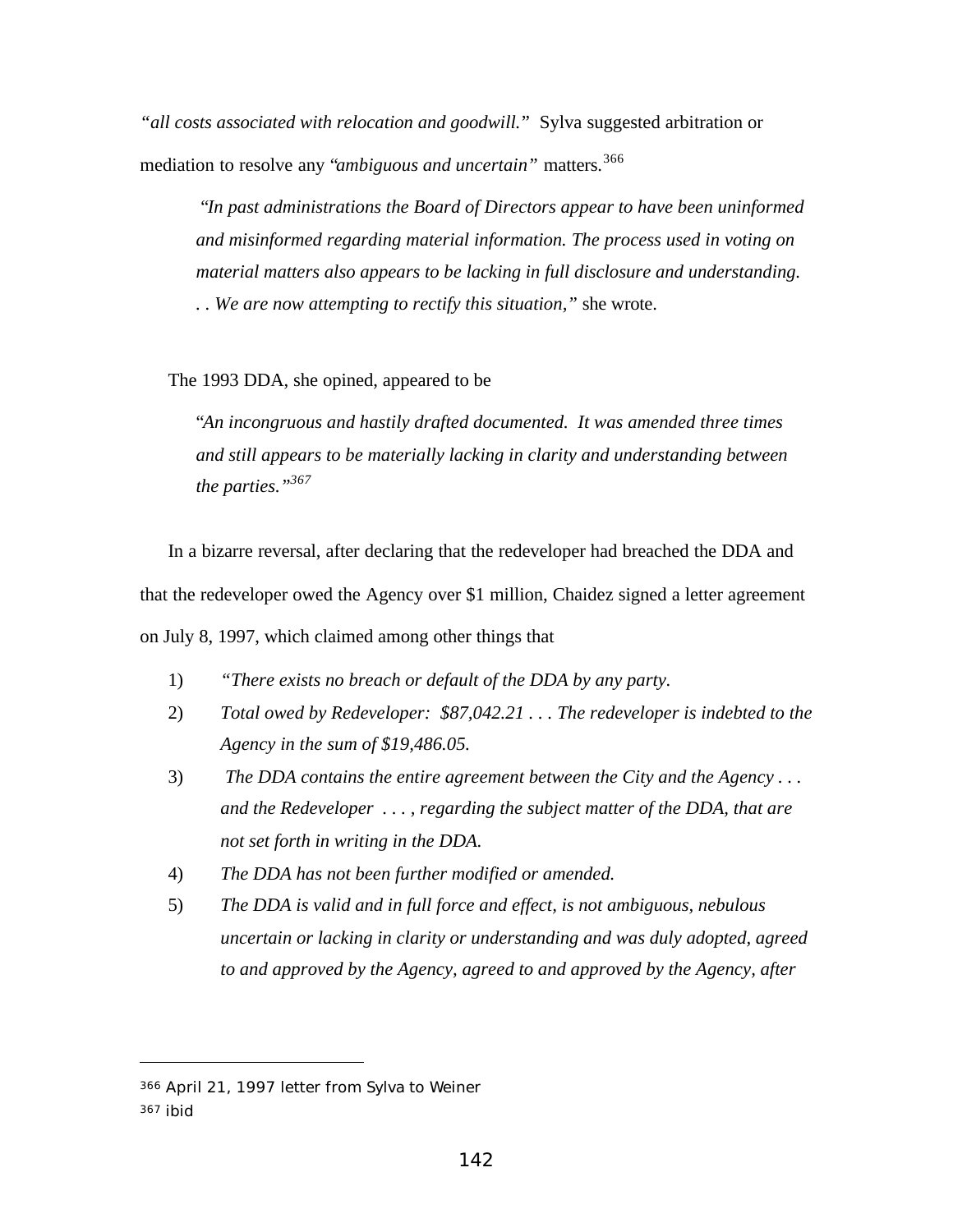*full disclosure of all material facts to the Agency and consultation by the Agency with its counsel.*

6) *The Redeveloper is required to pay one-half of the sums . . . not to exceed 50 percent of the fair market value . . . and the Agency is responsible to pay any additional sums (i.e. inverse condemnation damages . . . ) . . . Redeveloper is entitled to . . .\$60,000 for payment on account made . . . to Lakewood Suzuki. . . . \$8,194 for costs . . . in removal of hazardous materials . . . \$41,628.20 for legal fees incurred by Redeveloper in gaining possession of the parcels . . . [totaling] \$109,822."<sup>368</sup>*

Similarly, after twice expressing concerns about the conflicts of interest involving Weiner and his firm,  $369$  in a second letter of the same date, Chaidez signed a letter acknowledging fees, expenses and interest owed to Weiner totaling  $$674,376.77$ .<sup>370</sup>

While the original author of the Chaidez-executed July 8, 1997 letter has still not been determined, the JLAC staff has in its possession, near identical drafts of both letters that were transmitted from the Selvin & Weiner & Weinberger facsimile. The JLAC has found no explanation for Chaidez's reversed position. However, the Agency board formally rescinded Chaidez's July 8, 1997 letter and terminated his employment shortly thereafter. (Chaidez is currently the Mayor of the City and the Chair of the Agency).

Weiner, however, maintained that the Agency had approved Chaidez's July 8, 1997 letters. He enclosed a check amounting to approximately \$19,480 as the balance of funds

<sup>368</sup> July 8, 1997 letter from Chaidez to Moskowitz

<sup>369</sup> November 7, 1996 letter from Weinberger to Chaidez

<sup>370</sup> July 8, 1997 letter from Chaidez to Weiner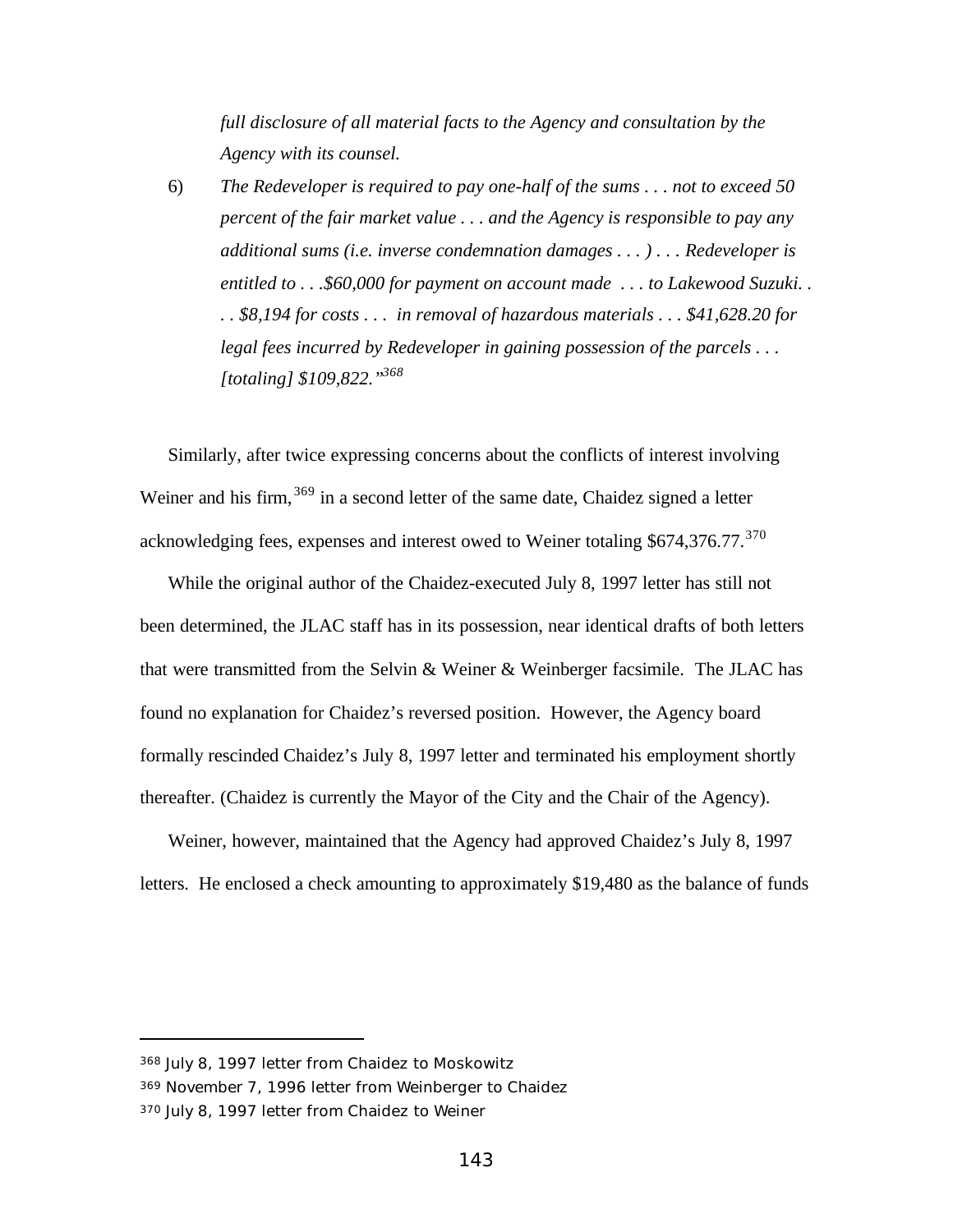due from Moskowitz and requested that incoming Executive Director, Jack Simpson, obtain Sylva's signature as acknowledgement.<sup>371</sup>

On September 5, 1997, Simpson informed Moskowitz that the Agency rescinded the July 8, 1997 Chaidez letter. The letter, he wrote, was signed and transmitted without the knowledge or authorization by the Agency Board.<sup>372</sup>

Weiner responded to Simpson's letter, claiming that

*"The Agency Letter confirmed certain facts and understandings relating to the obligations of the parties under the DDA. The Agency Letter also requested that, if Dr. Moskowitz agreed with the understandings as set forth in the Agency Letter, he was to countersign the Letter and forward a check payable to the Agency in the amount of \$19,486.05. Dr. Moskowitz countersigned the letter and forwarded a check…which…was deposited during the day on August 26 by the Agency before the Agency purported to "rescind" the agreement, which, by the way, purported to take place the evening of August 26, 1997. The check itself contains a notation that it was 'deposited pursuant to Agency Counsel advice… 'Accordingly, there is nothing which, at this point may be rescinded. There is no 'going back.' Moreover, the July 8, 1997 letter agreement is consistent with, and merely confirms actual rights and obligations under the DDA."<sup>373</sup>*

On August 3, 1998, Moskowitz approached Mayor/Chair Ralph Cesena (Cesena), and the Agency, requesting that the Agency re-ratify the rescinded July 8, 1997 letter agreement.<sup>374</sup> He reportedly appeared in person and told Cesena that the Agency was bound to pay the entire costs associated with the inverse condemnation lawsuits.<sup>375</sup>

<sup>371</sup> August 7, 1997 letter from Weiner to Jack Simpson

<sup>372</sup> September 5, 1997 letter from Simpson to Moskowitz.

<sup>373</sup> September 18, 1997 letter from Weiner to Simpson

<sup>374</sup> August 3, 1998 memorandum from Moskowitz to Cesena and Agency

<sup>375</sup> October 21, 1998 letter from Sylva to Weiner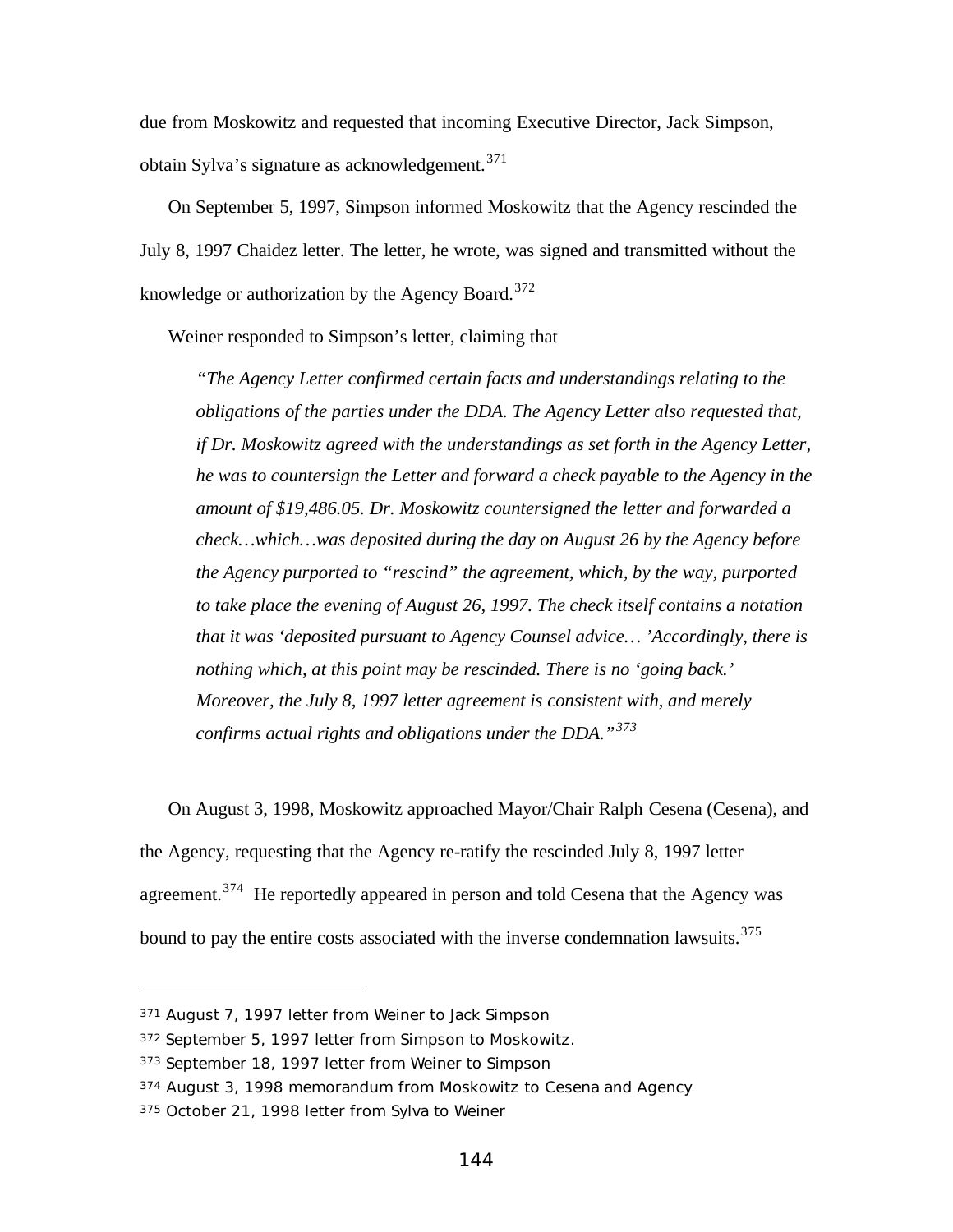On October 21, 1998, Sylva responded, explaining that the July 8, 1997 Chaidez letter

*"makes certain legal conclusions that are not in accord with the office of Agency Counsel . . . It appears that the Redeveloper is proposing to amend the DDA."<sup>376</sup>*

Sylva advised Weiner that she had found at least three potential breaches of the DDA and a number of potentially unlawful aspects of the project, including violations of redevelopment law.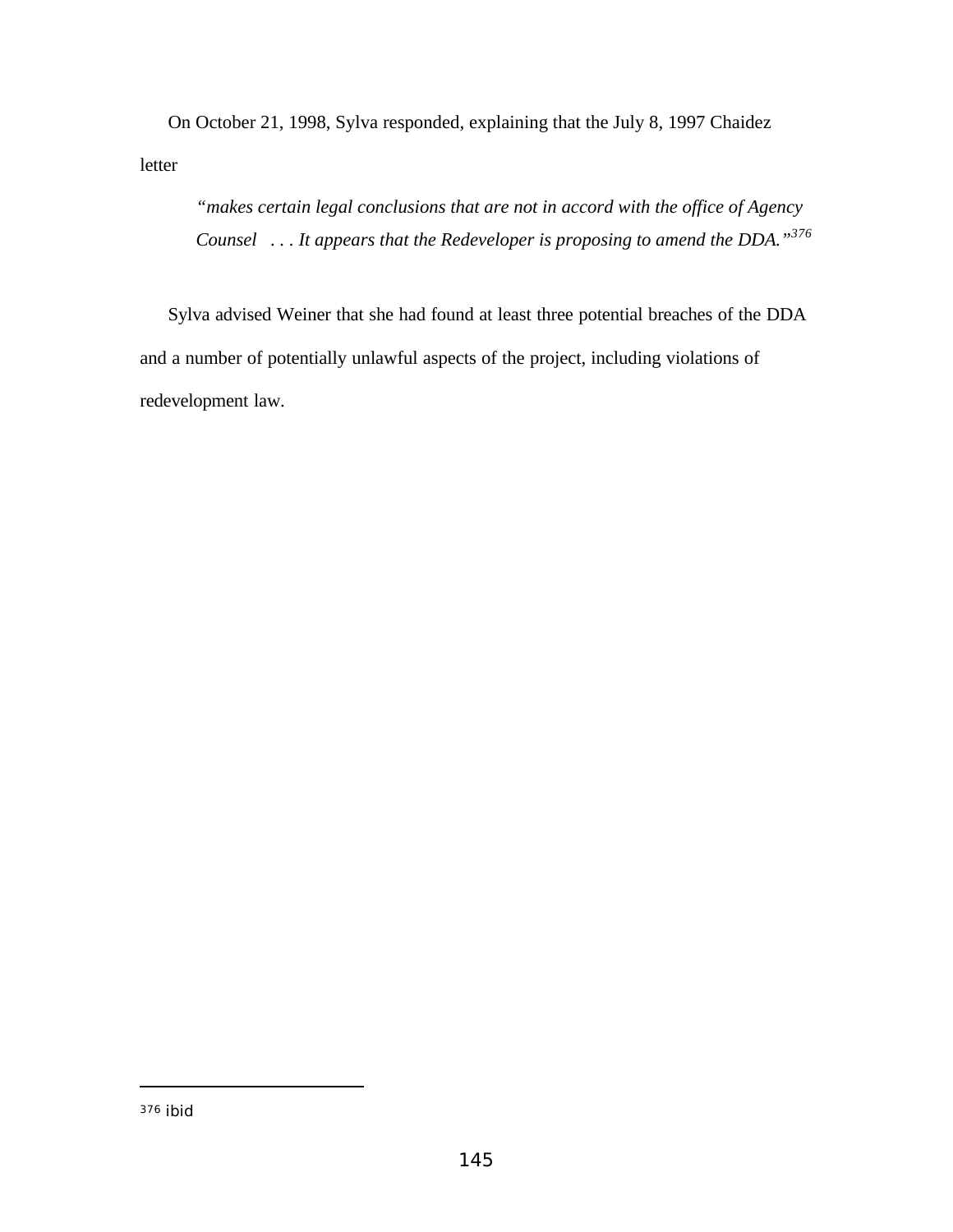## **The Loan Agreement**

On March 8, 1999, City Administrator Anthony Lopez (Lopez) and Agency

Chairman Ralph Cesena (Cesena) reportedly met with Moskowitz's representatives,

Hirsch and Oren Ben-Ezra (Ezra). Hirsch and Ezra apparently alerted the Agency that

"*construction cannot proceed in an orderly and efficient manner without the due, timely immediate performance by the Agency of the Agency's Responsibilities* (on and off-site improvements), according to a letter from Moskowitz to Lopez. *"Mr. Hirsch and Mr. Ben-Ezra requested that the Agency advise the redeveloper as to when and how the Agency plans to discharge its obligations under the DDA so that further delays in construction of the GGP and Card Club Facilities can be avoided. My representatives were informed . . . the Agency does not have the resources and funds to meet its obligations . . . and requested that I will help."<sup>377</sup>*

A few days later, Moskowitz wrote to Lopez, acknowledging the meeting between the officials and his representatives. He noted that official and formal notice had not been received from the Agency of its

*"current inability to timely perform its Agency's Responsibilities,"* However, *"due to the urgency of the situation, the fact that the Project is now being delayed as a result of the inability of the Agency . . . I feel compelled to immediately undertake a review of the facts,*" Moskowitz wrote.

Moskowitz requested a meeting with the entire Agency and its senior staff.<sup>378</sup>

<sup>377</sup> March 12, 1999 letter from Moskowitz to Lopez

<sup>378</sup> March 12, 1999 letter from Moskowitz to Lopez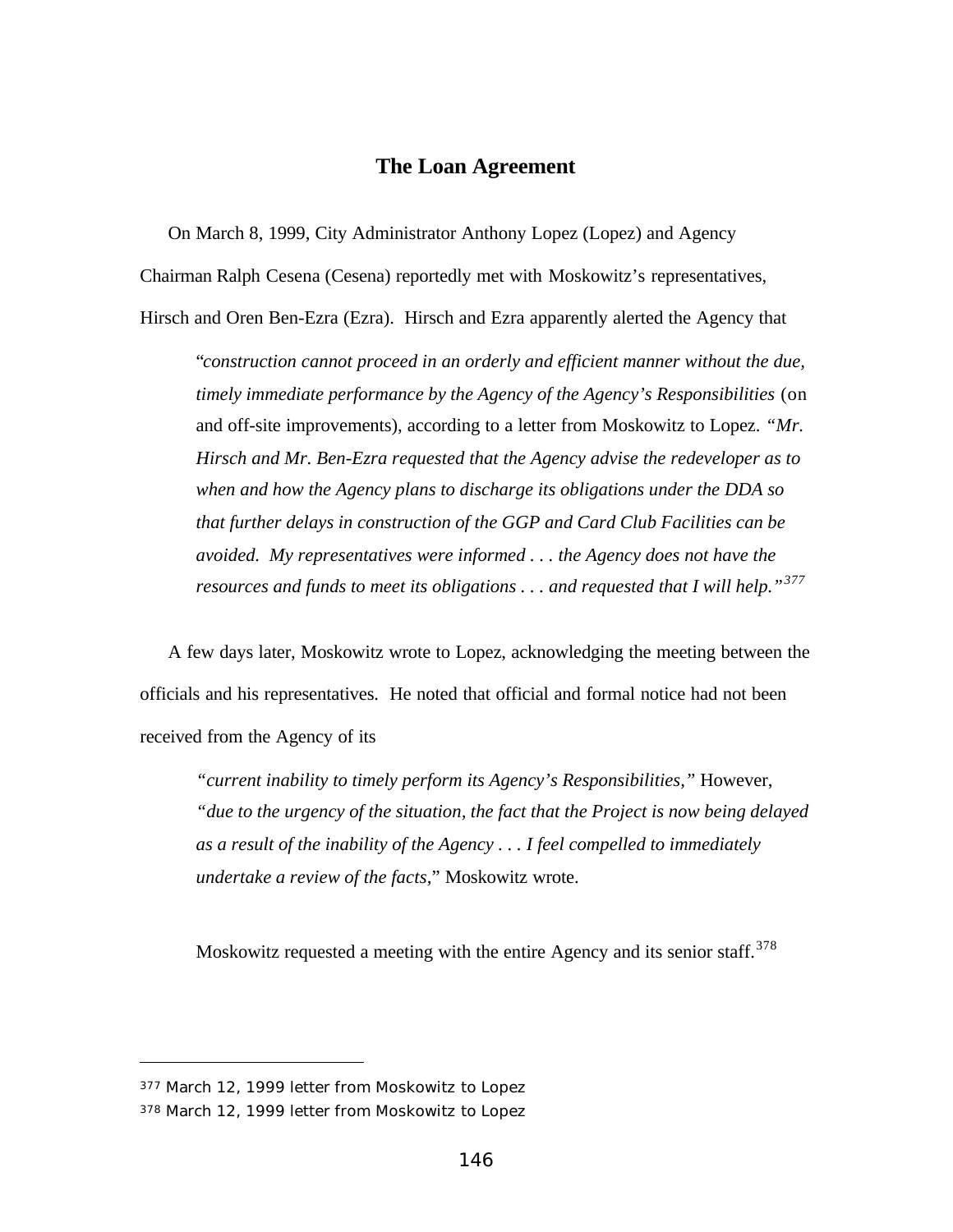Lopez alerted the Agency of the circumstances, enumerated the responsibilities of the Agency and recommended that the Agency authorize staff to advertise for bids and that the Board establish a two-member subcommittee to discuss financing options and scope of work. $379$ 

On March 31, 1999, Lopez wrote to Moskowitz, acknowledging Moskowitz's requirement of

 *"flexibility and need to enter into various business relationships with individuals or entities that are owned or controlled by you or members of your immediate family to foster and implement the design, construction and financing."<sup>380</sup>*

Meanwhile, Lopez informed Moskowitz that the Agency approved and consented to the following:

- 1) Moskowitz may assign a portion of his rights and interest in the site and the DDA to any corporation or entity that Moskowitz or his family (collectively a "permitted party") retain a controlling interest.
- 2) Moskowitz may lease a portion of the property to a permitted party.agreement to amend and or modify certain lease agreements;
- 3) Moskowitz may lease equipment for a temporary membrane.
- 4) Any permitted party may or lessee may "for any reasonable purpose necessary" to "implement or foster the project or any portion thereof."

On July 30, 1999, Myron Meyers (Meyers), attorney for Moskowitz transmitted a revised formula for the loan agreement between Moskowitz's Card Club and the City and Agency. Allegedly, the Mayor and Mayor Pro Tem had already agreed to the terms during a meeting with Meyers. The formula stated that until monthly gaming revenue

<sup>379</sup> March 17, 1999 staff report from Lopez to Agency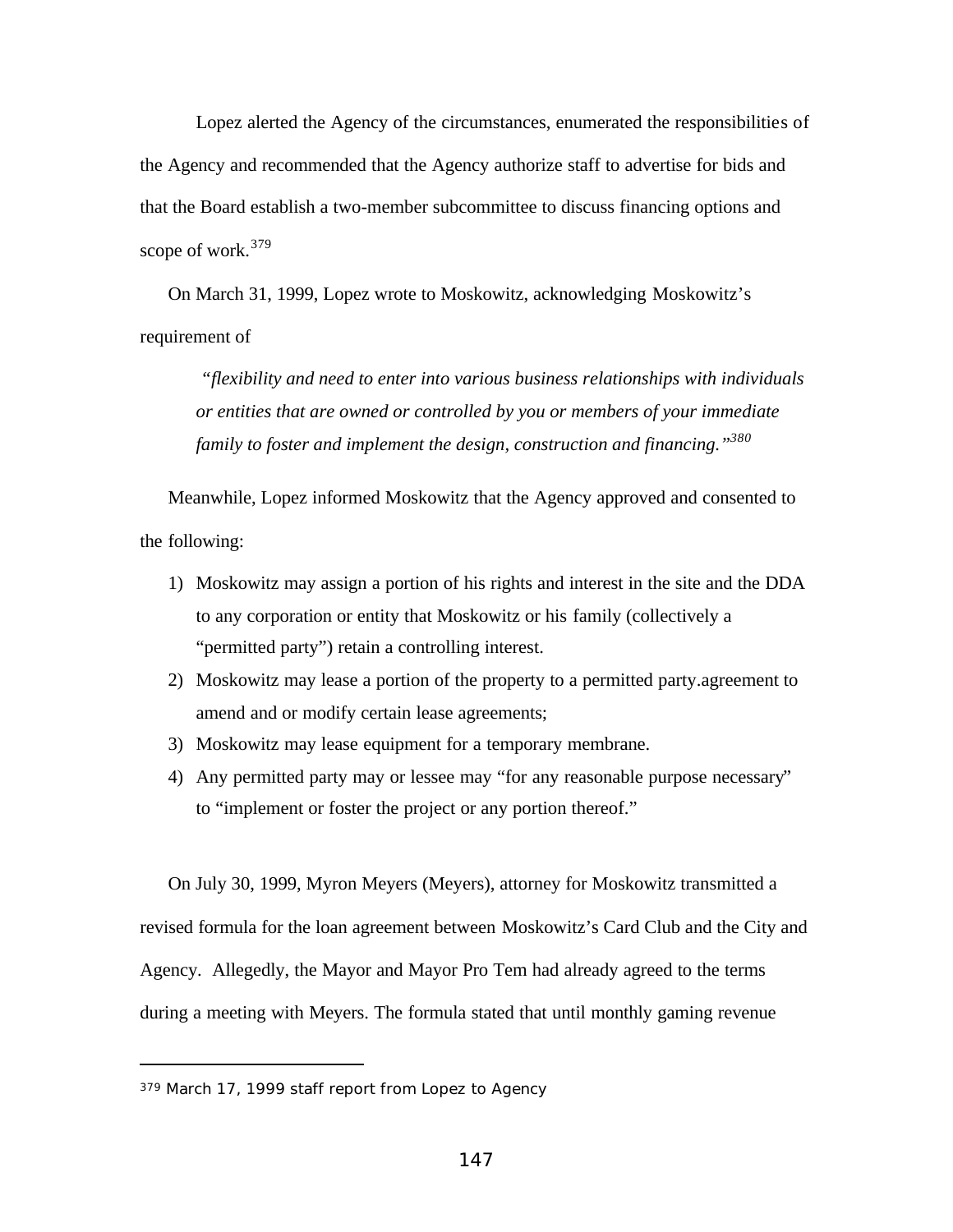reach \$4 million, the Card Club will receive an "offset" of 15 percent of the monthly license fee in excess of \$200,000. Once the revenues exceeded \$4 million in a month, the Card club would receive an offset of 17.5 percent of the monthly license fee in excess of  $$200,000.<sup>381</sup>$ 

On September 2, 1999, the City passed Resolution No. 92-99, approving the financing agreement between the City and Dr. Moskowitz, whereby Moskowitz loan will loan the City \$3.5 million for the Agency to pay for on-site and off-site improvements. This copy has tracked changes in it. The agreement recites that

*"Under the DDA and in order to induce and encourage the Developer's further investment in the Development, Agency has the obligation…to provide and pay* for on-site and off-site improvements.... public improvements...which the City will *own and which will be of widespread benefit to the city and the residents and visitors to the City. Completion and operation of the Development will benefit the City, by, among other things, generating employment and license fee revenues to the City."*

Anticipated cost for on-site work is \$2.3 million. Anticipated off-site work costs \$1.2 million.

## **Pattern and Practice of Developer's Representative/Attorney**

The redeveloper's attorney, Weiner, has repeatedly misled the City and Agency about his clients' intent and has mischaracterized a number of facts to the benefit of his clients. As illustrated in this report, the JLAC staff has discovered quite a number of

<sup>380</sup> March 31, 1999 letter from Lopez to Moskowitz

<sup>381</sup> July 30, 1999 letter from Myron Myers to Agency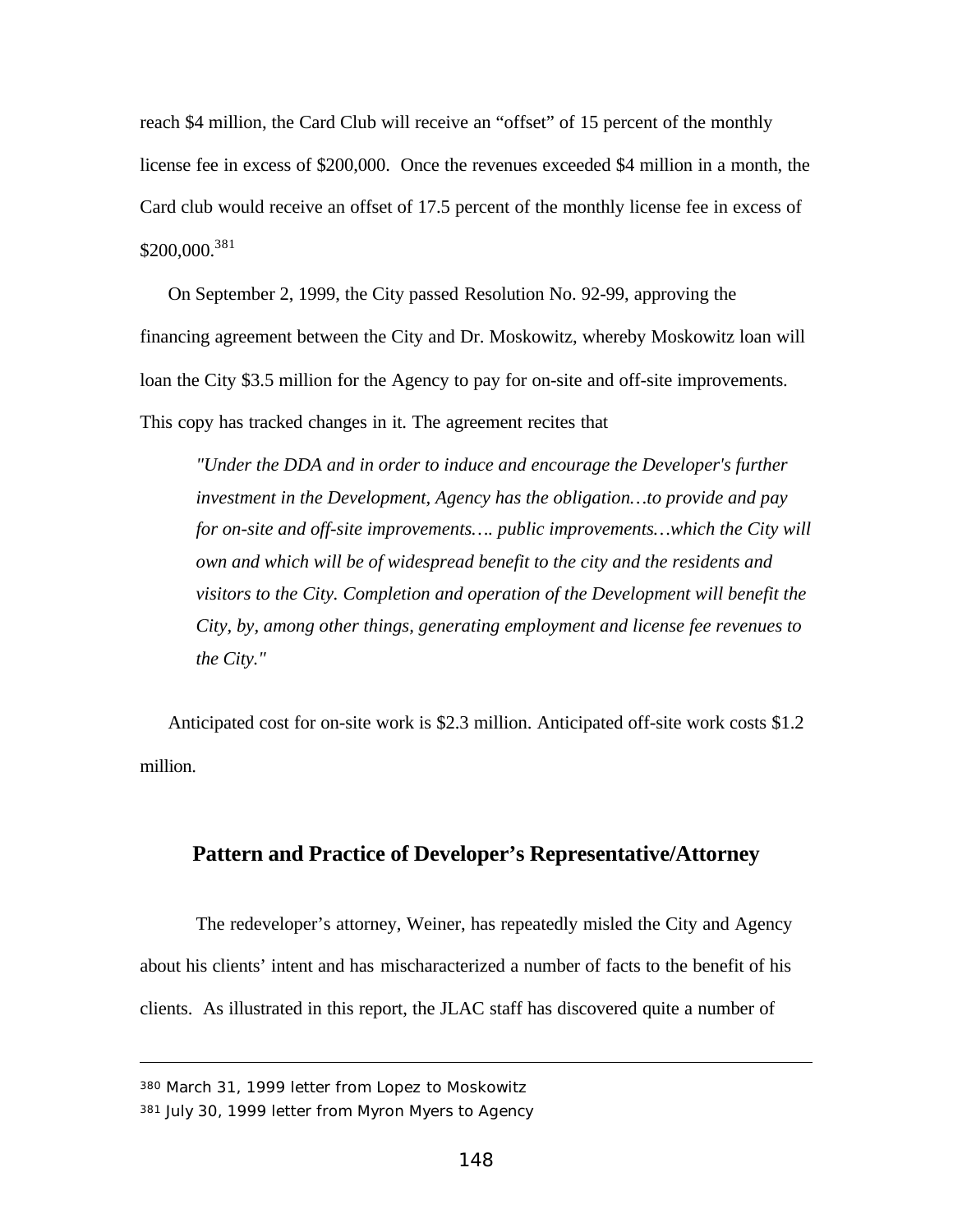statements made by Weiner that were in contradiction to the facts or the true intentions of his clients. Weiner made patently false statements to the Agency, the City, and the JLAC.

Concerning a theft of personal property belonging to a former tenant of real property that had been acquired by Moskowitz in the "Gateway Project" of Hawaiian Gardens, Weiner even made contradictory statements to the Los Angeles District Attorney (DA) and the Superior Court. Weiner told the DA that the persons who removed the property

"*had permission from the owner of the items (Dr. Moskowitz) to remove the items they took from the property." --* January 16, 1997, Weiner to District Attorney:

However, on August 12, 1998, Weiner told a Superior Court Judge,

"*With respect to the property that was removed by Mr. Licon . . . there is no evidence that Dr. Moskowitz directed, authorized, sanctioned or permitted anyone to remove anything."* August 12, 1998, Superior Court, Reporter's Transcript of Proceedings

Finally, Moskowitz, himself, declared under penalty of perjury in a January 28, 1998 declaration,

"*At no time did I, nor anyone on my behalf, authorize or consent to anyone removing anything from the Plowboys building."*

Similar patterns emerged throughout the dealings with the public agencies in Hawaiian Gardens and the JLAC.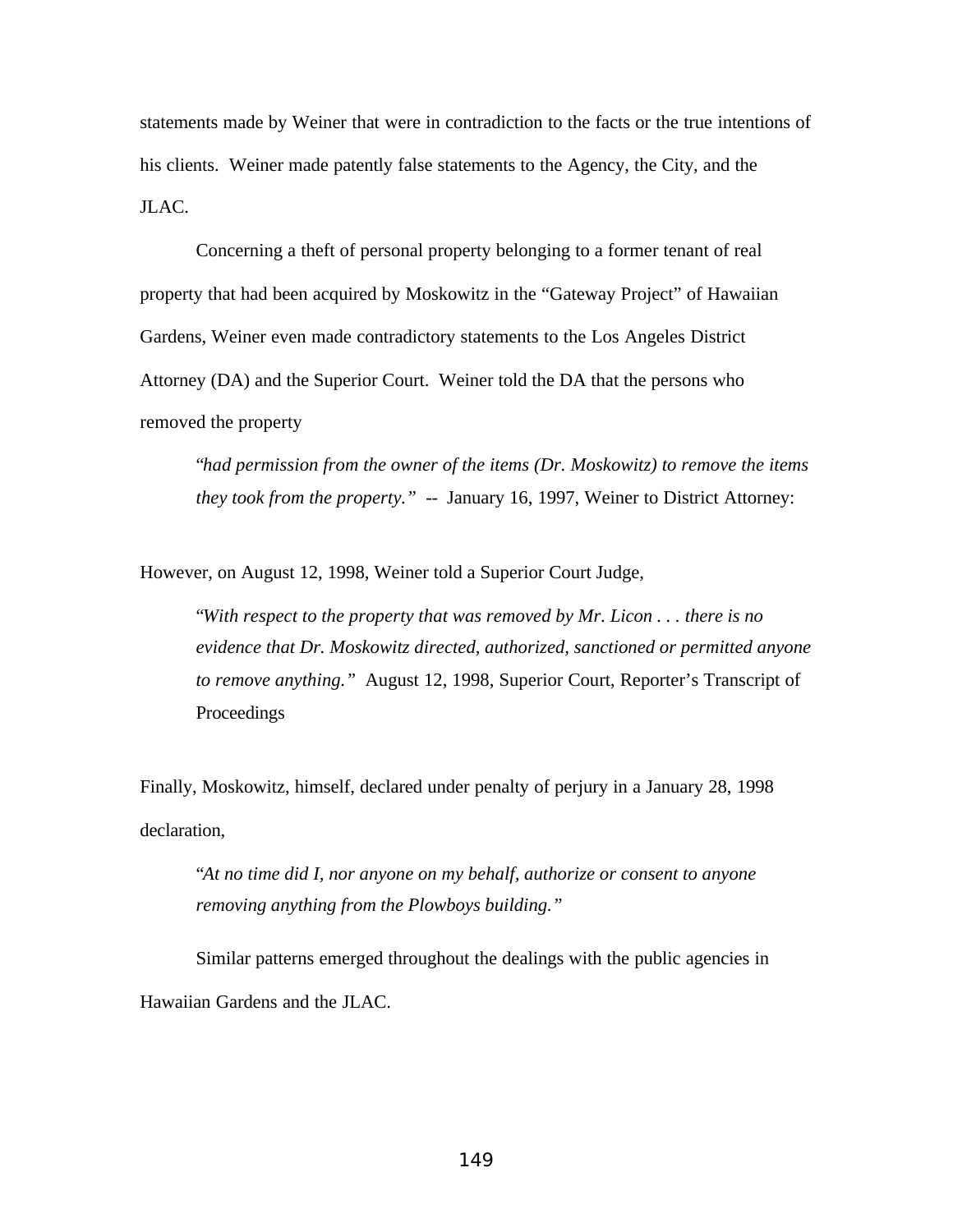## **Interaction of Redeveloper and his Counsel with the JLAC**

The JLAC staff began a preliminary inquiry into the "Gateway Gardens" redevelopment in the City of Hawaiian Gardens on October 28, 1999. On or about February 15, 2000, a governmental advocate for the redeveloper, Irving Moskowitz, contacted legislative staff of the JLAC Chairman Scott Wildman (Wildman) and inquired about the investigation. On the same day, the redeveloper's attorney, Weiner contacted a JLAC committee consultant (staff). At that time Weiner insisted upon a meeting with the staff, falsely accused the staff of releasing investigative materials to advocacy groups opposed to Moskowitz' gambling operations in the City and insinuated that Chairman Wildman was promoting their agenda.

Staff invited Weiner at that time to submit a written chronology of the relevant events and supporting documents, but Weiner offered instead an oral chronology and declined to allow recording of the telephone conversation. Although staff informed Weiner that the inquiry was still in preliminary stages, Weiner's request for an immediate meeting was honored and took place on February 25, 2000, in Wildman's Glendale District Office. Prior to the meeting Weiner provided a letter of opinion and select documents, including one document from 1989 and the remainder from 1992 and 1993.

At the meeting of February 25, 2000, Weiner sought internal information pertaining to the investigation's direction and findings and the identities of informants. Weiner's interview was recorded and he also requested a copy of the audio cassette, which staff agreed to provide him.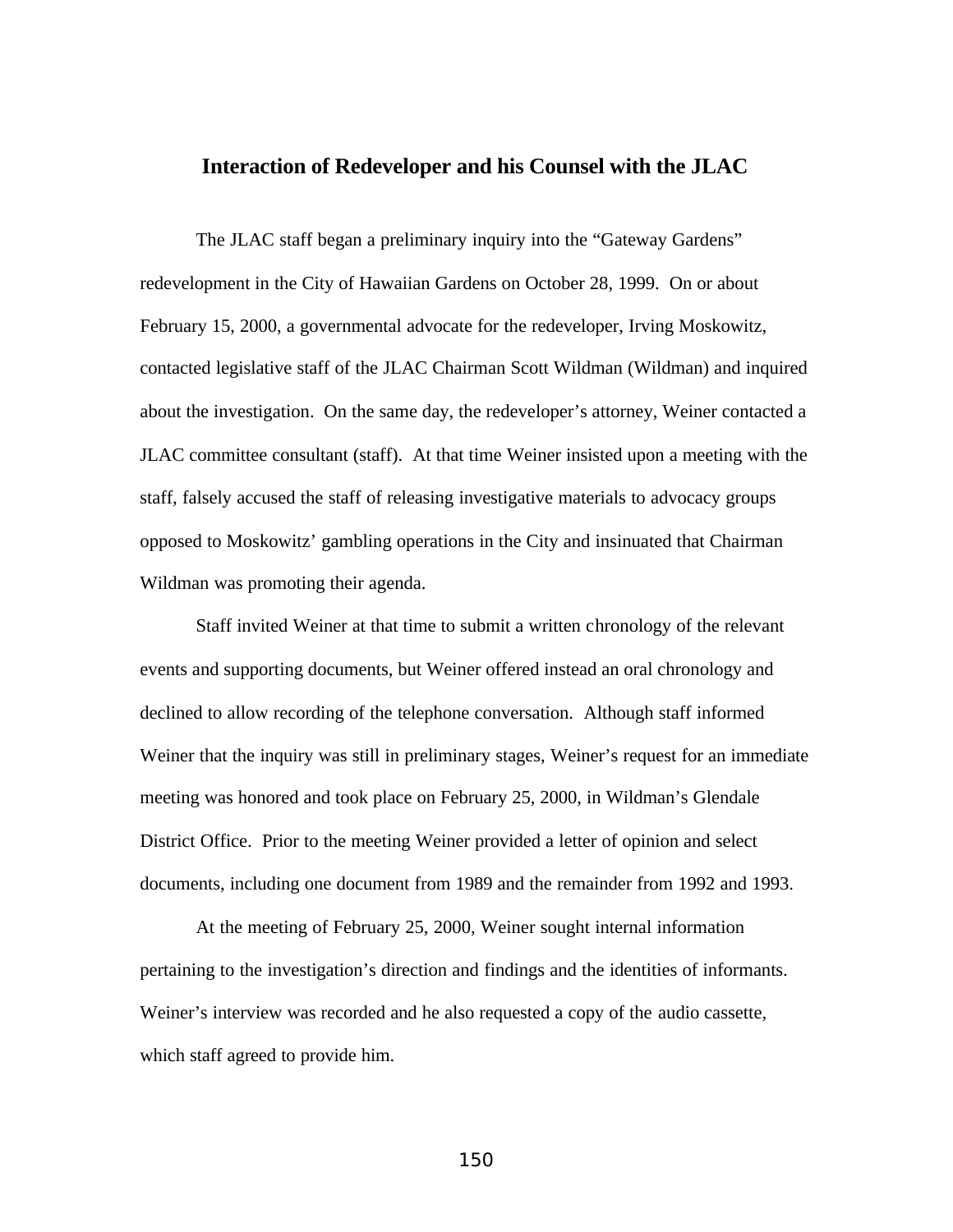On April 4, 2000, the JLAC sent a written request to Weiner for both a written chronology of events and documents pertaining to Weiner's simultaneous legal representation of the Agency and redeveloper. Weiner responded with a written acknowledgement and a commitment to respond to the JLAC after May 8, 2000. In the same letter, Weiner complained that the JLAC staff had not yet supplied him with a copy of the audio cassette of his February 25 interview.

The documents that Weiner had committed to provide by May 8 were never provided to the JLAC. On May 8, 2000, the JLAC sent another request to Weiner provide the information previously requested in the April 4 letter and to respond to seven questions concerning the "Gateway Gardens" redevelopment and his dual legal representation of the Agency and the redeveloper. The JLAC simultaneously sent a letter to the redeveloper, Irving Moskowitz, requesting an interview and included a copy of its correspondence with his attorney Weiner.<sup>382</sup>

On May 15, 2000, Moskowitz replied,

*"I would appreciate that, as you have done in the past, all requests in connection with Hawaiian Gardens Card Club, Inc., Cerritos Gardens General Hospital Company, The Irving I. Moskowitz Foundation, or myself, be sent directly to Mr. Wiener . . . I am advised that Mr. Weiner . . . requested . . . a copy of the tape recording of his meeting . . . Weiner did not receive any response . . . and . . . he still has not been provided with a copy of the tape."<sup>383</sup>*

On the same day, Weiner wrote,

<sup>382</sup> April 4, 2000 letter from Wildman to Weiner

<sup>383</sup> May 15, 2000 letter from Moskowitz to Wildman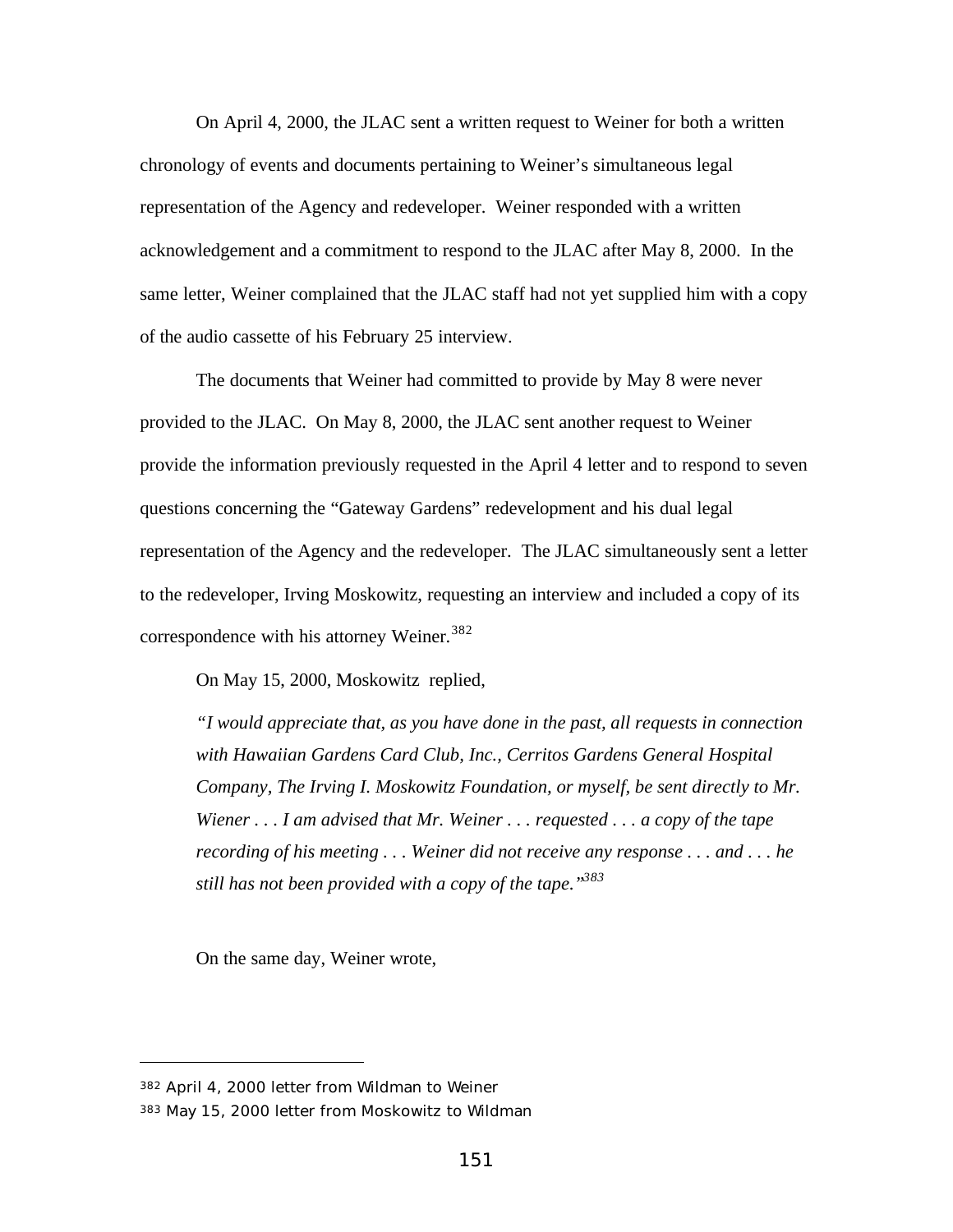*"I regard cooperation as a two way street. In that regard, I have fully cooperated with the JLAC . . . Because the JLAC has failed to keep its commitments to me, I will not be responding to any further communications or requests from the JLAC. Should the JLAC decide to keep is promise, I will reconsider my position."<sup>384</sup>*

On May 17, 2000, the JLAC chair responded,

*"Please be advised that the Joint Legislative Audit Committee (JLAC) will be releasing a set of findings pertaining to the development on Carson and Pioneer in the City of Hawaiian Gardens on or about June 23, 2000. We are still awaiting your response to our inquiry and materials requested on April 4 and May 8, 2000 and are disappointed that your client, Mr. Moskowitz, has declined to answer questions directly. Per your request for interview materials, please be advised that the JLAC will provide the appropriate interview materials at the conclusion of the investigation."<sup>385</sup>*

On May 18, 2000, Weiner sent an E-mail to the City's and Agency's executive

staff, informing him that he had sent "two" letters to the JLAC. He stated,

*"At this point, Scott Wildman, who purports to be the 'chair' of the JLAC has no idea what the 'rogue' investigator, former newspaper reporter Maria Armoudian (25-30 year old 'kid' – not trained as a lawyer) is doing. She is sending these letter out herself, not Wildman, although the letter contain a 'signature of S Wildman . . ."<sup>386</sup>*

On May 25, 2000, Weiner sent a five-page letter to Wildman, stating,

*"There is nothing further for me to do in responding to your requests until you provide me, as your staff promised, with a copy of the tape recording . . . On March 14, 2000 . . . Ms. Armoudian could not tell me when she would be*

<sup>384</sup> May 15, 2000 letter from Weiner to Wildman

<sup>385</sup> March 17, 2000 letter from Wildman to Weiner

<sup>386</sup> May 18, 2000 email from Weiner to Lopez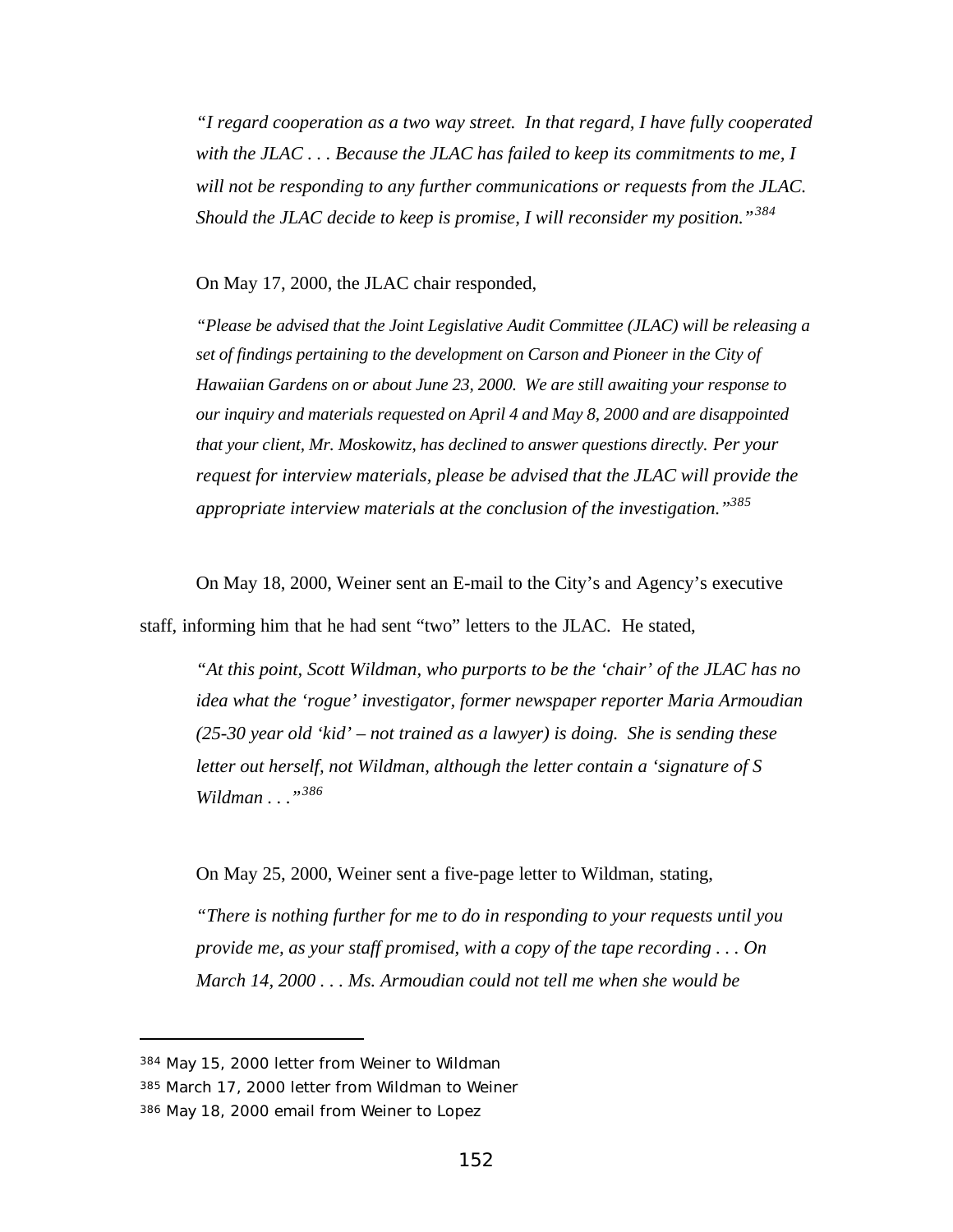*providing me with a copy of the tape recording . . . When you choose to respond to my letters, and provide me with the tape recording . . . I will respond substantively to the requests you have made of me. It is regrettable that the preliminary report of the JLAC's investigation will be published on June 23rd without the benefit of all of the relevant facts and documents, information that the JLAC does not now have, and that we would have been willing to provide to the JLAC. Had you availed the JLAC of that opportunity, it would have resulted in a more accurate and complete report of the facts and circumstances reflecting the reasonableness and appropriateness of the actions taken by the Agency in connection with its agreements with the Redeveloper."<sup>387</sup>*

<sup>387</sup> May 25, 2000 letter from Weiner to Wildman